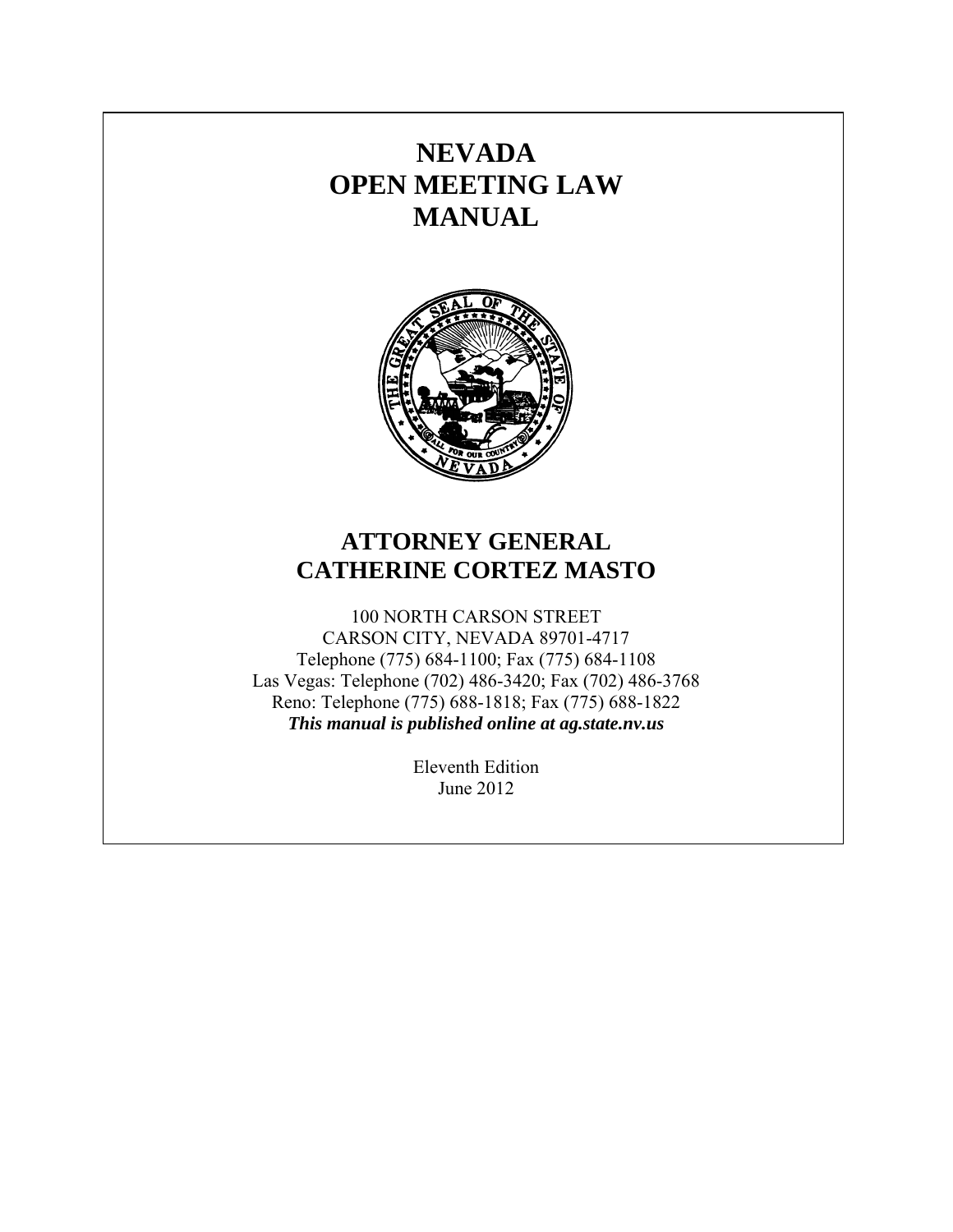### **FOREWORD**

 The 2011 Nevada Legislature enacted significant changes to the Open Meeting Law. This is the newly revised 2011 Open Meeting Law Manual. It reflects Legislative changes enacted following the  $76<sup>th</sup>$  Session and it incorporates short summaries of Open Meeting Law Opinions (OMLOs) issued since the last OML edition, to assist the reader searching for assistance with problems or issues or with interpretation of new subject matter. We are pleased to offer this new 2011 revision. Comments and suggestions are welcome regarding this revision or future revisions.

 In addition, we encourage the reader to visit the Attorney General's web page at http://ag.state.nv.us. There you will find a link to the Attorney General's OML Task Force, a volunteer group which provided input for the Attorney General's 2011 legislative agenda, culminating in the enactment of AB 59. The Attorney General's OML Task Force is comprised of volunteers from government and the public who continue to meet to review the OML with a goal of improving the public's confidence in its enforcement as well as clarifying the public's understanding of it.

 You will also find a link to "Opinions" containing Open Meeting Law Opinions. These are issued as guidance to OML compliance for public bodies. OMLO's are also annotated in statute by Legislative Counsel Bureau. Other opinions are labeled "AG File No." and are also published on our webpage, which is searchable by the reader. Together, these opinions provide the reader with a multitude of factual scenarios and are a useful guide to this office's interpretation and application of the OML.

Below is a short summary of the 2011 Legislative changes to the OML.

# **SUMMARY OF 2011 LEGISLATIVE CHANGES (AB 59)**

- **Quasi judicial meetings of a public body become subject to the OML**
- **Public body must agendize an AG opinion finding it violated the OML.**
- **Enactment of Investigative subpoena authority for the OML**
- **The definition of "public body" has been clarified and its scope expanded.**
- **Important agenda notice requirements have been made mandatory.**
- Notice requirement of NRS 241.033 not applicable to an applicant for employment.
- **Enactment of authority to seek a monetary penalty up to \$500.00 against member(s) of public body.**

# **2011 LEGISLATIVE CHANGES (AB 257)**

# **THE OML NOW REQUIRES PUBLIC BODIES TO AGENDIZE MULTIPLE PERIODS OF PUBLIC COMMENT.**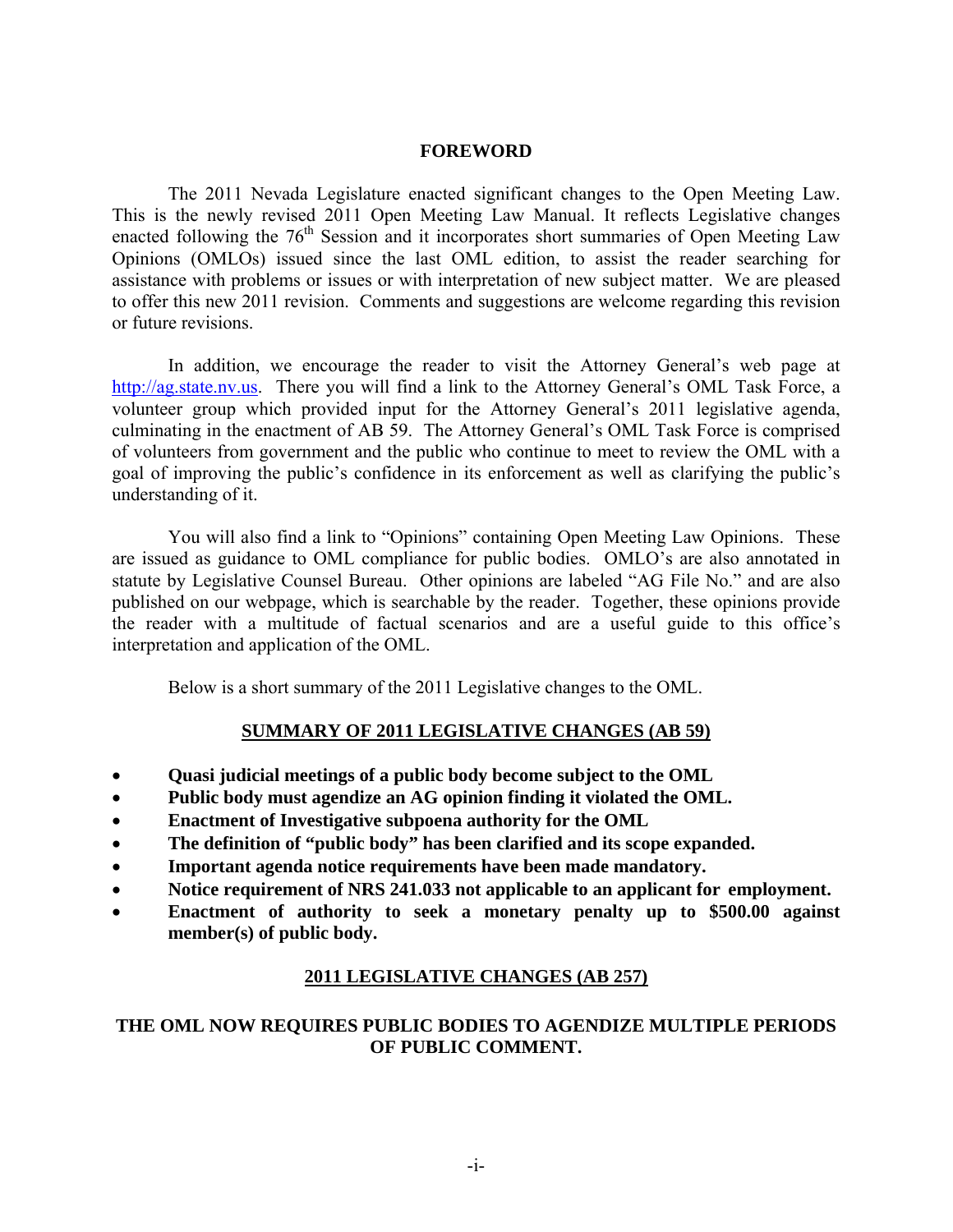# **TABLE OF CONTENTS**

 Reference is made throughout the manual to OMLO (Open Meeting Law Opinions), which are opinions rendered by the Office of the Attorney General as a guideline for enforcing the Open Meeting Law and not as a written opinion requested pursuant to NRS 228.150. OMLO opinions can be found at: **ag.state.nv.us/open government.** Additional reference may be found at Attorney General Opinions, (Op. Nev. Att'y Gen.) which is opinions rendered pursuant to NRS 228.150.

| PART <sub>1</sub> |                                                                                                      |     |
|-------------------|------------------------------------------------------------------------------------------------------|-----|
| PART <sub>2</sub> |                                                                                                      |     |
| PART <sub>3</sub> | WHAT IS A "PUBLIC BODY" THAT MUST CONDUCT ITS<br>MEETINGS IN COMPLIANCE WITH THE OPEN MEETING LAW?27 |     |
| § 3.01            |                                                                                                      |     |
| § 3.02            | Blue Ribbon Commissions; Governor appointed committees; Executive agency                             |     |
| § 3.03            |                                                                                                      |     |
| § 3.04            |                                                                                                      |     |
| § 3.05            |                                                                                                      |     |
| § 3.06            |                                                                                                      |     |
| § 3.07            | Specific examples of entities which have been deemed to be public bodies33                           |     |
| § 3.08            | Specific examples of entities which have been deemed not to be public bodies33                       |     |
| § 3.09            |                                                                                                      |     |
| § 3.10            |                                                                                                      |     |
| PART <sub>4</sub> | WHAT ACTIVITIES ARE EXEMPT FROM THE                                                                  |     |
| § 4.01            |                                                                                                      |     |
| § 4.02            |                                                                                                      | .37 |
| § 4.03            | Certain confidential investigative proceedings of the Gaming Control                                 |     |
| § 4.04            |                                                                                                      |     |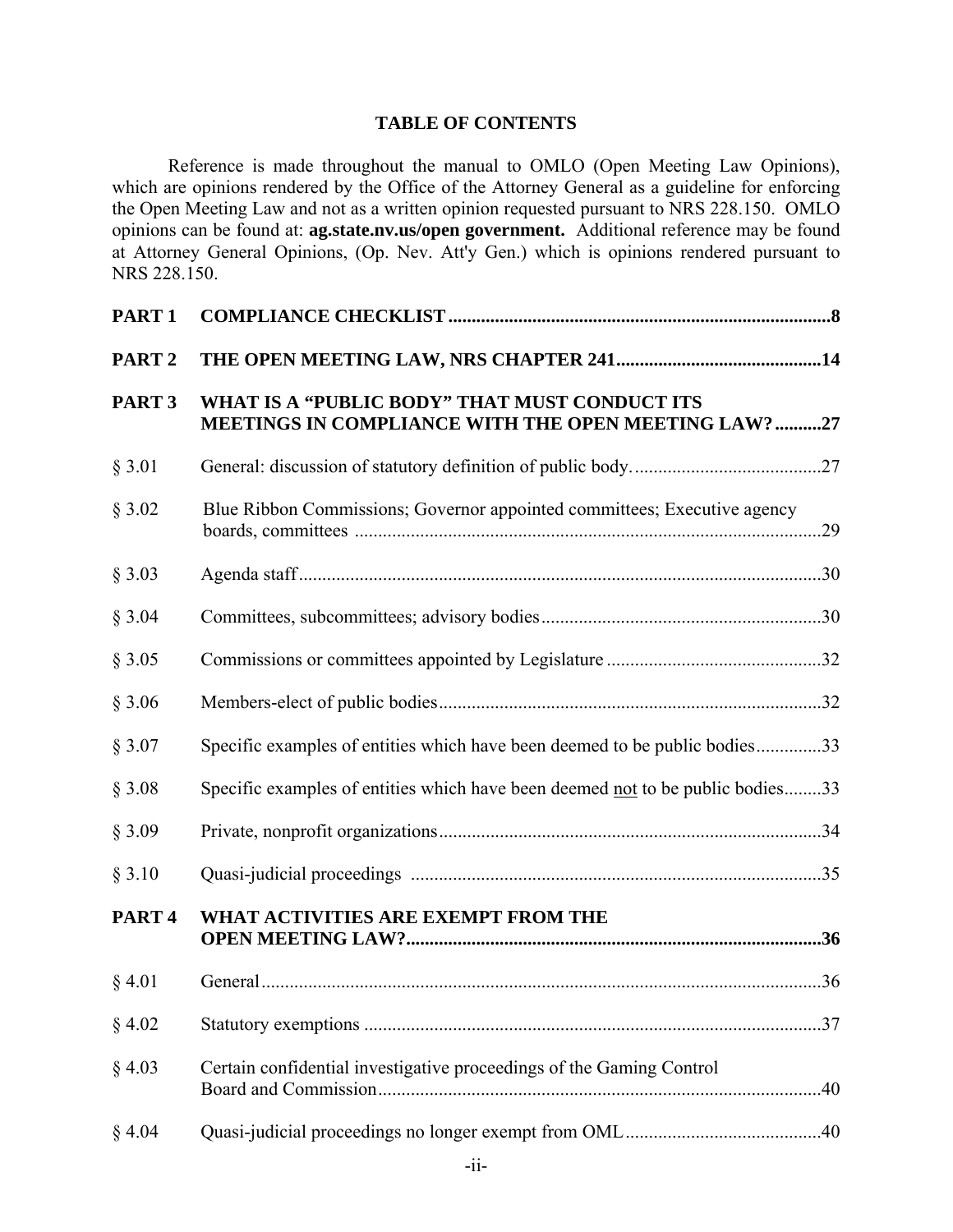| § 4.05            |                                                                              |  |
|-------------------|------------------------------------------------------------------------------|--|
| § 4.06            |                                                                              |  |
| § 4.07            | Pre-meeting discussion to remove or delay discussion of items from agenda 41 |  |
| PART <sub>5</sub> | WHAT GATHERINGS MUST BE CONDUCTED IN COMPLIANCE                              |  |
| § 5.01            |                                                                              |  |
| § 5.02            |                                                                              |  |
| § 5.03            |                                                                              |  |
| § 5.04            |                                                                              |  |
| § 5.05            |                                                                              |  |
| § 5.06            |                                                                              |  |
| § 5.07            |                                                                              |  |
| § 5.08            |                                                                              |  |
| § 5.09            | "Private Briefings" among staff of public body and non-quorum of members51   |  |
| § 5.10            |                                                                              |  |
| § 5.11            |                                                                              |  |
| § 5.12            |                                                                              |  |
| § 5.13            |                                                                              |  |
| PART 6            | WHAT ARE THE NOTICE REQUIREMENTS UNDER THE                                   |  |
| § 6.01            |                                                                              |  |
| § 6.02            | Contents of notice including new 2011 mandatory notice requirements55        |  |
| § 6.03            |                                                                              |  |
| § 6.04            |                                                                              |  |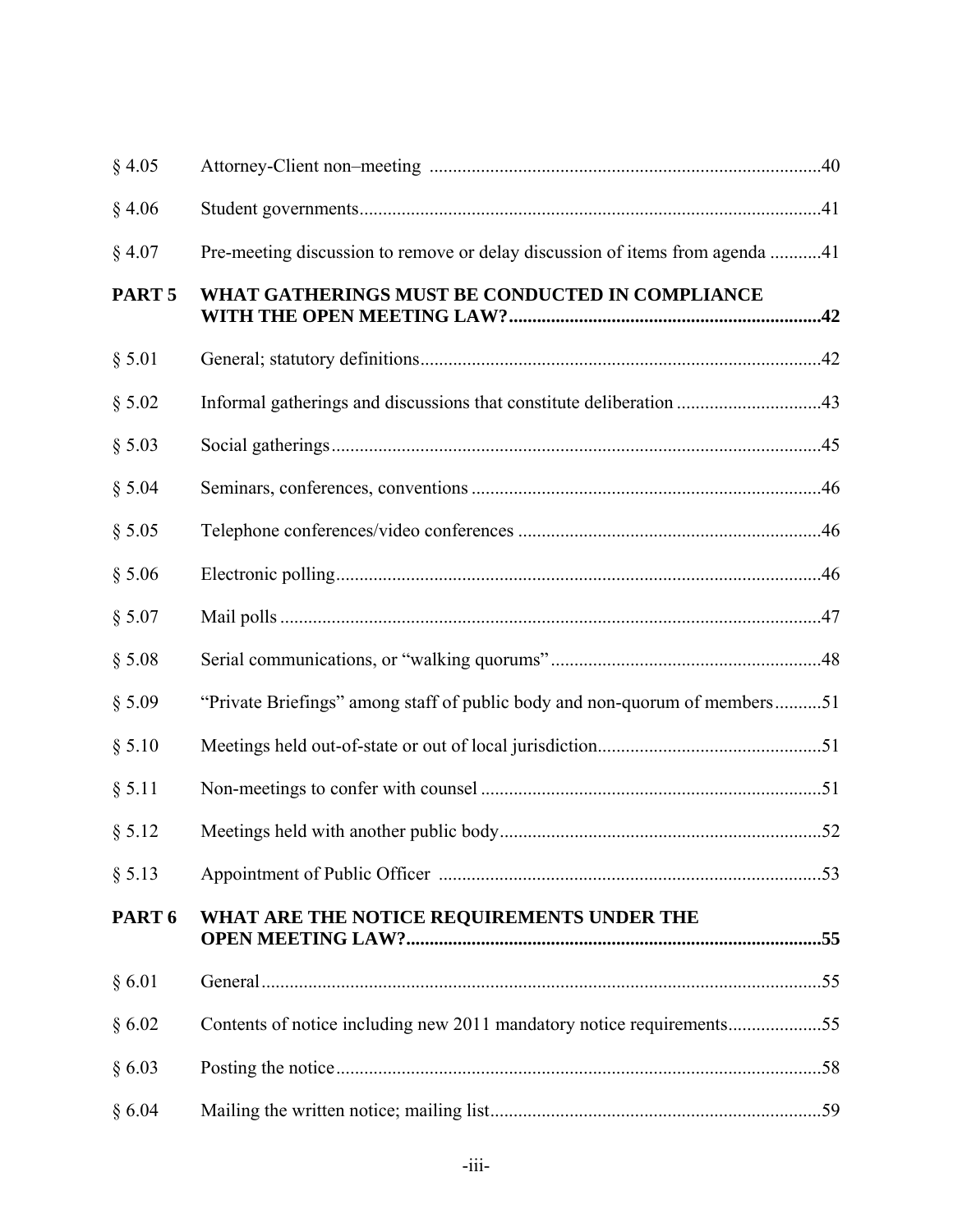| § 6.05            |                                                                                                                                                                                                                                |  |
|-------------------|--------------------------------------------------------------------------------------------------------------------------------------------------------------------------------------------------------------------------------|--|
| § 6.06            |                                                                                                                                                                                                                                |  |
| § 6.07            |                                                                                                                                                                                                                                |  |
| § 6.08            |                                                                                                                                                                                                                                |  |
| § 6.09            | Providing individual notice to persons whose character, alleged misconduct,<br>professional competence, physical or mental health are to be considered;<br>waivers of notice; exemption from OML for meetings held to consider |  |
| § 6.10            | Administrative action against a "person," or from whom the<br>Public body may acquire real property by the exercise of the power of                                                                                            |  |
|                   | PART 7 WHAT ARE THE REQUIREMENTS FOR PREPARING AND                                                                                                                                                                             |  |
| § 7.01            |                                                                                                                                                                                                                                |  |
| § 7.02            |                                                                                                                                                                                                                                |  |
| § 7.03            |                                                                                                                                                                                                                                |  |
| § 7.04            | Matters brought up during public comment; meeting continued to another date 78                                                                                                                                                 |  |
| § 7.05            |                                                                                                                                                                                                                                |  |
| PART <sub>8</sub> | WHAT ARE THE REQUIREMENTS FOR CONDUCTING AN                                                                                                                                                                                    |  |
| § 8.01            |                                                                                                                                                                                                                                |  |
| § 8.02            |                                                                                                                                                                                                                                |  |
| § 8.03            |                                                                                                                                                                                                                                |  |
| § 8.04            |                                                                                                                                                                                                                                |  |
| § 8.05            | Reasonable time, place and manner restrictions apply to public meetings82                                                                                                                                                      |  |
| § 8.06            |                                                                                                                                                                                                                                |  |
| § 8.07            |                                                                                                                                                                                                                                |  |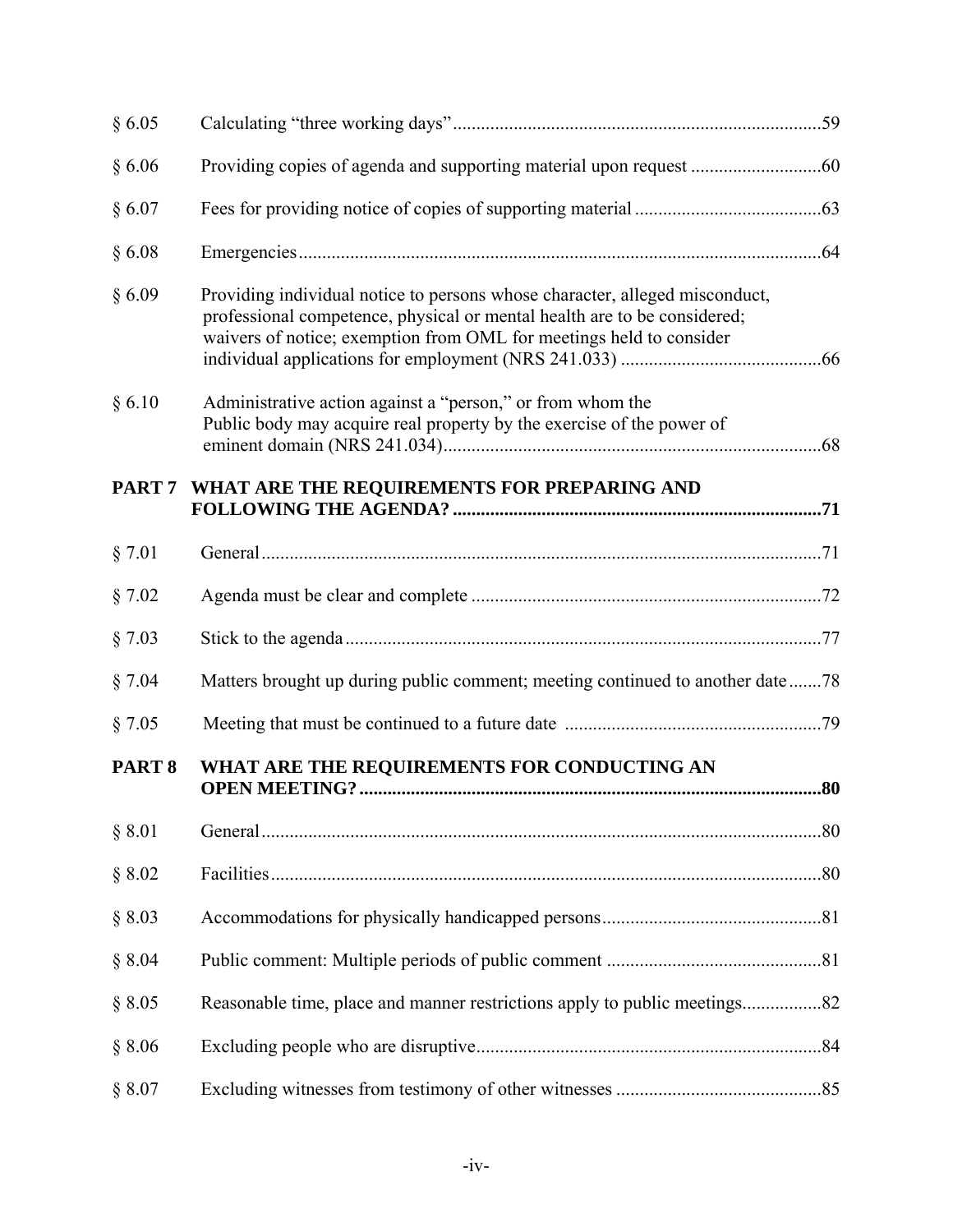| § 8.08            | Vote by secret ballot is forbidden; voting requirements for elected public<br>bodies; voting requirements for appointed public bodies (NRS 241.0355) 85 |  |
|-------------------|---------------------------------------------------------------------------------------------------------------------------------------------------------|--|
| § 8.09            | Audio and/or video recordings of public meetings by members of the public 86                                                                            |  |
| § 8.10            |                                                                                                                                                         |  |
| PART <sub>9</sub> | WHEN ARE CLOSED MEETINGS AUTHORIZED AND HOW                                                                                                             |  |
| § 9.01            |                                                                                                                                                         |  |
| § 9.02            |                                                                                                                                                         |  |
| § 9.03            |                                                                                                                                                         |  |
| § 9.04            | Closed meeting; definition of "character" and "competence"; employment                                                                                  |  |
| § 9.05            |                                                                                                                                                         |  |
| § 9.06            | How to handle closed sessions to consider character, allegations of misconduct,                                                                         |  |
| <b>PART 10</b>    | WHAT RECORDS MUST BE KEPT AND MADE AVAILABLE                                                                                                            |  |
|                   |                                                                                                                                                         |  |
| \$10.01           |                                                                                                                                                         |  |
| \$10.02           |                                                                                                                                                         |  |
| § 10.03           |                                                                                                                                                         |  |
| § 10.04           | Making and retaining audiotapes or video recordings of meetings 95                                                                                      |  |
| § 10.05           |                                                                                                                                                         |  |
| <b>PART 11</b>    | WHAT HAPPENS IF A VIOLATION OCCURS?<br>PUBLICATION OF ATTORNEY GENERAL OPINION ON AGENDA 97                                                             |  |
| § 11.01           |                                                                                                                                                         |  |
| § 11.02           |                                                                                                                                                         |  |
| § 11.03           |                                                                                                                                                         |  |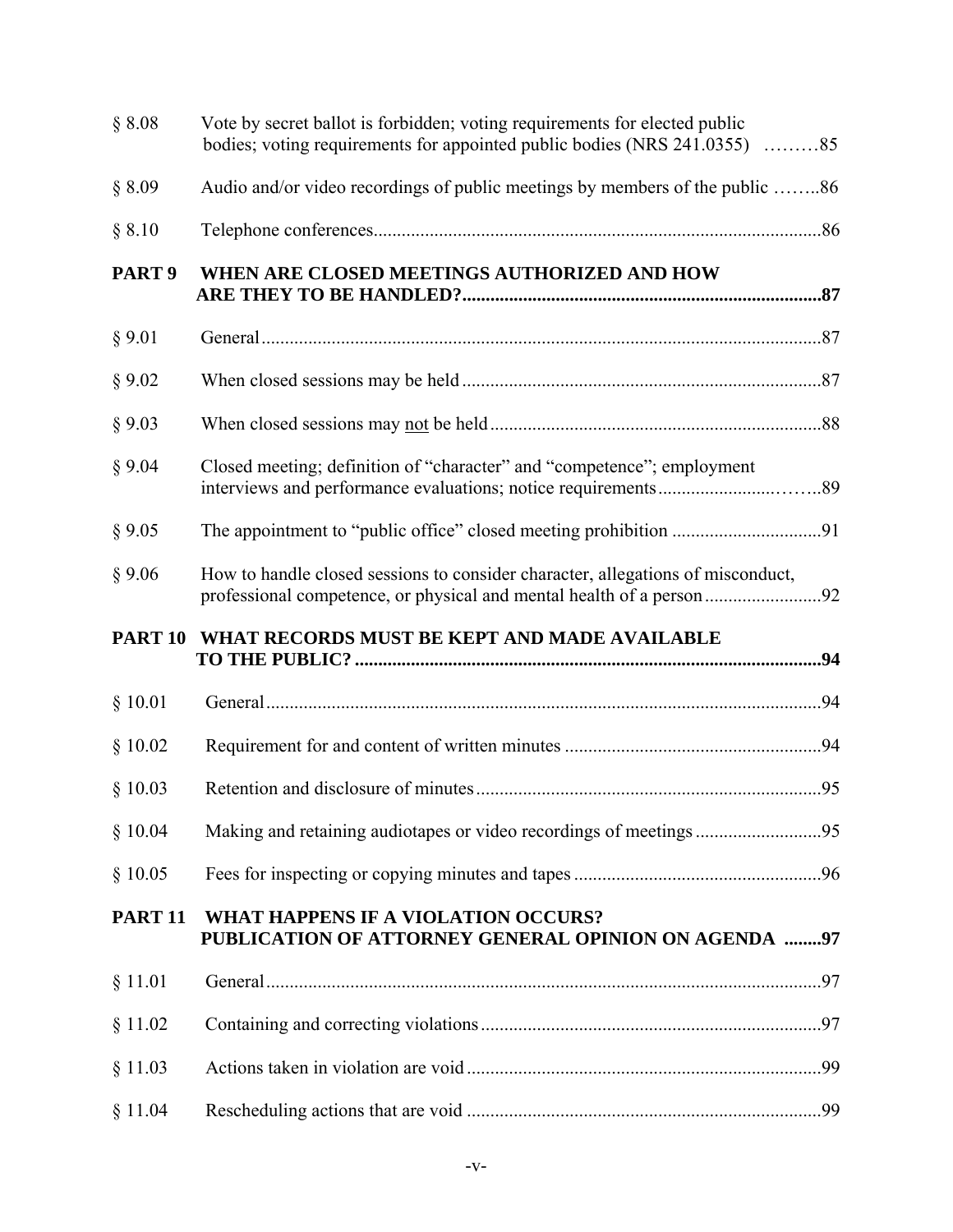| § 11.05        | Any person denied a right under the Open Meeting Law may bring               |  |
|----------------|------------------------------------------------------------------------------|--|
| § 11.06        |                                                                              |  |
| § 11.07        | Time limits for filing lawsuit; Policy for enforcement of OML complaints 101 |  |
| § 11.08        |                                                                              |  |
| § 11.09        |                                                                              |  |
| § 11.10        |                                                                              |  |
| § 11.11        |                                                                              |  |
| § 11.12        | Filing an OML Complaint; Procedure; Attorney General Subpoena power;         |  |
| § 11.13        | Publication of Attorney General Opinion finding violation by public body 105 |  |
| § 11.14        | Monetary penalty for willful violation: one year limitations period106       |  |
| <b>PART 12</b> | HOW IS THE OPEN MEETING LAW INTERPRETED                                      |  |
|                |                                                                              |  |
| § 12.01        |                                                                              |  |
| § 12.02        |                                                                              |  |
| § 12.03        |                                                                              |  |
| § 12.04        |                                                                              |  |
| § 12.05        |                                                                              |  |
| <b>PART 13</b> | WHAT ELSE DO I NEED TO KNOW ABOUT THE                                        |  |
| § 13.01        |                                                                              |  |
| § 13.02        | Relationship of Open Meeting Law to Administrative Procedures Act,           |  |
| § 13.03        | Relationship of Open Meeting Law to First Amendment                          |  |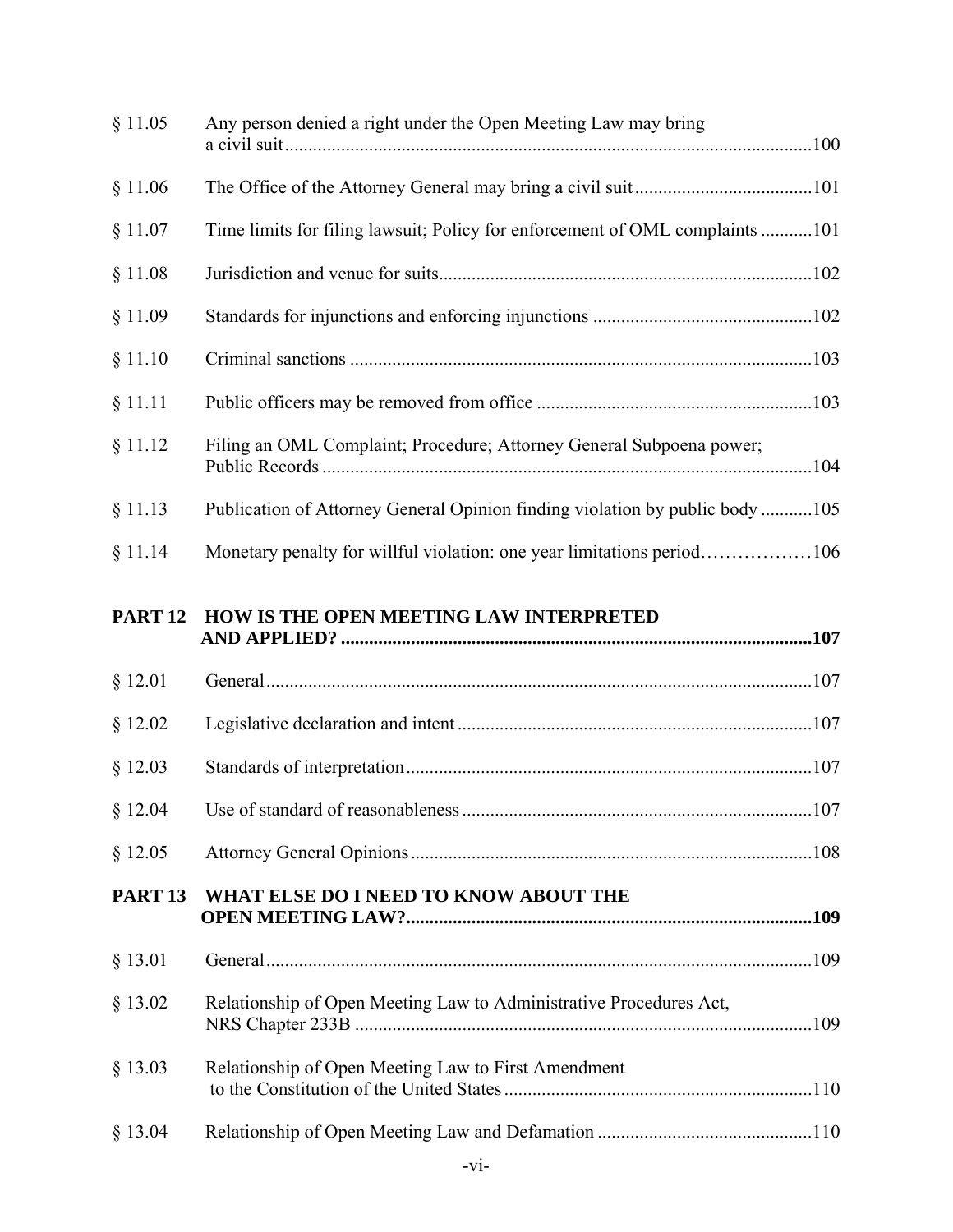| <b>SAMPLE FORM 1: NOTICE AND AGENDA OF PUBLIC MEETING</b>                                       |  |
|-------------------------------------------------------------------------------------------------|--|
|                                                                                                 |  |
| SAMPLE FORM 3: NOTICE OF INTENT TO CONSIDER CHARACTER,<br>MISCONDUCT, COMPETENCE OR HEALTH OF A |  |
|                                                                                                 |  |
|                                                                                                 |  |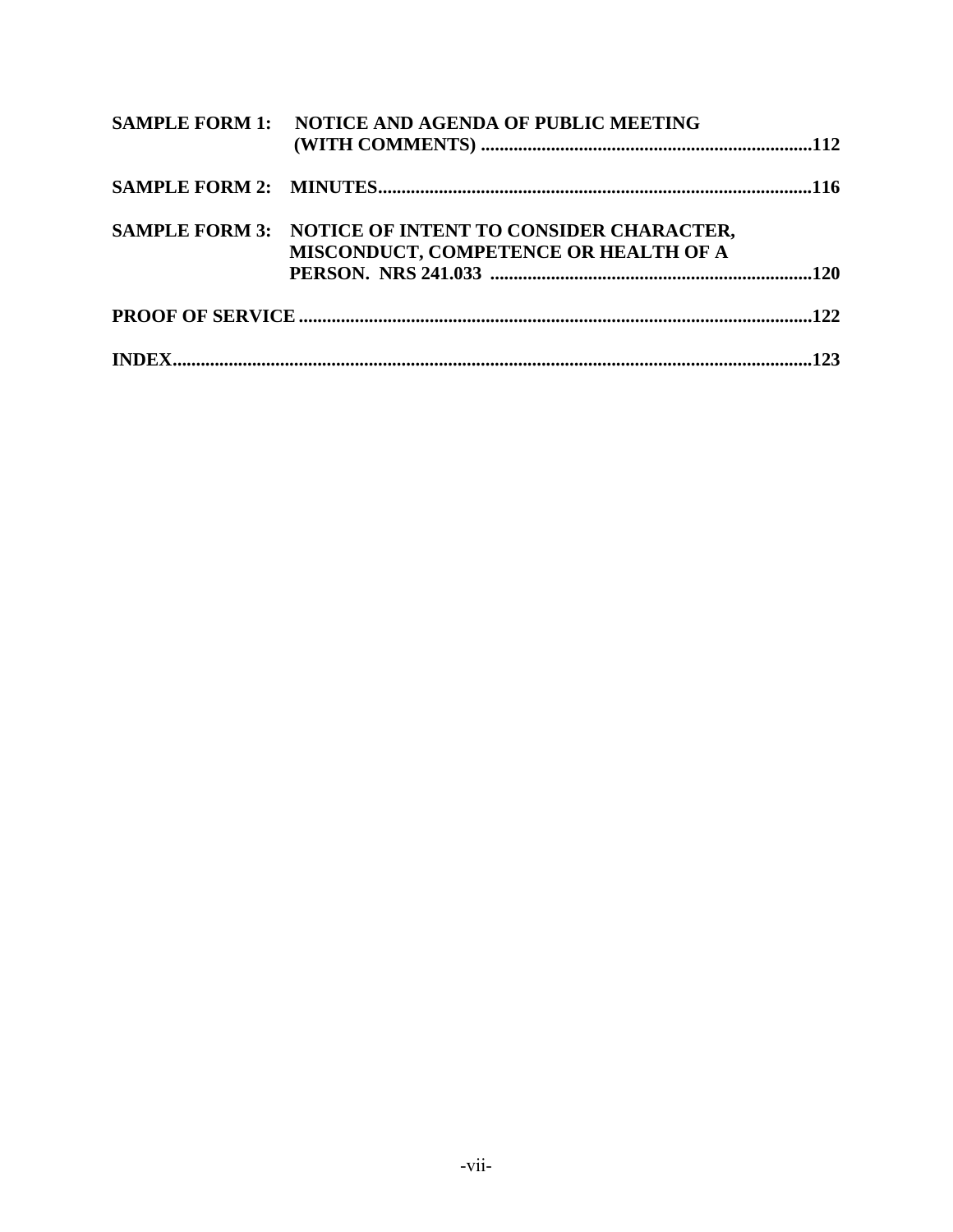### **This is a checklist to reference when applying the Open Meeting Law. References in brackets are to the NRS and sections of this manual.**

### **Does the Open Meeting Law apply?**

 $\overline{a}$ 

Is the entity a public body? [NRS 241.015(3),  $\S$ § 3.01-3.10]

Is the activity exempt from the Open Meeting Law?  $\lceil \S \S 4.01 - 4.07 \rceil$ 

Is a meeting going to occur? [NRS 241.015(2), §§ 5.01-5.13]

Will a quorum of the members of the public body be present?  $\lbrack \S 5.01 \rbrack$ 

Will a quorum deliberate toward a decision or take action on any matter over which the public body has supervision, control, jurisdiction, or advisory power? [§ 5.01]

#### **Agenda (***See* **Sample Form 1)**

- Has a clear and complete agenda of all topics to be considered been prepared? [NRS 241.020(2)(c) §§ 6.02, 7.02]
- Does the agenda list *all* topics scheduled to be considered during the meeting? [§§ 6.02, 7.02]
- Have all the topics been clearly described in the agenda in order to give the public adequate notice? [§§ 6.02, 7.02]
	- Does the agenda include designated periods for public comment? Does the agenda state that action may not be taken on the matters considered during this period until specifically included on an agenda as an action item? [§§ 6.02, 7.04, 8.04]
- Does the notice inform the public that (1) items may be taken out of the order listed on the agenda, and (2) agenda items may be combined for consideration, and (3) items may be delayed or removed at any time? [§ 6.02]
- Does the agenda describe the items on which action may be taken and clearly denote that these items are for possible action? [§§ 6.02, 7.01, 7.02]
	- Has each closed session been denoted including the name of the person being considered in the closed session, and if action is to be taken in an open session after the closed session, was it indicated on the agenda?  $\lceil \S \S \rceil$  7.02, 9.06, NRS 241.020(4)]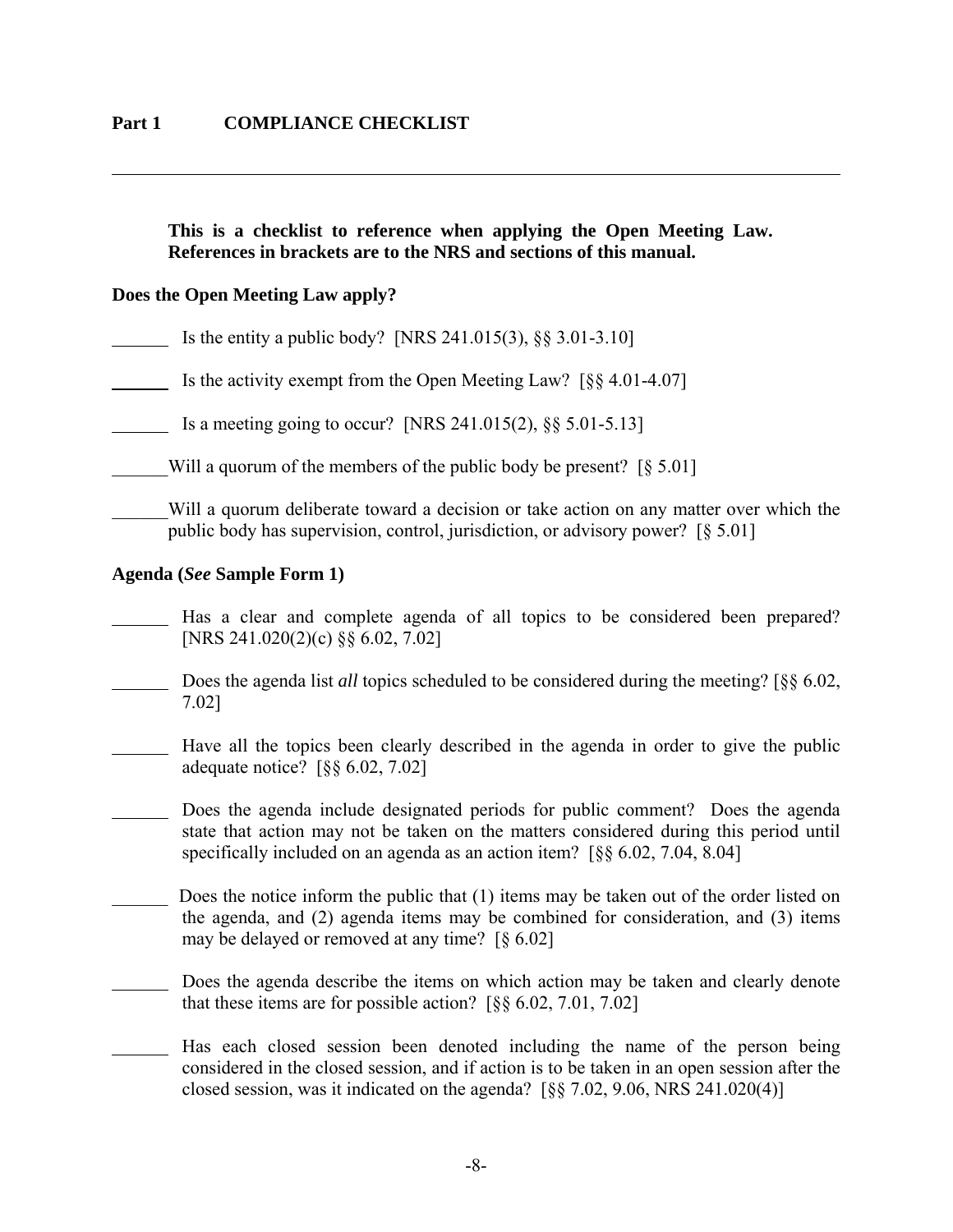| Notice, posting and mailing (See Sample Form 1)                                                                                                                                                                                                                 |
|-----------------------------------------------------------------------------------------------------------------------------------------------------------------------------------------------------------------------------------------------------------------|
| Has written notice of the meeting been prepared? [NRS $241.020(2), § 6.01$ ]                                                                                                                                                                                    |
| Does the notice include:                                                                                                                                                                                                                                        |
| The time, place, and location of the meeting? $[\S 6.02]$                                                                                                                                                                                                       |
| An agenda as prepared in accordance with the above standards?                                                                                                                                                                                                   |
| A list of places where the notice was posted? $\lceil \S 6.03 \rceil$                                                                                                                                                                                           |
| A statement regarding assistance and accommodations for physically<br>handicapped people? $\lceil \S 6.02 \rceil$                                                                                                                                               |
| Was the written notice [NRS 241.020(3)(a), $\S 6.03$ ]                                                                                                                                                                                                          |
| Posted at the principal office of the public body (or if there is no principal<br>office, at the building in which the meeting is to be held)? $\lceil \S 6.03 \rceil$                                                                                          |
| Posted at not less than three other separate, prominent places within the<br>jurisdiction of the public body? $\lceil \S 6.03 \rceil$                                                                                                                           |
| Posted no later than 9 a.m. of the third working day before the meeting? (Do<br>not count day of meeting) $\left[\S \S \ 6.03, 6.05\right]$                                                                                                                     |
| Was the written notice mailed at no charge to those who requested a copy?<br>$\lceil$ §§ 6.04, 6.07]                                                                                                                                                            |
| Was it mailed in the same manner in which the notice is required to be mailed to a<br>member of the body? $\lceil \S 6.04 \rceil$                                                                                                                               |
| Was it delivered to the postal service used by the body no later than 9 a.m. of the third<br>working day before the meeting? $\lceil \S 6.04 \rceil$                                                                                                            |
| Have persons who requested notices of the meeting been informed with the first notice<br>sent to them that their request lapses after six months? [NRS 241.020(3)(b), § 6.04]                                                                                   |
| If a person's character, alleged misconduct, professional competence, or physical or<br>mental health is going to be considered at the meeting, has that person been given<br>written notice of the time and place of the meeting? [NRS 241.033(1), $\S 6.09$ ] |
| Does the notice contain a list of the general topics concerning the person, inform the<br>person that he/she may attend the closed session, bring a representative, present<br>evidence, provide testimony, and present witnesses? [NRS §241.033(4)]            |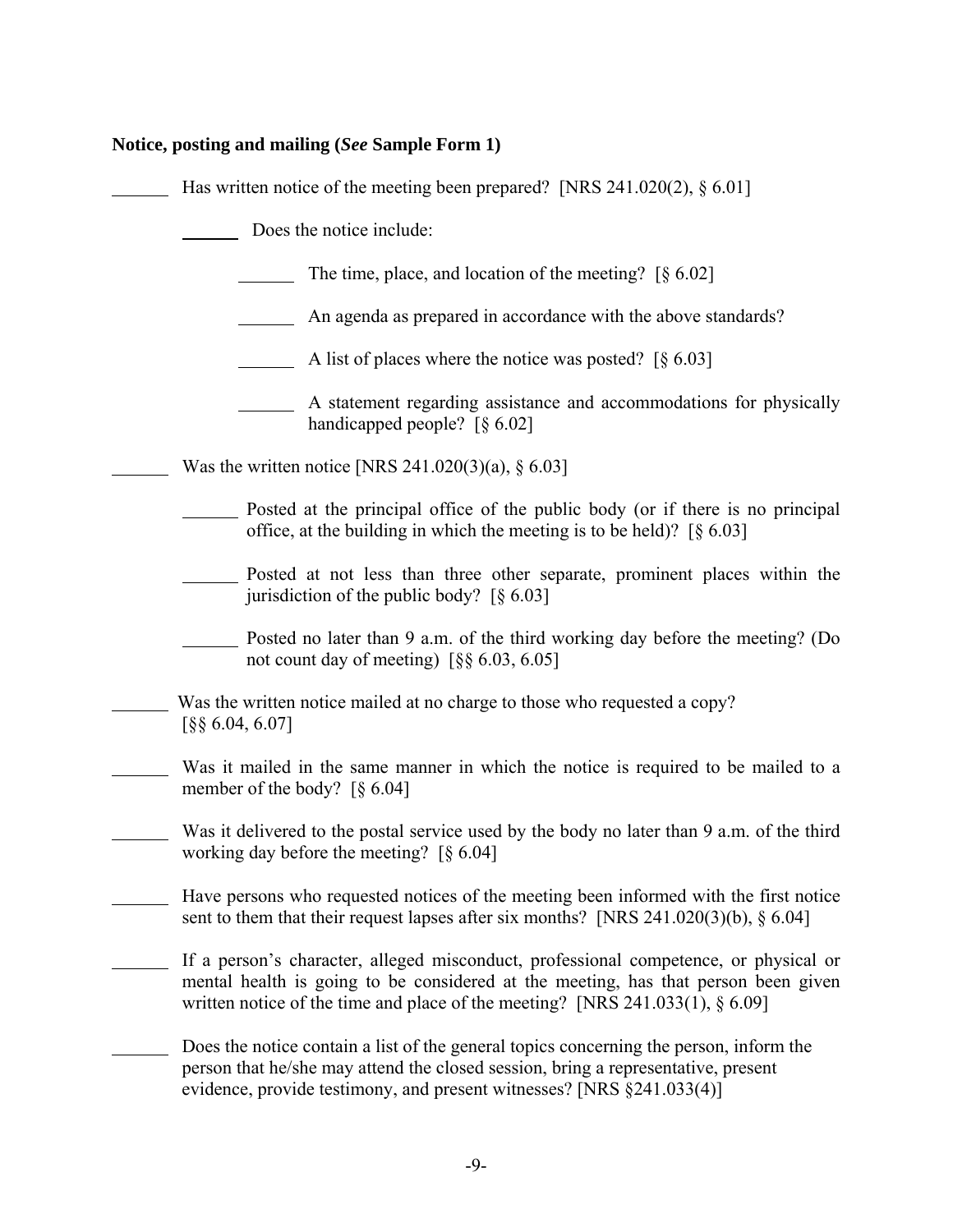- Does the notice inform the person that the public body may take administrative action against the person? If so, then the requirements of NRS 241.034 have been met. [NRS  $\{241.033(2)(b)\}$
- Was the notice personally delivered to the person at least *five working days* before the meeting *or* sent by certified mail to the last known address of that person at least *21 working days before the meeting?* (Nevada Athletic Commission is exempt from these timing requirements.) [NRS 241.033(1)-(2)]
- Did the public body receive proof of service of the notice before holding the meeting? (Nevada Athletic Commission not exempt from this requirement.) [NRS 241.033(1) (a) and  $(b)$ ]

# **Agenda support material made available to public**

 Upon request, have at least one copy of an agenda, a proposed ordinance or regulation that will be discussed at the meeting, and any other supporting material (except confidential material as detailed in the statute) been provided at no charge to each person who so requests? [NRS 241.020(5)and (6) §§ 6.06, 6.07]

# **Emergency Meeting**

- Is this an emergency meeting? [NRS  $241.020(2)$  and  $(8)$ ,  $\S 6.08$ ]
- Were the circumstances giving rise to the meeting unforeseen?
- Is immediate action required?
- Has the entity documented the emergency?
- Has an agenda been prepared limiting the meeting to the emergency item?
- Has an attempt been made to give public notice?
- While the notice and agenda requirements may be relaxed in an emergency, are other provisions of the Open Meeting Law complied with (e.g., meeting open and public, minutes kept, etc.)?

### **Closed Session (***See* **Sample Form 3)**

- Is a closed session specifically authorized by statute? [NRS 241.020(1), §§ 9.01-9.07]
- Have all the requirements of that statute been met?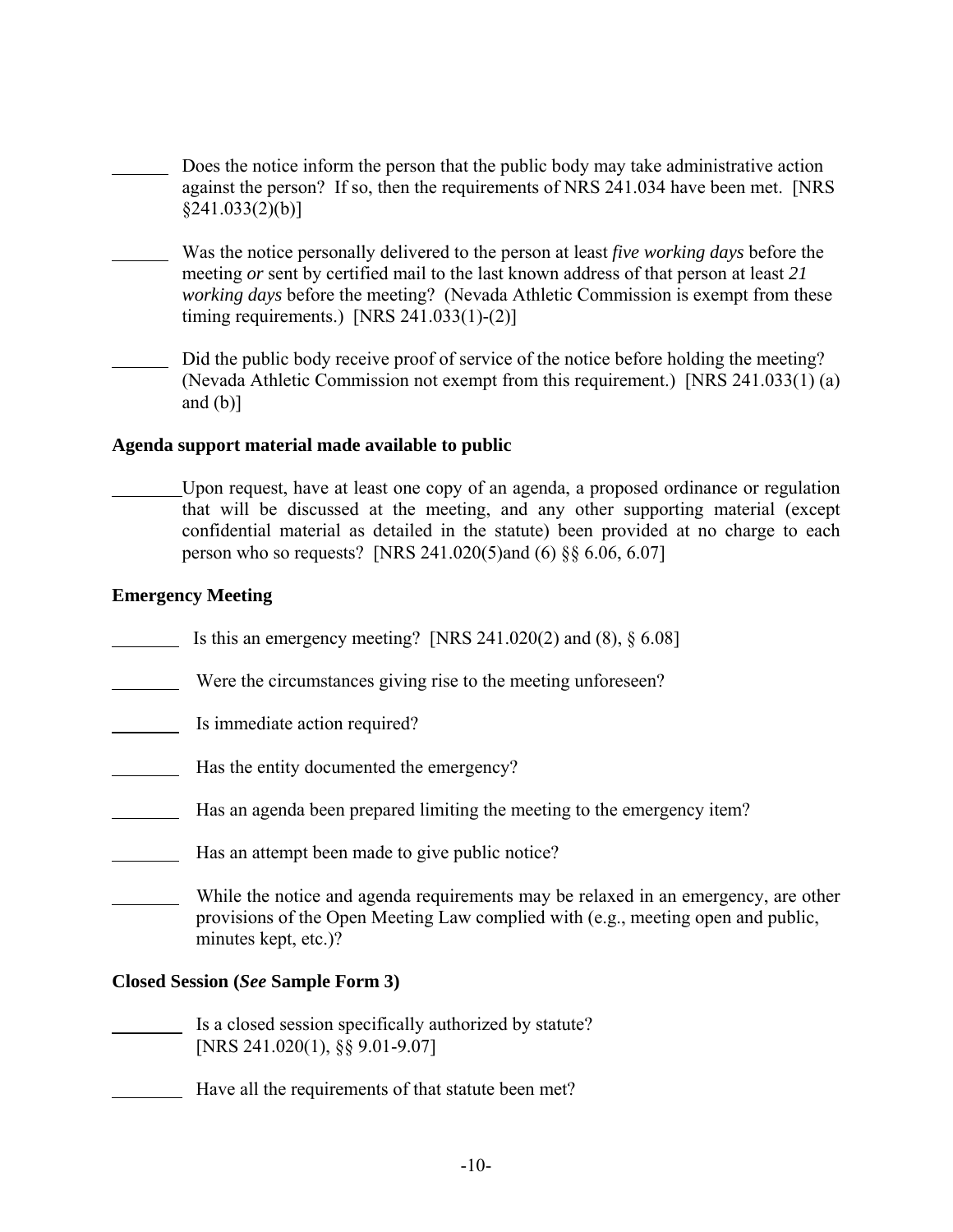If a closed session is being conducted to consider character, misconduct, competence, or physical or mental health of a person under NRS 241.033:

 Is the subject person an elected member of a public body? If so, a closed session is not authorized. [NRS 241.031, § 9.04] Is the closed session to consider the character, alleged misconduct or professional competence of an appointed public officer or a chief executive of a public body (i.e. president of a university or community college within the UCCSN system, county school superintendent, or city or county manager)? If so, a closed meeting is prohibited. [NRS §241.031(1)(b)] Is the closed session to discuss the appointment of any person to public office or as a member of a public body? If so, a closed session is not authorized. [NRS 241.030(5)(e), § 9.03] Has the subject been notified as provided above? Has proof of service been returned to the public body? NRS  $241.033(1)$ ,  $\lceil \S 6.09 \rceil$  If a recording was made of the open session, was a recording also made of the closed session? [NRS 241.035(5), § 9.06] Was the subject person given a copy of the recording of the closed session if requested? [NRS 241.035(5), NRS 241.033(6), § 9.06] Have minutes been kept of the closed session? [NRS 241.035(5) § 10.02] Have minutes and recordings of the closed session been retained and disposed of in accordance with NRS 241.035(2)? [§ 10.03]. Was a motion made to go into closed session which specifies the nature of the business to be considered and the statutory authority pursuant to which the public body is authorized to close the meeting? [NRS 241.030(3), § 9.06] Was the discussion limited to specific matters specified in the motion? [§9.06] Did the public body go back into open session to take action on the subject discussed? (this must be done unless otherwise provided in a specific statute) [§ 9.06] Has the subject requested the meeting be open? If so, the public body must open the meeting unless another person appearing before the public body requests that the meeting remains closed. [NRS §241.030(2)(a) and (b)].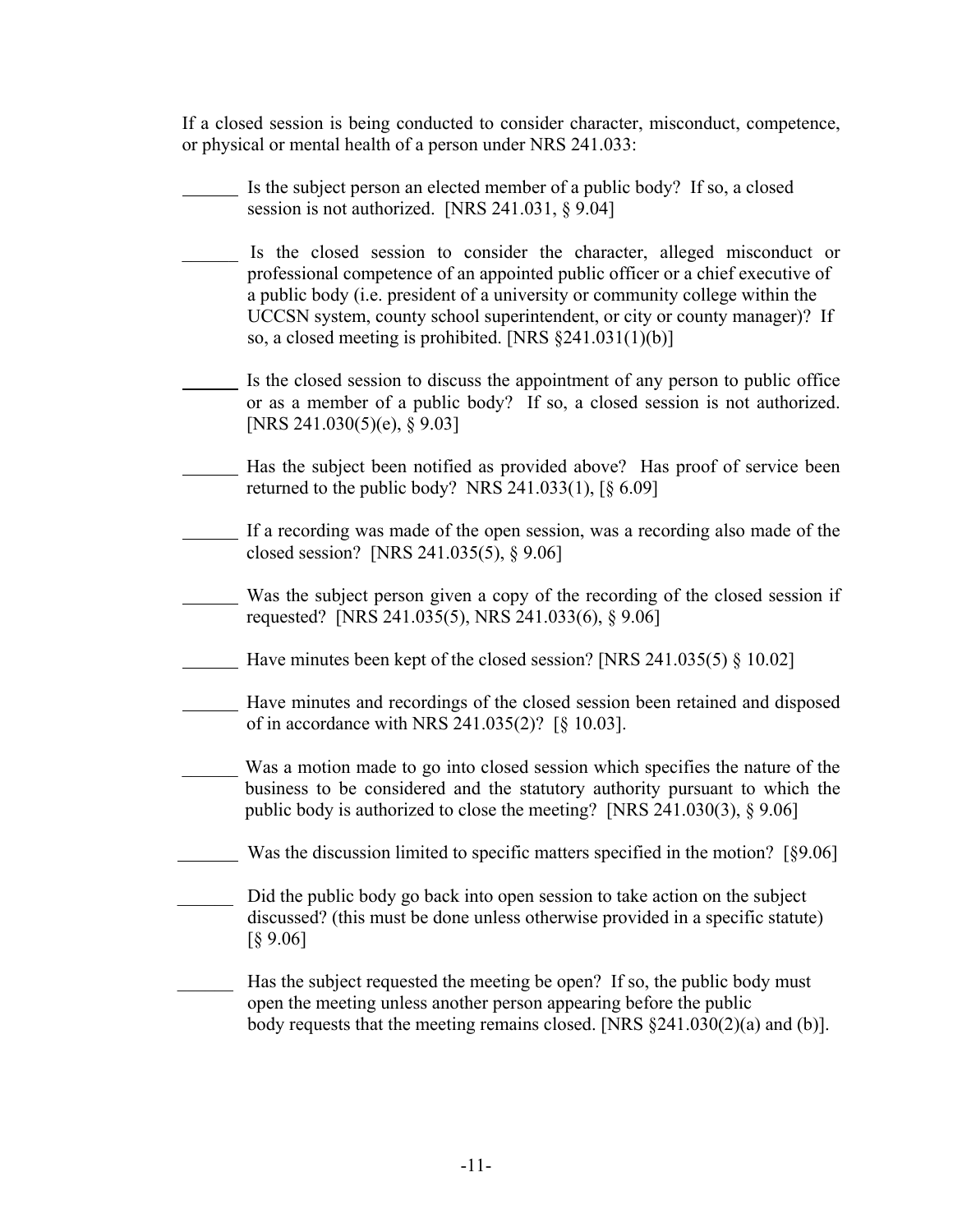# **Meeting open to public; accommodations**

|                   | Have all persons been permitted to attend? [NRS 241.020, $\S 8.01$ ]                                                                                                                                                                  |  |  |
|-------------------|---------------------------------------------------------------------------------------------------------------------------------------------------------------------------------------------------------------------------------------|--|--|
|                   | Was exclusion of witnesses at hearings during the testimony of other witnesses handled<br>properly? [NRS 241.033(5) § 8.06]                                                                                                           |  |  |
|                   | Was exclusion of persons who willfully disrupt a meeting to the extent that its orderly<br>conduct is made impractical handled properly? [NRS $241.030(5)(b)$ , § 8.06]                                                               |  |  |
|                   | Have members of the public been given an opportunity to speak during the public<br>comment period? [NRS 241.020(2)(c)(3), § 8.04]                                                                                                     |  |  |
|                   | Are facilities adequate and open? $\S 8.02$                                                                                                                                                                                           |  |  |
|                   | Have reasonable efforts been made to assist and accommodate physically handicapped<br>persons desiring to attend? [NRS $241.020(1)$ , § 8.03]                                                                                         |  |  |
|                   | If the meeting is by telephone or video conference, can the public hear each member of<br>the body? $\lceil \S 5.05 \rceil$                                                                                                           |  |  |
|                   | Have members of the general public been allowed to record public meetings on<br>audiotape or other means of sound reproduction as long as it in no way interferes with<br>the conduct of the meeting? [NRS $241.035(3)$ , $\S 8.08$ ] |  |  |
|                   | Stick to agenda; emergency agenda items                                                                                                                                                                                               |  |  |
|                   | Have actual discussions and actions at the meeting been limited to only those items on<br>the agenda? $\lceil \S 7.03 \rceil$                                                                                                         |  |  |
|                   | If an item has been added to the agenda as an emergency item: [NRS 241.020(2) and<br>$(8), \S 6.08$ ]                                                                                                                                 |  |  |
|                   | Was it due to an unforeseen circumstance?                                                                                                                                                                                             |  |  |
|                   | Was immediate action required?                                                                                                                                                                                                        |  |  |
|                   | Has the emergency been documented in the minutes?                                                                                                                                                                                     |  |  |
| <b>Recordings</b> | Did the body refrain from taking action on discussion items or public<br>comment items? [NRS 241.020(2)(c)(3), $\S$ 7.04]                                                                                                             |  |  |
|                   |                                                                                                                                                                                                                                       |  |  |
|                   |                                                                                                                                                                                                                                       |  |  |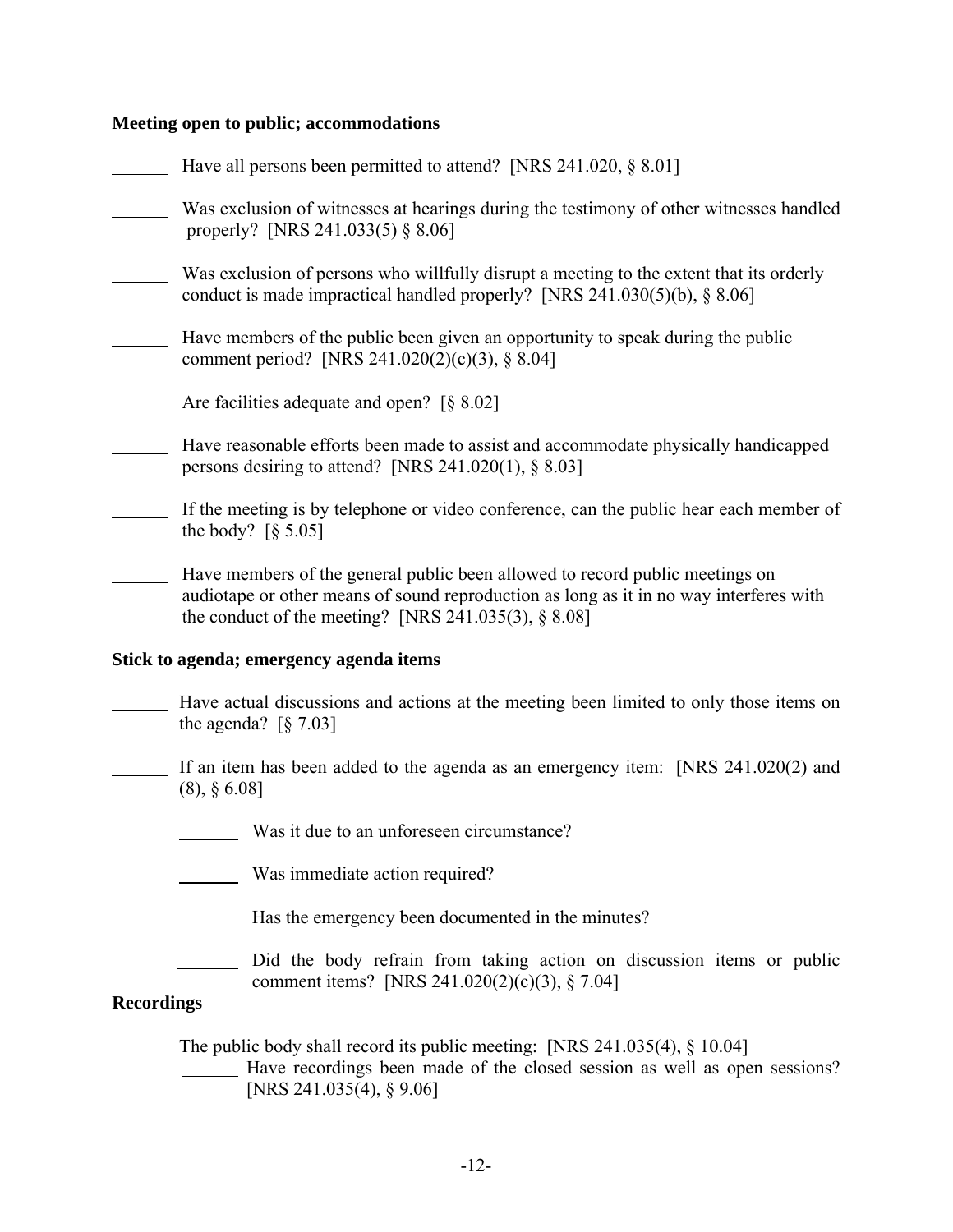| Recordings of public meetings must be made available to the public within 30<br>workings days? [NRS $241.035(2)$ ]                                                                                                                       |  |
|------------------------------------------------------------------------------------------------------------------------------------------------------------------------------------------------------------------------------------------|--|
| Recordings must be retained for at least one year after the adjournment of the<br>meeting? [NRS 241.035(4)(a)]                                                                                                                           |  |
| Recordings of public meetings must be treated as public records in accordance<br>with public records statutes. [NRS $241.035(4)(b)$ ]                                                                                                    |  |
| Have recordings of closed sessions been made available to the subjects of<br>those sessions, if requested? [NRS $241.033(6)$ ]                                                                                                           |  |
| <b>Minutes (See Sample Form 2)</b>                                                                                                                                                                                                       |  |
| Have minutes or an audio recording been made available for both open and closed<br>sessions? [NRS 241.035(2) and (4), § 10.02]                                                                                                           |  |
| Do they include at a minimum the material required by NRS 241.035(1)? $\lceil \S 10.02 \rceil$                                                                                                                                           |  |
| Are minutes of open sessions kept as public records under the public record statutes and<br>NRS 241.035(2)?                                                                                                                              |  |
| Have minutes of open sessions been made available for inspection by the public within<br>30 working days after the adjournment of the meeting, retained for at least five years,<br>and otherwise treated as provided in NRS 241.035(2)? |  |

 Have minutes of closed sessions been made available to the subjects of those sessions if requested? [NRS 241.033(6)]

# **Noncompliance**

Have any areas of noncompliance been corrected? [§§ 11.01, 11.02, 11.03, 11.04]

 If litigation is brought to void an action or seek injunctive or declaratory relief, was it brought within the time periods in NRS 241.037(3)? [§ 11.07]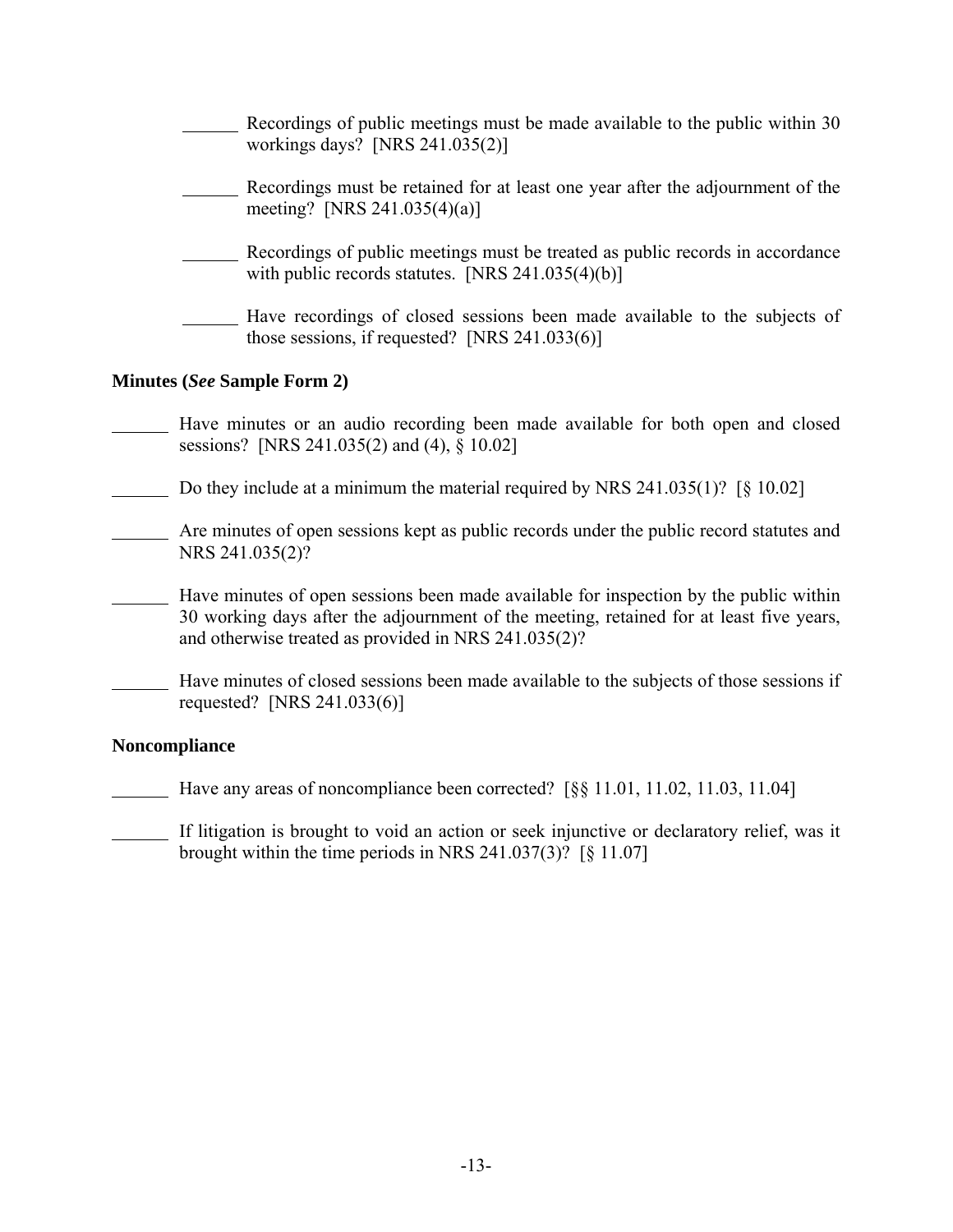$\overline{a}$ 

In order to assist members of the public, public bodies, and legal counsel, the current 2011 Open Meeting Law, including the changes made by AB 59 and AB 257, is set out below.

### **2011**

### **CHAPTER 241 - MEETINGS OF STATE AND LOCAL AGENCIES**

| <b>NRS 241.010</b>  | Legislative declaration and intent.                                    |
|---------------------|------------------------------------------------------------------------|
| <b>NRS 241.015</b>  | Definitions.                                                           |
| <b>NRS 241.017</b>  | Board of Regents to establish requirements for student governments.    |
| <b>NRS 241.020</b>  | Meetings to be open and public; limitations on closure of meetings;    |
|                     | notice of meetings; copy of materials; exceptions.                     |
| <b>NRS 241.030</b>  | Exceptions to requirement for open and public meetings; waiver of      |
|                     | closure of meeting by certain persons. [Effective through December     |
|                     | 31, 2011.]                                                             |
| <b>NRS 241.030</b>  | Exceptions to requirement for open and public meetings; waiver of      |
|                     | closure of meeting by certain persons. [Effective January 1, 2012.]    |
| <b>NRS 241.031</b>  | Meeting to consider character, misconduct or competence of elected     |
|                     | member of public body or certain public officers.                      |
| <b>NRS 241.033</b>  | Meeting to consider character, misconduct, competence or health of     |
|                     | person or to consider appeal of results of examination: Written notice |
|                     | to person required; exception; public body required to allow person    |
|                     | whose character, misconduct, competence or health is to be             |
|                     | considered to attend with representative and to present evidence;      |
|                     | attendance of additional persons; copy of record.                      |
| <b>NRS 241.034</b>  | Meeting to consider administrative action against person or            |
|                     | acquisition of real property by exercise of power of eminent domain:   |
|                     | Written notice required; exception.                                    |
| <b>NRS 241.035</b>  | Public meetings: Minutes; aural and visual reproduction; transcripts.  |
| NRS 241.0353        | Absolute privilege of certain statements and testimony.                |
| <b>NRS 241.0355</b> | Majority of all members of public body composed solely of elected      |
|                     | officials required to take action by vote; abstention not affirmative  |
|                     | vote; reduction of quorum.                                             |
| <b>NRS 241.036</b>  | Action taken in violation of chapter void.                             |
| <b>NRS 241.037</b>  | Action by Attorney General or person denied right conferred by         |
|                     | chapter; limitation on actions.                                        |
| <b>NRS 241.038</b>  | Board of Regents to establish requirements for student governments.    |
|                     | [Replaced in revision by NRS 241.017.]                                 |
| <b>NRS 241.039</b>  | Enforcement by Attorney General; subpoenas; penalty for failure or     |
|                     | refusal to comply with subpoena.                                       |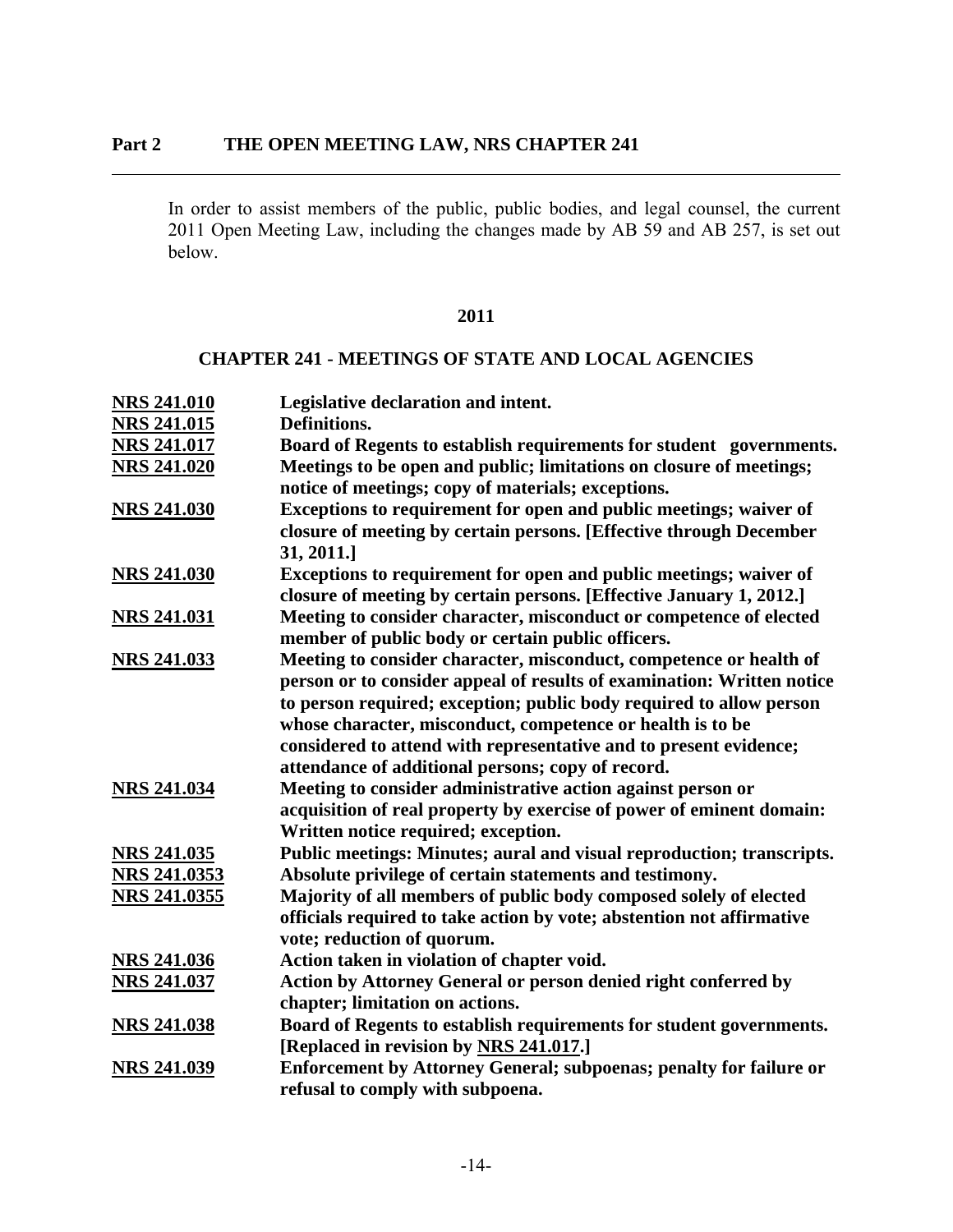### **NRS 241.0395 Inclusion of item acknowledging finding by Attorney General of violation by public body on next agenda of meeting of public body; effect of inclusion. NRS 241.040 Criminal and civil penalties; members attending meeting in violation of chapter not accomplices.**

**NRS 241.010 Legislative declaration and intent.** In enacting this chapter, the Legislature finds and declares that all public bodies exist to aid in the conduct of the people's business. It is the intent of the law that their actions be taken openly and that their deliberations be conducted openly.

(Added to NRS by 1960, 25; A 1977, 1099)

**NRS 241.015 Definitions.** As used in this chapter, unless the context otherwise requires:

1. "Action" means:

(a) A decision made by a majority of the members present during a meeting of a public body;

 (b) A commitment or promise made by a majority of the members present during a meeting of a public body;

 (c) If a public body may have a member who is not an elected official, an affirmative vote taken by a majority of the members present during a meeting of the public body; or

 (d) If all the members of a public body must be elected officials, an affirmative vote taken by a majority of all the members of the public body.

2. "Meeting":

(a) Except as otherwise provided in paragraph (b), means:

 (1) The gathering of members of a public body at which a quorum is present to deliberate toward a decision or to take action on any matter over which the public body has supervision, control, jurisdiction or advisory power.

(2) Any series of gatherings of members of a public body at which:

(I) Less than a quorum is present at any individual gathering;

 (II) The members of the public body attending one or more of the gatherings collectively constitute a quorum; and

 (III) The series of gatherings was held with the specific intent to avoid the provisions of this chapter.

 (b) Does not include a gathering or series of gatherings of members of a public body, as described in paragraph (a), at which a quorum is actually or collectively present:

 (1) Which occurs at a social function if the members do not deliberate toward a decision or take action on any matter over which the public body has supervision, control, jurisdiction or advisory power?

 (2) To receive information from the attorney employed or retained by the public body regarding potential or existing litigation involving a matter over which the public body has supervision, control, jurisdiction or advisory power and to deliberate toward a decision on the matter, or both.

3. Except as otherwise provided in this subsection, "public body" means:

 (a) Any administrative, advisory, executive or legislative body of the State or a local government consisting of at least two persons which expends or disburses or is supported in whole or in part by tax revenue or which advises or makes recommendations to any entity which expends or disburses or is supported in whole or in part by tax revenue, including, but not limited to, any board, commission, committee, subcommittee or other subsidiary thereof and includes an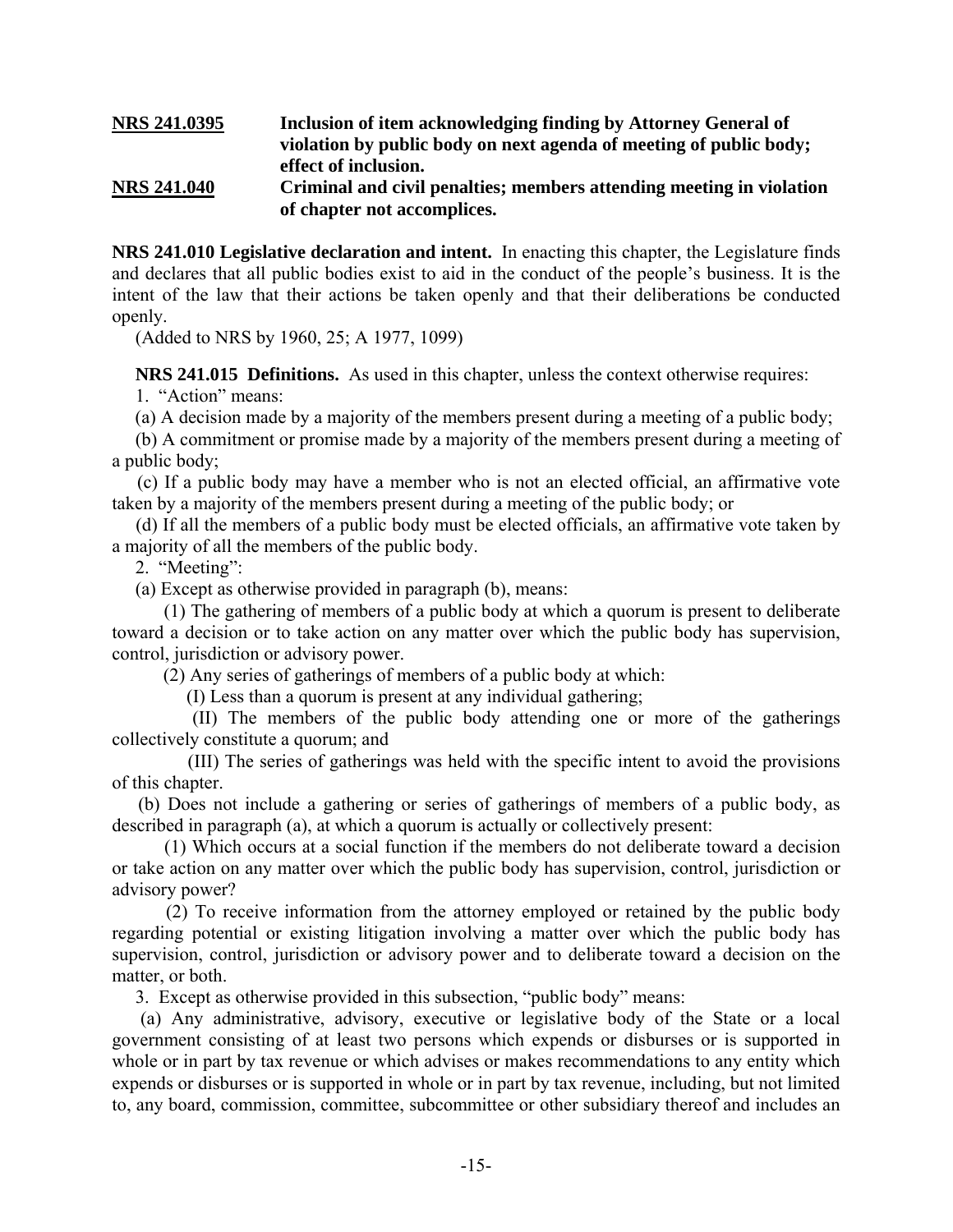educational foundation as defined in subsection 3 of NRS 388.750 and a university foundation as defined in subsection 3 of NRS 396.405, if the administrative, advisory, executive or legislative body is created by:

(1) The Constitution of this State;

(2) Any statute of this State;

 (3) A city charter and any city ordinance which has been filed or recorded as required by the applicable law;

(4) The Nevada Administrative Code;

 (5) A resolution or other formal designation by such a body created by a statute of this State or an ordinance of a local government;

(6) An executive order issued by the Governor; or

 (7) A resolution or an action by the governing body of a political subdivision of this State; (b) Any board, commission or committee consisting of at least two persons appointed by:

 (1) The Governor or a public officer who is under the direction of the Governor, if the board, commission or committee has at least two members who are not employees of the Executive Department of the State Government;

 (2) An entity in the Executive Department of the State Government consisting of members appointed by the Governor, if the board, commission or committee otherwise meets the definition of a public body pursuant to this subsection; or

 (3) A public officer who is under the direction of an agency or other entity in the Executive Department of the State Government consisting of members appointed by the Governor, if the board, commission or committee has at least two members who are not employed by the public officer or entity; and

 (c) A limited-purpose association that is created for a rural agricultural residential commoninterest community as defined in subsection 6 of NRS 116.1201.

"Public body" does not include the Legislature of the State of Nevada.

 4. "Quorum" means a simple majority of the constituent membership of a public body or another proportion established by law.

 (Added to NRS by 1977, 1098; A 1993, 2308, 2624; 1995, 716, 1608; 2001, 1123, 1836; 2009, 2214; 2011, 2384)

 **NRS 241.017 Board of Regents to establish requirements for student governments.** The Board of Regents of the University of Nevada shall establish for the student governments within the Nevada System of Higher Education requirements equivalent to those of this chapter and shall provide for their enforcement.

(Added to NRS by 1983, 1013; A 1993, 369)—(Substituted in revision for NRS 241.038)

### **NRS 241.020 Meetings to be open and public; limitations on closure of meetings; notice of meetings; copy of materials; exceptions.**

 1. Except as otherwise provided by specific statute, all meetings of public bodies must be open and public, and all persons must be permitted to attend any meeting of these public bodies. A meeting that is closed pursuant to a specific statute may only be closed to the extent specified in the statute allowing the meeting to be closed. All other portions of the meeting must be open and the public and the public body must comply with all other provisions of this chapter to the extent not specifically precluded by the specific statute. Public officers and employees responsible for these meetings shall make reasonable efforts to assist and accommodate persons with physical disabilities desiring to attend.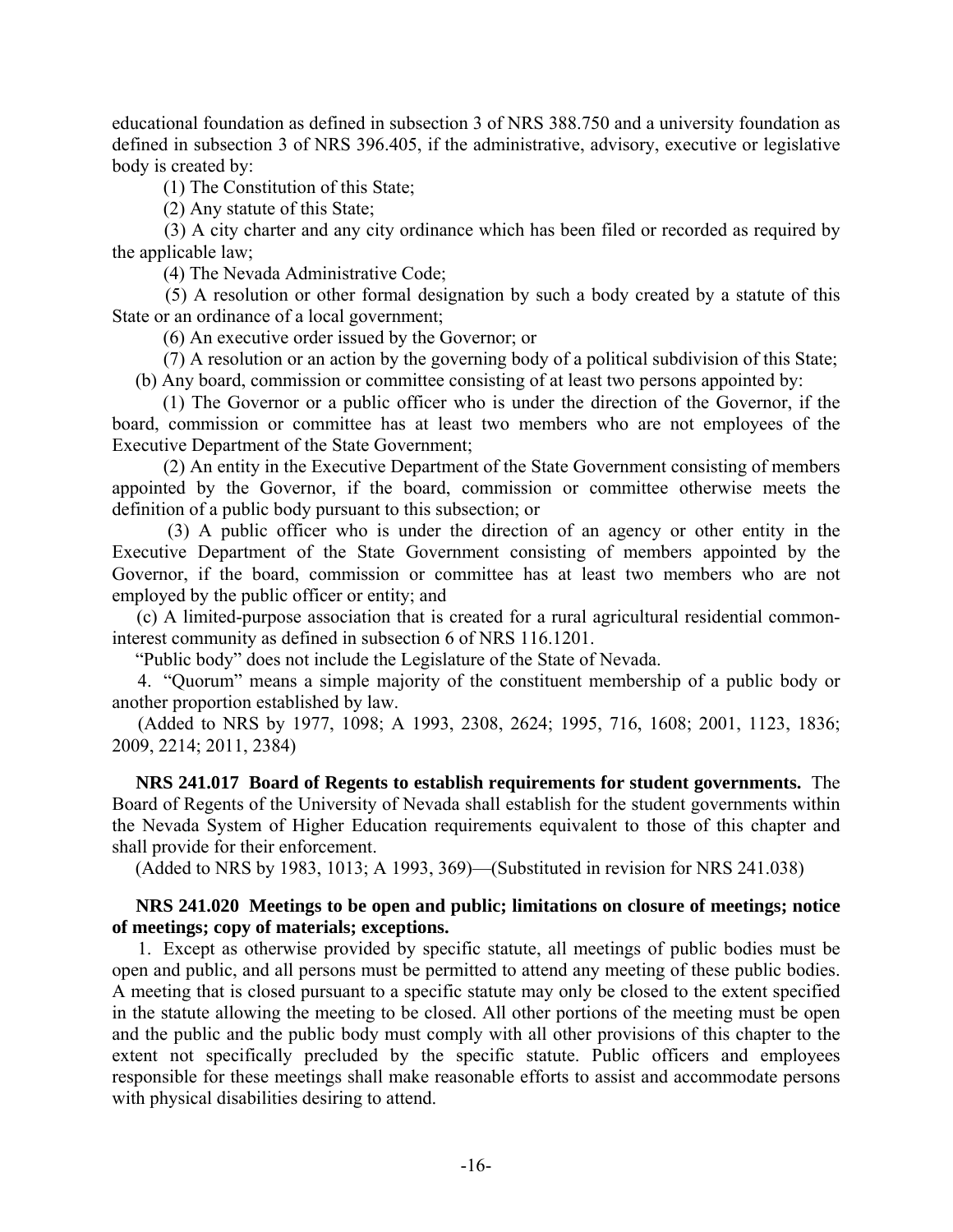2. Except in an emergency, written notice of all meetings must be given at least three working days before the meeting. The notice must include:

(a) The time, place and location of the meeting.

(b) A list of the locations where the notice has been posted.

(c) An agenda consisting of:

 (1) A clear and complete statement of the topics scheduled to be considered during the meeting.

 (2) A list describing the items on which action may be taken and clearly denoting that action may be taken on those items by placing the term "for possible action" next to the appropriate item.

 (3) Periods devoted to comments by the general public, if any, and discussion of those comments. Comments by the general public must be taken:

 (I) At the beginning of the meeting before any items on which action may be taken are heard by the public body and again before the adjournment of the meeting; or

 (II) After each item on the agenda on which action may be taken is discussed by the public body, but before the public body takes action on the item.

 The provisions of this subparagraph do not prohibit a public body from taking comments by the general public in addition to what is required pursuant to sub-subparagraph (I) or (II). Regardless of whether a public body takes comments from the general public pursuant to subsubparagraph (I) or (II), the public body must allow the general public to comment on any matter that is not specifically included on the agenda as an action item at some time before adjournment of the meeting. No action may be taken upon a matter raised during a period devoted to comments by the general public until the matter itself has been specifically included on an agenda as an item upon which action may be taken pursuant to subparagraph (2).

 (4) If any portion of the meeting will be closed to consider the character, alleged misconduct or professional competence of a person, the name of the person whose character, alleged misconduct or professional competence will be considered.

 (5) If, during any portion of the meeting, the public body will consider whether to take administrative action against a person, the name of the person against whom administrative action may be taken.

(6) Notification that:

(I) Items on the agenda may be taken out of order;

(II) The public body may combine two or more agenda items for consideration; and

 (III) The public body may remove an item from the agenda or delay discussion relating to an item on the agenda at any time.

 (7) Any restrictions on comments by the general public. Any such restrictions must be reasonable and may restrict the time, place and manner of the comments, but may not restrict comments based upon viewpoint.

3. Minimum public notice is:

 (a) Posting a copy of the notice at the principal office of the public body or, if there is no principal office, at the building in which the meeting is to be held, and at not less than three other separate, prominent places within the jurisdiction of the public body not later than 9 a.m. of the third working day before the meeting; and

 (b) Providing a copy of the notice to any person who has requested notice of the meetings of the public body. A request for notice lapses six months after it is made. The public body shall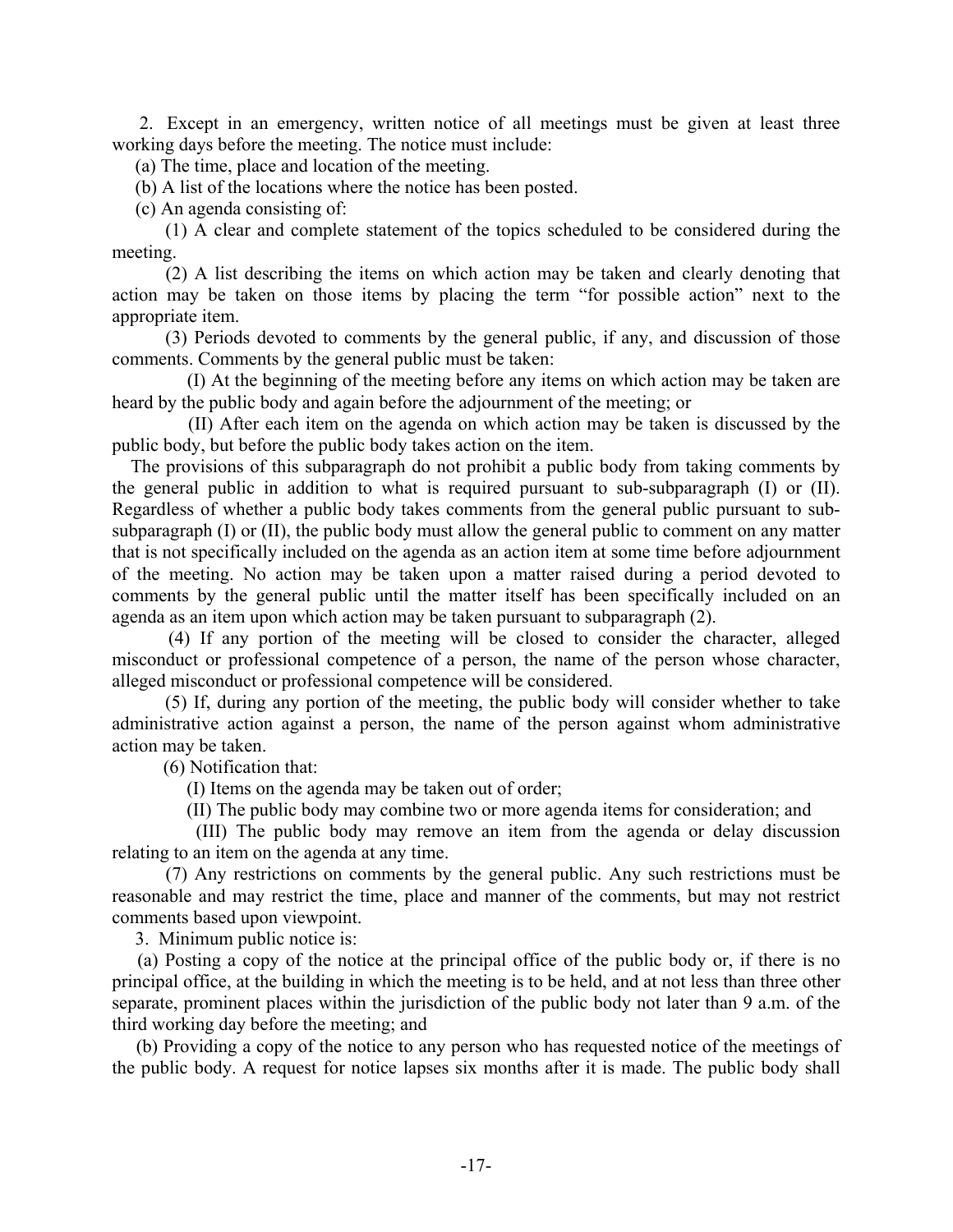inform the requester of this fact by enclosure with, notation upon or text included within the first notice sent. The notice must be:

 (1) Delivered to the postal service used by the public body not later than 9 a.m. of the third working day before the meeting for transmittal to the requester by regular mail; or

 (2) If feasible for the public body and the requester has agreed to receive the public notice by electronic mail, transmitted to the requester by electronic mail sent not later than 9 a.m. of the third working day before the meeting.

 4. If a public body maintains a website on the Internet or its successor, the public body shall post notice of each of its meetings on its website unless the public body is unable to do so because of technical problems relating to the operation or maintenance of its website. Notice posted pursuant to this subsection is supplemental to and is not a substitute for the minimum public notice required pursuant to subsection 3. The inability of a public body to post notice of a meeting pursuant to this subsection as a result of technical problems with its website shall not be deemed to be a violation of the provisions of this chapter.

5. Upon any request, a public body shall provide, at no charge, at least one copy of:

(a) An agenda for a public meeting;

(b) A proposed ordinance or regulation which will be discussed at the public meeting; and

 (c) Subject to the provisions of subsection 6, any other supporting material provided to the members of the public body for an item on the agenda, except materials:

 (1) Submitted to the public body pursuant to a nondisclosure or confidentiality agreement which relates to proprietary information;

(2) Pertaining to the closed portion of such a meeting of the public body; or

 (3) Declared confidential by law, unless otherwise agreed to by each person whose interest is being protected under the order of confidentiality.

 $\hat{E}$  The public body shall make at least one copy of the documents described in paragraphs (a), (b) and (c) available to the public at the meeting to which the documents pertain. As used in this subsection, "proprietary information" has the meaning ascribed to it in NRS 332.025.

 6. A copy of supporting material required to be provided upon request pursuant to paragraph (c) of subsection 5 must be:

 (a) If the supporting material is provided to the members of the public body before the meeting, made available to the requester at the time the material is provided to the members of the public body; or

 (b) If the supporting material is provided to the members of the public body at the meeting, made available at the meeting to the requester at the same time the material is provided to the members of the public body.

 If the requester has agreed to receive the information and material set forth in subsection 5 by electronic mail, the public body shall, if feasible, provide the information and material by electronic mail.

 7. A public body may provide the public notice, information and material required by this section by electronic mail. If a public body makes such notice, information and material available by electronic mail, the public body shall inquire of a person who requests the notice, information or material if the person will accept receipt by electronic mail. The inability of a public body, as a result of technical problems with its electronic mail system, to provide a public notice, information or material required by this section to a person who has agreed to receive such notice, information or material by electronic mail shall not be deemed to be a violation of the provisions of this chapter.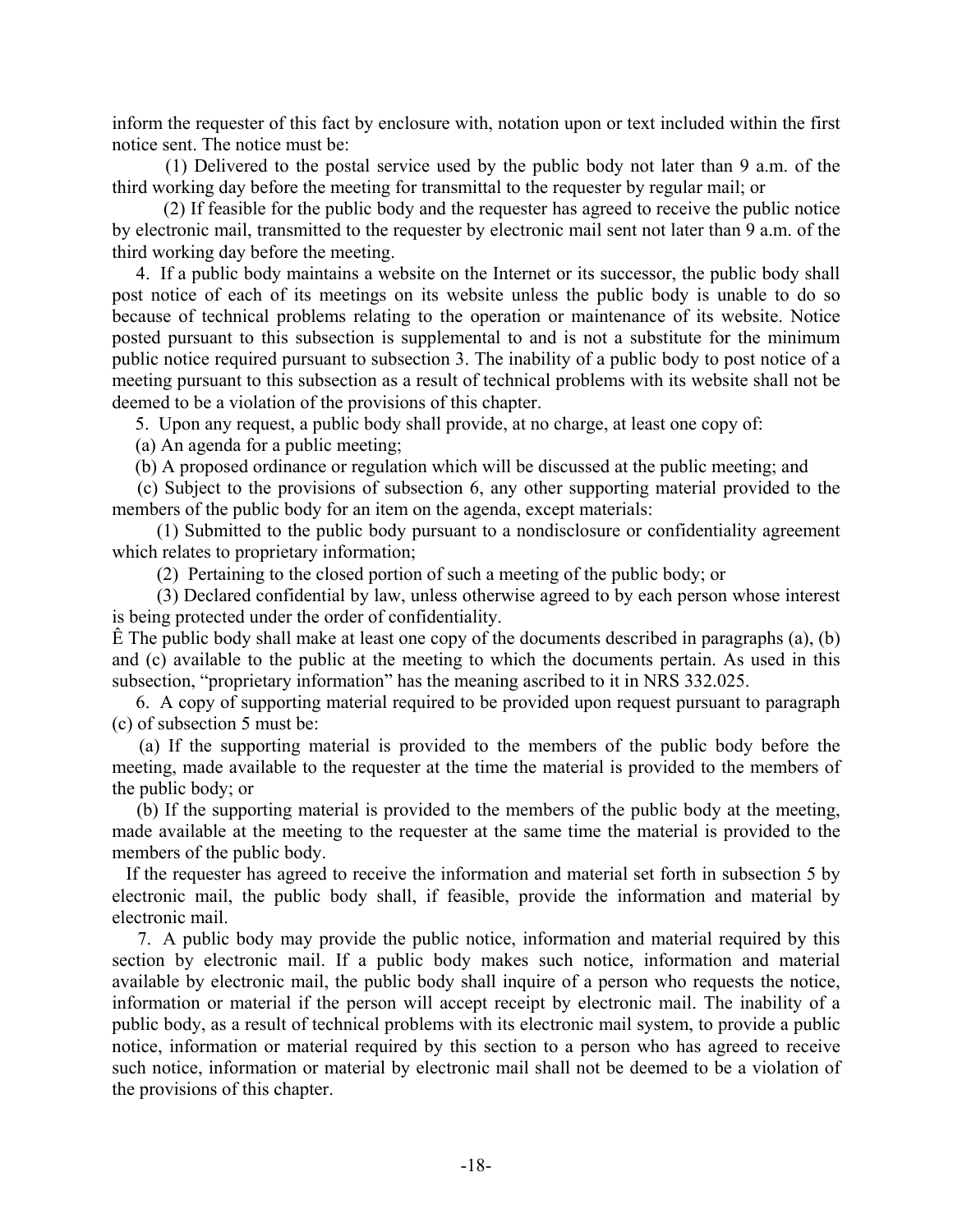8. As used in this section, "emergency" means an unforeseen circumstance which requires immediate action and includes, but is not limited to:

(a) Disasters caused by fire, flood, earthquake or other natural causes; or

(b) Any impairment of the health and safety of the public.

 (Added to NRS by 1960, 25; A 1977, 1099, 1109; 1979, 97; 1989, 570; 1991, 785; 1993, 1356, 2636; 1995, 562, 1608; 2001, 2395; 2003, 488; 2005, 2243; 2007, 1122; 2009, 2288; 2011, 2386, 2838)

 **NRS 241.030 Exceptions to requirement for open and public meetings; waiver of closure of meeting by certain persons. [Effective through December 31, 2011.]**

 1. Except as otherwise provided in this section and NRS 241.031 and 241.033, a public body may hold a closed meeting to:

 (a) Consider the character, alleged misconduct, professional competence, or physical or mental health of a person.

 (b) Prepare, revise, administer or grade examinations that are conducted by or on behalf of the public body.

 (c) Consider an appeal by a person of the results of an examination that was conducted by or on behalf of the public body, except that any action on the appeal must be taken in an open meeting and the identity of the appellant must remain confidential.

 2. A person whose character, alleged misconduct, professional competence, or physical or mental health will be considered by a public body during a meeting may waive the closure of the meeting and request that the meeting or relevant portion thereof be open to the public. A request described in this subsection:

(a) May be made at any time before or during the meeting; and

 (b) Must be honored by the public body unless the consideration of the character, alleged misconduct, professional competence, or physical or mental health of the requester involves the appearance before the public body of another person who does not desire that the meeting or relevant portion thereof be open to the public.

 3. A public body may close a meeting pursuant to subsection 1 upon a motion which specifies:

(a) The nature of the business to be considered; and

 (b) The statutory authority pursuant to which the public body is authorized to close the meeting.

4. This chapter does not:

(a) Apply to judicial proceedings.

 (b) Prevent the removal of any person who willfully disrupts a meeting to the extent that its orderly conduct is made impractical.

 (c) Prevent the exclusion of witnesses from a public or private meeting during the examination of another witness.

(d) Require that any meeting be closed to the public.

 (e) Permit a closed meeting for the discussion of the appointment of any person to public office or as a member of a public body.

 5. The exceptions provided by this section, and electronic communication, must not be used to circumvent the spirit or letter of this chapter to act, outside of an open and public meeting, upon a matter over which the public body has supervision, control, jurisdiction or advisory powers.

(Added to NRS by 1960, 25; A 1977, 1100; 1983, 331; 1993, 2637; 2005, 977, 2244)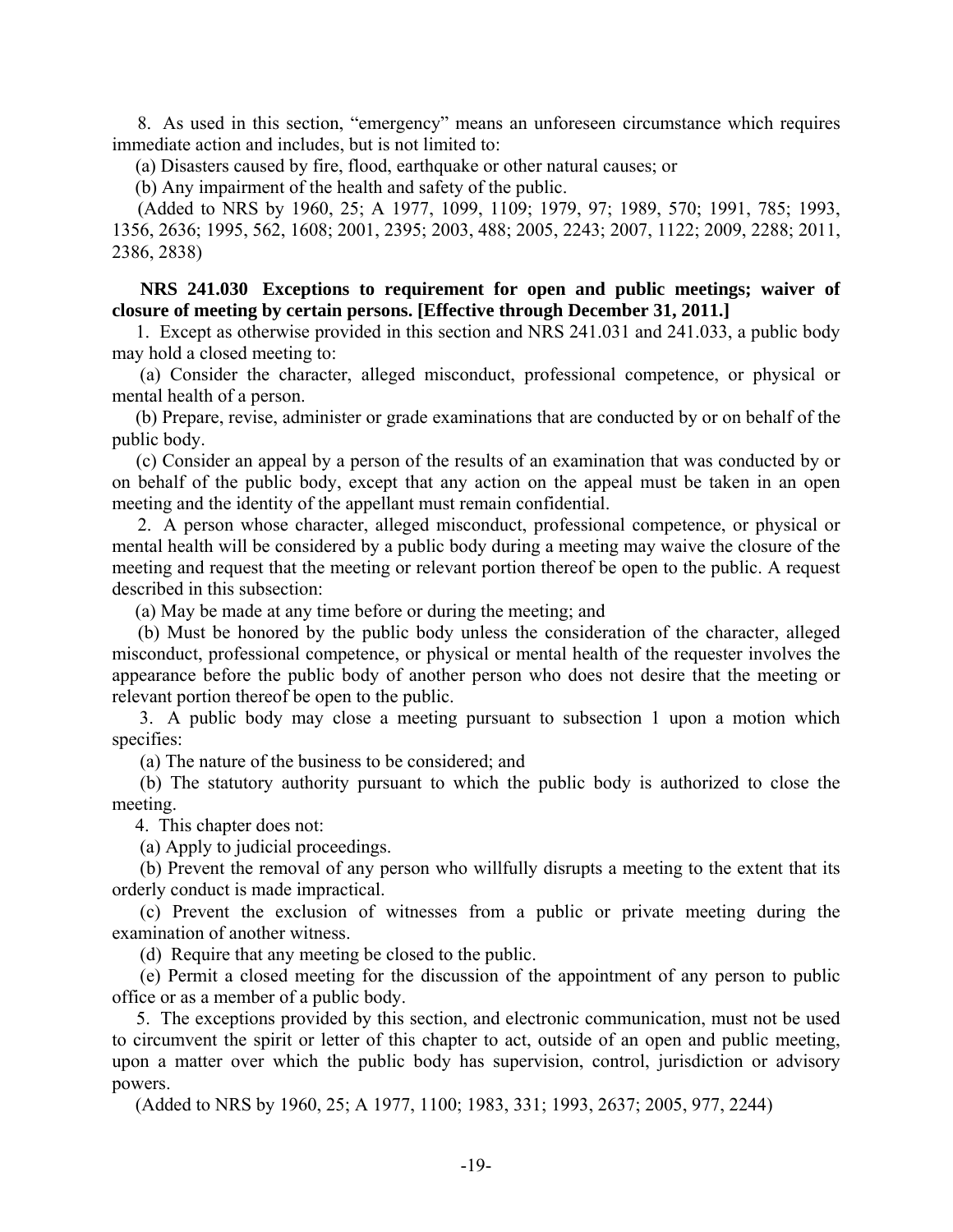### **NRS 241.030 Exceptions to requirement for open and public meetings; waiver of closure of meeting by certain persons. [Effective January 1, 2012.]**

 1. Except as otherwise provided in this section and NRS 241.031 and 241.033, a public body may hold a closed meeting to:

 (a) Consider the character, alleged misconduct, professional competence, or physical or mental health of a person.

 (b) Prepare, revise, administer or grade examinations that are conducted by or on behalf of the public body.

 (c) Consider an appeal by a person of the results of an examination that was conducted by or on behalf of the public body, except that any action on the appeal must be taken in an open meeting and the identity of the appellant must remain confidential.

 2. A person whose character, alleged misconduct, professional competence, or physical or mental health will be considered by a public body during a meeting may waive the closure of the meeting and request that the meeting or relevant portion thereof be open to the public. A request described in this subsection:

(a) May be made at any time before or during the meeting; and

 (b) Must be honored by the public body unless the consideration of the character, alleged misconduct, professional competence, or physical or mental health of the requester involves the appearance before the public body of another person who does not desire that the meeting or relevant portion thereof be open to the public.

 3. A public body may close a meeting pursuant to subsection 1 upon a motion which specifies:

(a) The nature of the business to be considered; and

 (b) The statutory authority pursuant to which the public body is authorized to close the meeting.

 4. Except as otherwise provided in this subsection, meetings of a public body that are quasijudicial in nature are subject to the provisions of this chapter. The provisions of this subsection do not apply to meetings of the State Board of Parole Commissioners when acting to grant, deny, continue or revoke parole of a prisoner or to establish or modify the terms of the parole of a prisoner.

5. This chapter does not:

(a) Apply to judicial proceedings.

 (b) Prevent the removal of any person who willfully disrupts a meeting to the extent that its orderly conduct is made impractical.

 (c) Prevent the exclusion of witnesses from a public or private meeting during the examination of another witness.

(d) Require that any meeting be closed to the public.

 (e) Permit a closed meeting for the discussion of the appointment of any person to public office or as a member of a public body.

 6. The exceptions provided by this section, and electronic communication, must not be used to circumvent the spirit or letter of this chapter to act, outside of an open and public meeting, upon a matter over which the public body has supervision, control, jurisdiction or advisory powers.

 (Added to NRS by 1960, 25; A 1977, 1100; 1983, 331; 1993, 2637; 2005, 977, 2244; 2011, 2384, effective January 1, 2012)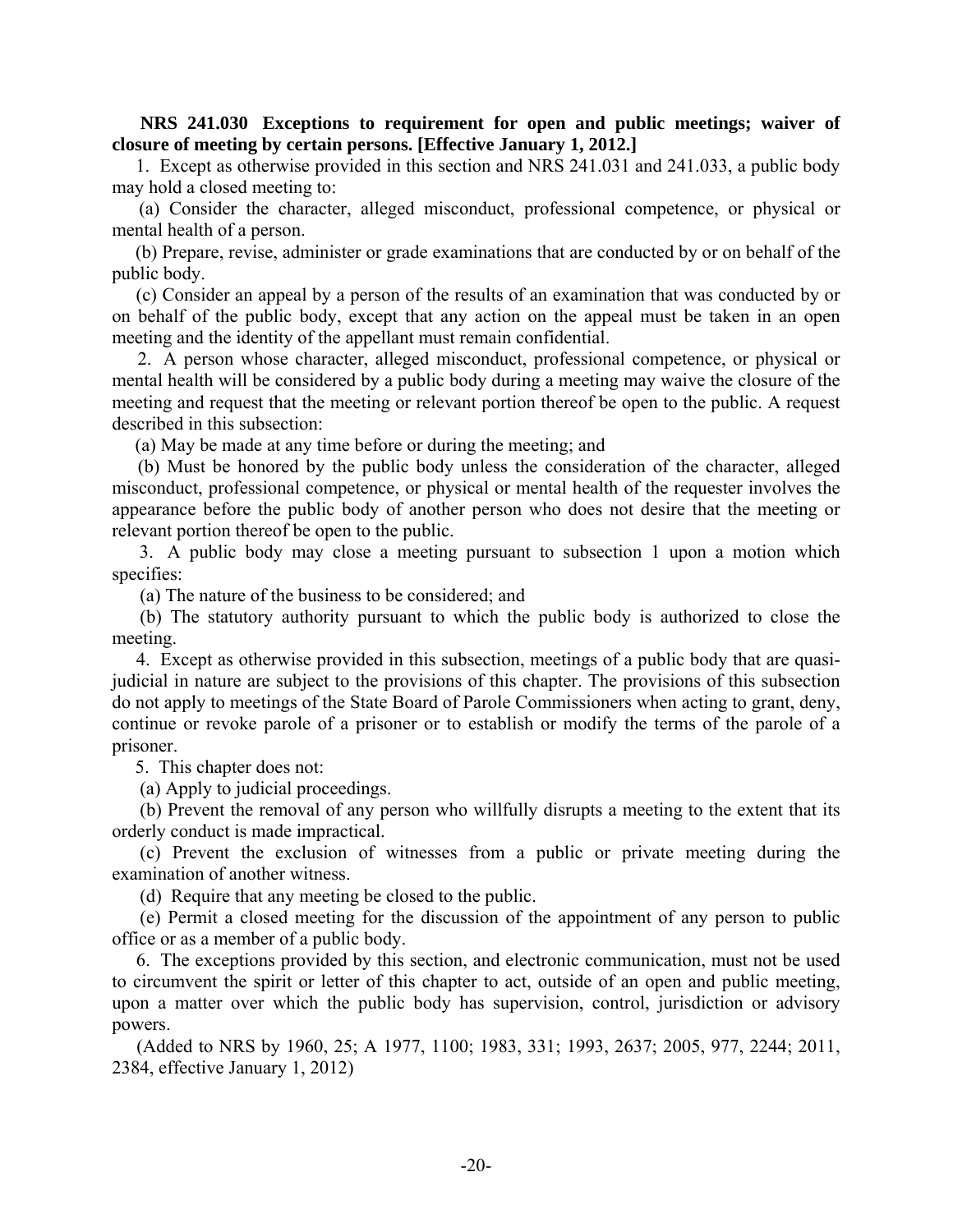### **NRS 241.031 Meeting to consider character, misconduct or competence of elected member of public body or certain public officers.**

 1. Except as otherwise provided in subsection 2, a public body shall not hold a closed meeting to consider the character, alleged misconduct or professional competence of:

(a) An elected member of a public body; or

 (b) A person who is an appointed public officer or who serves at the pleasure of a public body as a chief executive or administrative officer or in a comparable position, including, without limitation, a president of a university, state college or community college within the Nevada System of Higher Education, a superintendent of a county school district, a county manager and a city manager.

 2. The prohibition set forth in subsection 1 does not apply if the consideration of the character, alleged misconduct or professional competence of the person does not pertain to his or her role as an elected member of a public body or an appointed public officer or other officer described in paragraph (b) of subsection 1, as applicable.

(Added to NRS by 1993, 2636; A 2005, 2245).

 **NRS 241.033 Meeting to consider character, misconduct, competence or health of person or to consider appeal of results of examination: Written notice to person required; exception; public body required to allow person whose character, misconduct, competence or health is to be considered to attend with representative and to present evidence; attendance of additional persons; copy of record.**

 1. Except as otherwise provided in subsection 7, a public body shall not hold a meeting to consider the character, alleged misconduct, professional competence, or physical or mental health of any person or to consider an appeal by a person of the results of an examination conducted by or on behalf of the public body unless it has:

(a) Given written notice to that person of the time and place of the meeting; and

(b) Received proof of service of the notice.

2. The written notice required pursuant to subsection 1:

(a) Except as otherwise provided in subsection 3, must be:

(1) Delivered personally to that person at least five working days before the meeting; or

 (2) Sent by certified mail to the last known address of that person at least 21 working days before the meeting.

 (b) May, with respect to a meeting to consider the character, alleged misconduct, professional competence, or physical or mental health of a person, include an informational statement setting forth that the public body may, without further notice, take administrative action against the person if the public body determines that such administrative action is warranted after considering the character, alleged misconduct, professional competence, or physical or mental health of the person.

(c) Must include:

 (1) A list of the general topics concerning the person that will be considered by the public body during the closed meeting; and

(2) A statement of the provisions of subsection 4, if applicable.

 3. The Nevada Athletic Commission is exempt from the requirements of subparagraphs (1) and (2) of paragraph (a) of subsection 2, but must give written notice of the time and place of the meeting and must receive proof of service of the notice before the meeting may be held.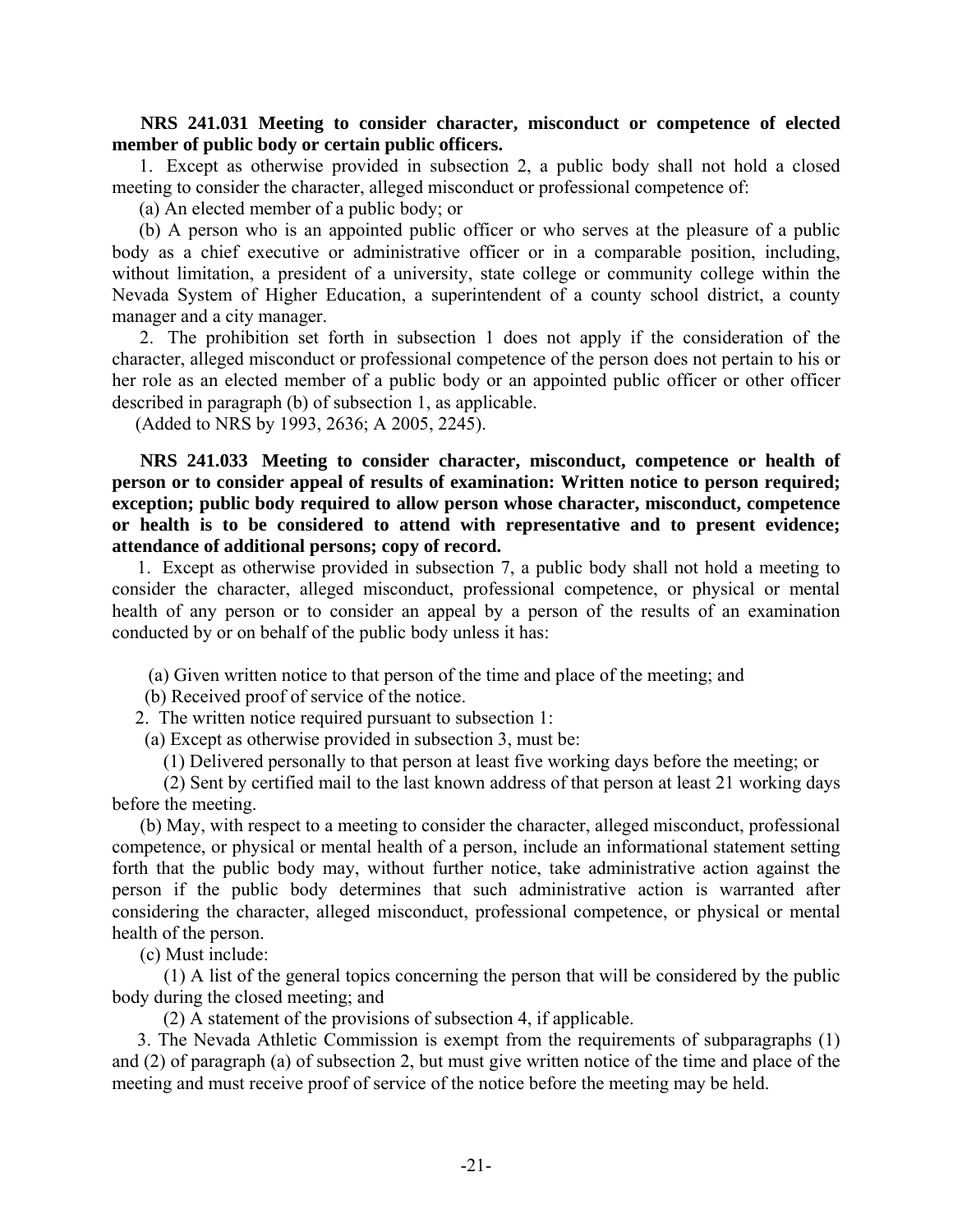4. If a public body holds a closed meeting or closes a portion of a meeting to consider the character, alleged misconduct, professional competence, or physical or mental health of a person, the public body must allow that person to:

 (a) Attend the closed meeting or that portion of the closed meeting during which the character, alleged misconduct, professional competence, or physical or mental health of the person is considered;

 (b) Have an attorney or other representative of the person's choosing present with the person during the closed meeting; and

 (c) Present written evidence, provide testimony and present witnesses relating to the character, alleged misconduct, professional competence, or physical or mental health of the person to the public body during the closed meeting.

 5. Except as otherwise provided in subsection 4, with regard to the attendance of persons other than members of the public body and the person whose character, alleged misconduct, professional competence, physical or mental health or appeal of the results of an examination is considered, the chair of the public body may at any time before or during a closed meeting:

 (a) Determine which additional persons, if any, are allowed to attend the closed meeting or portion thereof; or

 (b) Allow the members of the public body to determine, by majority vote, which additional persons, if any, are allowed to attend the closed meeting or portion thereof.

 6. A public body shall provide a copy of any record of a closed meeting prepared pursuant to NRS 241.035, upon the request of any person who received written notice of the closed meeting pursuant to subsection 1.

7. For the purposes of this section:

 (a) A meeting held to consider an applicant for employment is not subject to the notice requirements otherwise imposed by this section.

 (b) Casual or tangential references to a person or the name of a person during a closed meeting do not constitute consideration of the character, alleged misconduct, professional competence, or physical or mental health of the person.

(Added to NRS by 1993, 2636; A 2005, 977, 2246, 2248; 2011, 2388).

# **NRS 241.034 Meeting to consider administrative action against person or acquisition of real property by exercise of power of eminent domain: Written notice required; exception.**

1. Except as otherwise provided in subsection 3:

(a) A public body shall not consider at a meeting whether to:

(1) Take administrative action against a person; or

 (2) Acquire real property owned by a person by the exercise of the power of eminent domain, unless the public body has given written notice to that person of the time and place of the meeting.

(b) The written notice required pursuant to paragraph (a) must be:

(1) Delivered personally to that person at least five working days before the meeting; or

 (2) Sent by certified mail to the last known address of that person at least 21 working days before the meeting. A public body must receive proof of service of the written notice provided to a person pursuant to this section before the public body may consider a matter set forth in paragraph (a) relating to that person at a meeting.

 2. The written notice provided in this section is in addition to the notice of the meeting provided pursuant to NRS 241.020.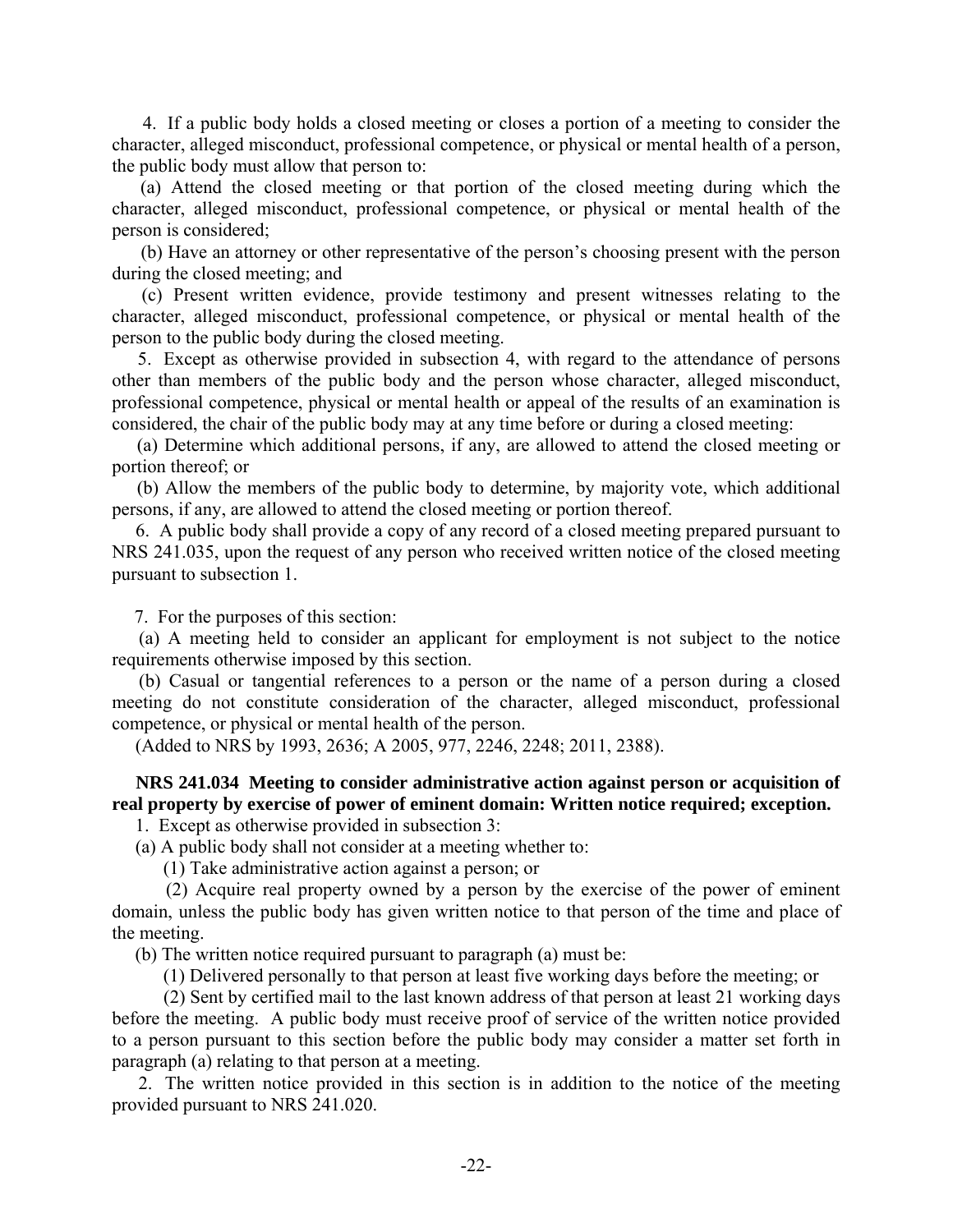3. The written notice otherwise required pursuant to this section is not required if:

 (a) The public body provided written notice to the person pursuant to NRS 241.033 before holding a meeting to consider the character, alleged misconduct, professional competence, or physical or mental health of the person; and

 (b) The written notice provided pursuant to NRS 241.033 included the informational statement described in paragraph (b) of subsection 2 of that section.

 4. For the purposes of this section, real property shall be deemed to be owned only by the natural person or entity listed in the records of the county in which the real property is located to whom or which tax bills concerning the real property are sent.

(Added to NRS by 2001, 1835; A 2001 Special Session, 155; 2005, 2247).

#### **NRS 241.035 Public meetings: Minutes; aural and visual reproduction; transcripts.**

1. Each public body shall keep written minutes of each of its meetings, including:

(a) The date, time and place of the meeting.

(b) Those members of the public body who were present and those who were absent.

 (c) The substance of all matters proposed, discussed or decided and, at the request of any member, a record of each member's vote on any matter decided by vote.

 (d) The substance of remarks made by any member of the general public who addresses the public body if the member of the general public requests that the minutes reflect those remarks or, if the member of the general public has prepared written remarks, a copy of the prepared remarks if the member of the general public submits a copy for inclusion.

 (e) Any other information which any member of the public body requests to be included or reflected in the minutes.

 2. Minutes of public meetings are public records. Minutes or audiotape recordings of the meetings must be made available for inspection by the public within 30 working days after the adjournment of the meeting at which taken. The minutes shall be deemed to have permanent value and must be retained by the public body for at least 5 years. Thereafter, the minutes may be transferred for archival preservation in accordance with NRS 239.080 to NRS 239.125, inclusive. Minutes of meetings closed pursuant to:

 (a) Paragraph (a) of subsection 1 of NRS 241.030 become public records when the public body determines that the matters discussed no longer require confidentiality and the person whose character, conduct, competence or health was considered has consented to their disclosure. That person is entitled to a copy of the minutes upon request whether or not they become public records.

 (b) Paragraph (b) of subsection 1 of NRS 241.030 becomes public records when the public body determines that the matters discussed no longer require confidentiality.

 (c) Paragraph (c) of subsection 1 of NRS 241.030 become public records when the public body determines that the matters considered no longer require confidentiality and the person who appealed the results of the examination has consented to their disclosure, except that the public body shall remove from the minutes any references to the real name of the person who appealed the results of the examination. That person is entitled to a copy of the minutes upon request whether or not they become public records.

 3. All or part of any meeting of a public body may be recorded on audiotape or any other means of sound or video reproduction by a member of the general public if it is a public meeting so long as this in no way interferes with the conduct of the meeting.

 4. Except as otherwise provided in subsection 6, a public body shall, for each of its meetings, whether public or closed, record the meeting on audiotape or another means of sound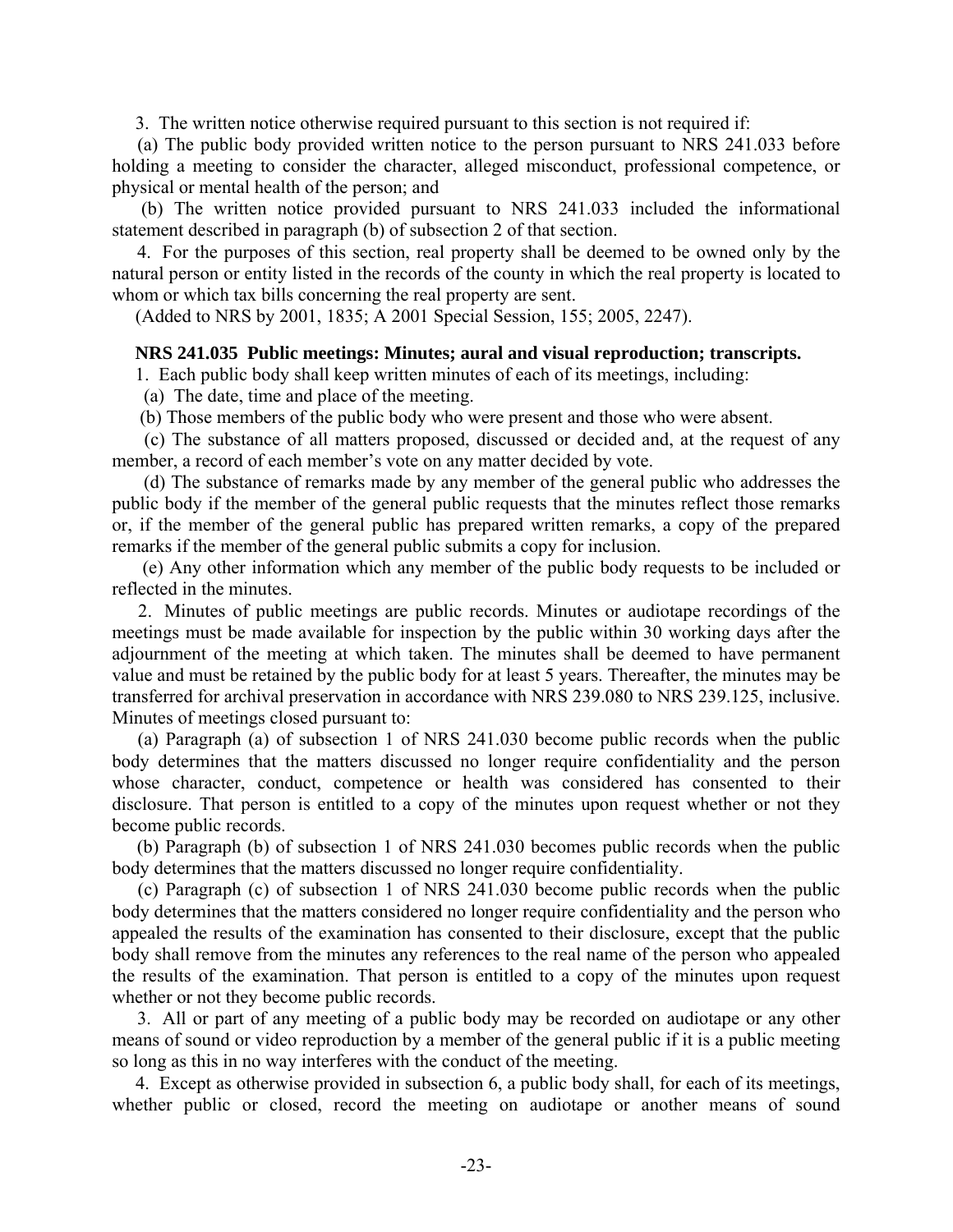reproduction or cause the meeting to be transcribed by a court reporter who is certified pursuant to Chapter 656 of NRS. If a public body makes an audio recording of a meeting or causes a meeting to be transcribed pursuant to this subsection, the audio recording or transcript:

 (a) Must be retained by the public body for at least one year after the adjournment of the meeting at which it was recorded or transcribed;

 (b) Except as otherwise provided in this section, is a public record and must be made available for inspection by the public during the time the recording or transcript is retained; and

(c) Must be made available to the Attorney General upon request.

 5. Except as otherwise provided in subsection 6, any portion of a public meeting which is closed must also be recorded or transcribed and the recording or transcript must be retained and made available for inspection pursuant to the provisions of subsection 2 relating to records of closed meetings. Any recording or transcript made pursuant to this subsection must be made available to the Attorney General upon request.

 6. If a public body makes a good faith effort to comply with the provisions of subsections 4 and 5 but is prevented from doing so because of factors beyond the public body's reasonable control, including, without limitation, a power outage, a mechanical failure or other unforeseen event, such failure does not constitute a violation of the provisions of this chapter.

(Added to NRS by 1977, 1099; A 1989, 571; 1993, 449, 2638; 2005, 978, 1404).

### **NRS 241.0353 Absolute privilege of certain statements and testimony.**

 1. Any statement which is made by a member of a public body during the course of a public meeting is absolutely privileged and does not impose liability for defamation or constitute a ground for recovery in any civil action.

 2. A witness who is testifying before a public body is absolutely privileged to publish defamatory matter as part of a public meeting, except that it is unlawful to misrepresent any fact knowingly when testifying before a public body.

(Added to NRS by 2005, 2242)

### **NRS 241.0355 Majority of all members of public body composed solely of elected officials required to take action by vote; abstention not affirmative vote; reduction of quorum.**

 1. A public body that is required to be composed of elected officials only may not take action by vote unless at least a majority of all the members of the public body vote in favor of the action. For purposes of this subsection, a public body may not count an abstention as a vote in favor of an action.

 2. In a county whose population is 45,000 or more, the provisions of subsection 5 of NRS 281A.420 do not apply to a public body that is required to be composed of elected officials only, unless before abstaining from the vote, the member of the public body receives and discloses the opinion of the legal counsel authorized by law to provide legal advice to the public body that the abstention is required pursuant to NRS 281A.420. The opinion of counsel must be in writing and set forth with specificity the factual circumstances and analysis leading to that conclusion.

(Added to NRS by 2001, 1123; A 2003, 818; 2011, 1155)

 **NRS 241.036 Action taken in violation of chapter void.** The action of any public body taken in violation of any provision of this chapter is void.

(Added to NRS by 1983, 1012)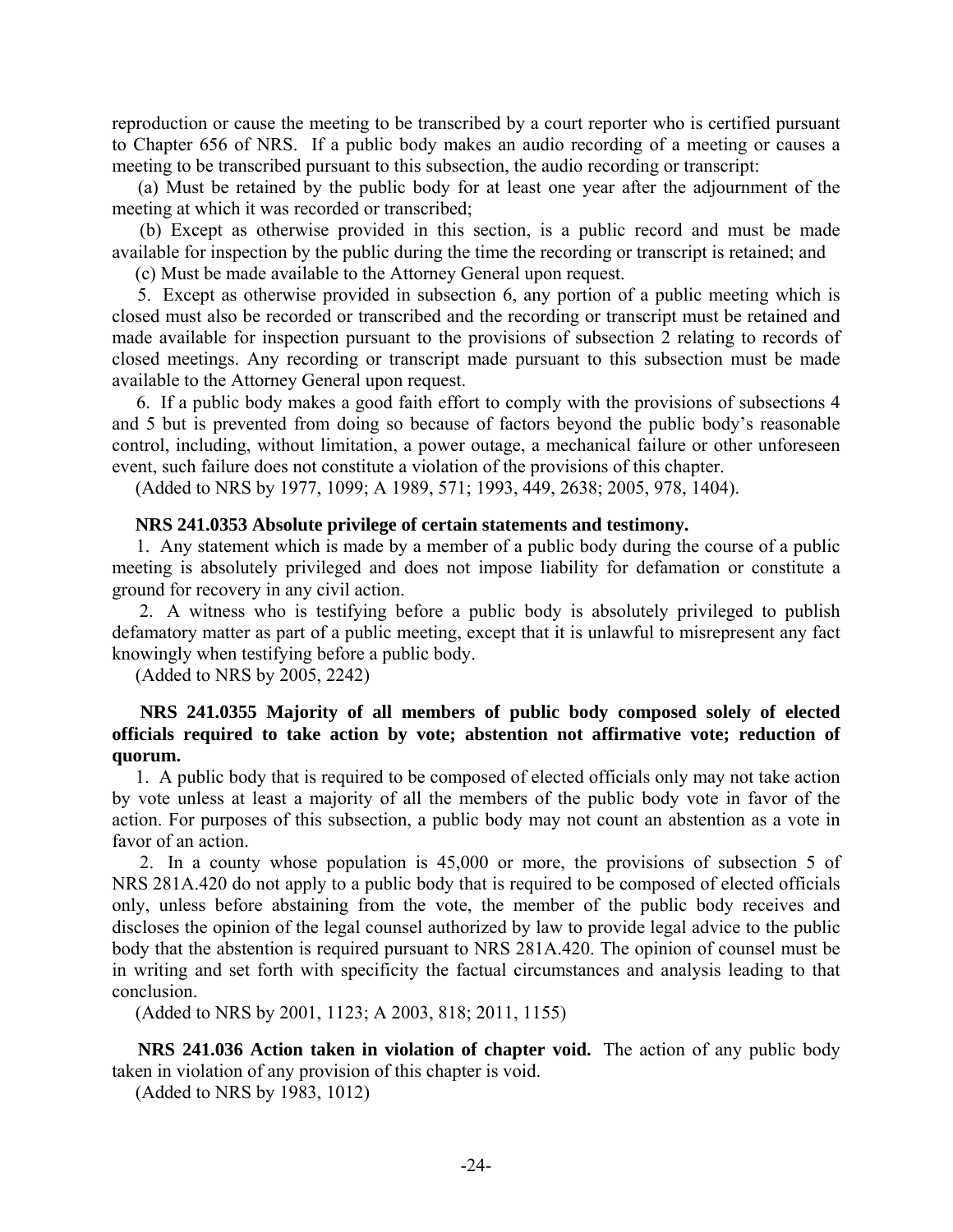### **NRS 241.037 Action by Attorney General or person denied right conferred by chapter; limitation on actions.**

 1. The Attorney General may sue in any court of competent jurisdiction to have an action taken by a public body declared void or for an injunction against any public body or person to require compliance with or prevent violations of the provisions of this chapter. The injunction:

 (a) May be issued without proof of actual damage or other irreparable harm sustained by any person.

(b) Does not relieve any person from criminal prosecution for the same violation.

 2. Any person denied a right conferred by this chapter may sue in the district court of the district in which the public body ordinarily holds its meetings or in which the plaintiff resides. A suit may seek to have an action taken by the public body declared void, to require compliance with or prevent violations of this chapter or to determine the applicability of this chapter to discussions or decisions of the public body. The court may order payment of reasonable attorney's fees and court costs to a successful plaintiff in a suit brought under this subsection.

 3. Any suit brought against a public body pursuant to subsection 1 or 2 to require compliance with the provisions of this chapter must be commenced within 120 days after the action objected to was taken by that public body in violation of this chapter. Any such suit brought to have an action declared void must be commenced within 60 days after the action objected to was taken.

(Added to NRS by 1983, 1012; A 1985, 147).

 **NRS 241.038 Board of Regents to establish requirements for student governments.**  [Replaced in revision by NRS 241.017.]

### **NRS 241.039 Enforcement by Attorney General; subpoenas; penalty for failure or refusal to comply with subpoena.**

1. The Attorney General shall investigate and prosecute any violation of this chapter.

 2. In any investigation conducted pursuant to subsection 1, the Attorney General may issue subpoenas for the production of any relevant documents, records or materials.

 3. A person who willfully fails or refuses to comply with a subpoena issued pursuant to this section is guilty of a misdemeanor.

(Added to NRS by 2011, 2384).

# **NRS 241.0395 Inclusion of item acknowledging finding by Attorney General of violation by public body on next agenda of meeting of public body; effect of inclusion.**

 1. If the Attorney General makes findings of fact and conclusions of law that a public body has taken action in violation of any provision of this chapter, the public body must include an item on the next agenda posted for a meeting of the public body which acknowledges the findings of fact and conclusions of law. The opinion of the Attorney General must be treated as supporting material for the item on the agenda for the purposes of NRS 241.020.

 2. The inclusion of an item on the agenda for a meeting of a public body pursuant to subsection 1 is not an admission of wrongdoing for the purposes of a civil action, criminal prosecution or injunctive relief.

(Added to NRS by 2011, 2384).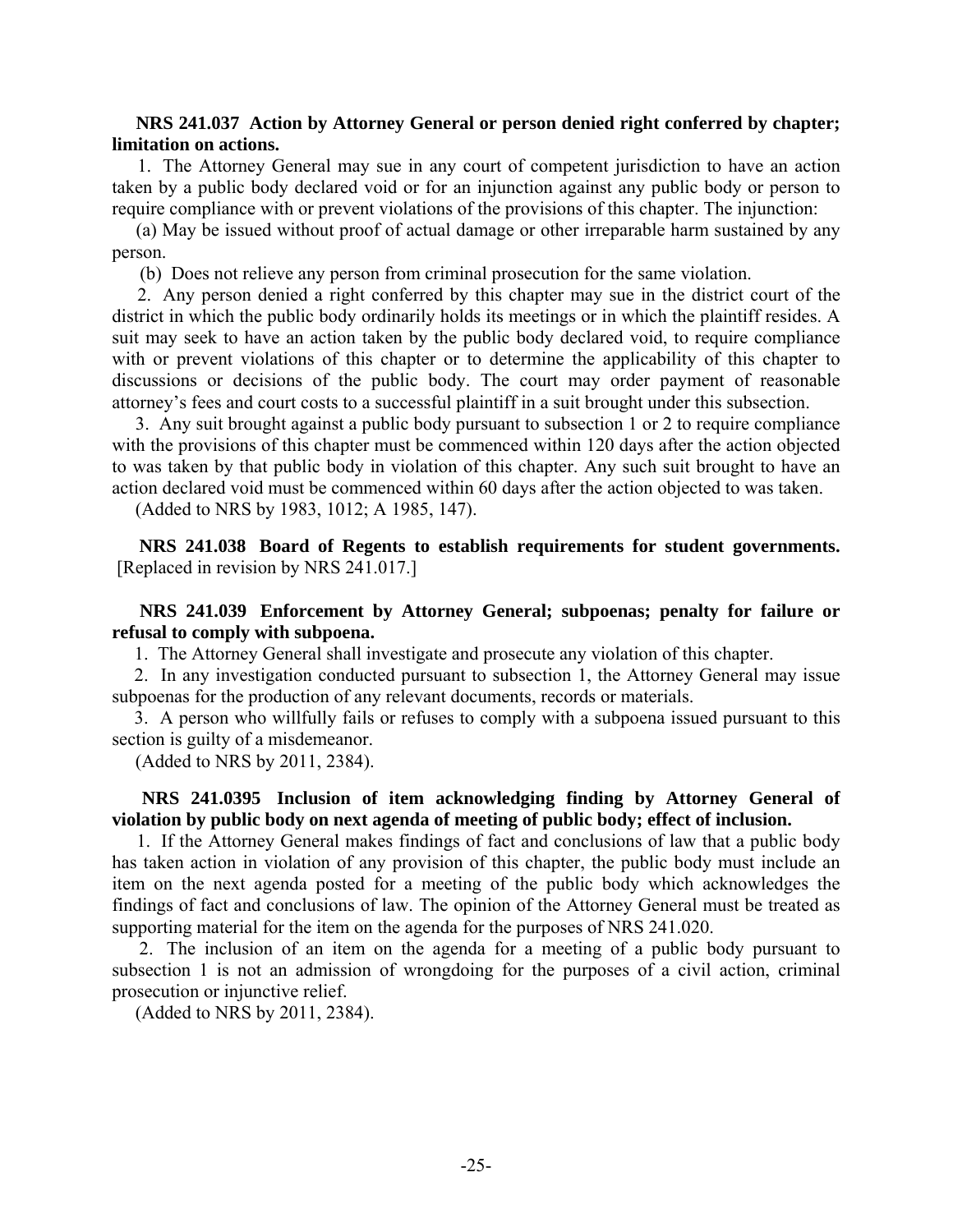### **NRS 241.040 Criminal and civil penalties; members attending meeting in violation of chapter not accomplices.**

 1. Each member of a public body who attends a meeting of that public body where action is taken in violation of any provision of this chapter, with knowledge of the fact that the meeting is in violation thereof, is guilty of a misdemeanor.

2. Wrongful exclusion of any person or persons from a meeting is a misdemeanor.

 3. A member of a public body who attends a meeting of that public body at which action is taken in violation of this chapter is not the accomplice of any other member so attending.

 4. In addition to any criminal penalty imposed pursuant to this section, each member of a public body who attends a meeting of that public body where action is taken in violation of any provision of this chapter, and who participates in such action with knowledge of the violation, is subject to a civil penalty in an amount not to exceed \$500. The Attorney General may recover the penalty in a civil action brought in the name of the State of Nevada in any court of competent jurisdiction. Such an action must be commenced within 1 year after the date of the action taken in violation of this chapter.

(Added to NRS by 1960, 26; A 1977, 1100; 1983, 1013; 2011, 2390).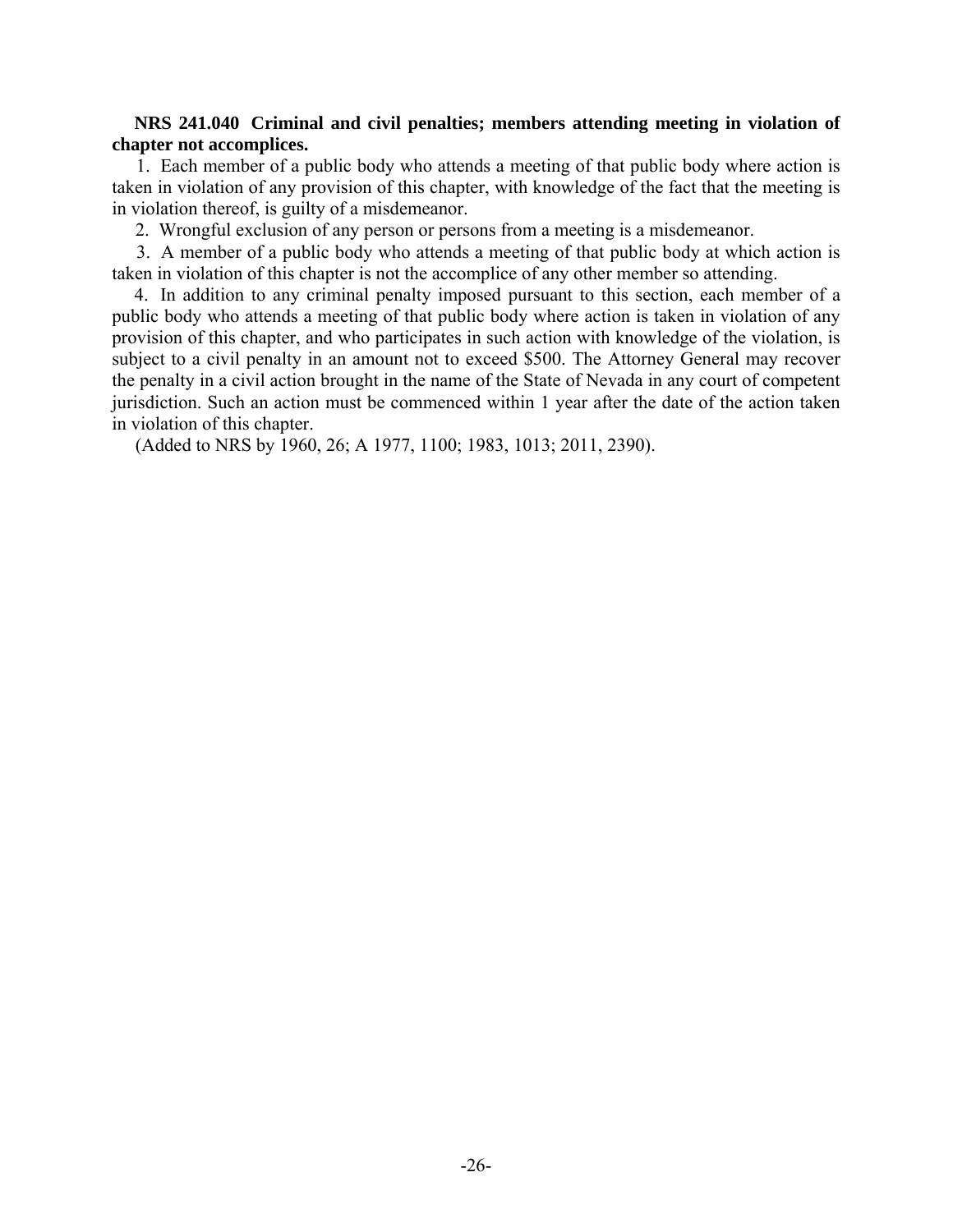# **Part 3 WHAT IS A "PUBLIC BODY" THAT MUST CONDUCT ITS MEETINGS IN COMPLIANCE WITH THE OPEN MEETING LAW?**

### **§ 3.01 General: discussion of statutory definition of public body.**

 $\overline{a}$ 

The definition of "public body" has been clarified and its scope expanded. (AB 59, effective on July 1, 2011, Act of June 15, 2011, Ch. 383, § 4, 2011 Nev. Stat. 2383, section 4 of AB 59 amended the definition of "public body", so that a public body's manner of creation rather than its function is the new touchstone of its definition.

NRS 241.015(3)(b) is a new definitional amendment to the OML. It ensures that the actions and deliberations of certain multimember groups appointed by the Governor or a public officer and/or a public entity under his direction and control are subject to the OML, as long as at least two members of the appointed body are not employees of the Executive Department of State Government. The Legislature deemed this expansion of the scope of the OML appropriate given the growing role such groups play in formulation of public policy.

Although AB 59 clarified the scope of the existing statutory definition of public body, existing law (NRS 241.015(3)) was not amended or changed. NRS  $241.015(3)(a)$ requires a public body to be connected to state or local government in order to be subject to the OML. Set out below is the new definition of "public body." New definitional sections of NRS 241.015 from AB 59 are set out below in bold.

NRS 241.015(3) defines a public body as:

(3) Except as otherwise provided in this subsection, "public body" means:

 (a) Any administrative, advisory, executive or legislative body of the state or a local government which expends or disburses or is supported in whole or in part by tax revenue or which advises or makes recommendations to any entity which expends or disburses or is supported in whole or in part by tax revenue, including, but not limited to, any board, commission, committee, subcommittee or other subsidiary thereof and includes an educational foundation as defined in subsection 3 of NRS 388.750 and a university foundation as defined in subsection 3 of NRS 396.405, if the administrative, advisory, executive, or legislative body is created by:

(1) The Constitution of this State;

(2) Any statute of this State;

(3) A city charter and any city ordinance which has been filed or recorded

as required by the applicable law;

(4) The Nevada Administrative Code;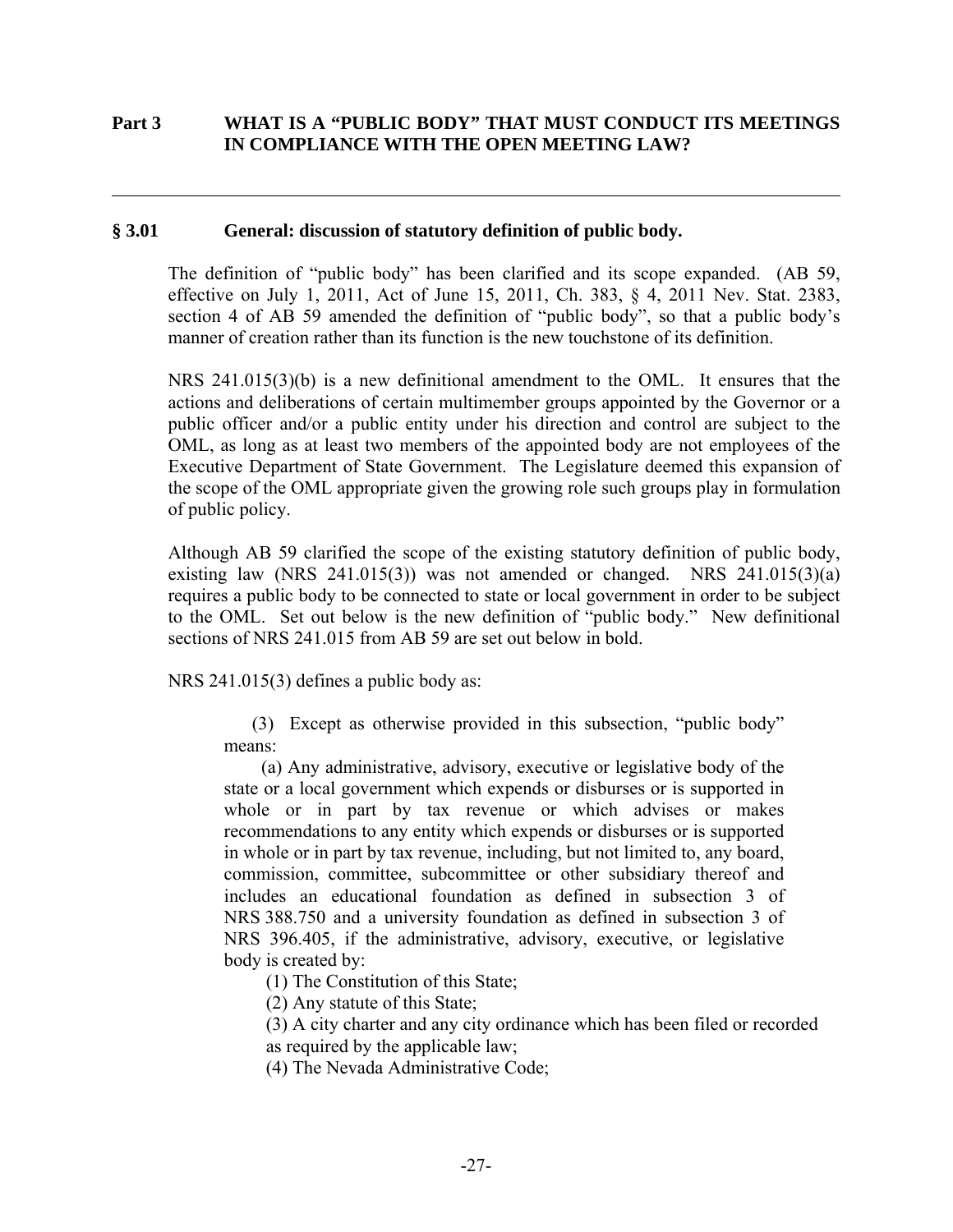(5) A resolution or other formal designation by such a body created by a statute of this State or an ordinance of a local government;

(6) An executive order issued by the Governor; or

 (7) A resolution or an action by the governing body of a political subdivision of this State;

 (b) Any board, commission or committee consisting of at least two persons appointed by:

 (1) The Governor or a public officer who is under the direction of the Governor, if the board, commission or committee has at least two members who are not employees of the Executive Department of the State Government;

 (2) An entity in the Executive Department of the State Government consisting of members appointed by the Governor, if the board, commission or committee otherwise meets the definition of a public body pursuant to this subsection; or

 (3) A public officer who is under the direction of an agency or other entity in the Executive Department of the State Government consisting of members appointed by the Governor, if the board, commission or committee has at least two members who are not employed by the public officer or entity; and

 (c)A limited-purpose association that is created for a rural agricultural residential common-interest community as defined in subsection 6 of NRS 116.1201. "Public body" does not include the Legislature of the State of Nevada.

 4. "Quorum" means a simple majority of the constituent membership of a public body or another proportion established bylaw.

The new definition of "public body" is not a drastic change; rather it codifies prior Attorney General Opinions, so that the definition of public body is explicitly dependent on its manner of creation rather than its function. It has always been true that a public body must be collegial, that is, it must consist of more than two persons. AB 59, 2011, makes this requirement explicit. Section 4 of AB 59 requires at least two persons to comprise a public body. The Open Meeting Law concerns itself with meetings, gatherings, decisions, and actions obtained through the collective consensus of a quorum of the public body membership. *See also Dewey v. Redevelopment Agency of City of Reno*, 119 Nev. 87(2003) (collective process of decision making must be accomplished in public). The Court emphasized that public bodies may only **act** collectively. Similarly, in *Del Papa v. Bd. of Regents of University and Community College System of Nevada¸*114 Nev. 388, 400, 956 P.2d 770, 778–779 (1988) the Court said: "the constraints of the Open Meeting Law apply only where a quorum of a public body*,* in its official capacity as a body, deliberates toward a decision or makes a decision."

In a letter opinion, the Office of the Attorney General opined that when determining if a body is supported by tax revenues, the term "tax revenues" should be construed in its broadest possible sense to include not only those items traditionally thought of as taxes but also the license fees paid to various professional licensing boards pursuant to state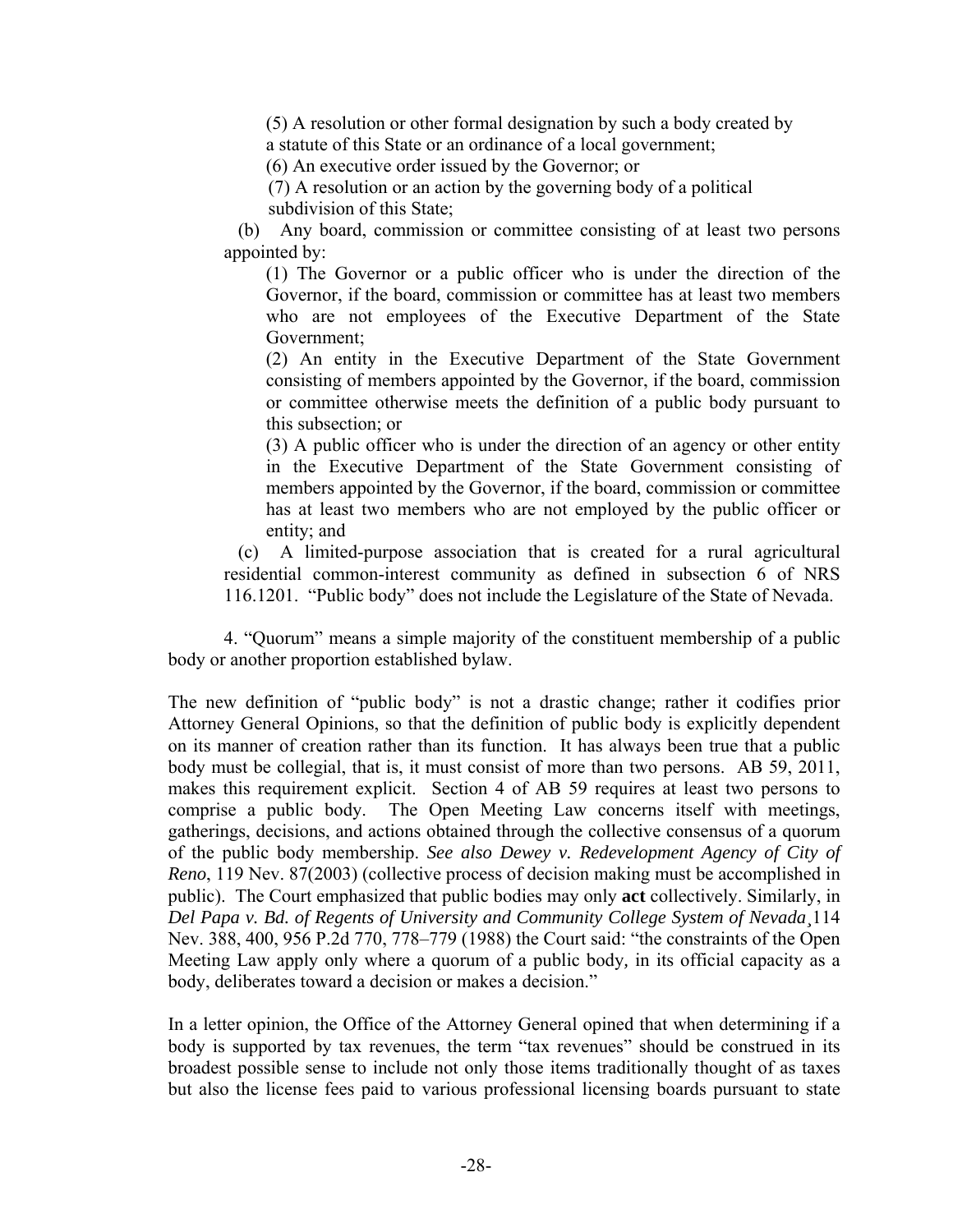law. *See* Attorney General letter opinion addressed to Mr. Arne R. Purhonen, Nevada State Board of Architecture, dated September 1, 1977.

## **§ 3.02 Blue Ribbon Commissions; Governor appointed committees; Executive agency boards, committees**

Following the principle that a "public body" must be a multi-member entity, the Office of the Attorney General opined that the Open Meeting Law does not apply to the Governor when he is acting in his official executive capacity because the Governor is not a multimember body. *See* Op. Nev. Att'y Gen. No. 241 (August 24, 1961).

As explained in §3.01 above, any commission, committee, or board appointed by the Governor with at least two members who are not employees of the State Executive Department are now defined as a public body and subject to the Open Meeting Law. But all other bodies regardless of composition, which are appointed by executive heads of local governments, or agencies including, but not limited to, mayors, city and county managers continue to be exempt from the Open Meeting Law.

An executive officer of a board or commission who carries out the directives, orders and policies of a board or commission in day-to-day administration of an agency of government is not considered the alter ego of the board or commission so as to require him to comply with the Open Meeting Law. *Bennett v. Warden*, 333 So. 2d 97 (Fla. Dist. Ct. App. 1976) (meetings between college president and his advisors or staff personnel not covered).

Along this line, the Office of the Attorney General held that staff meetings to advise a city manager who, in turn, arrives at his own decision and recommendation on an insurance claim were not within the ambit of the Open Meeting Law. *See* Op. Nev. Att'y Gen. No. 79-5 (February 23, 1979).

OMLO 2010-02 (April 7, 2010) ("committee, subcommittee or subsidiary thereof," is not defined in statute, but the OML Manual interprets the statute to mean that to the extent a group is appointed by a public body and is given the task of making decisions for or recommendations to the public body, the group would be governed by the OML). For further treatment of this issue, *see*  $\S$  3.04 NEVADA OPEN MEETING LAW MANUAL (11<sup>th</sup>) ed. 2011); OMLO 2002-017 (April 18, 2002) and OMLO 2002-27 (June 11, 2002). *See also* OMLO 2007-03, (July 17, 2007)(Walker Basin Project Stakeholder's Group found not to be public body: it was created by UNR Vice-Chancellor's steering committee, it was not advisory to any other body, and it was not created by statute). *See also* OMLO 2007-04 (September 10, 2007) (OML does not apply to Douglas Selby, Las Vegas City Manager, when acting in his official capacity, he appointed a citizens advisory body).

The Open Meeting Law applies only to public bodies; the Fernley City Council is a public body, but the citizens' recruitment committee formed by the Mayor was not a public body. Council played no role in the initial interviews and screening of applications for appointment to City Manager position. Council did not deny a request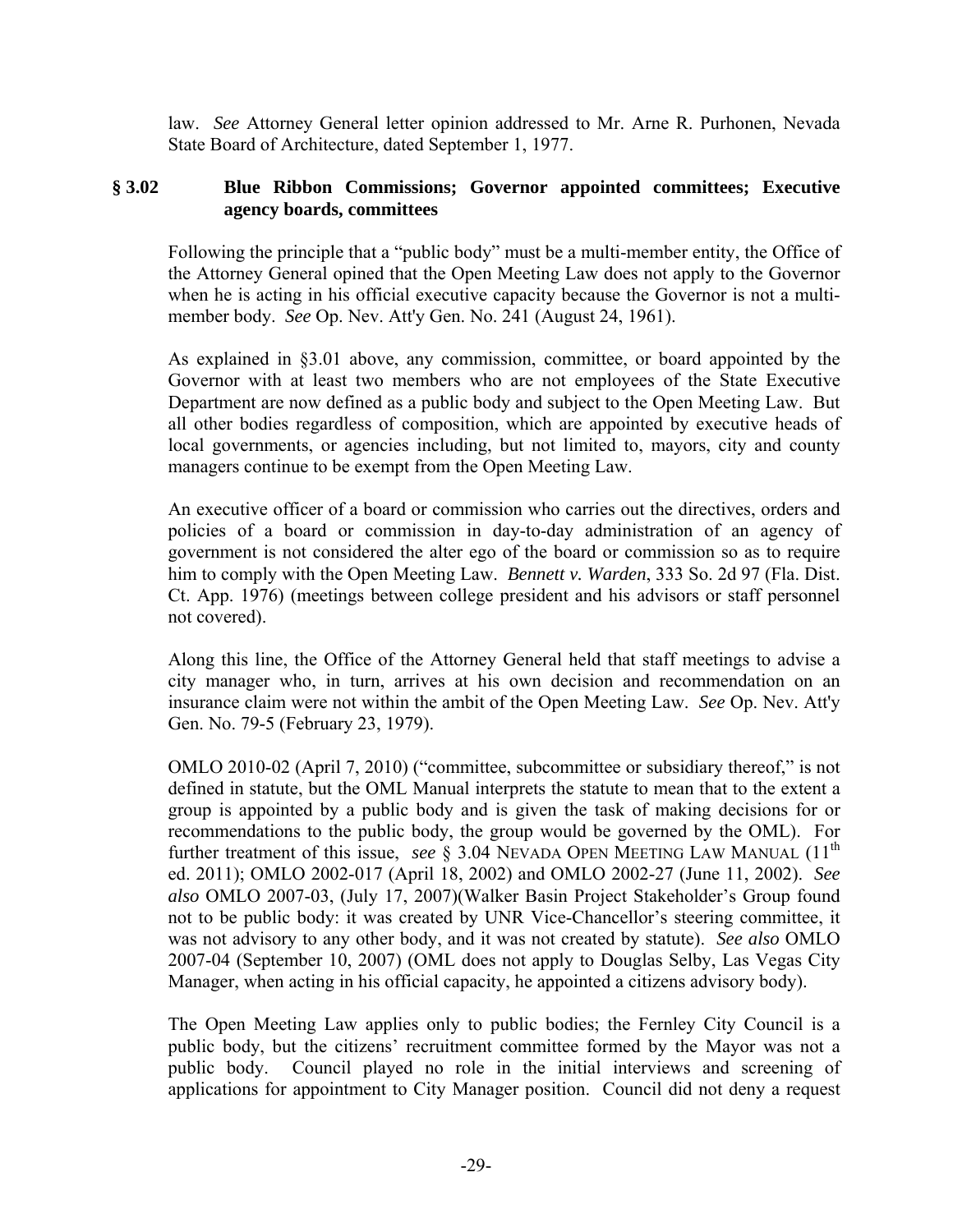for access to the initial candidate's resumes. Once initial screening was accomplished by the Mayor and his citizen's recruitment committee, and names were forwarded to the Council, then the OML applied. The Council complied with the OML; the finalists' applications and resumes were made public before the meeting. AG File No. 09-026 (June 14, 2009)

# **§ 3.03 Agency staff**

The Open Meeting Law does not usually apply to the typical internal agency staff meetings where staff members make individual reports and recommendations to a superior, where the technical requirements of a quorum do not apply, and where decisions are not reached by a vote or consensus. *See* OMLO 2004-02 (January 20, 2004) for a further discussion and analysis on this topic.

However, when a public body delegates *de facto* authority to a staff committee to act on its behalf in the formulation, preparation, and promulgation of plans or policies, the staff committee stands in the shoes of the public body and the Open Meeting Law may apply to the staff meetings. *See News-Press Publishing Company, Inc. v. Carlson*, 410 So.2d 546 (Fla. Dist. Ct. App. 1982). (When governing authority of a hospital district delegated responsibility of preparation of a proposed budget to an internal budget committee, the open meeting law applied to the committee, even though it consisted of staff personnel.)

Following the above principles, the Office of the Attorney General opined that the Open Meeting Law did not apply to internal staff meetings of an executive agency or interagency staff meetings except where a public body delegates policy formulation or planning functions to a staff committee and these policies or plans are the subject of foreseeable action by the public body. *See* Letter Opinion to Mr. William A. Molini dated February 11, 1985.

# **§ 3.04 Committees, subcommittees; advisory bodies**

NRS 241.015(3) specifically includes committees, subcommittees, or subsidiaries thereof within the definition of a "public body." A committee or subcommittee is covered by the law whenever a quorum of the committee or subcommittee gathers to deliberate or make a decision including taking action to make a recommendation to the parent body. NRS 241.015; Lewiston *Daily Sun, Inc. v. City of Auburn*, 544 A.2d 335 (Me. 1988); *Arkansas Gazette Co. v. Pickens*, 522 S.W.2d 350 (Ar. 1975).

Legislative committees are exempt from the OML. In 1994 the Nevada Constitution was amended to exempt legislative committees from the OML. Nevada Constitution article 4, § 15.

The Open Meeting Law does not define "committee, subcommittee or subsidiary thereof," so counsel for the public body should be consulted for a determination of whether the Open Meeting Law extends to a particular group of persons. Review of §§ 3.01–3.02 above is recommended. Following the principles of the cases cited above and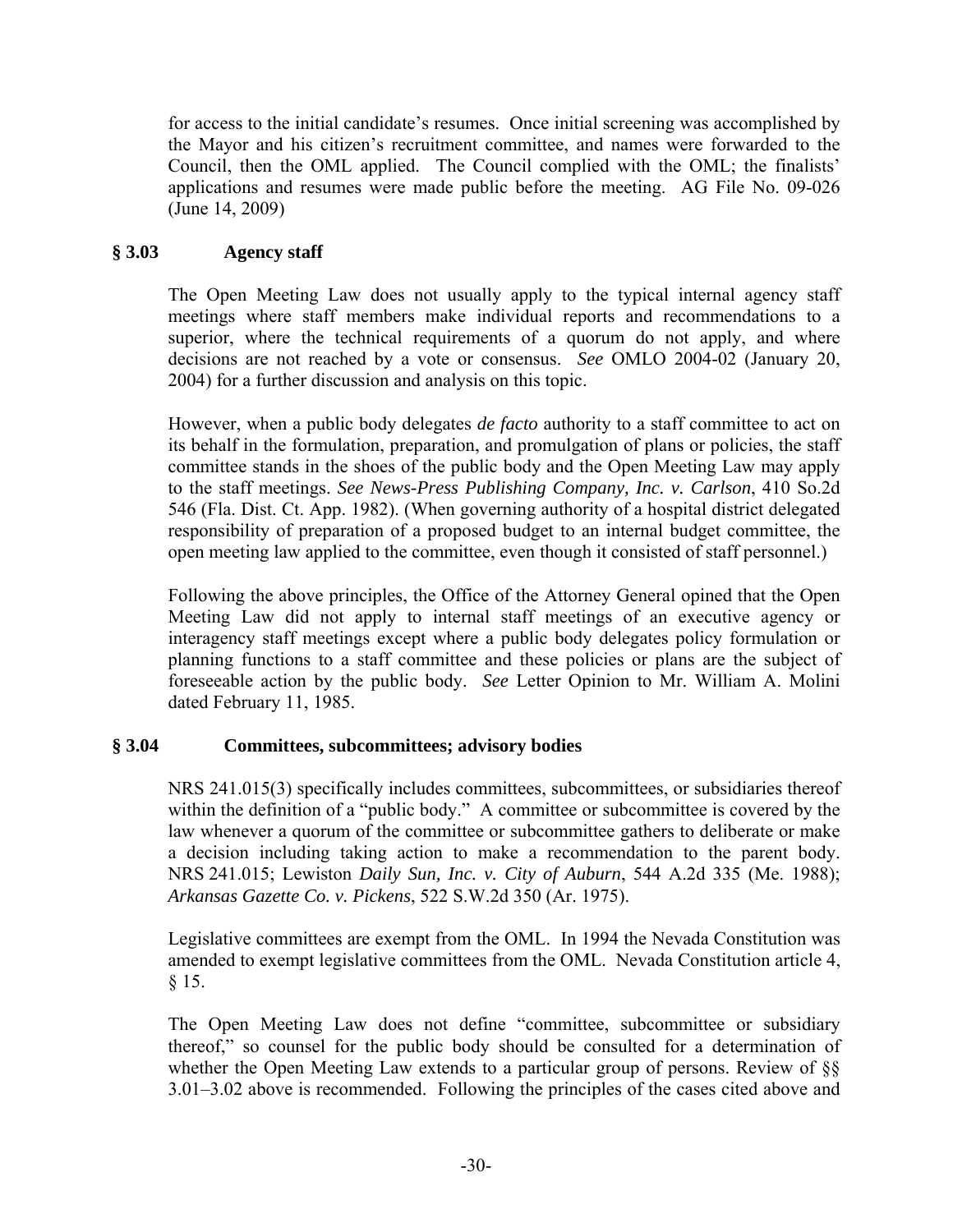in § 3.03, to the extent that a group is appointed by a public body and is given the task of making decisions for or recommendations to the public body, the group would be governed by the Open Meeting Law. *See* OMLO 2002-017 (April 18, 2002) and OMLO 2002-27 (June 11, 2002). *But see* AG File No. 07-030 (September 10, 2007)( OML does not apply to the appointment of a citizen advisory panel to advise Las Vegas City Manager when acting in his official capacity (*see* infra at § 3.03.).

If a sub-committee recommendation to a parent body is more than mere fact-finding because the sub-committee has to choose or accept options, or decide to accept certain facts while rejecting others, or if it has to make any type of choice in order to create a recommendation, then it has participated in the decision-making process and is subject to the OML. Negotiations with unions, private contractors and others conducted by a subcommittee of a public body, which result in a recommendation to the parent body, are subject to the OML unless specifically exempted by statute.

Failure to notice on its agenda the break-up of an advisory body into study groups, and failure to provide the study groups with recorders or designate someone to keep minutes of the meeting, was a violation of NRS 241.015(3)(a). The facilitator's strategy for dividing the committee into study groups coupled with that group's assignment should have been noticed on the agenda and real minutes should have been kept along with a tape recording. AG File No. 07-027 (August 15, 2007).

NRS 241.015(3) specifically includes within the definition of public body an "advisory body of the state or a local government which expends or disburses or is supported in whole or in part by tax revenue or which advises or makes recommendations to any entity which expends or disburses or is supported in whole or in part by tax revenue. . . ."

For additional guidance, *see* the following: § 3.07 *infra*; OMLO 98-03 (July 7, 1998), where the Office of the Attorney General opined that a subcommittee informally appointed by the president of a school board was a public body as defined in NRS 241.015(3) where, even though the subcommittee was not formally appointed, its members shared equal voting power, formed a consensus to speak to the school board with one voice, and the school board knew of its existence and treated it as a board subcommittee; and OMLO 98-04 (July 7, 1998) where the Office of the Attorney General opined that two school board members, while self-appointed and initially acting as individuals, became a public body as defined in NRS 241.015(3) when the school board began recognizing them as a subcommittee and encouraging them to meet with staff to formulate a school safety proposal to be presented to the board, after which they met as a collegial body with staff to form a proposal which was formally presented to the board in the name of the "School Safety Subcommittee." The Office of the Attorney General opined that formality in appointment is not the sole dispositive factor in determining what constitutes a public body under the Open Meeting Law, and informality in appointment should not be an escape from it; to hold otherwise would encourage circumvention of the Open Meeting Law through the use of unofficial committees.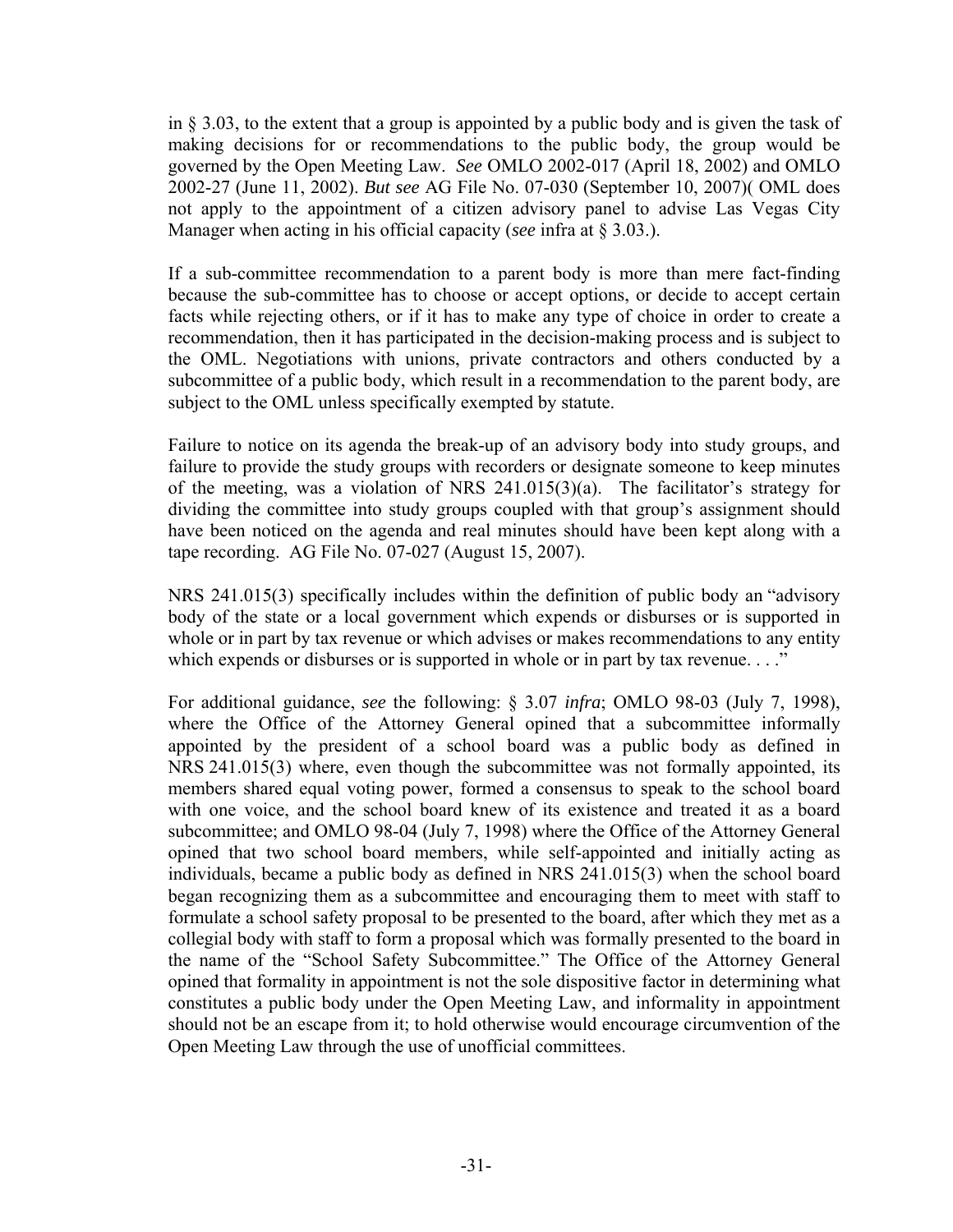An elected Public Body, subject to NRS 241.0355, which statute forbids action by the body unless a majority of all the members of the elected body vote affirmatively for the action asserted that NRS 241.0355 does not apply to its committees because its bylaws do not require any committee to be composed of elected officials only. Bylaws do not rise to the level of statute and bylaws do not have the force and effect of law. Standing and Special committees of this public body were elected public bodies for purposes of the OML. AG File No. 09-017 (May 29, 2009); See also OMLO 2001-57 and AGO 2001-25 for further discussion of the two-tiered voting requirement found in NRS 241.0355.

The Legislature intended that **"committee, sub-committee, or any subsidiary thereof"** be applied to any gathering that makes a decision or recommendation to a parent body. The label given to the sub-group is immaterial and will not prevent the application of the OML to groups with other labels besides "committee" or "subcommittee." Even in the absence of a formal appointment process (see NRS 241.015(3)(a)(7)), the Open Meeting Law applies to a staff committee with *de facto* authority from the parent public body to act on its behalf. The staff committee stands in the shoes of the public body. Legislative intent and explicit language mean the OML applies **whenever a quorum of committee, sub-committee, or any subsidiary thereof,**  meets to deliberate or take action. AG File No. 08-014 (July 2, 2008).

# **§ 3.05 Commissions or committees appointed by Legislature**

NRS 241.015(3) excludes the Legislature from the definition of public body. Since the Legislature, is not a public body, none of its various committees or subcommittees had been considered to be subject to the OML.

However, the Nevada Constitution was amended in 1993 after a vote by the people to ensure that meetings of all legislative committees must be open to the public, except meetings held to consider the character, alleged misconduct, professional competence, or physical or mental health of a person. NEV. CONST. ART. 4, §15.

### **§ 3.06 Members-elect of public bodies**

Although the literal language of the Open Meeting Law appears to limit its application to actual members of a public body, the Office of the Attorney General believes the better view is set forth in *Hough v. Stembridge*, 278 So. 2d 288 (Fla. Dist. Ct. App. 1973), where the court held that members-elect of boards and commissions are within the scope of an open meeting law. Otherwise, members-elect could gather with impunity behind closed doors and make decisions on matters soon to come before them in clear violation of the purpose, intent, and spirit of our Open Meeting Law. Application of the provisions of the statute to members-elect of public bodies is consistent with the liberal interpretation mandated for the Open Meeting Law. *See* OMLO 99-06 (March 19, 1999) and AG File Nos. 01-003, 01-008 (April 12, 2001).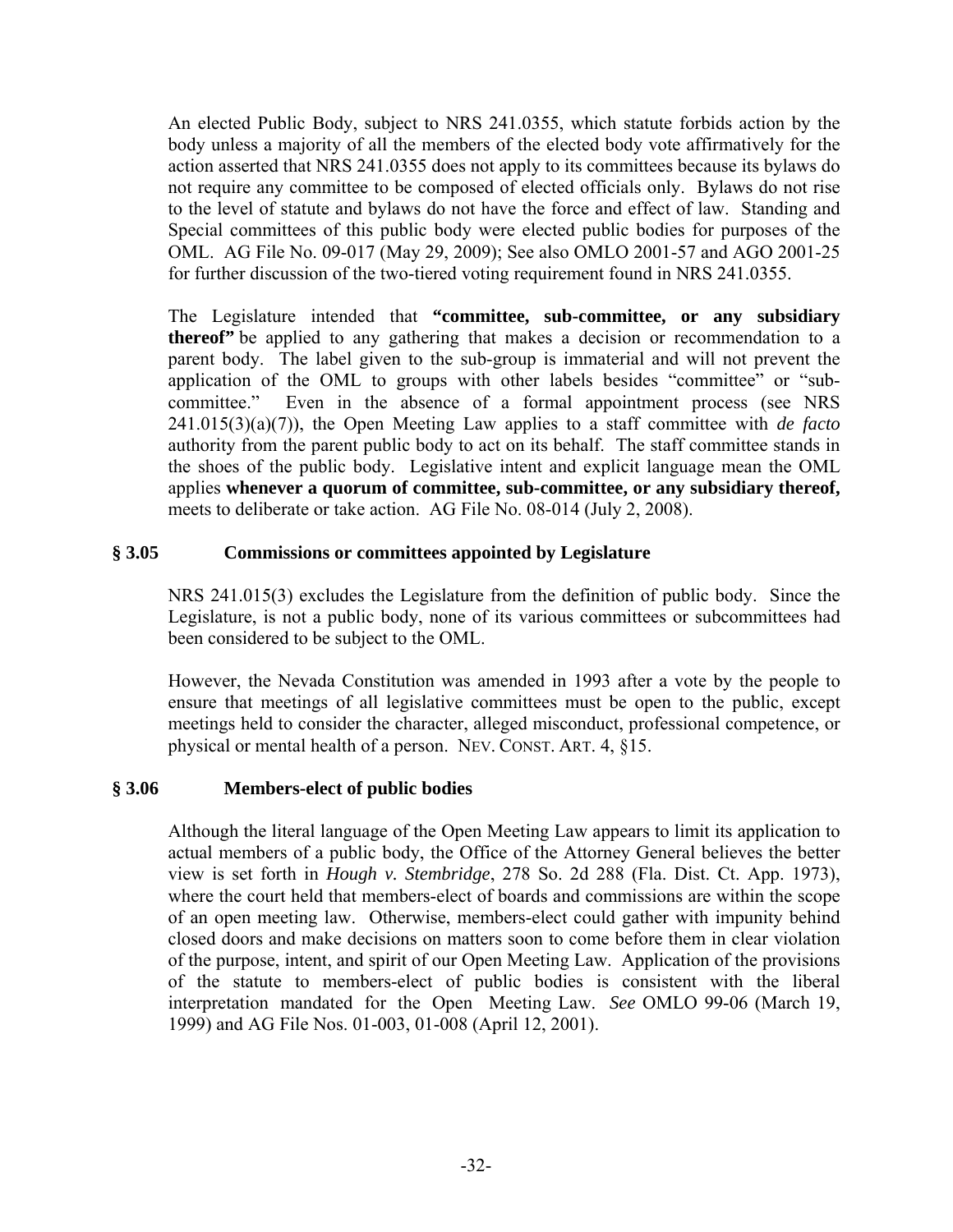### **§ 3.07 Specific examples of entities which have been deemed to be public bodies**

 If a group or body was a public body under interpretation of the definition of "public body" prior to the 2011 legislative session it only had to be connected to state or local government and it must expend or disburse tax revenue. The 2011 Legislature clarified the scope of the definition of public body so that our prior interpretation of the definition is still true **if** the body was created by statute, constitution, ordinance, the NAC, resolution or other formal designation by a parent public body, Governor's executive order, and resolution or action by the governing body of a political subdivision of this State.

| Nevada Interscholastic<br><b>Activities Association</b>              | Non-profit corporation authorized by NRS 386.420                                       |
|----------------------------------------------------------------------|----------------------------------------------------------------------------------------|
| Nevada Board of<br>Architecture                                      | Created by NRS 623.050: see Attorney General Letter<br>Opinion dated September 1, 1977 |
| Board of Dental<br>Examiners                                         | Created by NRS 631.120. See Attorney General Letter<br>Opinion dated November 20, 1979 |
| Corporation and the<br>Eureka County Economic<br>Development Council | Community Development <i>OMLO 2001-17</i> ; (April 12, 2001)                           |
| <b>Storey County Cemetery</b><br>Board                               | See OMLO 2002-27 (June 11, 2002)                                                       |

#### **§ 3.08 Specific examples of entities which have been deemed not to be public bodies**

The following entities have specifically been deemed not to be public bodies under interpretation of "public body" prior to the 2011 legislative session. These bodies should carefully review the 2011 changes to the law made by AB59 to ensure continuing compliance:

Committee to prepare arguments *See* Op. Nev. Att'y Gen. No. 2000-18 (June 2, advocating and opposing approval of 2000). ballot for a city.

A private, not-for-profit electric utility *See* AG File No. 00-055 (March 12, 2001). company.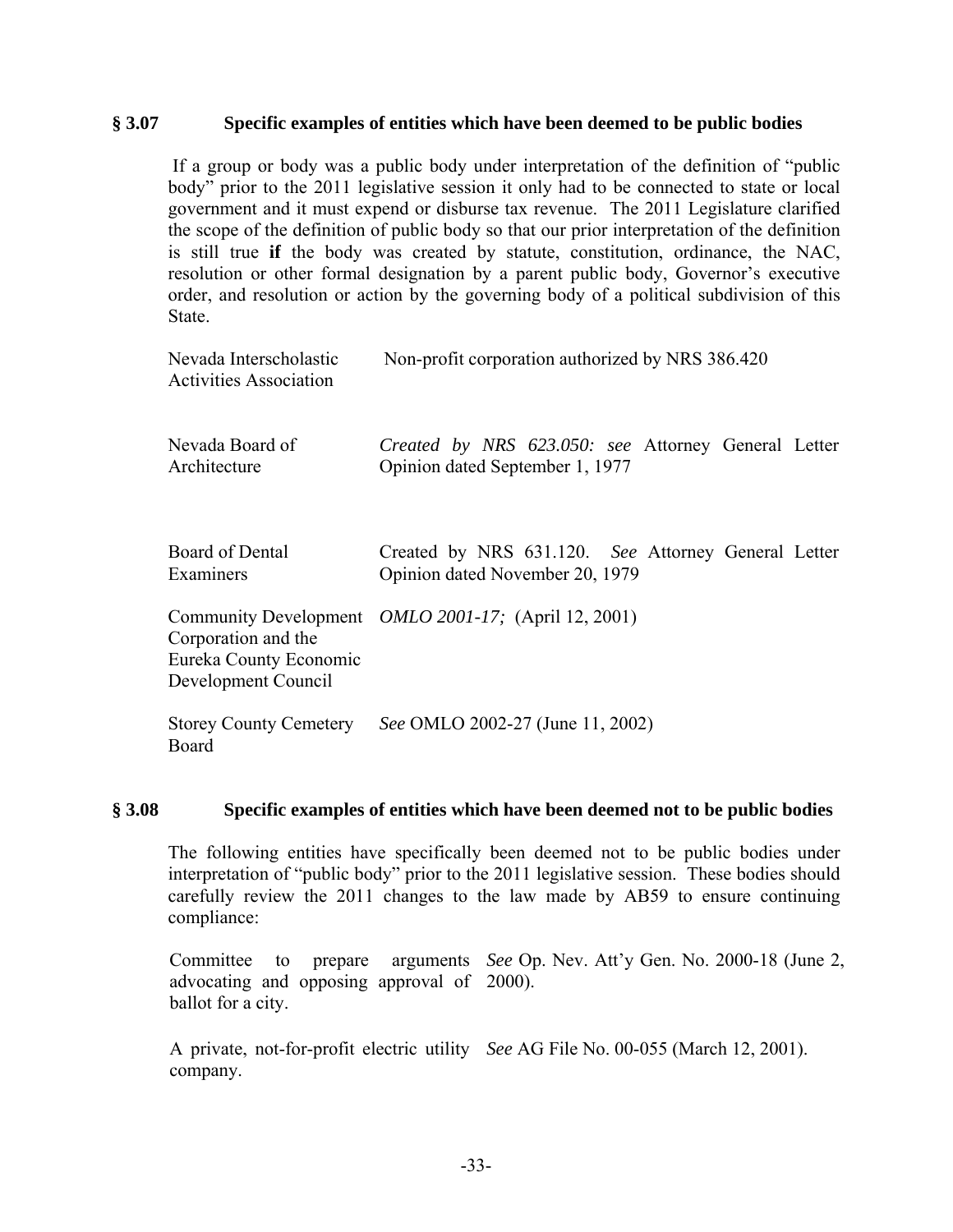| Non-profit community senior citizen's See OMLO 99-035 (April 3, 2000).<br>center.                                                                                                      |                                                                                                                       |
|----------------------------------------------------------------------------------------------------------------------------------------------------------------------------------------|-----------------------------------------------------------------------------------------------------------------------|
| Economic Development Authority of See OMLO 99-05 (January 12, 1999).<br>Western Nevada                                                                                                 |                                                                                                                       |
| Faculty Senate at the Community See OMLO 2003-19 (April 21, 2003).<br>College of Southern Nevada                                                                                       |                                                                                                                       |
| Committee: Eighth Judicial District<br>Court.                                                                                                                                          | Clark County Civil Bench/Bar See AG File No. 10-011; (April 12, 2010).                                                |
| <b>Psychological Review Panel</b>                                                                                                                                                      | Nevada Department of Corrections See OMLO 2003-21 (May 21, 2003) and<br>OMLO 2004-15 (May 5, 2004).                   |
| Nevada Discovery Museum                                                                                                                                                                | See OMLO 2008-01 (January 30, 2008).                                                                                  |
| Head Start of Northeastern Nevada                                                                                                                                                      | See OMLO 2004-20 (May 18, 2004).                                                                                      |
| Board of Parole<br>Nevada State<br>Commissioners                                                                                                                                       | See 2011: NRS 241.030(4)(not a public body<br>when acting to grant, deny, continue or revoke<br>parole of a prisoner. |
| Elko County<br>Committee                                                                                                                                                               | Juvenile Probation See OMLO 2004-25 (June 29, 2004).                                                                  |
| corporation not created by ordinance or<br>statute).                                                                                                                                   | Nevada Humane Society (a non-profit See AG File No. 10-051 (January 4, 2011).                                         |
| Sheriffs<br>Nevada<br>Chiefs<br>and<br>Association:<br>Domestic<br>non-profit<br>has<br>corporation.<br>creation<br>Its<br>no<br>statutory connection to state or local<br>government. | See AG File No. 09-038 (September 23, 2009).                                                                          |

# **§ 3.09 Private, nonprofit organizations**

Where a government body or agency itself establishes a civic organization, even though it is composed of private citizens, it may well constitute a "public body" under the law. OMLO 2001-17 citing *Palm Beach v. Gradison*, 296 So.2d 473 (Fla. 1974). In Nevada,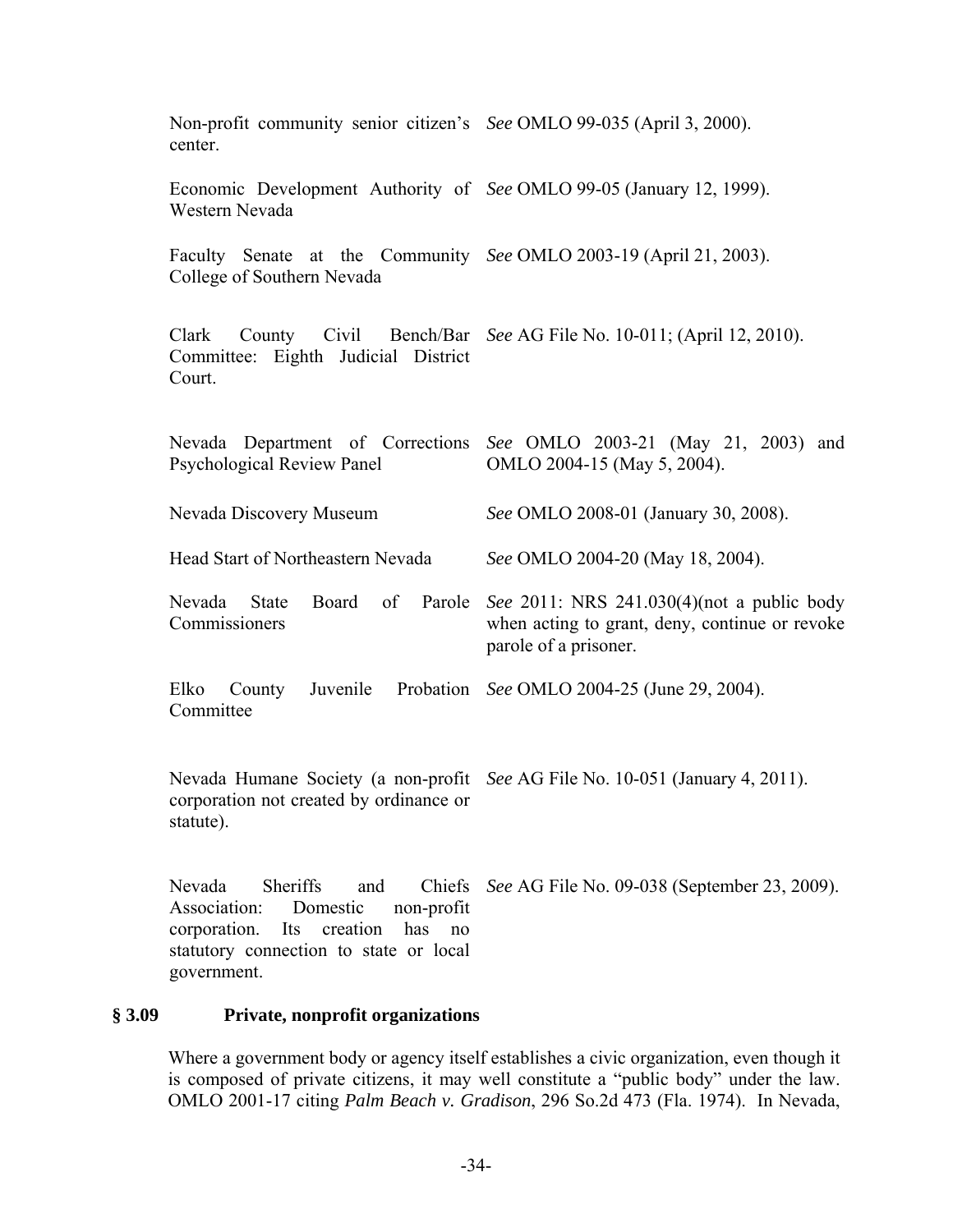this would be true if the civic organization is intended to perform any administrative, advisory, executive or legislative function of state or local government and it expends or disburses or is supported in whole or in part by tax revenue, or if it is intended to advise or make recommendations to any other Nevada governmental entity which expends or disburses or is supported in whole or in part by tax revenue. *See* e.g.*, Seghers v. Community Advancement, Inc.*, 357 So. 2d 626 (La. Ct. App. 1978); *Raton Public Service Co. v. Hobbes*, 417 P.2d 32 (N.M. 1966).

The mere receipt of a grant of public money does not by itself transform a private, nonprofit civic organization into a "public body" for purposes of the Open Meeting Law, nor does the membership of a few government officials on the organization's board of directors, *per se*, make the organization a "public body." *See* OMLO 2004-03 (February 10, 2004) and OMLO 2004-20 (May 18, 2004). A private, non-profit corporation is a public body if it is formed by a public body, acts in an administrative, advisory and executive capacity in performing local governmental functions, and is supported in part by tax revenue from the public body. *See* OMLO 2001-17 (April 12, 2001); *but see* AG File No. 10-051 (January 4, 2011)(non-profit corporation did not act in administrative, advisory, or executive capacity nor was it supported in part by tax revenue).

# **§ 3.10 Quasi-judicial proceedings**

The 2011 Legislature subjected all public body meetings of a quasi-judicial nature to the OML. Only meetings of the Parole Board of Commissioners are exempt, but only when acting to grant, deny, continue, or revoke parole of a prisoner, or when modifying the terms of the parole of a prisoner.

"Quasi-judicial proceedings are those proceedings having a judicial character that are performed by administrative agencies." *Stockmeier v Nev. Dep't of Corr. Psychological Review Panel*, 122 Nev. 385, 390 (2006). The Court in *Stockmeier* stated that an administrative body acts in a quasi-judicial manner when it refers to a proceeding as a trial, takes evidence, weighs evidence, and makes findings of fact and conclusions of law from which a party may appeal an adverse decision to a higher authority. *Id*. at 391-92. The *Stockmeier* Court *citing Knox v. Dick,* 99 Nev. 514, 518, 665 P.2d 267, 270 (1983), stated that "'the taking of evidence only upon oath or affirmation, the calling and examining of witnesses on any relevant matter, impeachment of any witness, and the opportunity to rebut evidence presented against the employee' was 'consistent with quasi-judicial administrative proceedings.'''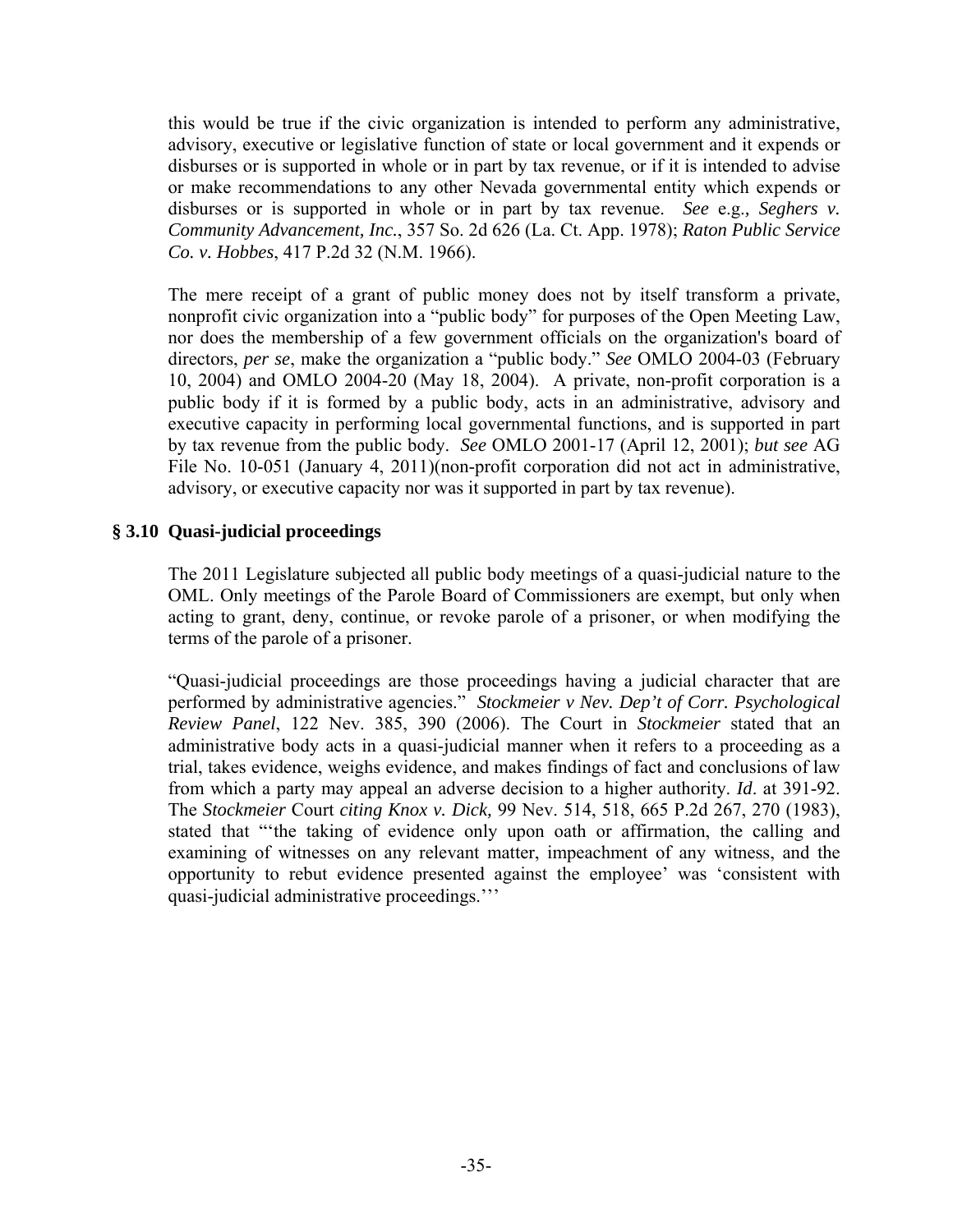### **Part 4 WHAT ACTIVITIES ARE EXEMPT FROM THE OPEN MEETING LAW?**

#### **§ 4.01 General**

 $\overline{a}$ 

The opening clause in NRS 241.020(1) provides that the Open Meeting Law applies "except as otherwise provided by specific statute." The word "specific" is an important one. The Nevada Supreme Court is reluctant to imply exceptions to the rule of open meetings. *See McKay v. Bd. of County Comm'rs.*, 103 Nev. 490, 746 P.2d 124 (1987). *See also* Op. Nev. Att'y Gen. No. 150 (November 8, 1973).

Some public body proceedings or hearings are exempt from the Open Meeting Law by specific statute, or it may have a limited statutory exception from the OML. A non-exclusive list of exempt entities is set out below in § 4.02.

Exemption means that certain public business may be conducted without regard to any requirement of the Open Meeting Law because the Legislature has weighed the benefits of secrecy with the OML's policy of openness, while other statutes merely allow certain activities to be closed to the public. These statutes create exceptions to the OML, but a public body must still record and keep minutes of closed meetings under statutes allowing for exceptions. The distinction is important because openness is still the norm; openness will be strictly enforced, so a public body must ensure that its statute either creates an exemption or an exception, because the OML still applies to exceptions. Any action taken in violation of the Open Meeting Law is void. But even though some statutes permit or require "deliberations" of certain matters to be closed to the public, that statutory authority does not necessarily imply that action taken after deliberations is exempt from the Open Meeting Law.

The distinction is sometimes obfuscated by statutory language that is not as specific as contemplated by NRS 241.020(1). In those cases, interpretation of the statutes should be employed using the standards discussed in Part 12 of this manual.

Because the OML still applies to all public body activities outside its statutory exception, a government body advising the public body may not be estopped from performing its governmental function even where the public body had wrongly interpreted the exception for several years. The Nevada Supreme Court in *Chanos v Nevada Tax Comm'n.,* 124 Nev. 232, 238, 181 P.3d 675, 679 (2008) *citing, Foley v. Kennedy,* 110 Nev. 1295, 1302, 885 P.2d 583, 587 (1994), after review of legislative intent, decided that the Nevada Tax Commission's statutory exception had not been correctly applied to taxpayer refund applications, despite earlier advice from the Attorney General's office that its hearing procedure was in violation of the OML. The Attorney General brought suit against the Tax Commission. The Supreme Court held that the statutory exception (NRS 360.247) allowed the Tax Commission to close only the portion of its hearing at which it received confidential evidence, questioned parties, and heard argument concerning confidential information. The Court found an OML violation even after a lengthy period of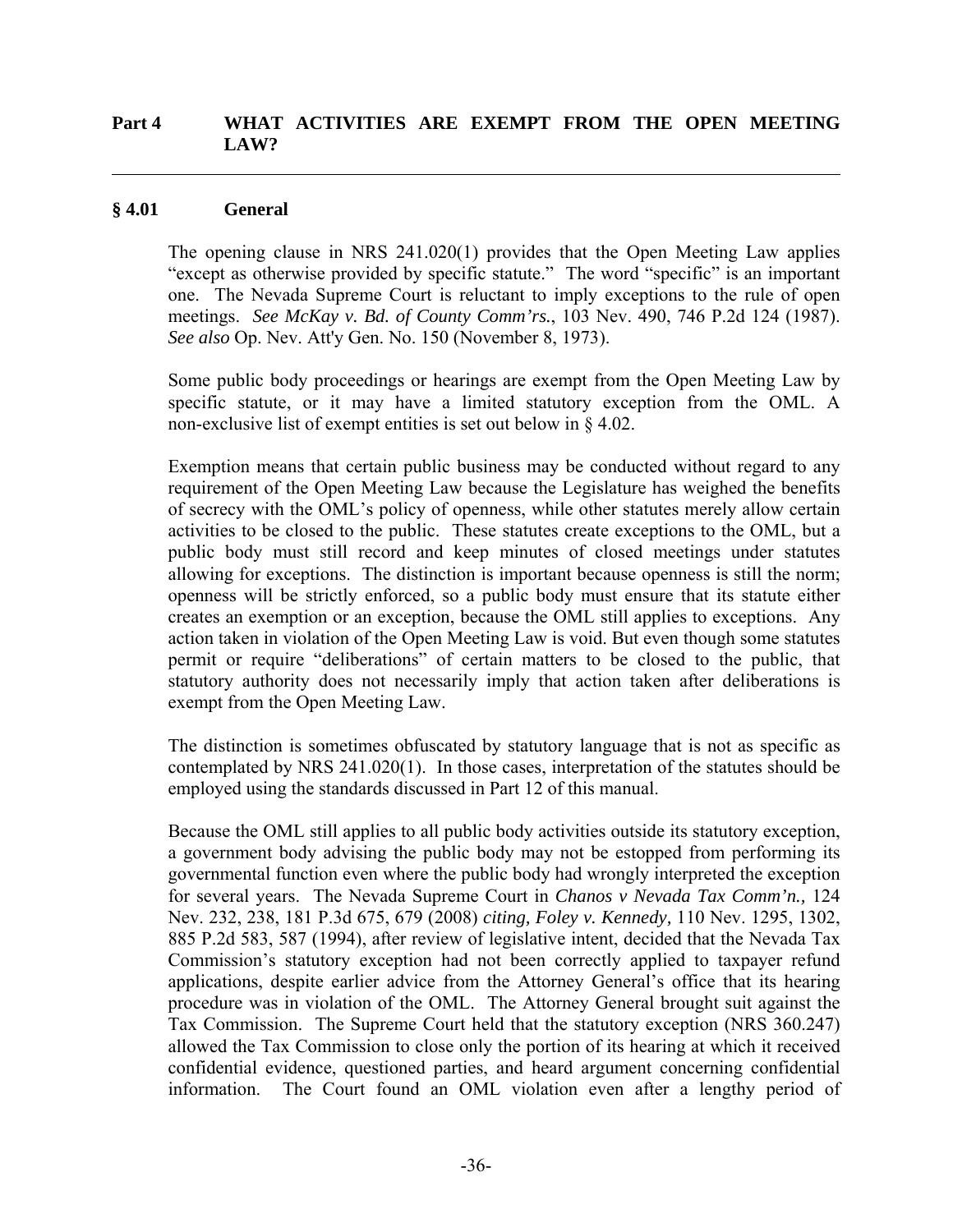misinterpretation resulting in closed meetings upon only a request by an affected taxpayer. The Court also held that estoppel does not apply to estop the Attorney General from enforcing an interpretation of the OML, which may have been contradictory with past practices at the Nevada Tax Commission for two reasons: first, the Tax Commission and Edison (defendants) failed to prove that they were ignorant of the true state of the facts, and, secondly, a government body may not be estopped from performing its governmental function.

Below is a discussion of some governmental body proceedings, meetings, and other activities that are statutorily exempt from the Open Meeting Law, and some that are not.

# **§ 4.02 Statutory exemptions**

The following public body proceedings, meetings and hearings are either exempt from the Open Meeting Law or the public body has an exception under the statutes cited. Because the statutes may change after the printing of this manual, be sure to check the statutes and make sure all the conditions or requirements of the statutes are followed.

Should a body choose to conduct any of these proceedings as part of an open meeting, the Office of the Attorney General recommends the proceedings be included on the agenda as an exempt proceeding, citing the provision that provides the exemption; but the exemption from the open meeting requirements still applies to the proceeding whether or not the exemption was placed on the agenda.

| Judicial Proceedings           | See NRS $241.030(3)(a)$ , and Goldberg v. Eighth<br>Judicial District Court, 93 Nev. 614, 572 P.2d 521<br>$(1977)$ . Note that since the definition of "public"<br>body" under NRS 241.015(3) does not include a<br>judicial body, it appears the Open Meeting Law does<br>not apply to the Judicial Selection Commission and<br>the Commission on Judicial Discipline. |
|--------------------------------|-------------------------------------------------------------------------------------------------------------------------------------------------------------------------------------------------------------------------------------------------------------------------------------------------------------------------------------------------------------------------|
| Legislature                    | NRS $241.015(3)$ excludes the Legislature from the<br>definition of public body. See Article 4 $\S$ 15 of the<br>Nevada Constitution. See discussion in $\S 3.05$ .                                                                                                                                                                                                     |
| <b>State Ethics Commission</b> | Meetings or hearings to receive information or<br>evidence concerning the propriety of the conduct of<br>any public officer or employee under NRS Chapter<br>281 are exempt under NRS 281.511(13).                                                                                                                                                                      |
| <b>Local Ethics</b>            | NRS 281.541 provides a specific statutory exception<br>to the Open Meeting Law that allows a local ethics<br>committee to render a confidential opinion to an<br>elected city councilperson. See Op. Nev. Att'y Gen.<br>No. 94-10 (May 24, 1994).                                                                                                                       |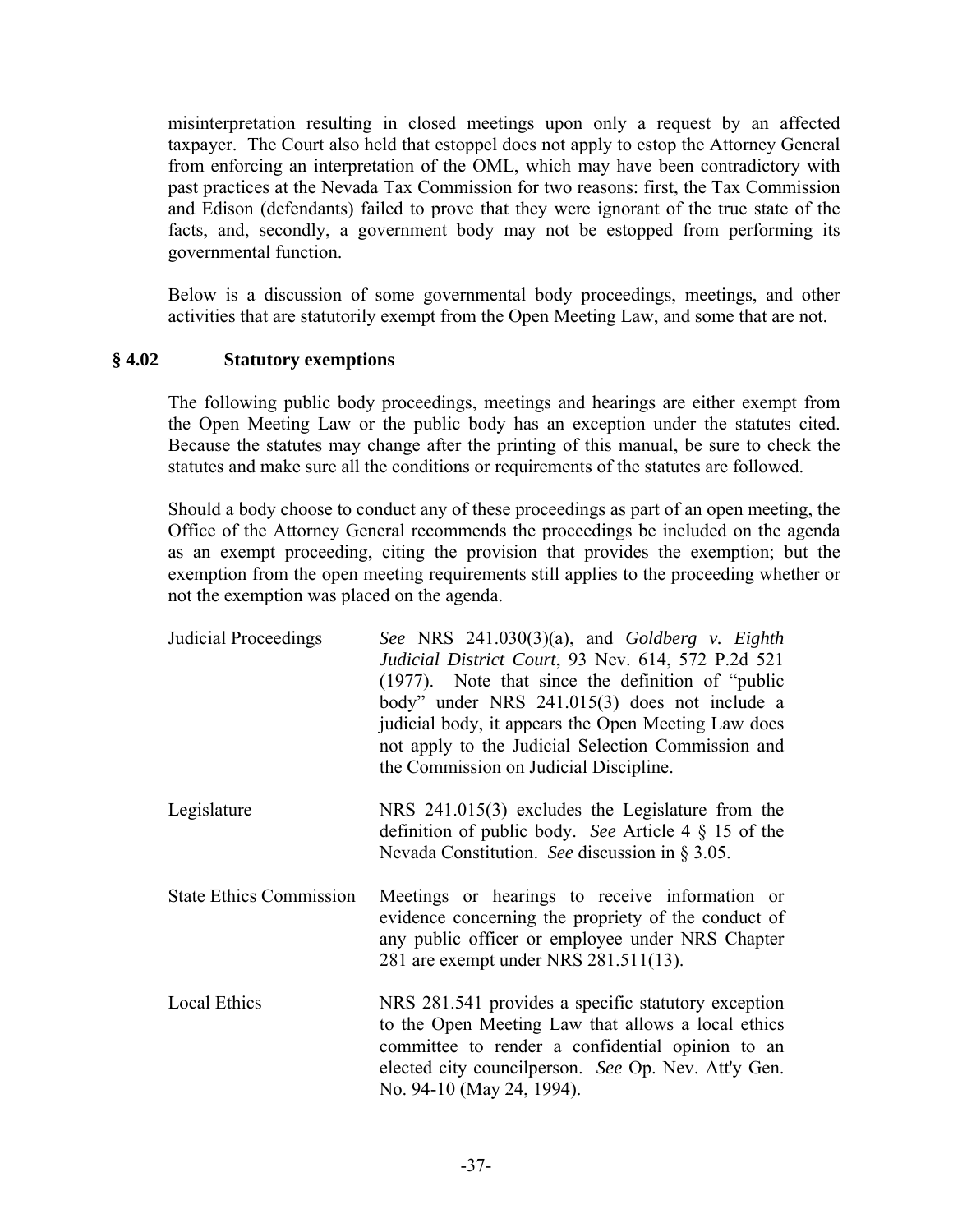A local ethics board may not meet in closed session to discuss the past conduct of a public official due to lack of a statutory exception to the open meeting requirements. *See* Op. Nev. Att'y Gen. No. 94-21 (July 29, 1994).

Hearings by public school boards to consider expulsion of pupils; hearings by charter school boards to consider expulsion of pupils

*See* NRS 392.467(3), *Davis v. Churchill County School Board*, 616 F. Supp. 1310 (D. Nev. 1985), and OMLO 99-04 (January 11, 1998); s*ee* NRS 386.585(2).

Certain labor negotiations proceedings The following proceedings conducted under NRS Chapter 288 are exempt: (1) any negotiation or informal discussion between a local government employer and an employee organization or individual employees whether conducted by the governing body or through a representative or representatives; (2) any meeting of a mediator with either party or both parties to a negotiation; (3) any meeting or investigation conducted by a fact finder; (4) any meeting of the governing body of a local government employer with its management representative or representatives, and (5) deliberations of the board toward a decision on a complaint, appeal or petition for declaratory relief. *See* NRS 288.220. b*ut see AG File No. 10-020 (June 22, 2010)* Even exempt meetings should be limited by statutory authority. The legislative intent underlying an exemption is to allow these meetings as long as the meetings confine discussion to negotiations between local government employer and an employee organization and/or the defined exceptions in NRS 288.220. Exempt meetings cannot be used to circumvent the legislative intent expressed in NRS 241. Exempt meetings under NRS 288.220 cannot be used as a shield to improperly discuss persons or any other issue not within the scope of the exemption.

| Nevada Commission on     | $239C.140(2)$ states:                        |
|--------------------------|----------------------------------------------|
| <b>Homeland Security</b> | The Commission may hold a closed meeting to: |
|                          | (a) Receive security briefings;              |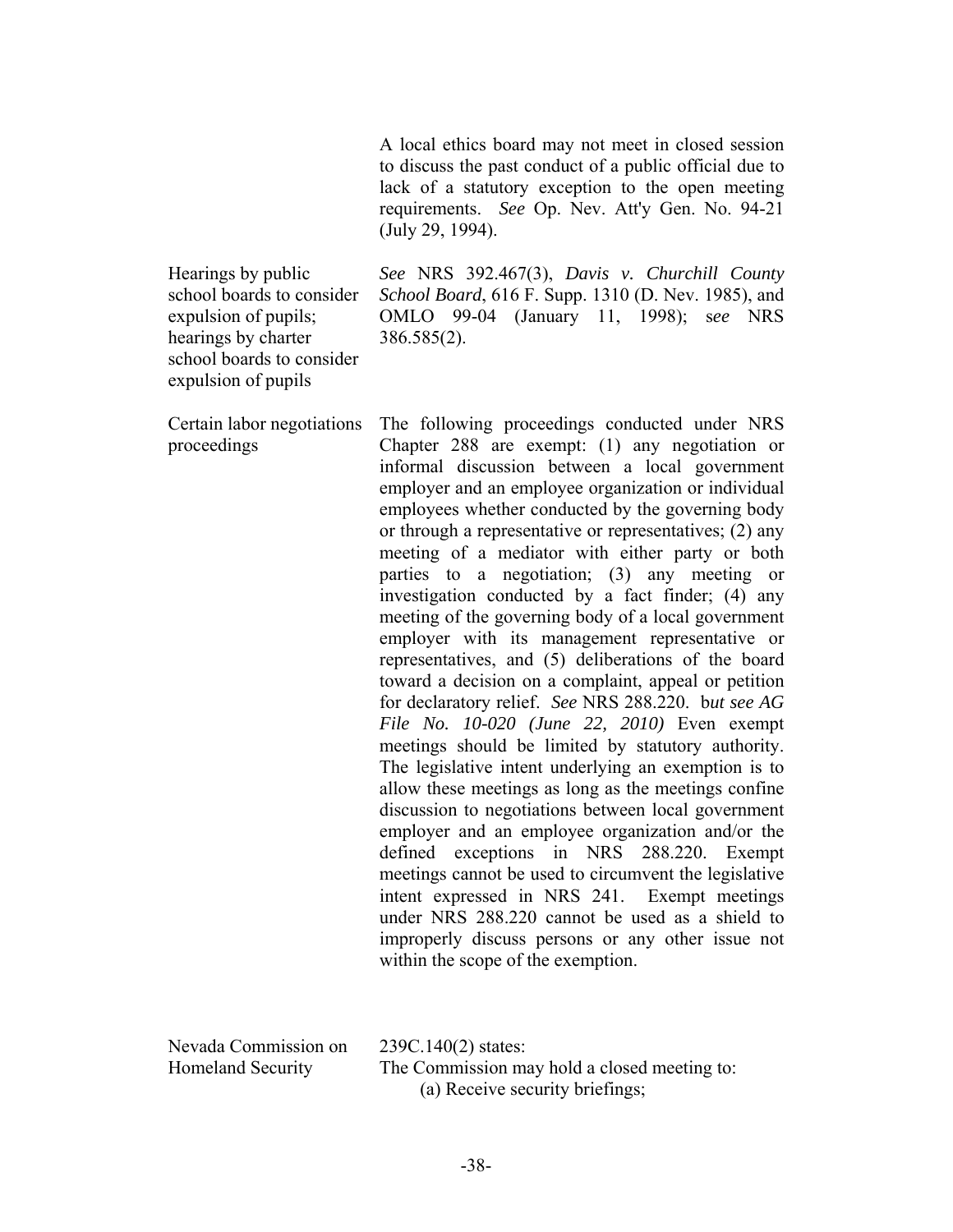|                                                                   | (b) Discuss procedures for responding to acts of<br>terrorism and related emergencies; or<br>(c) Discuss deficiencies in security with respect<br>to public<br>services, public facilities<br>and<br>infrastructure, if the Commission determines,<br>upon a majority vote of its members, that the<br>public disclosure of such matters would be<br>likely to compromise, jeopardize or otherwise<br>threaten the safety of the public.                                                                                                                                        |
|-------------------------------------------------------------------|---------------------------------------------------------------------------------------------------------------------------------------------------------------------------------------------------------------------------------------------------------------------------------------------------------------------------------------------------------------------------------------------------------------------------------------------------------------------------------------------------------------------------------------------------------------------------------|
| Committee on<br>Catastrophic Leave                                | A meeting or hearing held by the Committee to carry<br>out the provisions of this section (an appeal of the<br>appointing<br>authority)<br>and the Committee's<br>deliberations on the information or evidence received<br>are not subject to any provision of chapter 241 of<br>NRS. See NRS 284.3629(7).                                                                                                                                                                                                                                                                      |
| Committees formed to<br>present arguments on<br>ballot questions. | Committees created pursuant to NRS 295.121 to<br>present the arguments on a ballot question are exempt<br>from the Open Meeting Law. See NRS 295.121(13)<br>and Op. Nev. Att'y Gen. 2000-18 (June 2, 2000).                                                                                                                                                                                                                                                                                                                                                                     |
| <b>Board of Medical</b><br>Examiners                              | Any deliberations conducted or vote taken by the<br>Board or any investigative committee of the Board<br>regarding its ordering of a physician, physician<br>assistant or practitioner of respiratory care to undergo<br>a physical or mental examination or any other<br>examination designated to assist the Board or<br>committee in determining the fitness of a physician,<br>physician assistant or practitioner of respiratory care<br>are not subject to the requirements of NRS 241.020.<br>See NRS 630.336(1).                                                        |
| Occupational Licensing<br><b>Boards</b><br>Nevada Tax Commission  | NRS 622.320 states:<br>1. The provisions of NRS 241.020 do not apply to<br>proceedings relating to an investigation conducted to<br>determine whether to proceed with disciplinary action<br>against a licensee, unless the licensee requests that<br>the proceedings be conducted pursuant to those<br>provisions.<br>2. If the regulatory body decides to proceed with<br>disciplinary action against the licensee, all<br>proceedings that are conducted after that decision and<br>are related to that disciplinary action are subject to<br>the provisions of NRS 241.020. |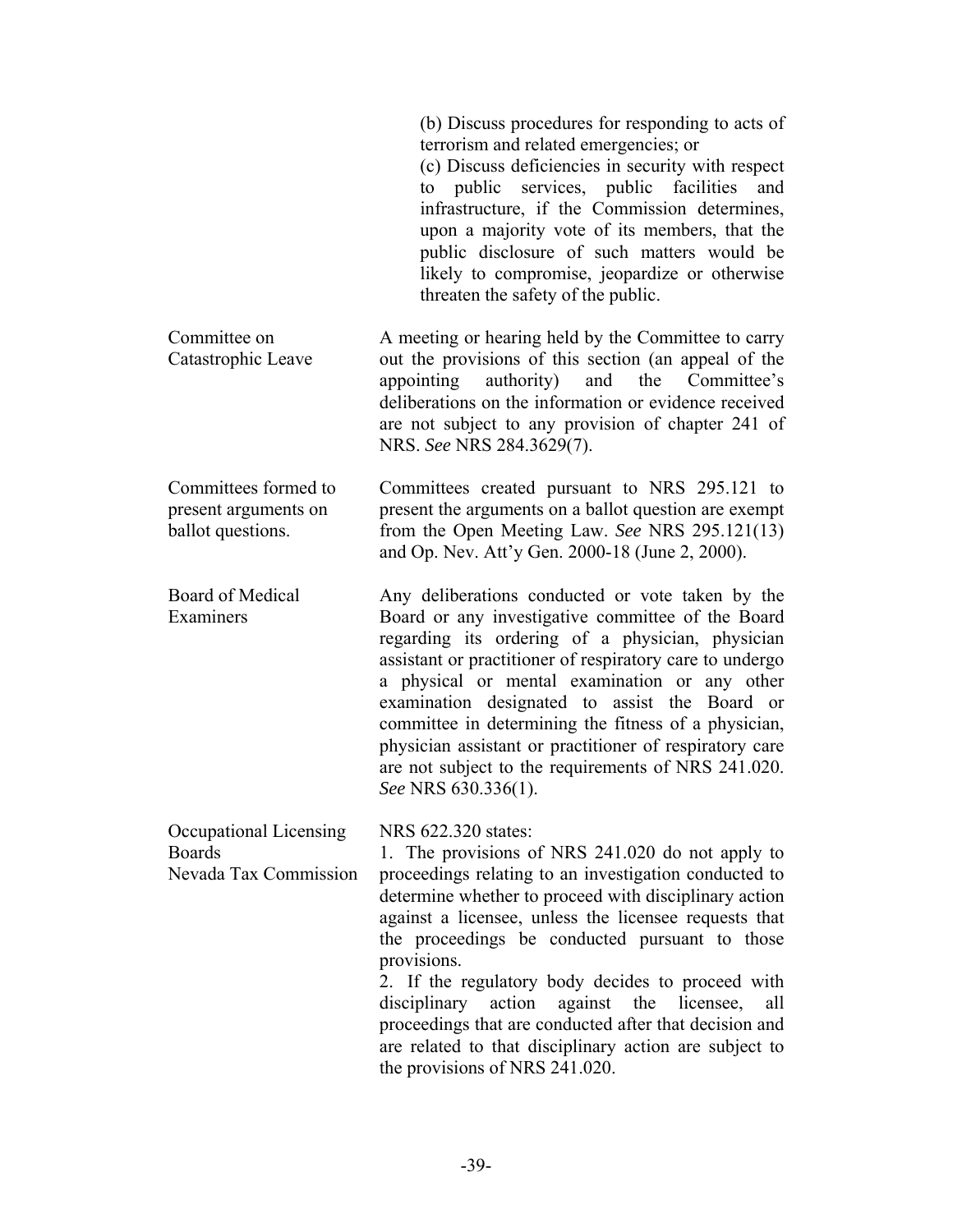### NRS 360.247 states:

1. Except as otherwise provided in this section, any appeal to the Nevada Tax Commission which is taken by a taxpayer concerning his or her liability for tax must be heard during a session of the Commission which is open to the public. Upon request by the taxpayer, a hearing on such an appeal must be closed to the public to receive proprietary or confidential information.

## **§ 4.03 Certain confidential investigative proceedings of the Gaming Control Board and Commission**

NRS 463.110(2) holds that all meetings of the Gaming Control Board are open to the public except for investigative hearings that may be conducted in private at the discretion of the board or hearing examiner. NRS 463.110(4) holds that investigative hearings of the board or hearing officer may be conducted without notice.

Also, the Office of the Attorney General opined in Op. Nev. Att'y Gen. No. 150 (November 8, 1973) that certain investigative proceedings involving the Gaming Commission receiving information that is confidential by law may be exempt from the Open Meeting Law up to the point where the proceeding moves into deliberations or taking action. *See* Op. Nev. Att'y Gen. No. 150 (November 8, 1973). *Cf. Marston v. Gainesville Sun Publishing Co*., *Inc.,* 341 So. 2d 783 (Fla. Dist. Ct. App. 1976).

# **§ 4.04 Quasi-judicial proceedings no longer exempt from OML**

Assembly Bill 59, 2011 made all meetings of a public body that are quasi-judicial in nature subject to the OML. Only the Nevada Board of Parole Commissioners is exempt, but only when acting to grant, deny, continue, or revoke parole for a prisoner or to establish or modify the terms of the parole of a prisoner.

# **§ 4.05 Attorney-client non-meeting**

NRS 241.015(2)(b)(2) excepts from the definition of "Meeting," for purposes of the Open Meeting Law, a meeting of a quorum of a public body "[t]o receive information from the attorney employed or retained by the public body regarding potential or existing litigation involving a matter over which the public body has supervision, control, jurisdiction or advisory power and to deliberate toward a decision on the matter, or both."

A non meeting held for the purpose of having an attorney-client discussion of potential and existing litigation pursuant to NRS 241.015(2)(b)(2) is not a meeting for purposes of the Open Meeting Law and does not have to be open to the public. In fact, no agenda is required to be posted and no notice is required to be provided to any member of the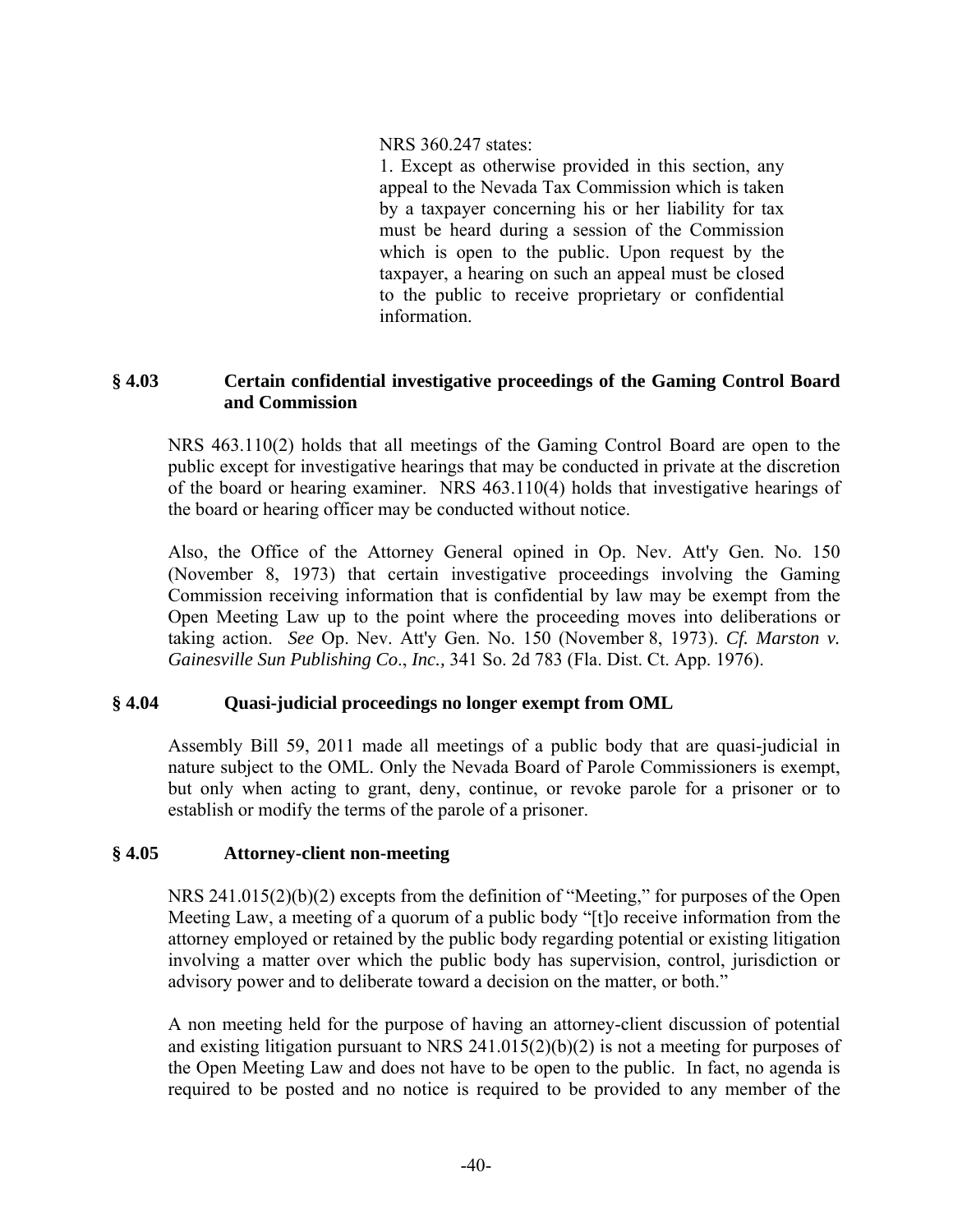public. *See* OMLO 2002-21 (May 20, 2002). However, the Office of the Attorney General advises that if the public body interrupts its meeting to conduct a non-meeting with its legal counsel, the public body should place this interruption of the open meeting on the agenda to avoid any confusion. *See* § 5.11 of this manual for more information regarding non-meetings to confer with counsel.

It is important to note that a public body may deliberate, which is "to examine, weigh and reflect upon the reasons for or against the choice," which connotes collective discussion in an attorney-client conference. *See Dewey v. Redevelopment Agency of the City of Reno*, 119 Nev. 87, 97, 64 P.3d 1070, 1077 (2003), OMLO 2001-09 (March 28, 2001) and OMLO 2002-13 (March 22, 2003). However, NRS 241.015(2)(b)(2) does not permit a public body to take action in an attorney-client non meeting.

# **§ 4.06 Student governments**

NRS 241.038 requires the Board of Regents of the University of Nevada to establish requirements equivalent to the Open Meeting Law for student governments in the University and Community College System and provide for their enforcement. *See* OMLO 2004-09 (March 19, 2004) where the Office of the Attorney General opined that pursuant to NRS 241.038 it did not have jurisdiction to investigate or enforce an alleged violation by the UNLV Rebel Yell Advisory Board.

# **§ 4.07 Pre-meeting discussion to remove or delay discussion of items from agenda**

The Nevada Supreme Court decided that pre-meeting discussions by a public body to remove an item from its agenda did not violate the OML because a public body may remove or refuse to consider an agenda item at any time, therefore, pre-meeting discussions regarding whether to remove an agenda item do not implicate the OML. *Schmidt v. Washoe County and the Washoe County Board of County Commissioners*, 123 Nev. 128, 135, 159 P.3d 1099, 1104 (2007).

*See*, NRS 241.020(2)(c)(6)(iii)(public body may remove an item from its agenda at any time.)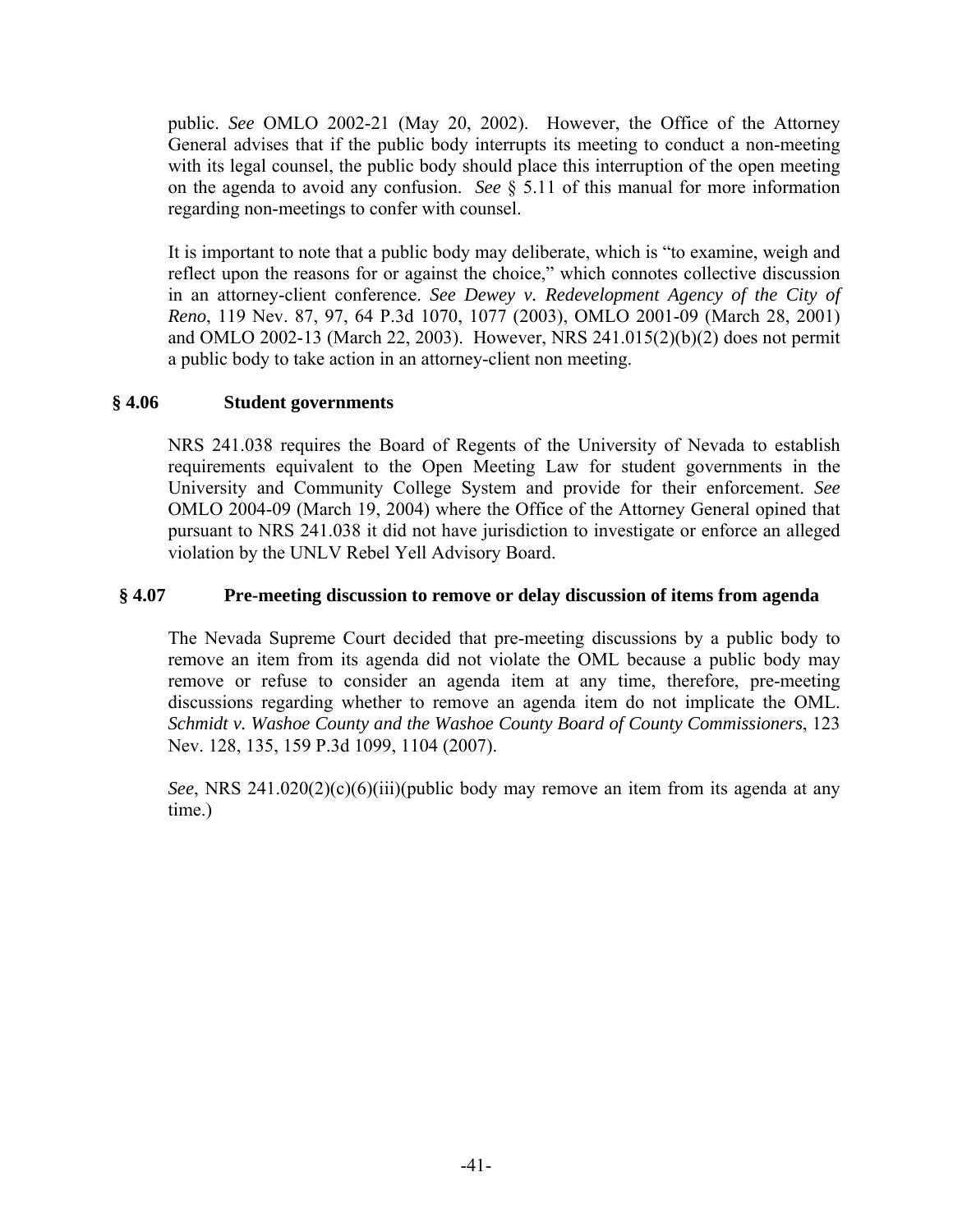## **Part 5 WHAT GATHERINGS MUST BE CONDUCTED IN COMPLIANCE WITH THE OPEN MEETING LAW?**

#### **§ 5.01 General; statutory definitions**

 $\overline{a}$ 

NRS  $241.015(2)(a)(1)$  and (2) define "meeting" as:

(1) The gathering of members of a public body at which a quorum is present to deliberate toward a decision or to take action on any matter over which the public body has supervision, control, jurisdiction or advisory power.

(2) Any series of gatherings of members of a public body at which:

(I) Less than a quorum is present at any individual gathering;

 (II) The members of the public body attending one or more of the gatherings collectively constitute a quorum; and

 (III) The series of gatherings was held with the specific intent to avoid the provisions of this chapter.

As discussed in §4.05, NRS 241.015(2) excludes from the definition of meeting:

Any gathering or series of gatherings of members of a public body, as described in paragraph (a), at which a quorum is actually or collectively present:

 (1) Which occurs at a social function if the members do not deliberate toward a decision or take action on any matter over which the public body has supervision, control, jurisdiction or advisory power.

 (2) To receive information from the attorney employed or retained by the public body regarding potential or existing litigation involving a matter over which the public body has supervision, control, jurisdiction or advisory power and to deliberate toward a decision on the matter, or both.

Some of the key words in that definition are:

"Gathering" In Op. Nev. Att'y Gen. No. 85-19 (December 17, 1985), the Office of the Attorney General defined "gathering" to mean to bring together, collect, or accumulate and to place in readiness. Accordingly, a "gathering" of members of a public body within the conception of an open meeting would include any method of collecting or accumulating the deliberations or decisions of a quorum of these members.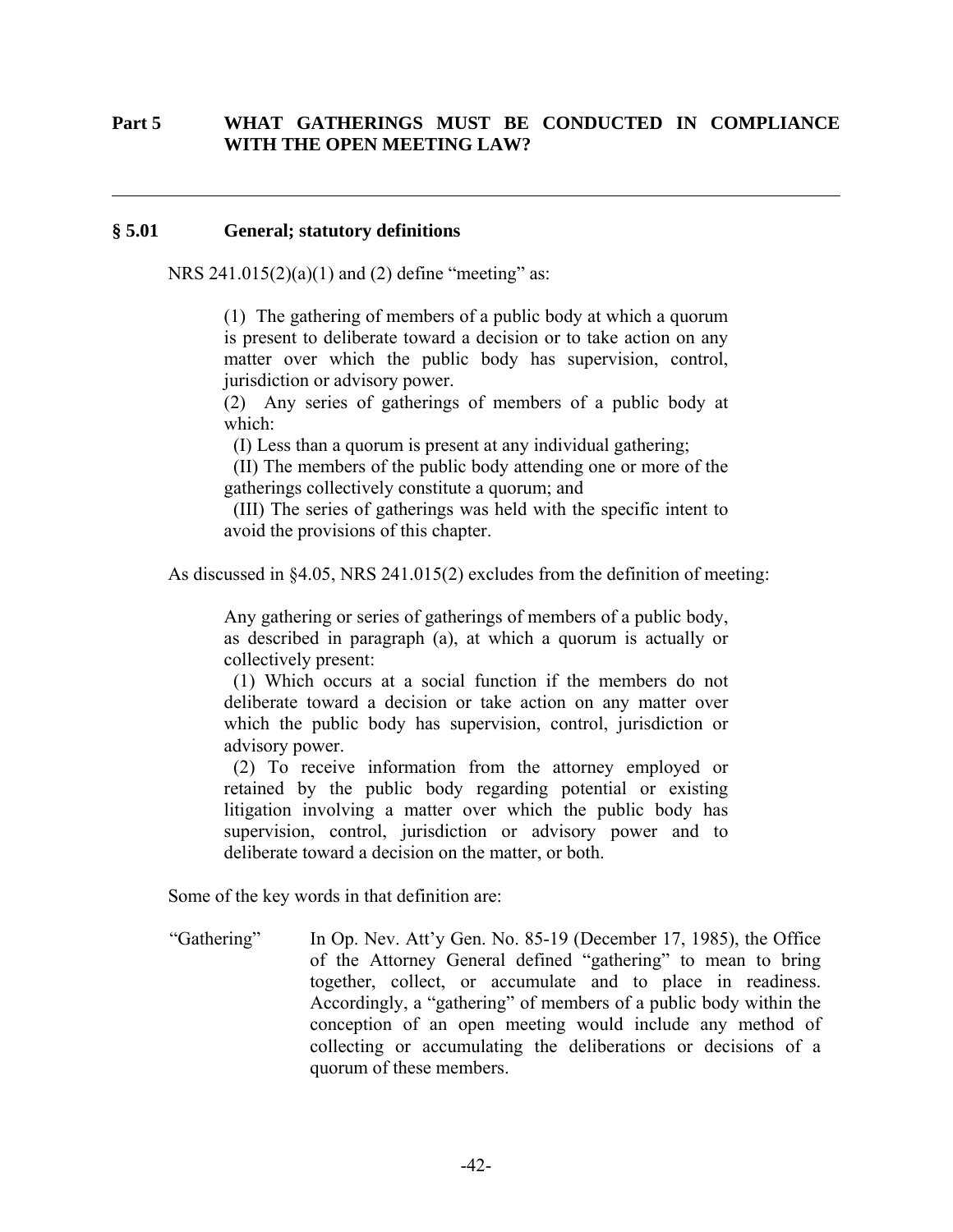- "Quorum" A "quorum" of a public body is defined in NRS 241.015(4) as a simple majority of the constituent membership of a public body or another proportion established by law.
- "Present" The Office of the Attorney General believes the term "present" means being in view or immediately at hand, being within reach, sight or call, being in a certain place and not elsewhere, ready at need. Presence may be either actual or constructive and a quorum of the membership of a public body is constructively present whenever the attendant acts, circumstances, and conduct demonstrate that the members should be deemed by the law as being together for the purpose of conducting the business of the public. Op. Nev. Att'y Gen. No. 85-19 (December 17, 1985).
- "Deliberate" To "deliberate" is to examine, weigh, and reflect upon the reasons for or against the choice. . . . Deliberation thus connotes not only **collective discussion**, but also the **collective acquisition** or the exchange of facts preliminary to the ultimate decision. *See Dewey v. Redevelopment Agency of the City of Reno*, 119 Nev. 87, 97, 64 P.3d 1070, 1077 (2003) and *Sacramento Newspaper Guild v. Sacramento County Bd. of Supervisors,* 69 Cal. Rptr. 480 (Cal. Ct. App. 1968) discussed in § 5.02 below. *See* OMLO 2010-06 (September 10, 2010) (collective deliberation is required to constitute a meeting of Board of School trustees.
- "Action" Under NRS 241.015(1), "action" means: (a) a decision made by a majority of the members present during a meeting of a public body; (b) a commitment or promise made by a majority of the members present during a meeting of a public body; (c) if a public body may have a member who is *not* an elected official, an affirmative vote taken by a majority of the members present during a meeting of the public body; or (d) if all the members of a public body *must* be elected officials, an affirmative vote taken by a majority of all the members of the public body.

Application of the definitions to common circumstances follows.

# **§ 5.02 Informal gatherings and discussions that constitute deliberation**

The Nevada Supreme Court cited *Sacramento Newspaper Guild v. Sacramento County Board of Supervisors*, (see § 5.01 above, for citation) for clarification of the meaning of "deliberation." All five members of the Sacramento County Board of Supervisors went to a luncheon gathering with the county counsel, a county executive, the county director of welfare, and some AFL-CIO labor leaders to discuss a strike of the Social Workers Union against the county. Newspaper reporters were not allowed to sit in on the luncheon, and litigation resulted. The board of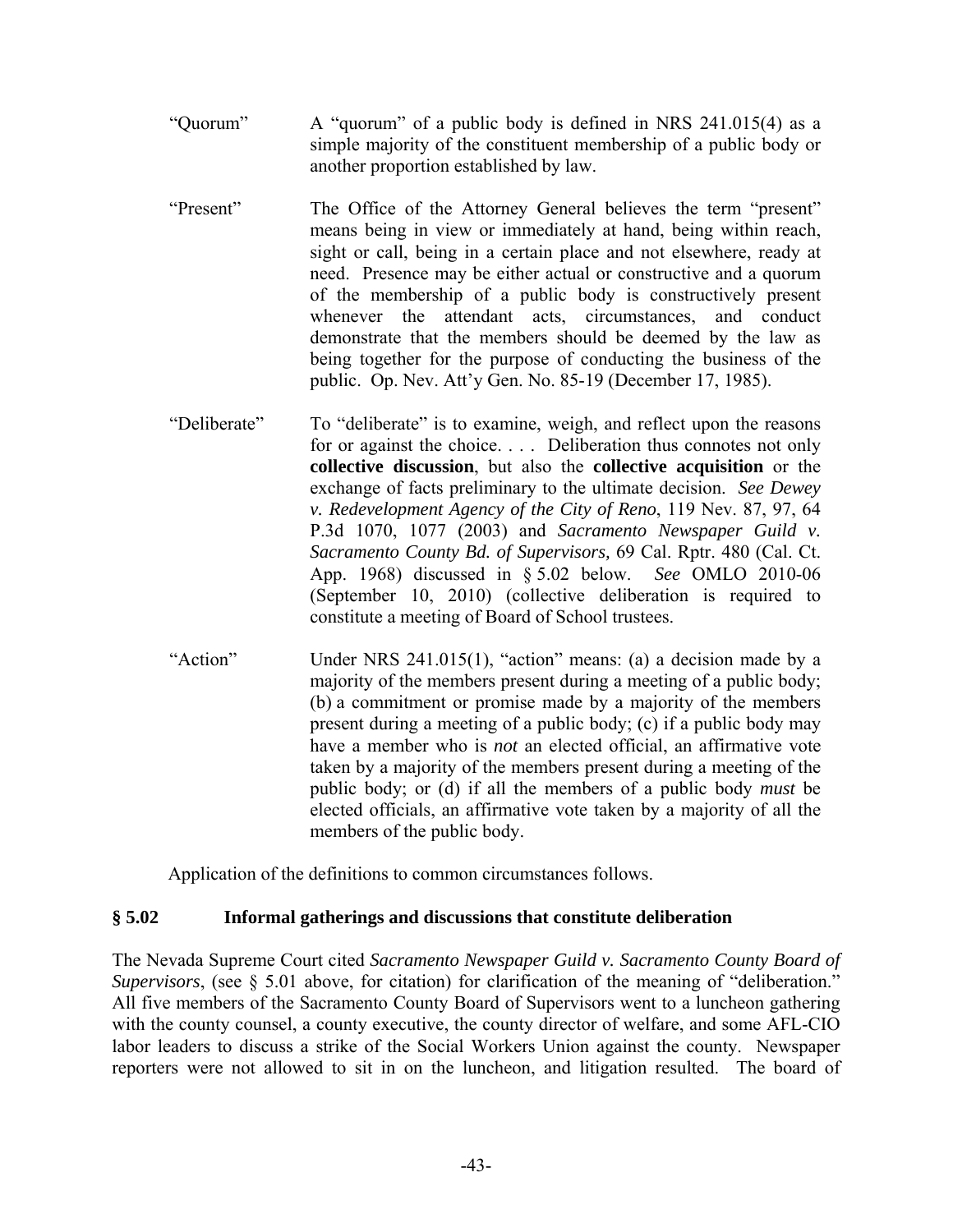supervisors contended that the luncheon was informal and merely involved discussions that were neither deliberations nor actions in violation of California's open meeting law.

The California Court of Appeals disagreed and upheld an injunction against the board, ruling that California's open meeting law extended to informal sessions or conferences designed for discussion of public business. Among other things, the Court observed:

"Recognition of deliberation and action as dual components of the collective decision-making process brings awareness that the meeting concept cannot be split off and confined to one component only, rather it comprehends both and either."

"To **deliberate is to examine, weigh and reflect upon the reasons for or against the choice. . . . Deliberation thus connotes not only collective discussion, but the collective acquisition or the exchange of facts preliminary to the ultimate decision**."

"An informal conference or caucus permits crystallization of secret decisions to a point just short of ceremonial acceptance. **There is rarely any purpose to a nonpublic, pre-meeting conference except to conduct some part of the decisional process behind closed doors**. Only by embracing the collective inquiry in discussion stages, as well as the ultimate step of official action, can an open meeting regulation frustrate these evasive devices. As operative criteria, formality and informality are alien to the law's design, disposing it to the very evasions it was designed to prevent. Construed in light of the Brown Act's objectives, **the term "meeting" extends to informal sessions or conferences of board members designed for the discussion of public business.** The Elks Club luncheon . . . was such a meeting."

*Id.* 

There are important objectives to be achieved from requiring the deliberations and actions of public agencies to be open and public. As stated in the article Access to Government Information in California:

"The goal in requiring that deliberations take place at meetings that are open and public is that committee members make a conscientious effort to hear viewpoints on each issue so that the community can understand on what their premises are based, add to those premises when necessary, and intelligently evaluate and participate in the process of government."

54 Cal. L. Rev. 1650 (1966).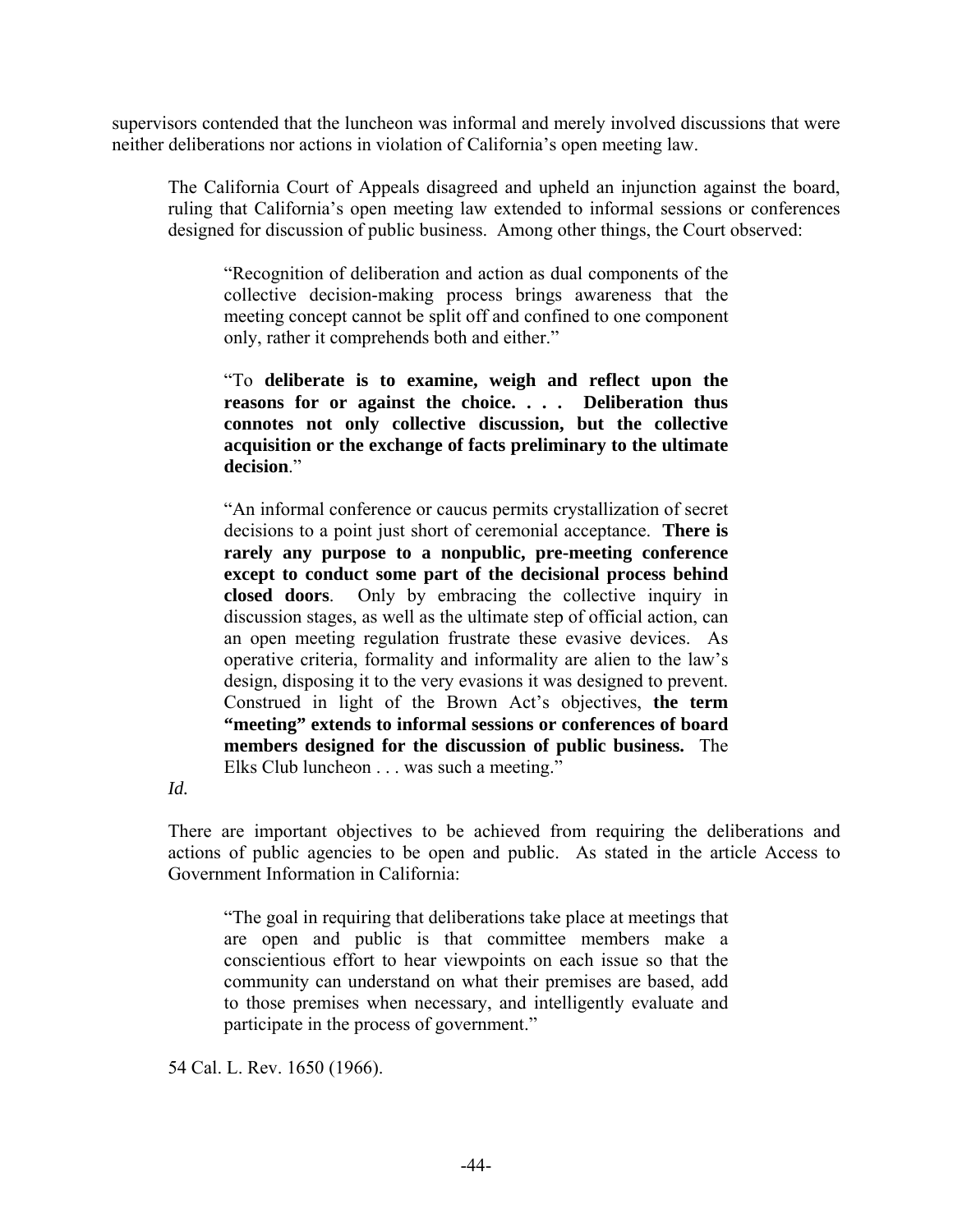The Office of the Attorney General agrees with the foregoing and believes that if a majority of the members of a public body should gather, *even informally*, to discuss any matter over which the public body has supervision, control, jurisdiction, or advisory power, it must comply with the Open Meeting Law. *Cf.* Op. Nev. Att'y Gen. No. 241 (August 24, 1961), and Op. Nev. Att'y Gen. No. 380 (January 1, 1967), certain aspects of which were written before the statutory definition of "meeting" was established.

For an example of the foregoing discussion of informal meeting:

A quorum of the City Council discussed public business with a volunteer firefighter. Two members constituted a quorum of the City Council and these two were employed by the same employer. However, after interview with the witness firefighter, no evidence was uncovered which indicated that a commitment or promise about a matter within the City Council's supervision, control, jurisdiction, or advisory power had been made. Warning was issued to the Council. AG File No. 08-003 (April 7, 2008).

Under some city charters, the mayor is not a member of the city council, and the mayor's powers are usually limited to a veto or casting a tie-breaking vote. In such cases, the presence of the mayor is not counted in determining the presence of a quorum of the council. *See* Op. Nev. Att'y Gen. No. 2001-13 (June 1, 2001).

# **§ 5.03 Social gatherings**

Nothing in the Open Meeting Law purports to regulate or restrict the attendance of members of public bodies at purely social functions. A social function would only be reached under the law if it is scheduled or designed, at least in part, for the purpose of having a majority of the members of the public body deliberate toward a decision or take action on any matter over which the public body has supervision, control, jurisdiction, or advisory power. As described by the California Court of Appeals in *Sacramento Newspaper Guild, supra* at § 5.02:

 There is a spectrum of gatherings of public agencies that can be called a meeting, ranging from formal convocations to transact business to chance encounters where business is discussed. However, neither of these two extremes is an acceptable definition of the statutory word "meeting." Requiring all discussions between members to be open and public would preclude normal living and working by officials. On the other hand, permitting secrecy, unless there is a formal convocation of a body, invites evasion. Although one might hypothesize quasi-social occasions whose characterization as a meeting would be debatable, the difference between a social occasion and one arranged for pursuit of the public's business will usually be quite apparent.

The definition of meeting now explicitly excludes a gathering or series of gatherings of members of a public body at which a quorum is actually or collectively present which occurs at a social function, if the members do not deliberate toward a decision or take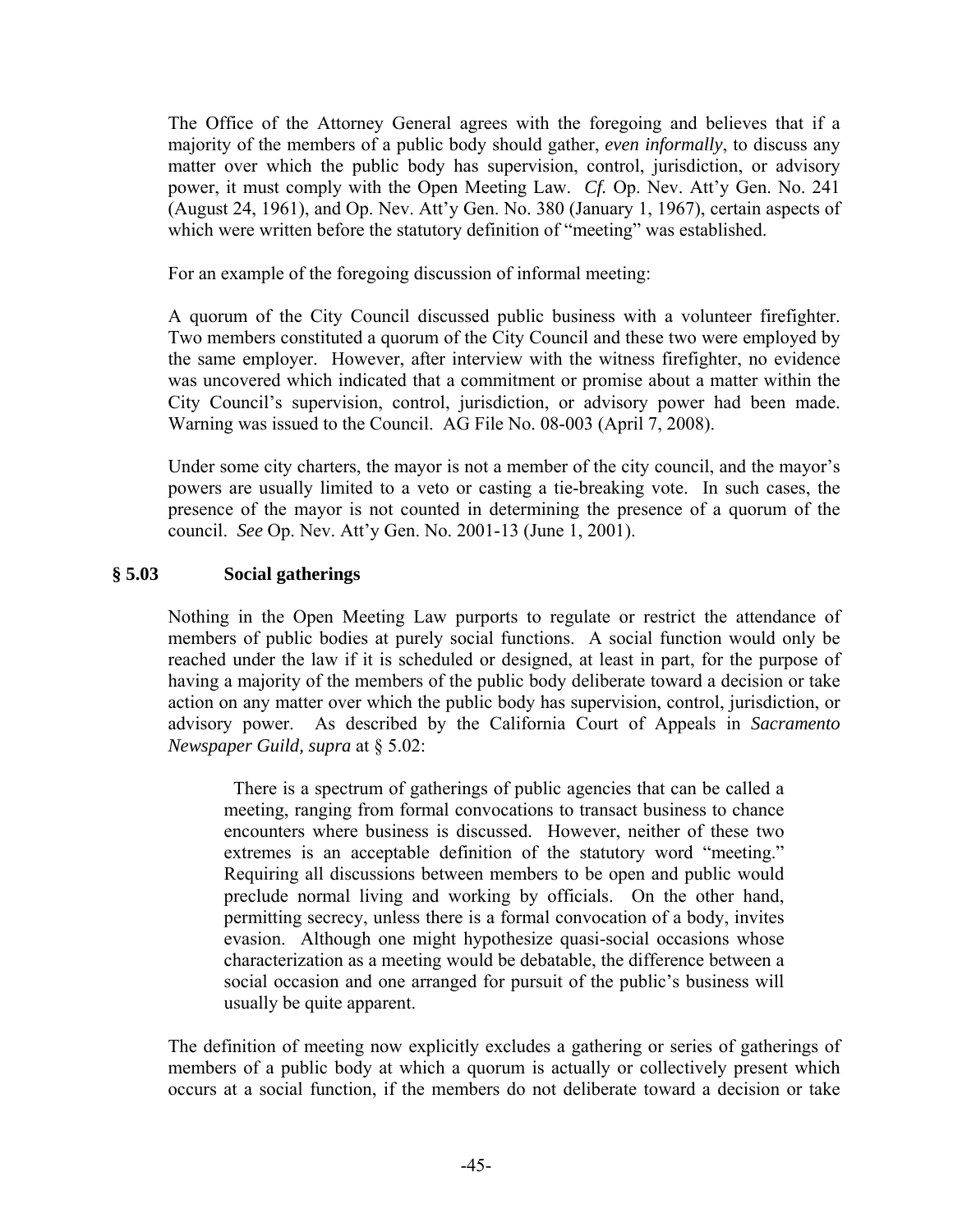action on any matter over which the public body has supervision, control, jurisdiction or advisory power. *See* NRS 241.015(2)(b)(1).

### **§ 5.04 Seminars, conferences, conventions**

When a majority of the members of a public body attend a state or national seminar, conference, or convention to hear speakers on general subjects of interest to public officials or to participate in workshops with their counterparts from around the state or nation, it usually may be assumed they are there for the purpose of general education and social interaction and not to conduct meetings to deliberate toward a decision or to take action on any matter over which their public body has supervision, control, jurisdiction, or advisory power, even if presentations at the seminar touch on subjects within the ambit of the public body's jurisdiction or advisory power. Thus, such seminars, conferences and conventions do not fall under the definition of "meeting" found in NRS 241.015(2). However, should the gathering have the purpose of or in fact exhibit the characteristics of a "meeting" as defined in NRS 241.015(2), then the provisions of the Open Meeting Law apply. *See* Op. Nev. Att'y Gen. 2001-05 (March 14, 2001).

# **§ 5.05 Telephone conferences/video conferences**

Nothing in the Open Meeting Law prohibits a quorum of the members of a public body from deliberating toward a decision or taking action on public business via a telephone conference call or video conference in which they are simultaneously linked to one another telephonically. However, since this is a "meeting," the notice requirements of the Open Meeting Law must be complied with and the public must have an opportunity to listen to the discussions and votes by all the members through a speaker phone or video conference equipment. This may be accomplished by including in the meeting notice the location and address of a place where members of the public may appear and listen to the meeting discussion over a telephone speaker device or other electronic media. *See Del Papa v. Board of Regents of the Community College System of Nevada*, 114 Nev. 388, 956 P.2d 770 (1998) for a discussion regarding the applicability of the Open Meeting Law to a public body's use of telephones, fax machines and other electronic devices to deliberate and/or take action.

Although a telephone conference may be a lawful method of conducting the public's business, it should never be used as a subterfuge to avoid compliance with the Open Meeting Law and its stated intent that the actions of public bodies are to be taken openly and their deliberations conducted openly. NRS 241.030(4).

#### **§ 5.06 Electronic polling**

NRS 241.030(4) specifically provides that electronic communications must not be used to circumvent the spirit or letter of the Open Meeting Law in order to discuss or act upon a matter over which the public body has supervision, control, jurisdiction, or advisory powers.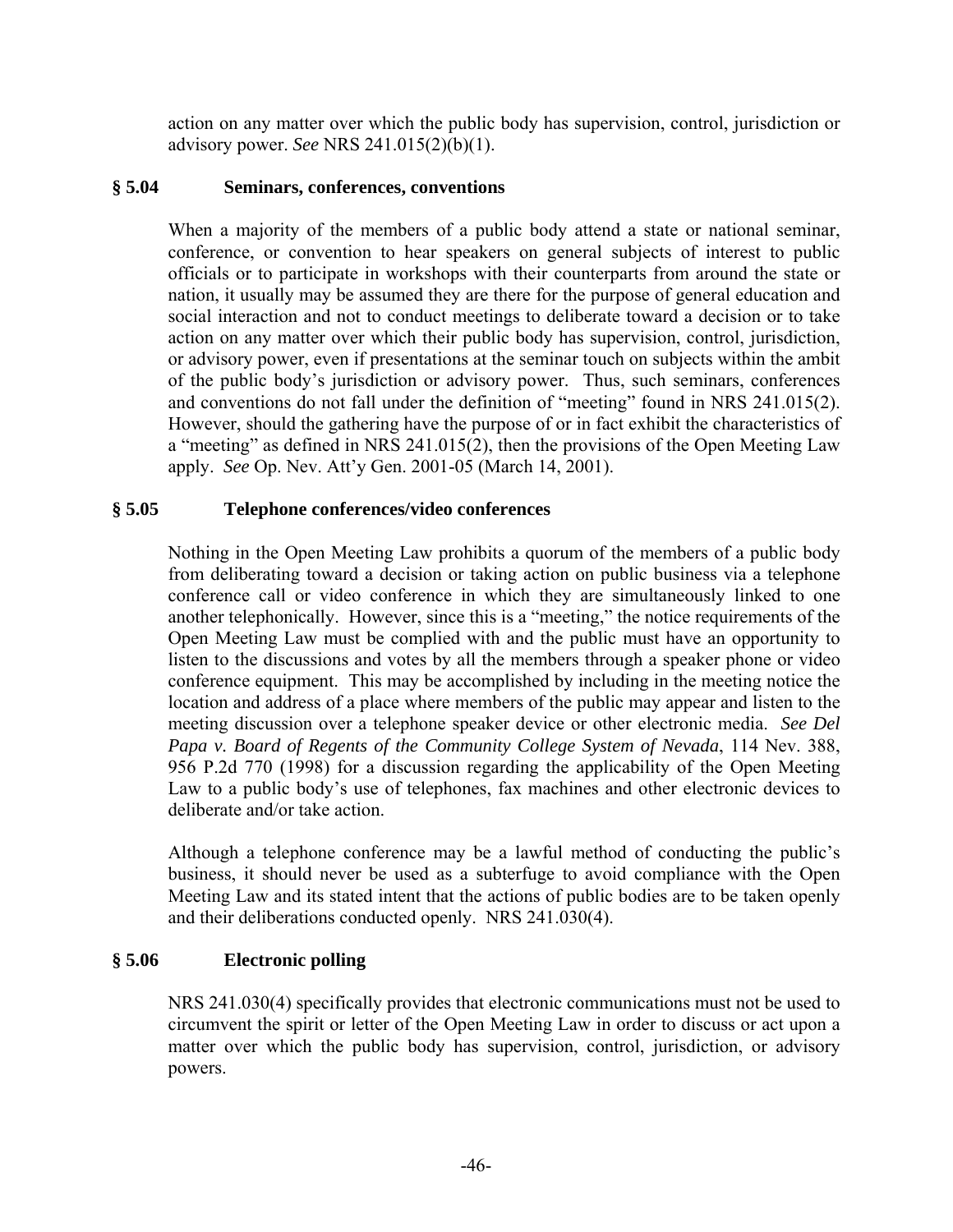This statute applies to telephone polls (unless done as a part of an open meeting as discussed above), and to polls by facsimile or e-mail.

In *Del Papa v. Board of Regents*, 114 Nev. 388, 956 P.2d 770 (1998), the Chairman of the Board of Regents of the University of Nevada sent by facsimile a draft advisory to all but one regent rebutting public statements made by that regent to the press. The draft advisory was accompanied by a memo requesting feedback on the advisory and sought advice from the other regents on whether to release the advisory to the press. The memo stated that no press release would occur without board approval. Of the ten regents who received the fax, five responded in favor of releasing the advisory, one wanted it released under the chairman's name only, one was opposed, two had no opinion, and one did not respond. The regents who responded did so by telephone calls to either the chairman or the interim director of public information for the University. In finding that the Board violated the Open Meeting Law by deciding whether to release the draft advisory privately by "facsimile" and telephone rather than by public meeting, the Nevada Supreme Court stated:

[A] quorum of a public body using serial electronic communication to deliberate toward a decision or to make a decision on any matter over which the public body has supervision, control, jurisdiction or advisory power violates the Open Meeting Law. That is not to say that in the absence of a quorum, members of a public body cannot privately discuss public issues or even lobby for votes. However, if a quorum is present, or is gathered by serial electronic communications, the body must deliberate and actually vote on the matter in a public meeting.

*Id.* at 400.

Where two county commissioners (three were a quorum) discussed the termination of the County Manager between themselves, the OML was not offended because no other commissioner acknowledged discussion about termination with them. The failure to create a constructive quorum barred application of the OML. AG File No. 07-011 (June 11, 2007); NRS 241.015(2) sets the serial communication bar at "collective deliberations or actions" (exchange of facts that reflect upon reasons for or against the choice) involving a quorum of members of a public body. *Dewey* 119 Nev. at 87. *See* also AG File No. 07-015 (September 10, 2007) (allegation that Board of School Trustees created constructive quorum through emails and private meetings).

# **§ 5.07 Mail polls**

In view of the legislative declaration of intent that all actions of public bodies are to be taken openly, the making of a decision by a mail poll that is not subject to public attendance appears inconsistent with both the spirit and intent of the law. *See* Op. Nev. Att'y Gen. No. 85-19 (December 17, 1985).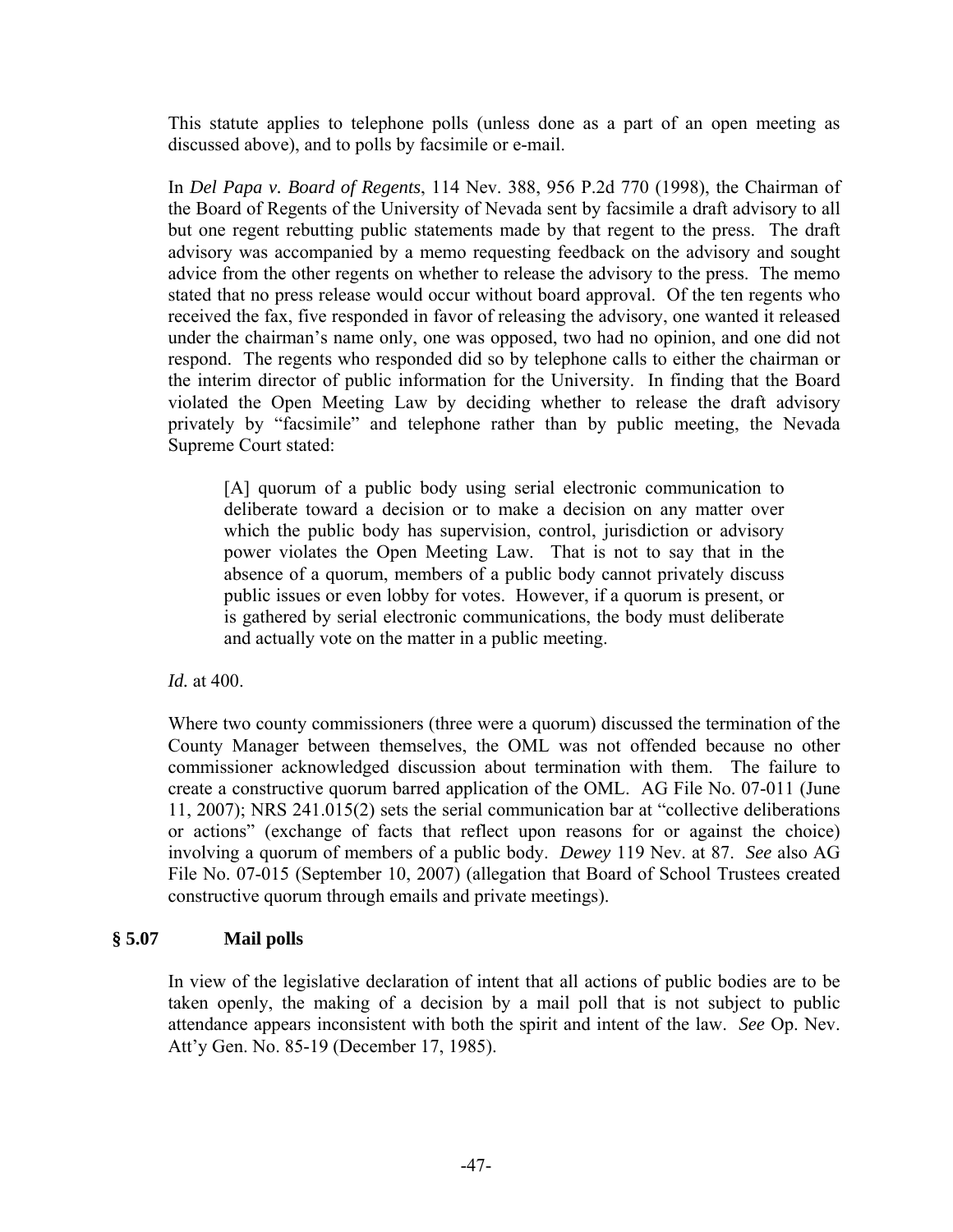#### **§ 5.08 Serial communications, or "walking quorums"**

The Open Meeting Law forbids "walking quorums" or constructive quorums. Serial communication invites abuse if it is used to accumulate a secret consensus or vote of the members of a public body. Any method of meeting where a quorum of a public body discusses public business, whether gathered physically or electronically, is a violation of the OML.

Nevada is a "quorum state," which means that the gathering of less than a quorum of the members of a public body is not within the definition of a meeting under NRS 241.015(2). Where less than a quorum of a public body participates in a private briefing with counsel or staff prior to a public meeting, it may do so without violating the Open Meeting Law. *Dewey* 119 Nev. at 99, 64 P.3d at 1078.

While the Nevada Supreme Court ruled that meetings between a quorum of a public body and its attorney are not exempt from the Open Meeting Law, it observed in *McKay v. Board of County Commissioners,* 103 Nev. 490, 746 P.2d 124 (1987) that:

> Nothing whatever precludes an attorney for a public body from conveying sensitive information to the members of a public body by confidential memorandum; nor does anything prevent the attorney from discussing sensitive information in private with members of the body, singly or in groups less than a quorum. Any detriment suffered by the public body in this regard must be assumed to have been weighed by the Legislature in adopting this legislation. The Legislature has made a legitimate policy choice-one in which this court cannot and will not interfere.

*McKay,* 103 Nev. At 495–96, 746 P.2d at 127.

In another case, the Nevada Supreme Court observed that the OML did not forbid all discussion among public body members even when discussing public business:

> [A] quorum of a public body using serial electronic communication to deliberate toward a decision or to make a decision on any matter over which the public body has supervision, control, jurisdiction or advisory power violates the Open Meeting Law. *That is not to say that in the absence of a quorum, members of a public body cannot privately discuss public issues or even lobby for votes*. (Emphasis added.)

*Del Papa,* 114 Nev. at 400, 956 P.2d at 778.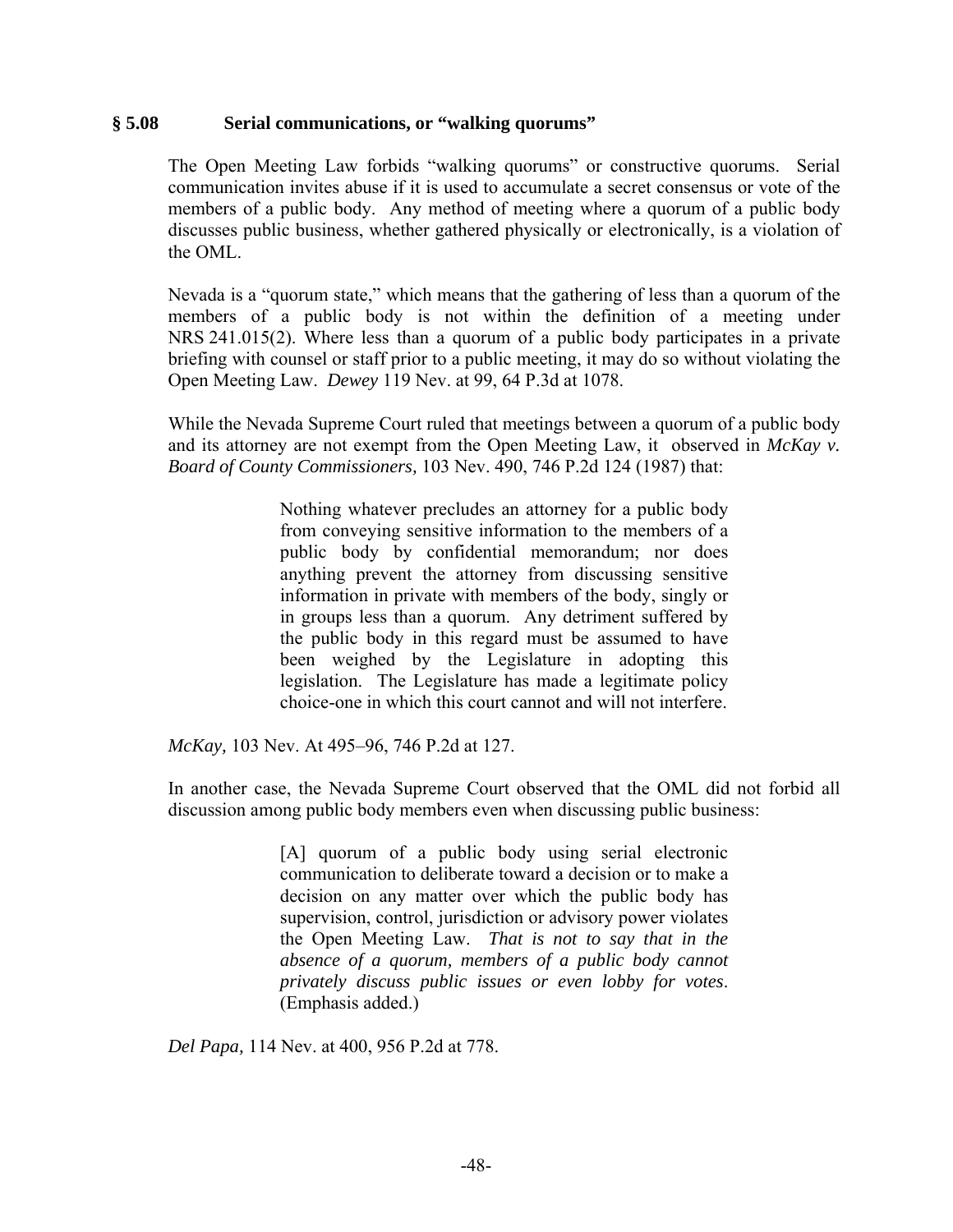Serial communication invites abuse of the Open Meeting Law if it is used to accumulate a secret consensus or vote of the members of a public body. In *McKay v. Board of County Commissioners,* 103 Nev. 490, 746 P.2d 124 (1987), the Court stated that sensitive information may be discussed in serial meetings where no quorum is present in any gathering. But there can be no *deliberation, action, commitment, or promise* made regarding a public matter in such a serial meeting.

In *Dewey v. Redevelopment Agency of the City of Reno*, 119 Nev. 87, 64 P.3d 1070 (2003), the Court reaffirmed its position in *McKay* and provided a substantial discussion regarding "serial communications" and non-quorum private briefings by staff. Please note that NRS  $241.015(2)(a)(2)$ , which defines "serial communications" as a "meeting" for purposes of the Open Meeting Law, was enacted after the *Dewey* case was decided. However, the Office of the Attorney General believes the Court's analysis in *Dewey* provides substantial insight into the facts the Supreme Court will analyze to determine if "serial communications" occurred.

In *Dewey*, the Redevelopment Agency for the City of Reno (Agency) owned the Mapes Hotel, a historic landmark listed on the National Trust for Historic Preservation. In 1999, the Agency adopted a resolution in which it would accept bids to rehabilitate the Mapes Hotel. The Agency's staff put together a request for proposals (RFP), which was sent to more than 580 developers. In response to the RFP, the Agency received six proposals to rehabilitate the Mapes Hotel.

On August 31, 1999, the Agency's staff conducted two private back-to-back briefings with a non-quorum of the Agency attending each briefing; three members attended one briefing and two members attended the other briefing. For the purposes of an Agency meeting, a quorum was four or more members.

The purpose of these meetings was to inform the Agency members of potential issues with the RFP responses. The testimony at trial was clear that the Agency members neither provided their opinions, voted on the issue, nor were they polled by staff as to their opinions or votes at the briefings. The purpose of the briefings was to provide Agency members with information regarding a complex public policy issue.

Dewey, as well as other plaintiffs, filed a lawsuit against the Agency alleging a violation of the Open Meeting Law. The trial court held that there was a violation of the Open Meeting Law because the meetings constituted a constructive quorum for purposes of the Open Meeting Law. However, the Court only issued an injunction and refused to void the Agency's actions. In response, Dewey appealed the court's final order in hopes of voiding the Agency's actions, and the Agency cross-appealed alleging that the Court erred in finding an Open Meeting Law violation.

On appeal, the Nevada Supreme Court stated, "[W]e have . . . acknowledged that the Open Meeting Law is not intended to prohibit *every* private discussion of a public issue. Instead, the Open Meeting Law only prohibits collective *deliberations* or *actions* where a quorum is present." (Emphasis added.) *Dewey,* 119 Nev. at 94–95, 64 P.3d at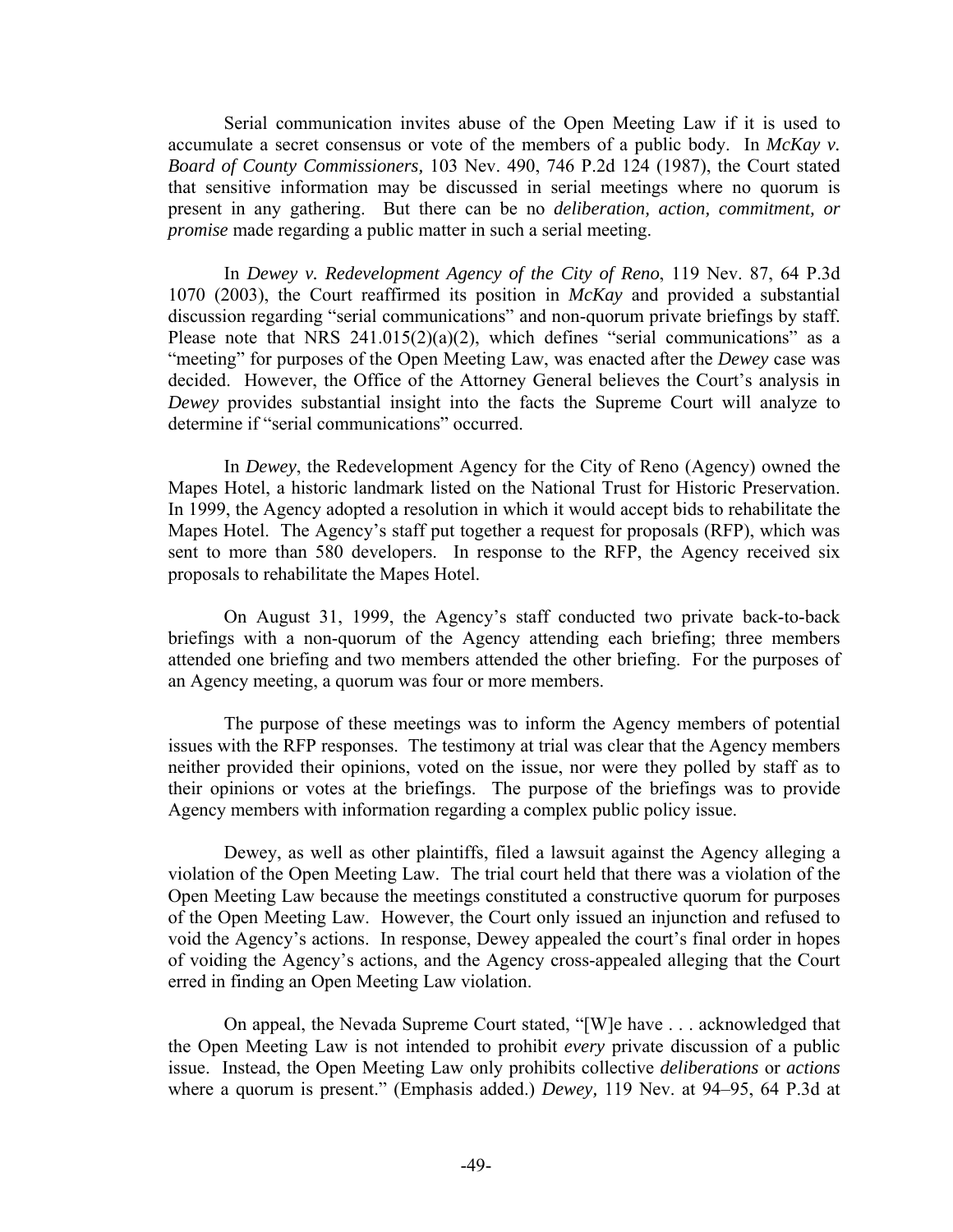1075. The Court stated, in part, that deliberations meant the collective discussion by a quorum. (*See* §5.01 *infra* for the full definition of deliberations.) Since a quorum of the Agency did not attend the back-to-back briefings, a collective discussion equaling deliberations could not have occurred. In order for a constructive quorum to exist, the Agency members or staff would have to participate in serial communications. The trial court shifted the burden to the Agency to prove that the Agency did not participate in serial communications. The Supreme Court held that shifting the burden was inappropriate because a quorum of the public body did not attend the briefings. Thus, the burden was on Dewey to provide substantial evidence that the Agency conducted serial communications.

The Court then reviewed the record to determine whether substantial evidence existed to prove serial communications occurred. The Court stated that the record did not provide substantial evidence that the Agency member's thoughts, questions, or opinions from one briefing were shared with the members of the other briefing. There was also no evidence of polling by the Agency's staff to determine the opinions or votes of the Agency's members. Further, there was no evidence in the record that the briefings resulted in the Agency taking action or deliberating on the issue. Finally, the record indicated that the Agency's staff intended to comply with the Open Meeting Law in conducting the briefings in the non-quorum back-to-back fashion. As a result, the Court held that substantial evidence did not exist to prove the briefings resulted in serial communications creating a constructive quorum, and that the Agency's back-to-back briefings were not "meetings" for purposes of the Open Meeting Law.

Further citations illustrating the discussion above:

The Office of the Attorney General accepts affidavits or written statements from members of a public body as evidence whether "serial communications" occurred. *See*  OMLO 2004-16 (May 65, 2004).

*See* OMLO 2004-26 (July 21, 2004) for an example of "serial communications" in violation of the Open Meeting Law, and *see* OMLO 2003-11 (March 6, 2003) for an analysis finding no "serial communication" consistent with *Dewey*.

*See* OMLO 2008-010: Public body quorum met to discuss District business immediately following adjournment of noticed meeting. The meeting had been arranged without notification to the public that a quorum would remain after adjournment of the regularly scheduled meeting. The fact that the meeting only concerned discussion of matters not appearing on a public body's agenda did not exempt the discussion from the application of the OML. OML is applicable whenever a quorum of a public body deliberates or takes action on any matter over which the public body has supervision, control, jurisdiction or advisory power. AG File No. 08-010 (July 23, 2008); AG File No. 08-035 (November 17, 2008) (two members of public body were mistaken in their belief that a quorum can only be achieved by a physical gathering of a quorum at the same time and place.)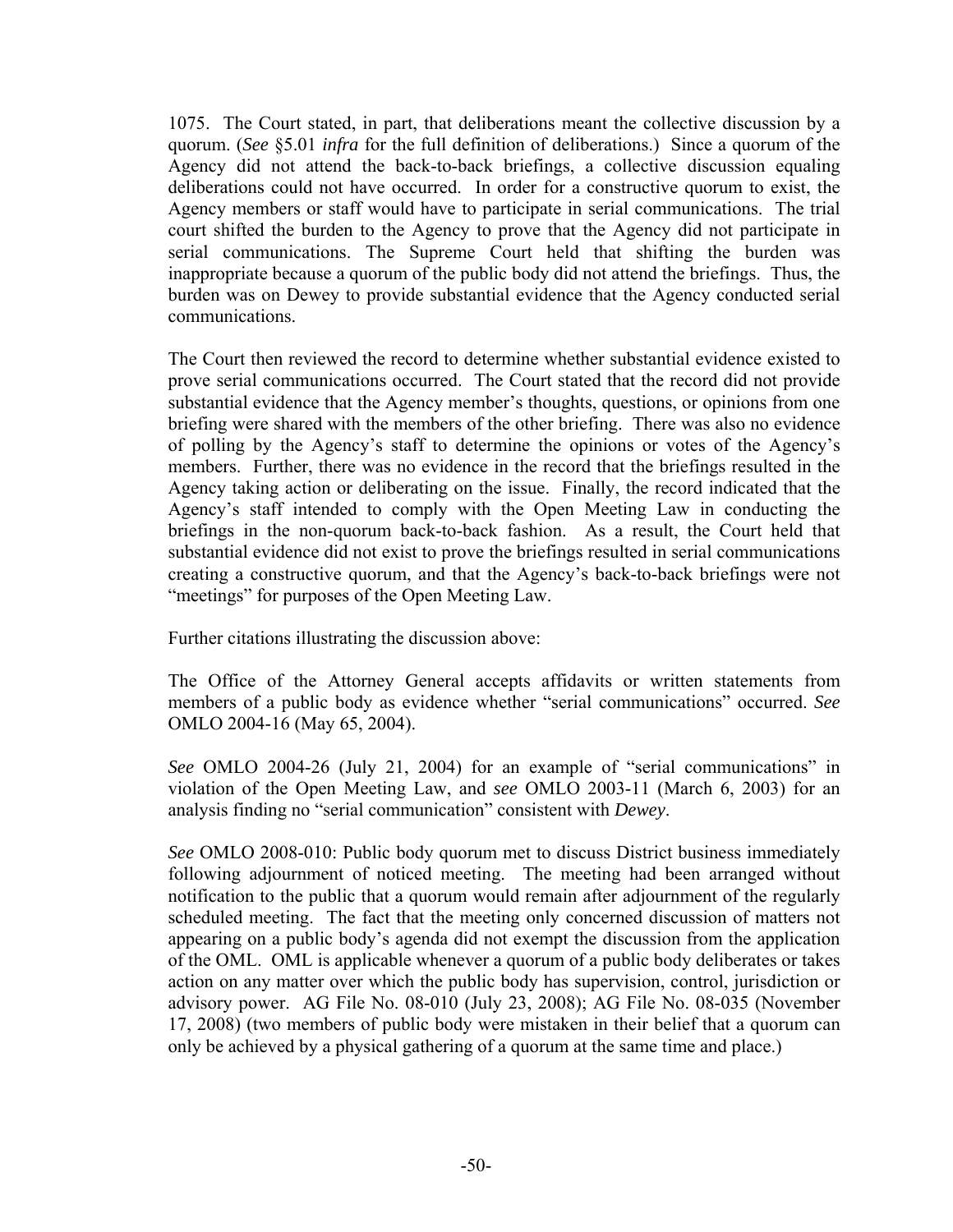### **§ 5.09 "Private Briefings" among staff of public body and non-quorum of members**

In *Dewey,* 119 Nev. at 94, 64 P.3d at 1075, the Nevada Supreme Court stated that private briefings among staff of a public body and a non-quorum of members of a public body are not meetings for purposes of the Open Meeting Law, and such a meeting is not prohibited by law. *See* §5.08 *supra* for a further discussion of *Dewey*.

#### **§ 5.10 Meetings held out-of-state or out of local jurisdiction**

The Office of the Attorney General believes that the Open Meeting Law applies even if the meeting occurs outside of Nevada.

Nothing in the Open Meeting Law limits its application only to meetings in Nevada, and any such interpretation would only invite evasion of the law by meeting across state lines. A county-based public body may lawfully meet outside the county. *See* AG File No. 00-040 (January 5, 2001).

*See also* § 4.05, Attorney-Client conferences.

When meeting outside the jurisdictional boundaries of the public body, all requirements of the Open Meeting Law must be met. For example, minutes must be kept, and a clear and complete agenda must be properly noticed.

While the Open Meeting Law does not prohibit out-of-jurisdiction meetings, other statutes might. *See*, for example, the limitations on county commission meetings in NRS 244.085.

#### **§ 5.11 Non-meetings to confer with counsel**

"Meeting" has been redefined to exclude a gathering or series of gatherings of members of a public body at which a quorum is present to receive information from the attorney for the public body regarding potential or existing litigation, which information involved a matter over which the public body has supervision, control, jurisdiction, or advisory power and to deliberate toward a decision on the matter.

Now, the public body's attorney no longer needs to engage in a series of gatherings when it is necessary to provide information regarding litigation or potential litigation to his client. In addition, the law specifically allows the members to deliberate, but not act, on information obtained from its counsel in the non-meeting. *See* § 4.05 *supra*.

The receipt of information from the attorney and deliberation may both occur in the non-meeting." However, any decision must be made in public at the reopened meeting. The agenda *should note* that the public body would interrupt the open meeting and exclude the public from the meeting for the limited purpose of receiving the information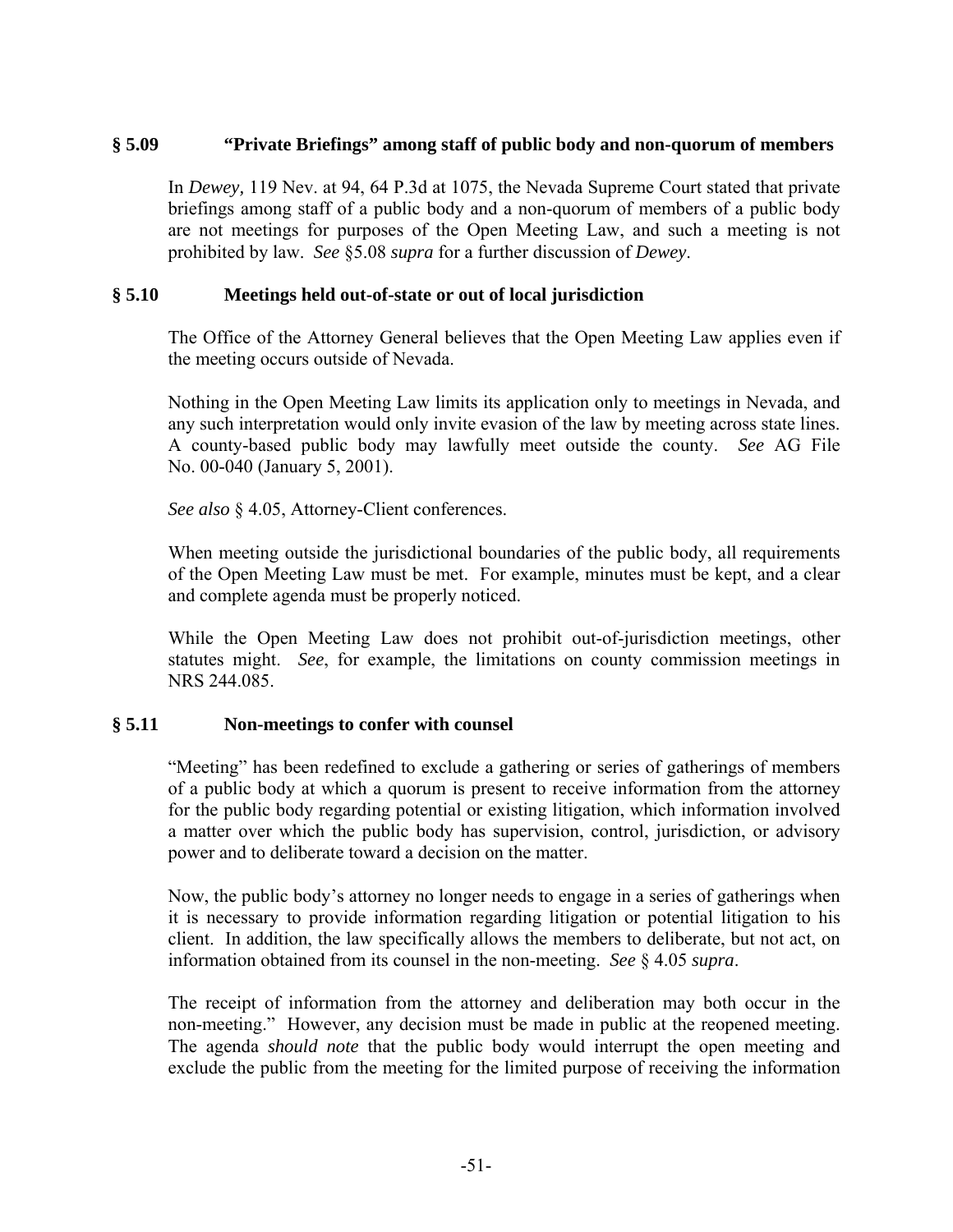and for deliberation. (Emphasis added.) The meeting must be recommenced in order to take action.

Alternatively, the public body may gather with the attorney at times other than the time noticed for a normal meeting. In such instances, there is no notice or agenda required. However, the usual notice and agenda will be required in order to later convene an open meeting in order to take action on the information received from the attorney. A decision on whether to settle a case or to make or accept an offer of judgment must be made in an open meeting. *See* OMLO 2002-21 (May 20, 2002).

Some or all members of a public body may now attend non-meeting conferences without complying with the notice requirements for an open meeting because such gatherings are not within the definition of "meeting." NRS 241.015(2)(B)(2).

However, where confidential communication between the counsel and a quorum of a public body is sought to be protected from disclosure by holding a non-meeting, but the communication does not concern litigation or potential litigation, the Nevada Supreme court has rejected protection of this gathering from the OML. [*see* § 4.02 for examples of other statutory exemptions from the OML] The court rejected protection of a closed meeting from the OML simply because a public body was meeting with its counsel. The Open Meeting Law bans closed meetings in all cases not specifically excepted by statute. *McKay,* 103 Nev. at, 495–496, 746 P.2d at 127–128; NRS 241.020(1).

Unless a public body has specific statutory authority to meet in closed session with its attorney, then regardless of whether the meeting concerned a confidential communication, the communication may not be heard in closed session. NRS 241.020(1) (closure of meeting may not exceed the scope of specific statutory authority). The Supreme Court explained that the OML requires strict adherence: "Any detriment suffered by the public body in this regard [inability to meet with counsel in closed session to share confidential information] must be assumed to have been weighed by the Legislature in adopting this legislation. The Legislature has made a legitimate policy choice – one in which this court cannot and will not interfere." *Id*. at 103 Nev. At 496, 746 P.2d at 127.

# **§ 5.12 Meetings held with another public body**

Whenever a quorum of a public body gathers and collectively discusses, deliberates or takes action on matters over which the body has supervision, control, jurisdiction, or advisory power, a meeting of that body takes place within the meaning of NRS 241.015(2) even if the public body is meeting with another public body at the same time and place. A meeting of two or more public bodies must be conducted in accordance with the Open Meeting Law and each public body must give notice of its meeting even if the meeting is also publicly noticed as a meeting of another public body. *See* Op. Nev. Att'y Gen. No. 2001-05 (March 14, 2001). Notice of meeting of each public body may utilize one agenda, combined to indicate to the public that two or more public bodies are meeting and may take action separately.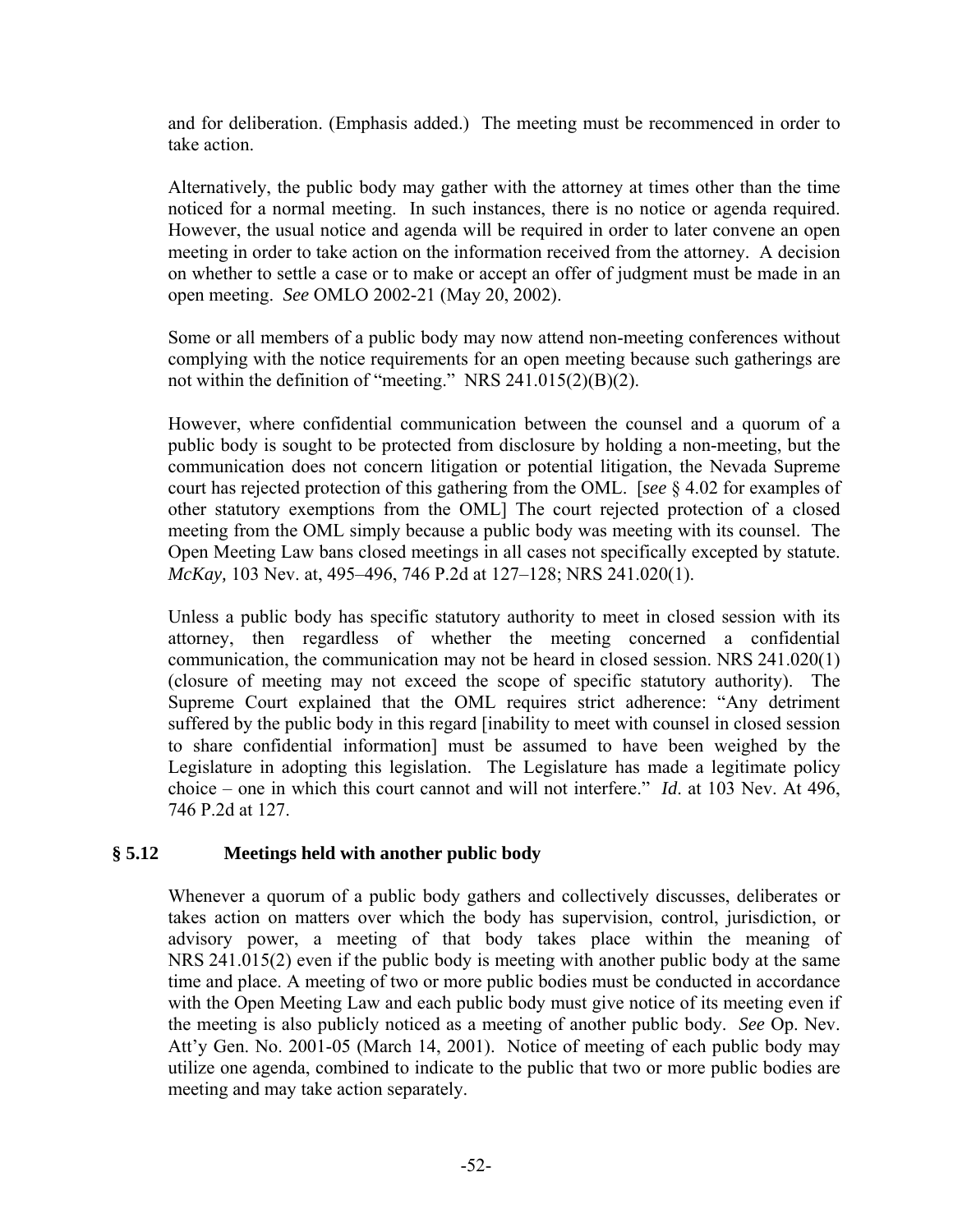However, even if a quorum of a parent public body attends a meeting of its own standing subcommittee, where the quorum of the parent body merely listens, does not participate, does not ask questions, does not deliberate, and does not take action or collectively discuss any matter within the parent's jurisdiction or control, no meeting within the meaning of NRS 241.015(3) has occurred and no violation of the OML has occurred. OMLO 2010-06 (September 10, 2010).

# **§ 5.13 Appointment of Public Officer**

NRS 241.031 prohibits a closed meeting for the purpose of appointing a public officer or a person to a position for which the person serves at the pleasure of a public body. Public officer is defined in NRS 281.005 to mean a person elected or appointed to a position which: (a) is established by the Constitution or a statute of this State, or by a charter or ordinance of a political subdivision of this State; and (b) involves the continuous exercise, as part of the regular and permanent administration of the government, of a public power, trust or duty." *University and Community College System of Nevada v. DR Partners,* 117 Nev. 195, 201, 18 P.3d 1042, 1046 (2001)(NRS 281.005 is in harmony with judicial definition of "public officer"). For further treatment of this issue *see § 9.05 infra: A*ppointment to public office; closed meeting prohibition. *See* NRS 281A.160, Ethics in Government, for a similar definition of public officer which also clarifies the scope of the phrase, "public power, trust or duty."

The OML prohibits holding a closed meeting for the discussion of the appointment of any person to public office, or appointment as a member of a public body. If a public body participates in any part of the selection process for the position of public officer or for a person who serves at the pleasure of the public officer, or for the appointment of a person to a public body, then all discussion of the appointment process must occur in a public meeting. NRS 241.030(5)(e). In *City Council of City of Reno v. Reno Newspapers, Inc.,*  105 Nev. 886, 891, 784 P.2d 974, 977 (1989) the Court stated that the phrase "discussion of appointment" in NRS 241.030(5)(e) means "all consideration, discussion, deliberation, and selection" of a public officer or one who serves at the pleasure of a public body.

The Nevada Supreme Court explicitly stated that the OML applies only to an appointment process conducted by a public body. The Fernley City Council is a public body, but the citizen recruitment committee formed by the Mayor was not a public body. The Open Meeting Law did not apply to it and consequently complainant's demand for access to all the original candidates' applications and resumes is not supported by the OML. AG File No. 09-026 (June 14, 2009).

Where the remaining members of a public body selected the new member to fill a vacancy following the resignation of one member, no OML violation occurred where there was no discussion among the members of the public body before it voted on appointment of the new member. NRS 241.015 does not require verbal discussion, assessment, or verbal deliberation among the members of a public body before it takes action. NRS 241.015 states that a meeting occurs where a public body deliberates **or**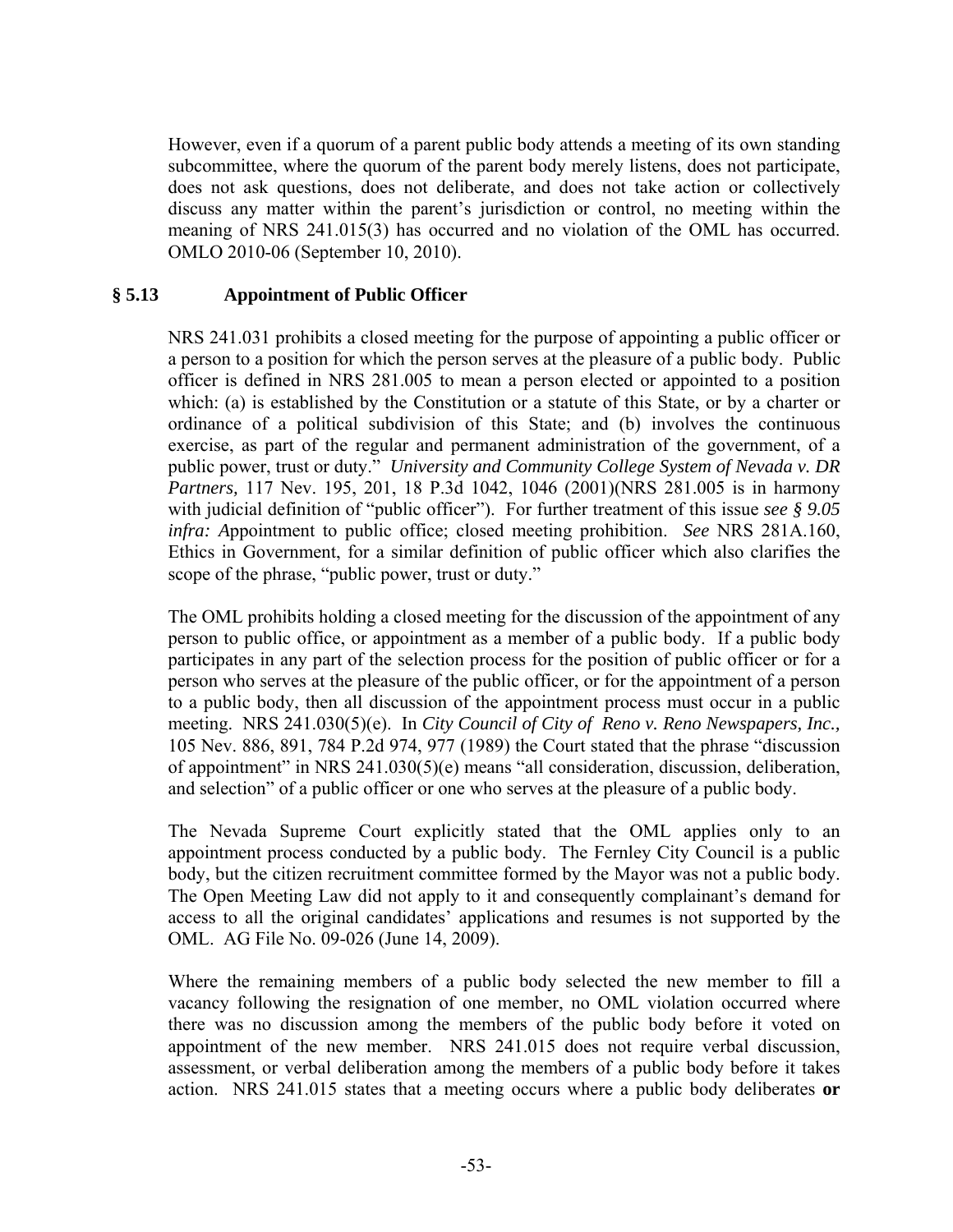takes action. The Legislature intended that deliberations be conducted openly, but it did go so far as to void action in the absence of verbal discussion or deliberation by members prior to action. AG File No. 09-029 (November 4, 2009).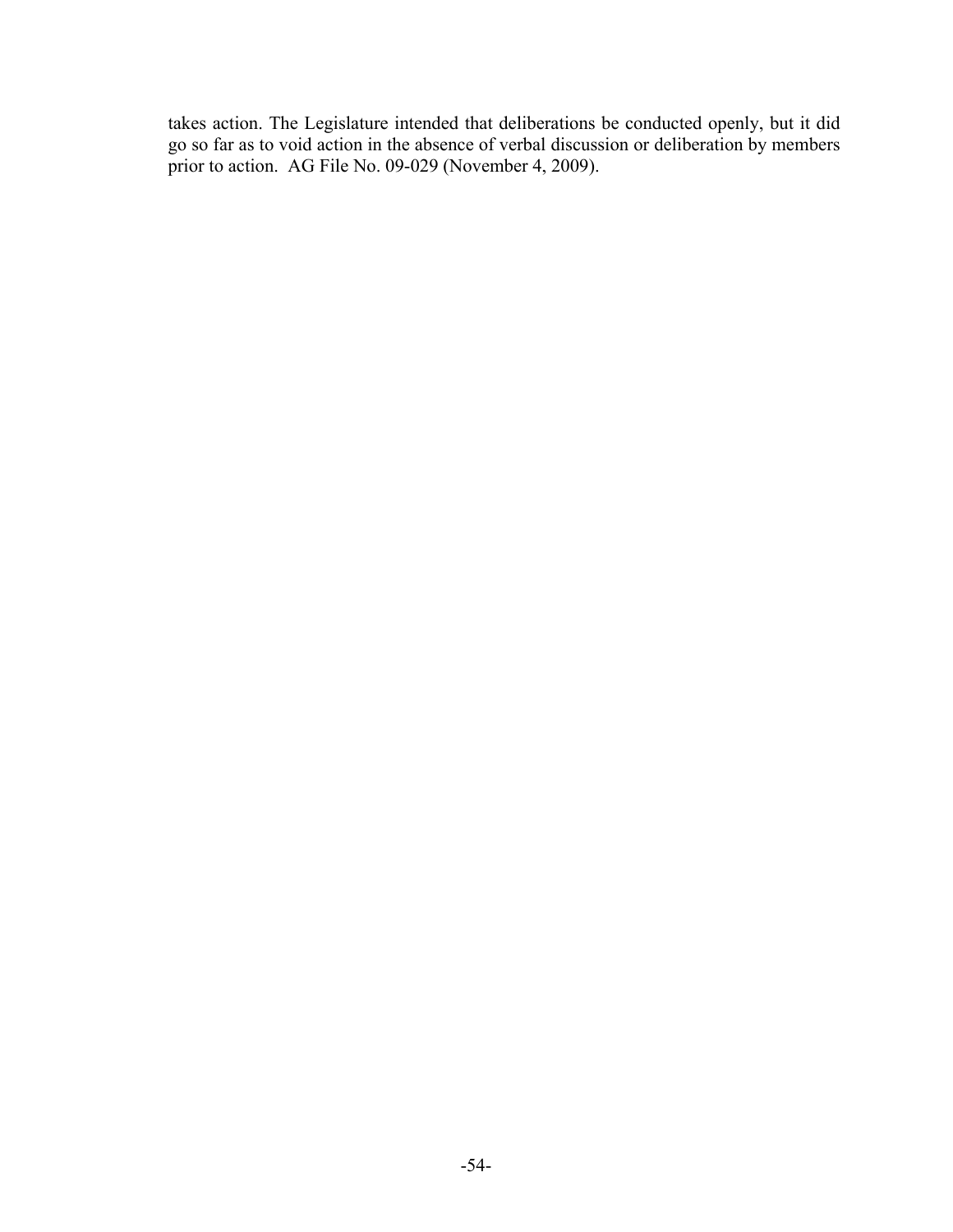### **Part 6 WHAT ARE THE NOTICE REQUIREMENTS UNDER THE OPEN MEETING LAW? (***See* **Sample Forms 1 and 3)**

#### **§ 6.01 General**

 $\overline{a}$ 

The right of citizens to attend open public meetings is greatly diminished if they are not provided with an opportunity to know when the meeting will take place and what subject or subjects will be considered. One of the primary objectives of the Open Meeting Law is to allow members of the public to make their views known to their representatives on issues of general importance to the community. This type of communication would be impossible if the public were denied the opportunity to appear at the meeting through lack of knowledge that a meeting would be held.

Except in an emergency, written notice of all meetings of all public bodies must be posted in at least four places within the jurisdiction of the public body and mailed at least three working days before the meeting is to occur as specified below.

Details about how the notice is to be prepared, posted, and mailed are discussed below. **A sample form of a notice is included as Sample Form 1.** This sample is intended only as a sample, and public bodies may use whatever form or format they wish.

In S*andoval v. The Board of Regents*, 119 Nev. 148, 150, 67 P.3d 902, 903 (2003), the Supreme Court of Nevada stated that Nevada's Open Meeting Law "clearly includes stringent agenda requirements." *See* § 7.02.

Additionally, NRS 241.033 requires personal notice be given to individuals whose character, alleged misconduct, professional competence, or physical or mental health are to be considered at a meeting. *See* § 6.09.

NRS 241.034 requires personal notice must also be given to individuals against whom the public agency is going to take certain administrative actions or from whom real property will be taken by eminent domain. *See* § 6.10.

#### **§ 6.02 Contents of notice including new 2011 mandatory notice requirements. (***See* **Sample Form 1)**

I. The 2011 Legislature made significant revisions to agenda notice requirements. NRS 241.020(2)(c)(6) and (7). These important agenda notice requirements are mandatory and must appear on every public body agenda.

NRS  $241.020(2)(c)(6)$  and (7) require certain notifications on every agenda, including important information for the public. The purpose of these mandatory requirements is to inform the public about how the public meeting will be conducted, what they may expect and how and when public comment will be allowed.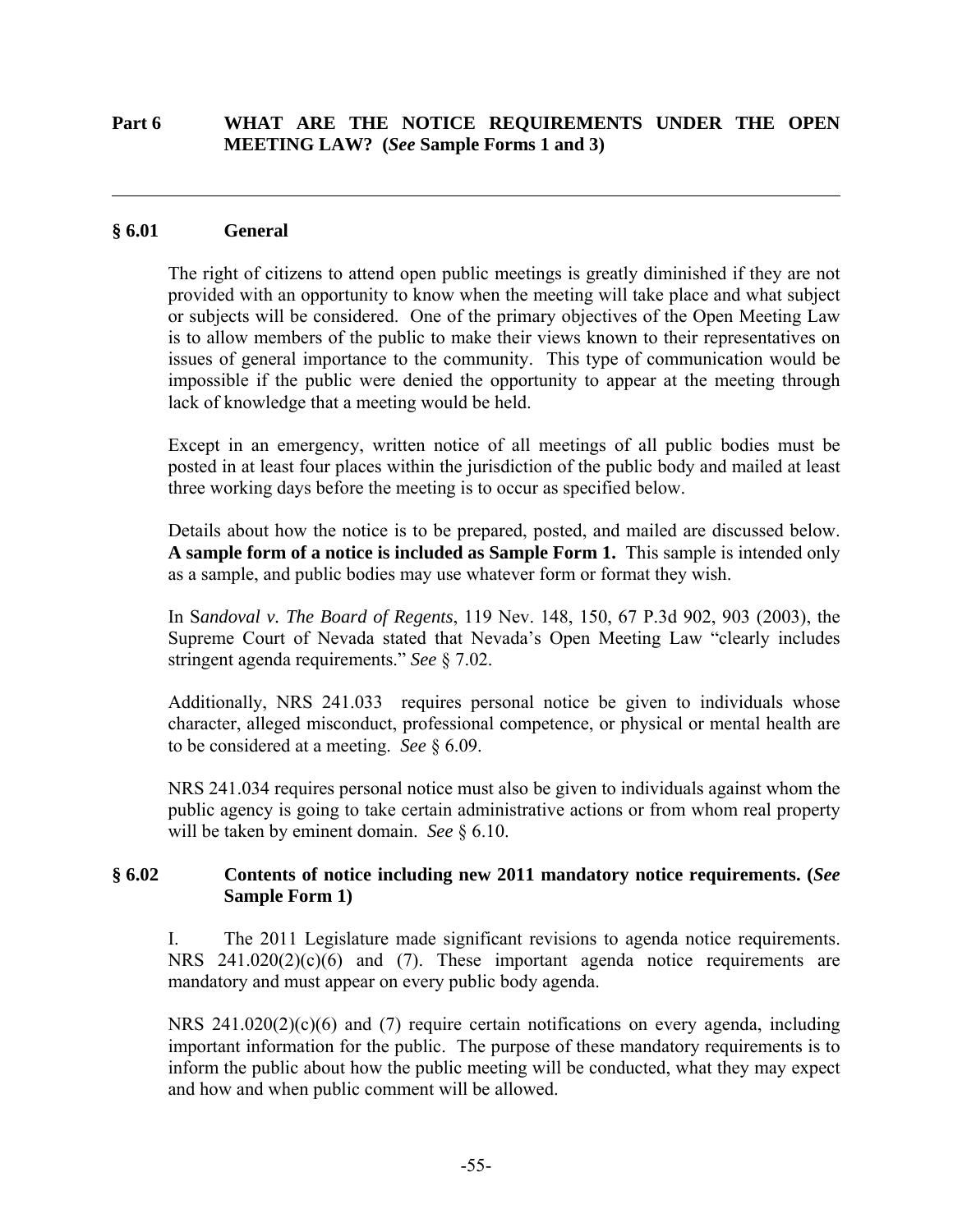#### NRS 241.020 requires:

- Placing the phrase "for possible action" next to the appropriate agenda item. It is no longer appropriate to indicate "action" items with an asterisk.
- Notice on the agenda that:
	- (1) Items may be taken out of order;
	- (2) Items may be combined for consideration by the public body; and
	- (3) Items may be pulled or removed from the agenda at any time.

• Notice to the public of reasonable restrictions on time, place, and manner of public comment and notice that comment based on viewpoint may not be restricted.

#### **The requirements set out above are mandatory.**

II. Multiple periods of public comment; Minimum requirements.

Section 1 of AB 257 amended NRS 241.020 to require that public bodies adopt one of two alternative public comment agenda plans.

 First, a public body may comply with the new requirement by agendizing one public comment period before any action items are heard by the public body and then provide for another period of public comment before adjournment.

 The second alternative also involves multiple periods of public comment but only after discussion of each agenda action item and before the public body takes action on the item.

 Finally, regardless of which alternative is selected, the public body must allow the public time to comment on any matter not specifically included on the agenda as an action item some time before adjournment.

 A public body may combine these two public comment alternatives, or take portions of one to add to the requirements of the other. NRS  $241.020(2)(c)(7)$  represents the minimum Legislative requirements regarding public comment.

III. Subjects the meeting notice must include:

 The time, place, and location of the meeting. *See* OMLO 2004-27 (July 13, 2004) where the Office of the Attorney General opined that starting a meeting late after staff took extraordinary measures to ensure that the public received notice that the meeting would start late was not a violation of the Open Meeting Law.

 A list of locations where the notice has been posted. *See,* e.g., OMLO 99-06 (March 19, 1999).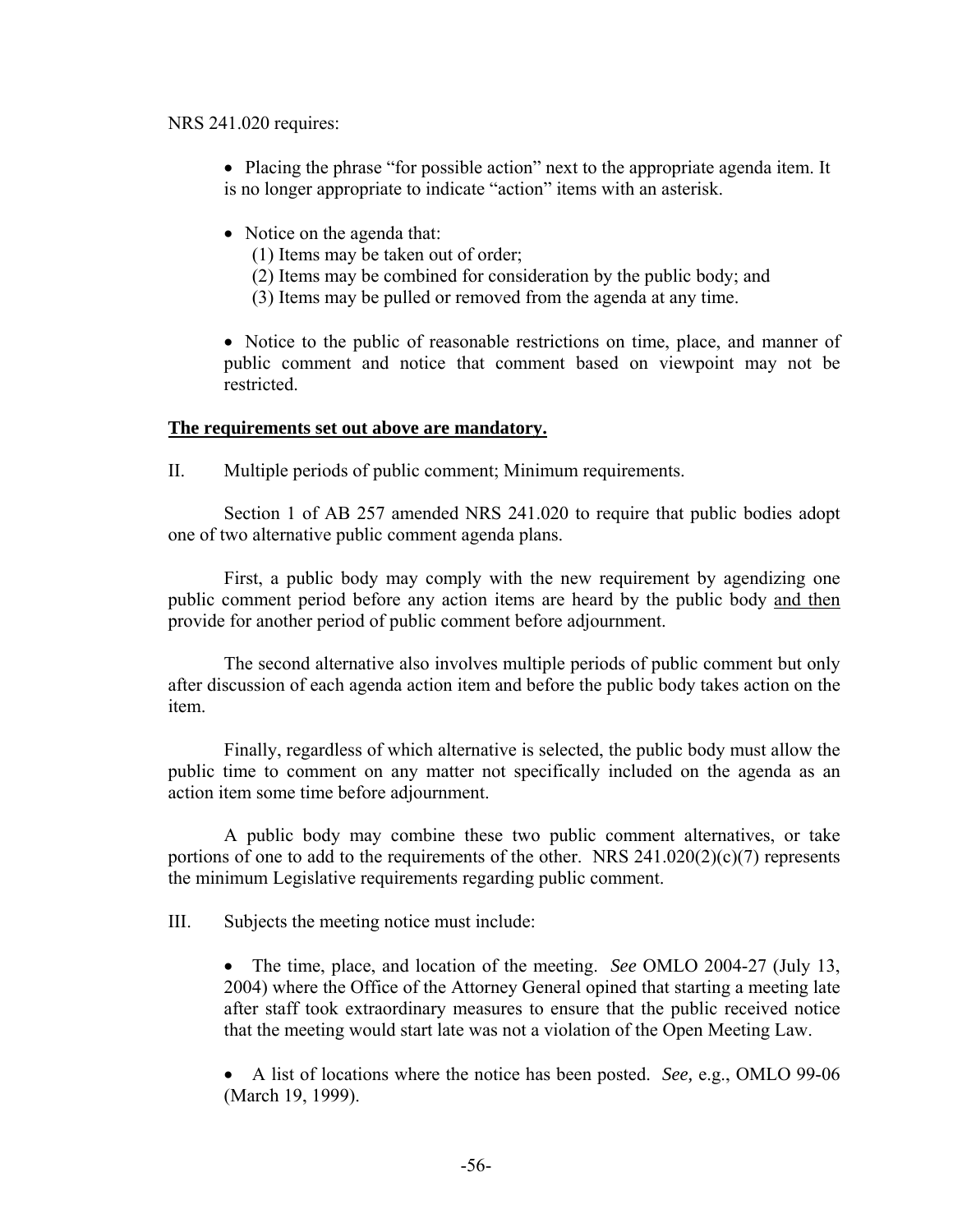• An agenda consisting of:

(1) A clear and complete statement of the topics scheduled to be considered during the meeting. *See* § 7.02.

(2) A list describing the items on which action may be taken and clearly denoting that action may be taken on those items, by placing next to the item on the agenda the phrase "for possible action". It is no longer sufficient to place "action" next to the item or to place an asterisk next to the item to signify an action item. The phrase "for possible action" must be used. *See,* e.g., OMLO 2003-13 (March 21, 2003).

(3) Multiple periods of public comment: one before any action item and one before adjournment, and discussion of those comments, if any. NRS 241.020(2)(c)(3) alternatively allows the public body to hear comment prior to taking action on each and every agenda action item. No action may be taken upon a matter raised under this item of the agenda until the matter itself has been specifically included on an agenda as an item upon which action will be taken. *See,* e.g., OMLO 2003-13 (March 21, 2003).

(4) If any portion of the meeting will be closed to consider the character, alleged misconduct or professional competence of a person, the name of the person whose character, alleged misconduct or professional competence will be considered. NRS  $241.020(2)(c)(4)$ 

(5) If, during any portion of the meeting, the public body will consider whether to take administrative action against a person, the name of the person against whom administrative action may be taken.  $241.020(2)(c)(5)$ 

IV. Accommodation for members of the public with physical disabilities

In addition an agenda must inform the public that the public body and employees responsible for the meeting shall make reasonable efforts to assist and accommodate persons with physical disabilities desiring to attend a meeting. *See* NRS 241.020(1). The notice should include the name and telephone number of a person who may be contacted so arrangements can be made in advance to avoid last minute problems. *See* § 7.02 of this manual for guidance in preparing the agenda.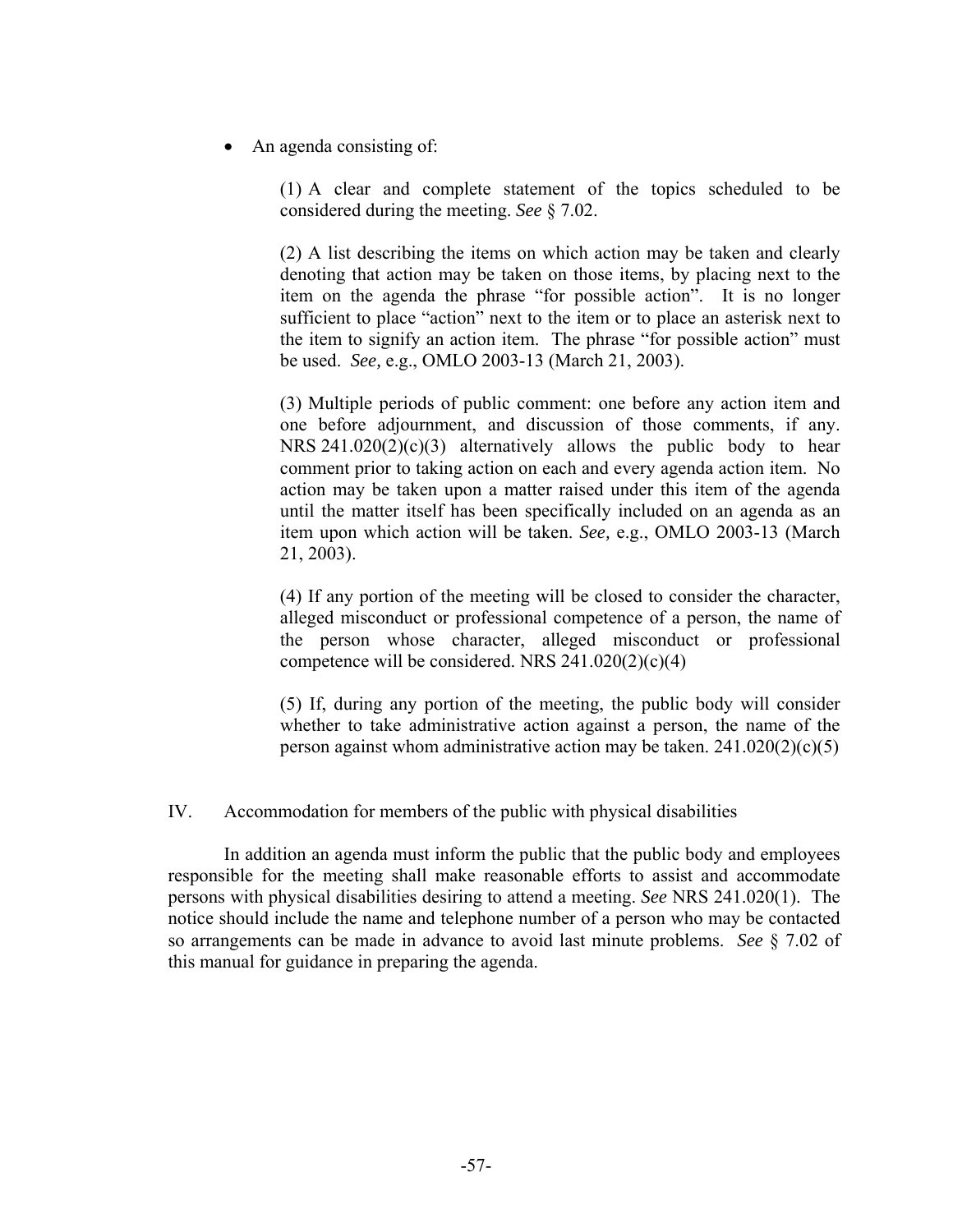#### **§ 6.03 Posting the notice**

NRS 241.020(3)(a) requires:

A copy of the notice must be posted in at least four places not later than 9 a.m. of the third working day before the meeting.

The notice must be posted at the principal office of the public body, or if there is no such office, then at the building in which the meeting is to be held.

The notice must be posted at a minimum of three other separate, prominent places within the jurisdiction of the public body. Thus, a state agency must post in at least three prominent places within the state, and a local government must post in at least three prominent places within the jurisdiction of the local government (e.g., county, city, town, etc.).

The notice must be posted in "prominent" places. The statute does not define "prominent," and whether a notice is properly posted must be judged on the individual circumstances existing at the time of the posting. As a general proposition, the Office of the Attorney General offers the following suggestions:

- Try to post the notices in places where they can be read or obtained by members of the public and media who seek them out.
- Unless required by the statute, avoid posting the notices in buildings that will be closed during the notice period.
- If the meeting concerns a regulated industry or profession, post additional notices at trade or professional associations for the industry.
- Community bulletin boards at city halls and county administration buildings may be used.

• Supplemental notice on the Internet is required if the public body maintains an Internet website. NRS 241.020(4). A public body is not required to create a website if it does not already have one. Inability to post notice of a meeting on its website as a result of a technical problem is not a violation of the law. Website notice is not a substitute for the minimum notice required by NRS 241.020(3). *See* OMLO 2004-16 (May 6, 2004) in which this office opined that a public body, which usually posted its agenda on the website of another government agency or public body, did not violate the Open Meeting Law when it failed to post its agenda on that website because it did not "maintain" the website.

The Office of the Attorney General also suggests that the person posting the required notices routinely execute a simple "certificate of posting" indicating the time the notice was posted, its location and signed by the person actually posting the notice. This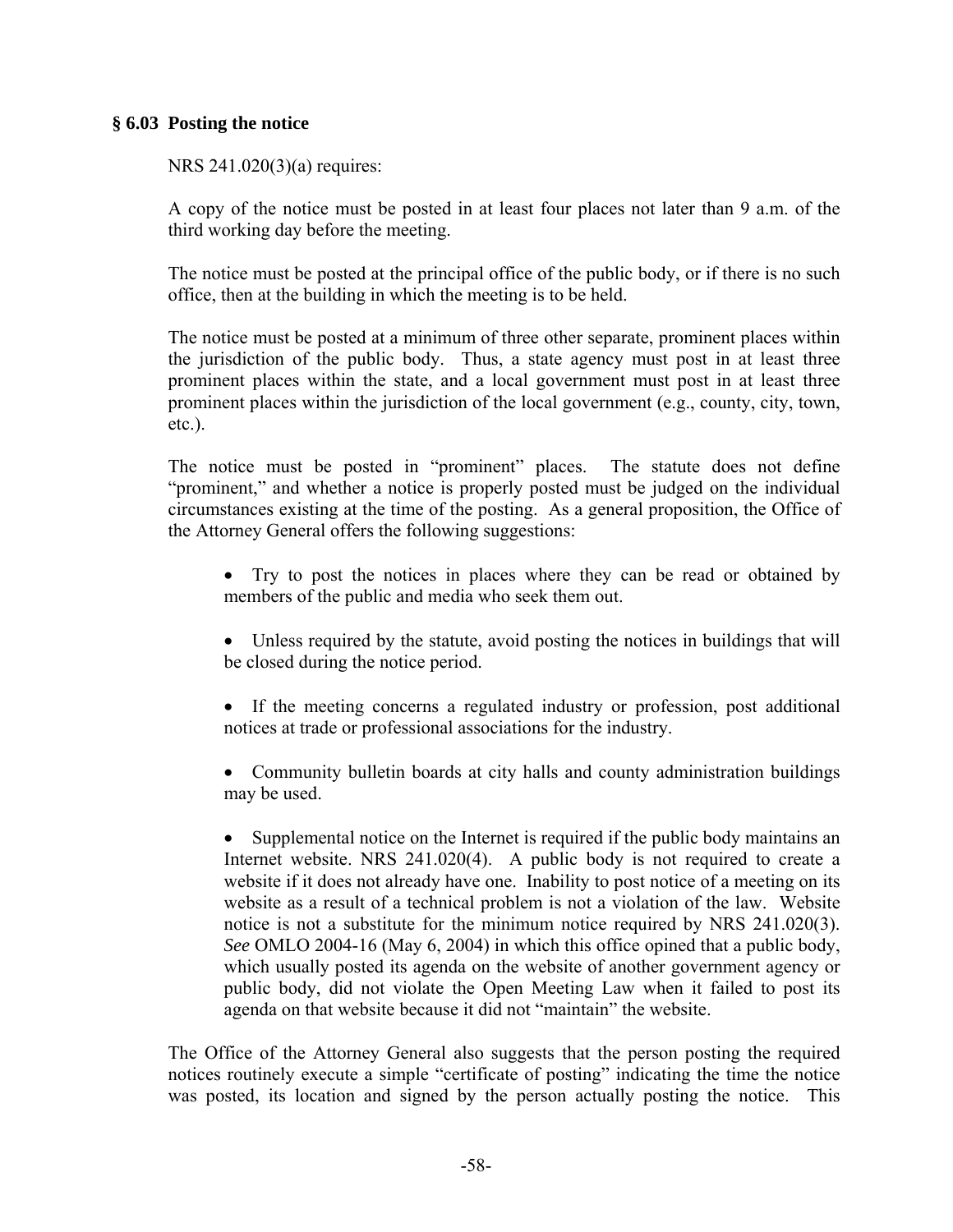certificate should be retained by the public body as proof that this requirement of law was satisfied.

# **§ 6.04 Mailing the written notice; mailing list**

In addition to posting the notice, a public body must mail a copy of the notice to any person who has requested notice of meetings. NRS 241.020(3)(b). A public body should implement internal record keeping procedures to keep track of those who have requested notice.

The mailing requirement of the law does not require actual receipt of the notice by the person to whom the notice must be mailed; it only requires that the notice be postmarked before 9 a.m. on the third working day before the meeting. *See* AG File No. 00-015 (April 7, 2000).

The written notices must be mailed to the requestors "in the same manner in which notice is required to be mailed to a member of the body" and must be "delivered to the postal service used by the body not later than 9 a.m. of the third working day before the meeting." NRS 241.020(3)(b)(1). A public body does not satisfy the requirements of the Open Meeting Law by sending an e-mail to an individual who has requested personal notice of public meetings, unless the individual waived his or her statutory right to personal notice by regular mail and instead elected to receive notice by e-mail. *See*  NRS 241.020(3)(b)(2) and Op. Nev. Att'y Gen. No. 2001-01 (February 9, 2001).

NRS 241.020(3)(b) states that a request for mailed notice of meetings automatically lapses six months after it is made to the public body and that the public body must inform the requestor of this fact by enclosure or notation upon the *first* notice sent. (Emphasis added.) Members of the public do not have to make separate written request for notice of each meeting, but a request for both written and electronic notice lapses after six months unless the requestor renews the request.

# **§ 6.05 Calculating "three working days"**

Working days include every day of the week except Saturday, Sunday, and holidays declared by law or proclamation of the President. The actual day of a meeting is not to be considered as one of the three working days referenced in the statute. *See* OMLO 99-06 (March 19, 1999).

For example, a Thursday meeting should be noticed by 9 a.m. on Monday of the same week, while a Tuesday meeting must be noticed no later than 9 a.m. Thursday of the preceding week; if the Monday before a Tuesday meeting were a legal holiday, notice would be posted no later than 9 a.m. on Wednesday of the prior week.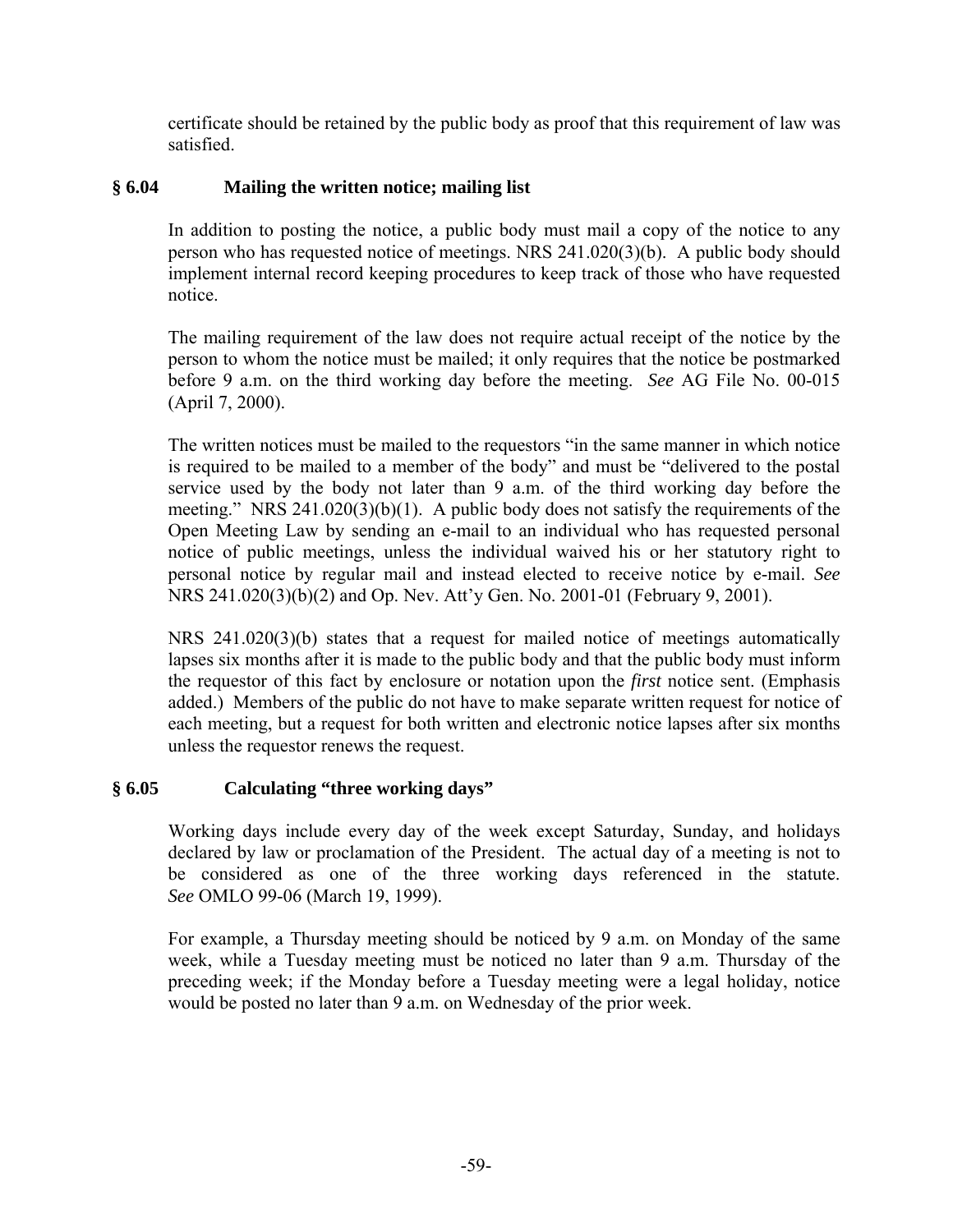#### **§ 6.06 Providing copies of agenda and supporting material upon request**

NRS 241.020(5) states:

5. Upon any request, a public body shall provide, at no charge, at least one copy of:

(a) An agenda for a public meeting;

 (b) A proposed ordinance or regulation which will be discussed at the public meeting; and

 (c) Subject to the provisions of subsection 6, any other supporting material provided to the members of the body except materials:

 (1) Submitted to the public body pursuant to a nondisclosure or confidentiality agreement which relates to proprietary information;

 (2) Pertaining to the closed portion of such a meeting of the public body; or

 (3) Declared confidential by law*,* unless otherwise agreed to by each person whose interest is being protected under the order of confidentiality.

As used in this subsection "proprietary information" has the meaning ascribed to it in NRS 332.025.

NRS 241.020(6) states:

6. A copy of supporting material required to be provided upon request pursuant to paragraph (c) of subsection 5 must be:

 (a) If the supporting material is provided to the members of the public body before the meeting, made available to the requester at the time the material is provided to the members of the public body; or

 (b) If the supporting material is provided to the members of the public body at the meeting, made available at the meeting to the members of the public body.

If the requester has agreed to receive the information and material set forth in subsection 5 by electronic mail, the public body shall, if feasible, provide the information and material by electronic mail.

### **Confidential communication between public body and counsel, is not supporting material**

Confidential communication between counsel and the public body is subject to Nevada Supreme Court Rule 1.6, which prohibits disclosure of confidential information related to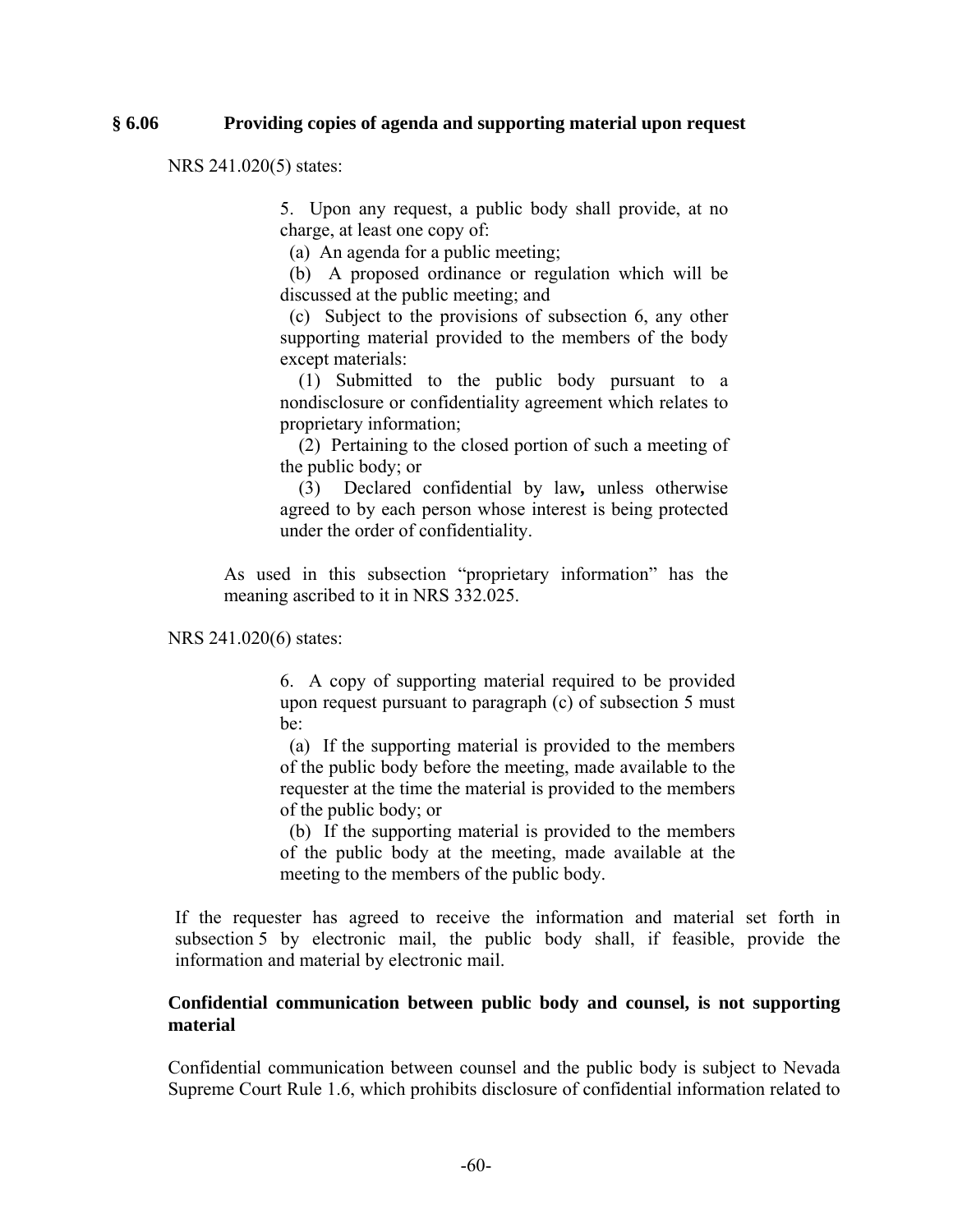representation of the public body client. The lawyer has a duty to not reveal client information. Clearly, confidential client information is not supporting material, under NRS 241.020(5). *McKay v. Board of County Commissioners,* 103 Nev. 490, 746 P.2d 124 (1987).

A public body may not convene in closed session as long as its attorney is present. Unless a public body has specific statutory authority to meet in closed session with its attorney, then regardless of whether the proposed meeting would be to discuss a confidential communication, the communication may not be heard in closed session. Confidential client information not involving litigation or potential litigation may be conveyed to the members of a public body individually or in a group containing less than a quorum, but not in closed session. *Id.* 103 Nev. at 496, 746 P.2d at 127. *See also* NRS 241.020(1)(closure of meeting may not exceed the scope of specific statutory authority). For further discussion of this issue see § 5.11 above.

### **Other examples of how the requirement to make supporting materials available to the public has been applied:**

In AG File No. 08-040 (May 8, 2009) an e-mail communication from Superintendent to his staff and to the public body, the Board of School Trustees, was not included in supporting materials for the meeting nor was it released to a reporter prior to the meeting even though it was relevant to a pending agenda item. The e-mail communication was determined to be privileged and shielded by "executive privilege" as it was both predecisional and deliberative under a common law doctrine recognized by the Nevada Supreme Court in *DR Partners v. Board of County Commissioners of Clark County,* 116 Nev. 616, 621, 6 P.3d 465, 468 (2000).

The Office of the Attorney General has opined that drafts of proposed orders of the Public Utilities Commission are agenda supporting material under NRS 241.020(5), formerly NRS 241.020(4), and copies must be furnished upon request at the time that they are made available to commission members. *See* OMLO 98-02 (March 16, 1998). Drafts of minutes of previous meeting to be approved at upcoming meeting are agenda supporting material under NRS 241.020(5), and must be provided upon request. *See*  OMLO 98-06 (October 19, 1998); AG File No. 10-047 (November 8, 2010).

Member of public body independently distributed a proposed budget document to other members shortly before meeting. It should have been included in supporting material, but once distributed to the public body members discovered it was not included in agenda packet; it was treated as a fugitive document; board did not consider it during the meeting. AG File No. 10-027 (July 20, 2010).

Where the Chair of public body independently obtains a document and discusses it during public meeting, although it was not provided to any other member of the public body, or the public, the independent action of the Chair does not entangle the Commission with NRS 241.020. Unless the document had been provided to the Commission as support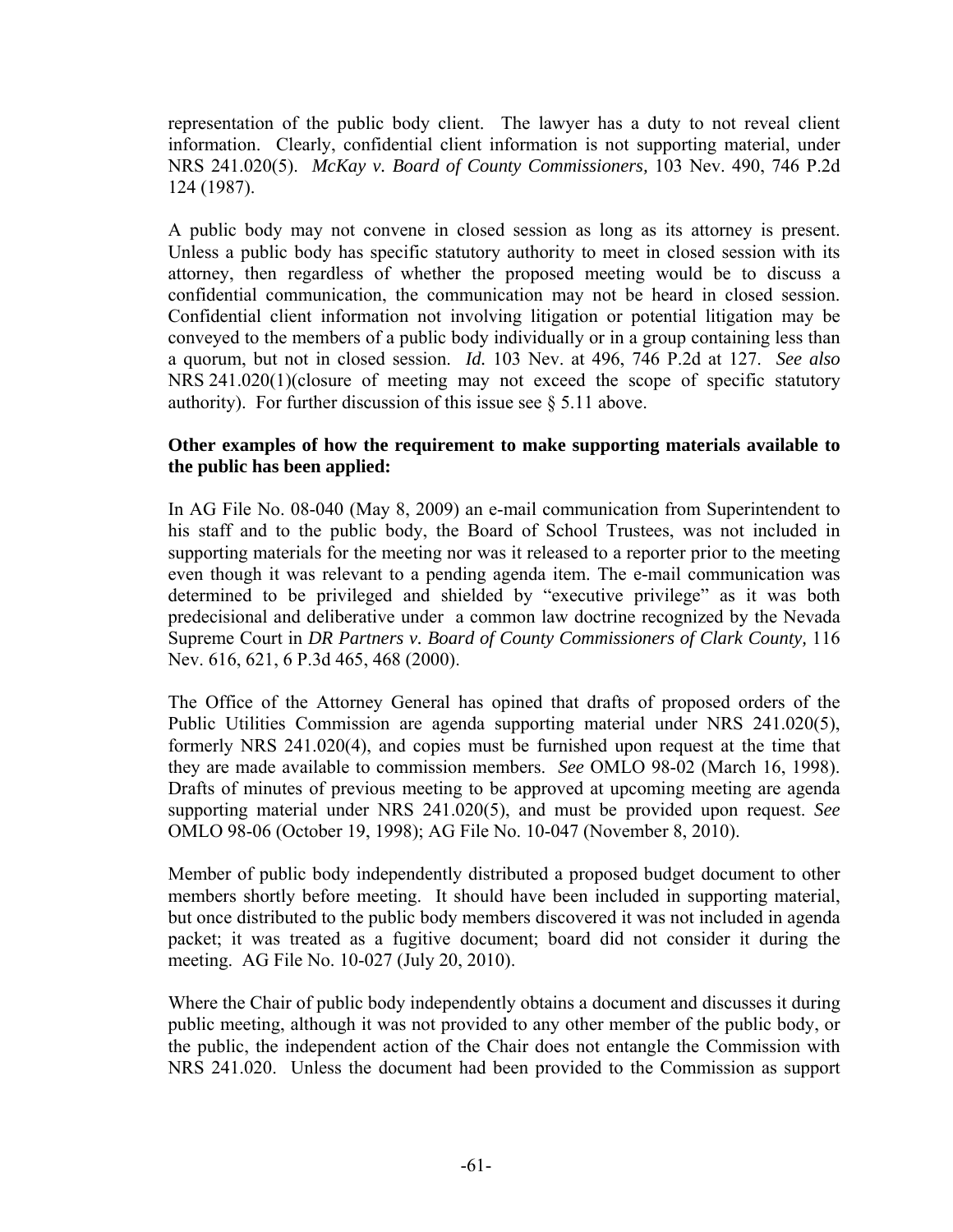material, pursuant to NRS 241.020(5) and (6), complainant's request for its disclosure must be under NRS 239. AG File No. 10-028 (July 8, 2010).

Inability to provide supporting material to the public because the public body's clerk, staff, or other custodian of materials does not have a copy, because the clerk, staff, or other custodian was not provided a copy is a violation of NRS 241.020(5) and (6). It does not matter that the source of supporting material is a private person, the city manager, or any other person. If all members of the public body receive supporting material for a future agenda item, that material must be available to the public upon request. AG File No. 09-021 (August 21, 2009).

Requests to provide agenda supporting material under NRS 241.020(5), are treated separately from standing requests to mail notices of meetings under NRS 241.020(3)(b). *See* OMLO 99-06 (March 19, 1999). Agenda supporting material need not be mailed but must be made available over the counter when the material is ready and has been distributed to members of the public body and at the meeting. *See* OMLO 98-01 (January 21, 1998) and OMLO 2003-06 (February 27, 2003).

The OML does not require supporting materials, such as a settlement agreement, to be appended to or attached to the publication of the public body's meeting Notice and Agenda. Members of the public must request copies of supporting materials before or during the meeting; the public body has no duty to provide copies of supporting materials except when requested. AG File No. 10-008 (May 3, 2010).

When a public body is interviewing candidates for a vacant position in an open session, a request for a copy of candidate resumes may not be refused by the public body because the resume of the chosen applicant would become part of the personnel file if hired, or on the grounds that refusal was necessary to accommodate an applicant's concern that he/she might suffer an adverse employment reaction from his/her current employer if the applicant's interest in the position became known to his/her current employer. *See* AG File No. 00-035 (August 31, 2000). *See also* Opinion in AG File No. 08-005 (March 7, 2008)(beginning with a presumption in favor of open government and public access, disclosure of applicants' names, application for employment and proposed contracts of employment should be deemed public unless there is sufficient justification, such as an identifiable privacy or law enforcement interest, or other exigent circumstances for keeping the record confidential.

Agenda supporting materials are not required to be provided until after the appointment of a person if a separate statute or regulation declares the materials to be confidential during the selection and appointment process. *See* AG File No. 00-036 (September 25, 2000).

In situations where a request for agenda supporting materials is made at the meeting, a public body does not have to stop or delay its meeting to provide the materials if the supporting material requested had been available at the time the agenda was posted. In this circumstance, a public body can satisfy the Open Meeting Law requirement of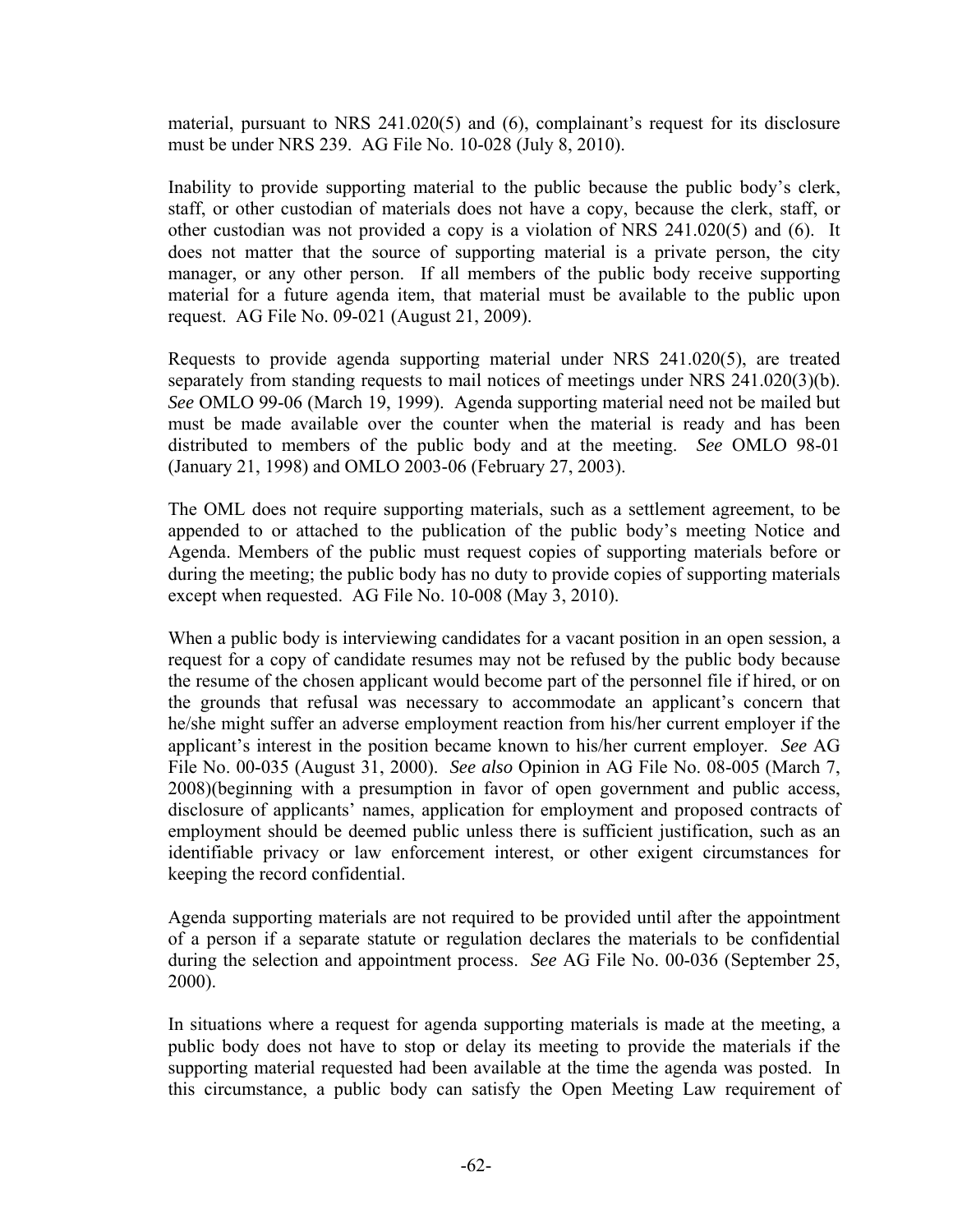providing supporting materials "upon any request" by having one "public" copy of the supporting materials available for review at the meeting. NRS 241.020(5).

As to materials that were not available on the agenda posting date, a member of the public is justified in asking for such materials at the meeting, and the public body must interrupt its meeting to provide the requested copies. *See* NRS 241.020(6)(b) and AG File No. 00-025 (October 3, 2000).

Unapproved draft minutes that are on the agenda for approval are agenda support material which must be provided upon request.

Public body was advised that proposed revised bylaws were supporting materials for the meeting and a public copy should have been made available at the meeting and upon any request. AG File No. 09-010 (June 10, 2009).

The Open Meeting Law does not require a public body to honor a blanket request for supporting materials for multiple meetings. *See* OMLO 2003-12 (March 11, 2003). The Legislature intended to treat requests for support material differently than requests for notice and agenda under NRS 241.020(5).

When all subsections of NRS 241.020 are read together, it is clear that the legislative purpose behind the phrase "Upon any request" refers only to the period of time before or during a public meeting. Subsection 6 provides direct evidence of legislative purpose. Parts (a) and (b) explicitly state when the public body's duty to provide a "no-charge" copy is applicable. Part (a) states that the public may request a copy before the meeting and part (b) states the circumstances under which the public body must provide it during the meeting. There is no subsection authorizing a "no-charge" copy after adjournment of a public meeting. It is also clear that in order to harmonize the OML and the public records act, the Legislature intended that supporting materials become a public record following adjournment of the public meeting. Supporting materials pass to the legal custodian (in this case the County Clerk) when it becomes subject to public record law— NRS Chapter 239. AG File No. 2011-01 (April 4, 2011); AG File No. 09-046 (February 11, 2010).

# **§ 6.07 Fees for providing notice of copies of supporting material**

Under NRS 241.020(5) a requested public notice, agenda, a proposed ordinance or regulation must be provided at no cost to the requester prior to the meeting for which the notice, agenda and supporting material were prepared. *See* §6.06 above. Other requested supporting materials which are not confidential, or subject to a non-disclosure agreement, or which do not pertain to a closed portion of a meeting must be made available to the public at the time the materials are provided to the members of the public body.

No charge may be made for sending copies of notice and agenda required by NRS 241.020(3)(b). *See* OMLO 99-07 (February 4, 1999). Generally, governmental bodies may exercise only those powers that are conferred upon them by the Legislature.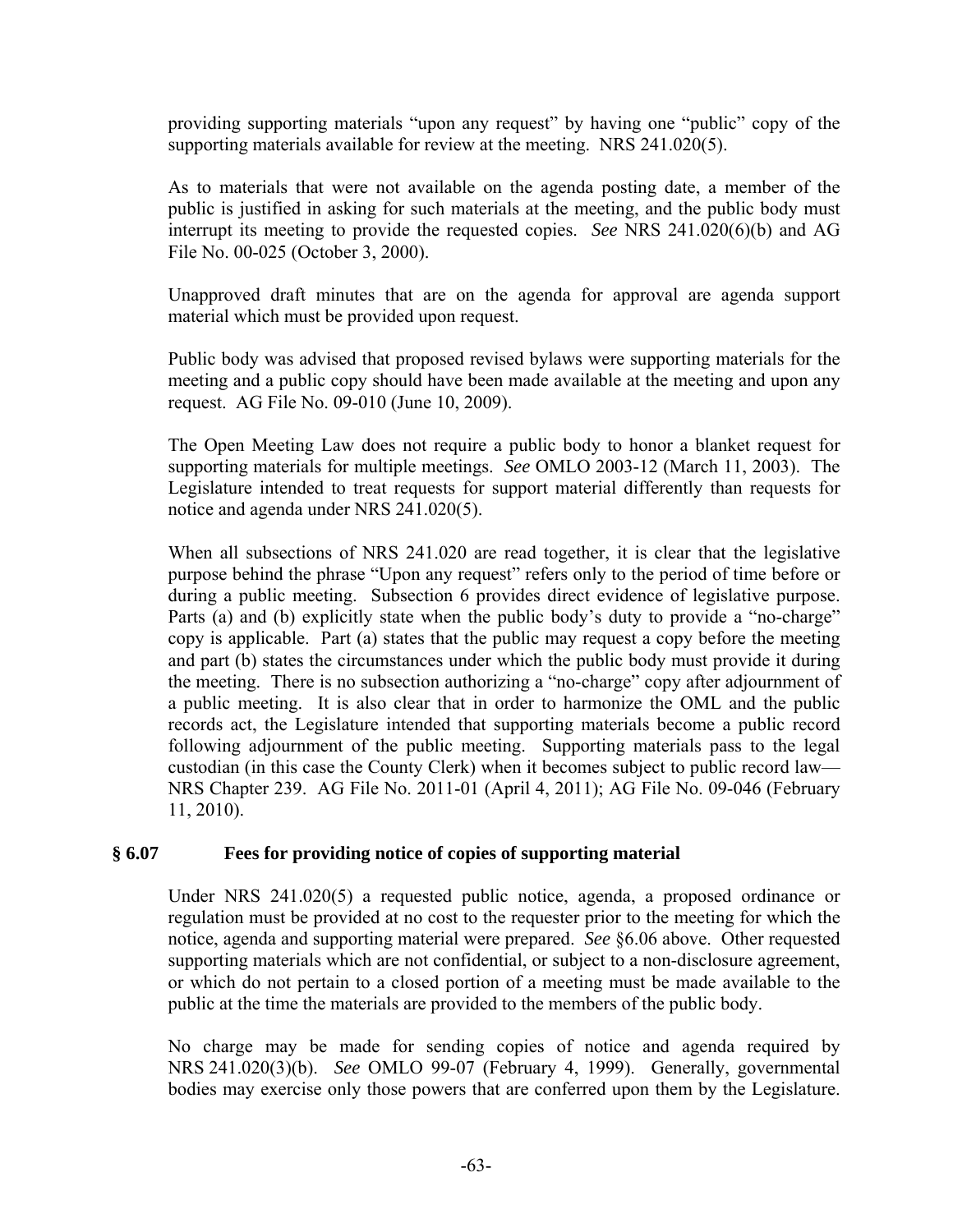There is no grant of power to public bodies in the Open Meeting Law which authorizes them to legislate or charge a fee to a person who has requested individual notice of the meetings. Further, charging a fee under such circumstances could have the effect of chilling the right of all Nevada citizens to receive notice of public meetings. We note that mailing a copy of the meeting notice to anyone who requests such notices is deemed by the law to be a part of the "minimum public notice" requirements which all public bodies must meet. The only restriction contemplated by the law is a six-month limitation on the request unless it is renewed by the requestor.

Minutes and audio recordings of public meetings become public records once prepared following public meetings. The OML does not obligate public bodies to provide minutes or audio recordings free of charge. NRS 241.035(2). *See* AG File No. 2011-01 (April 4, 2011); *see* § 6.06 above.

### **§ 6.08 Emergencies**

When emergencies occur a public body may not be able to wait three days to call a meeting and post a notice and agenda in order to act, or the public body may have already sent out a notice and agenda and cannot amend the agenda and give three days' notice of the emergency item before the meeting.

NRS 241.020(2) provides that *except in an emergency,* written notice of all meetings must be given at least three working days before the meeting. NRS 241.020(8) defines an emergency as: "an unforeseen circumstance which requires immediate action and includes, but is not limited to: (a) Disasters caused by fire, flood, earthquake or other natural causes; or (b) Any impairment of the health and safety of the public."

An emergency meeting may be called or an item may be taken up on an emergency basis only:

- Where the need to discuss or act upon an item is truly unforeseen at the time the meeting agenda is posted and mailed, or before the meeting is called; and
- Where an item is truly of such a nature that immediate action is required at the meeting.

In an emergency:

- A meeting may be scheduled with less than three days' notice if the meeting is limited only to the matter which qualifies as an emergency. The minutes of the meeting should reflect the nature of the emergency and why notice could not be timely given.
- If a meeting has already been scheduled, notice has already been posted and mailed, and less than three working days remain before the meeting, the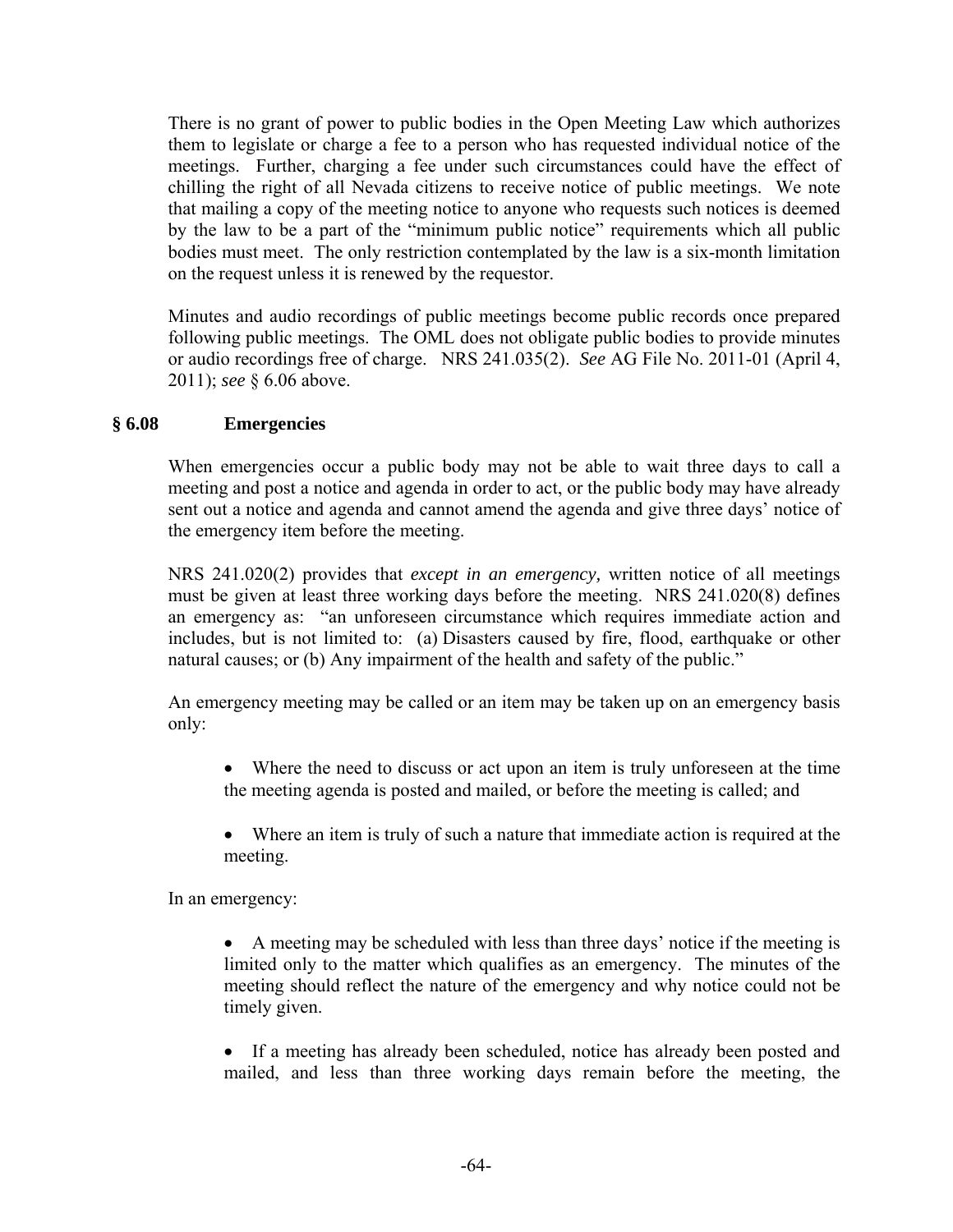emergency item may be added to the agenda at the meeting. The minutes should reflect the nature of the emergency and why notice could not be timely given.

 If a meeting has been scheduled, and it is possible to amend the notice and agenda and to post and mail the amended notice (or a notice of an emergency item to be added to the agenda) more than three working days before the meeting, the notice and agenda should be so amended.

In all cases, whenever a matter is taken up as an emergency, the Office of the Attorney General recommends that the public body provide as much supplementary notice to the public and the news media as is reasonably possible under the circumstances. Further, all other requirements of the Open Meeting Law must be observed.

The Office of the Attorney General cautions, however, that a true emergency must exist and the rule must not be invoked as a subterfuge by a public body to avoid giving notice of that agenda item to the public. Op. Nev. Att'y Gen. No. 81-A (February 23, 1981) gives an example of when an emergency did not exist. This opinion discusses a situation where, in a regularly scheduled meeting of a public body, dissention quickly arose between the members so much so that the meeting became acutely tense and emotional. In an attempt to relieve the pressure, the board went into an unscheduled executive session to "discuss the professional competence and character of a person" (including some its members). Noting that the dissention on the board had been known for months, the Office of the Attorney General determined that a sufficient emergency did not exist to go into the unscheduled executive session because there was ample time to provide written public notice of the need for an executive session during a regularly scheduled meeting to discuss the matters.

*See* OMLO 99-10 (August 24, 1999), where the Office of the Attorney General opined that administrative error did not establish grounds to hold an emergency meeting without giving proper notice. A statutory deadline for action by a county commission to submit a ballot question is not an unforeseen circumstance. *See* AG File No. 00-029 (August 9, 2000). The need to seize records of a development authority is foreseeable and, therefore, not an emergency. *See* AG File No. 01-039 (August 20, 2001). *See* OMLO 2004-22 (June 15, 2004) where the unforeseen resignation of the General Manager of the sewer treatment plant created an emergency because, in order to protect public health, safety and welfare, the public body needed to keep the plant operating, and thus, an emergency meeting to employ a new manager was appropriate.

Where the financial health of the School District was at stake and where there was threatened loss of revenue and apparent loss of revenue, District's characterization of the emergency as an "unforeseen" event was appropriate. The Board's decision to hire a licensed administrator after a public meeting during which the Superintendent had been unexpectedly fired was an unforeseen event. AG File No. 07-028 (September 18, 2007).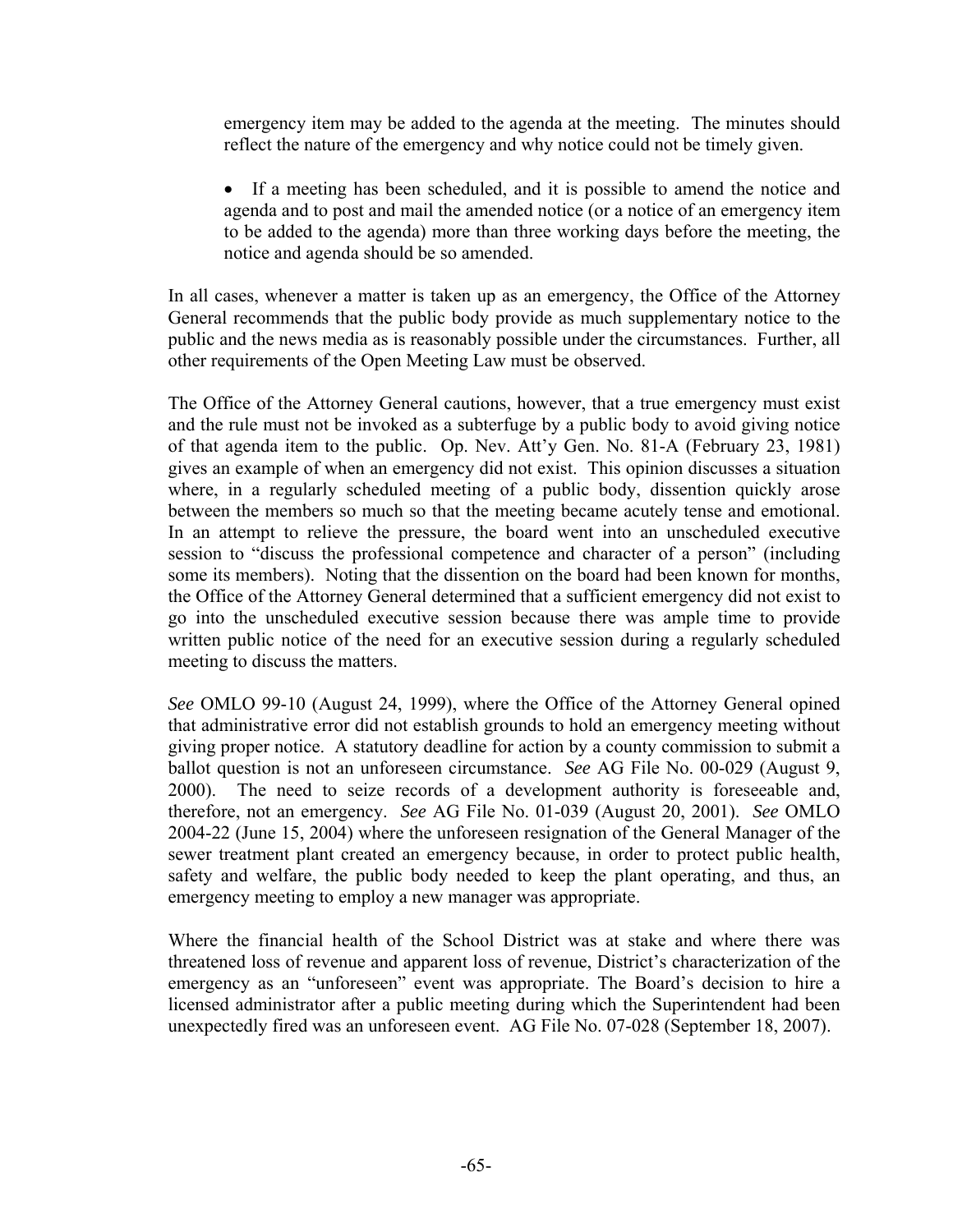**§ 6.09 Providing individual notice to persons whose character, alleged misconduct, professional competence, physical or mental health are to be considered; waivers of notice (***See* **Sample Form 3); exemption from OML for meetings held to consider individual applications for employment (NRS 241.034).** 

NRS 241.033 prohibits a public body from holding a meeting to consider the character, alleged misconduct, professional competence, or physical or mental health of any person unless it provided *written* notice to the person of the time and place of the meeting *and* received proof of service of the notice. *See* NRS 241.033(1)(a) and (b). This applies whether the meeting will be open or closed.

NRS 241.033(2)(c) requires a properly drafted agenda item to include a list of the general topics concerning the person that will be considered by the public body during the closed meeting; and a statement of the provisions of subsection 4.

Subsection 4 states:

That the person being considered by the public body must be permitted to attend the closed meeting;

That the person being considered may have an attorney or other representative of his choosing present during the closed meeting; and

That the person being considered may present written evidence, provide testimony and present witnesses relating to his character, alleged misconduct, professional competence, or physical or mental health to the public body during the closed meeting.

NRS 241.033(2)(b) states that a public body may include an informational statement on the agenda that administrative action may be taken against the person after the public body considers his/her character, alleged misconduct, professional competence, or physical or mental health. If the notice pursuant to NRS 241.033 includes this informational statement, no further notice is required pursuant to NRS 241.034.

The notice must be either delivered personally to that person at least five working days before the meeting or must be sent by certified mail to the last known address of that person at least 21 working days before the meeting. A similar notice is required by NRS 241.034 to persons against whom administrative action will be taken or whose real property will be acquired by eminent domain unless the public body includes an informational statement that administrative action may be taken against the person in the notice under NRS 241.033. *See* discussion above.

The public body must receive proof of service of the notice before the meeting may be held.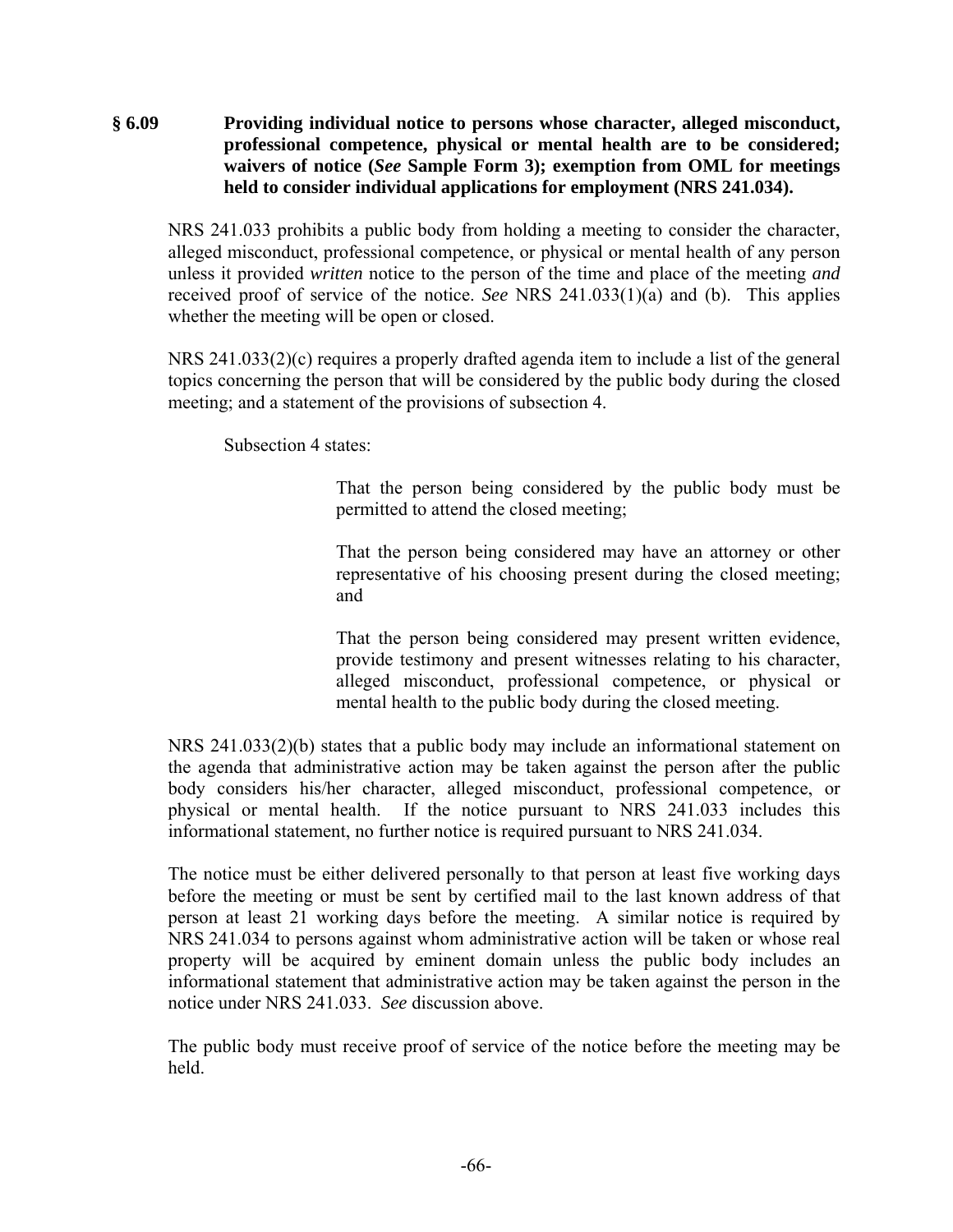Notice provisions of NRS 241.033 do not apply to applicants for employment with a public body. NRS 241.033(7) exempted public meetings held to consider applicants for employment with the public body from the provisions of NRS 241.033.

OML complainant alleged public body member made comments during the public meeting to consider his appointment to an advisory body. It was alleged the comments impugned complainant's character, effectively calling him a person "of less than truthful character." Public body member made comments about complainant not being a team player, which caused the public body to focus the discussion on complainant's character. This was a violation of NRS 241.033. Public bodies must carefully consider the ramifications of discussion of any person's character, even if it is unintentional and even if it suddenly arises during any agenda item. Remember to stick to the agenda. AG File No. 10-061 (March 29, 2011).

The Nevada Athletic Commission is exempt from the timing requirements (e.g., five working days for personal service or 21 days for certified mail) but must still give written notice of the time and place of the meeting and must receive proof of service before conducting the meeting. NRS 241.033(2).

"Casual or tangential references to a person or the name of a person during a closed meeting do not constitute consideration of the character, alleged misconduct, professional competence, or physical or mental health of the person." NRS 241.033(7)(b); *See also* OMLO 2004-14 (April 20, 2004); OMLO 2003-18 (April 21, 2003); and OMLO 2003-28 (November 14, 2005) where the public body violated the Open Meeting Law by considering an employee's character or alleged misconduct without providing notice, but the mere mention of other employees did not require notice to the other employees.

Notice requirements of NRS 241.033 only apply to natural persons because non-natural persons cannot have "physical or mental health." Thus, proper statutory construction dictates that the notice under NRS 241.033 must only be provided to natural persons. *See* OMLO 2004-13 (April 19, 2004).

If a public body discusses a pending lawsuit involving a particular person, a discussion of that lawsuit which mentions the name of that person, does not require the public body to provide notice under NRS 241.033. *See* OMLO 2003-14 (March 21, 2003).

Notice requirements apply to applicants for professional licenses if their character, alleged misconduct, professional competence, or physical or mental health is to be considered at the meeting. *See* Attorney General Letter Opinion to Jerry Higgins, Nevada Board of Professional Engineers and Land Surveyors, dated October 28, 1993 (licensing board which will consider applicant's character and professional competence must properly notice each applicant in accordance with NRS 241.033).

There is no prohibition against waivers of the notice, and the courts consistently recognize that an individual may, by express or implied waiver, relinquish a known statutory right. However, a waiver carries legal consequences, and therefore must be a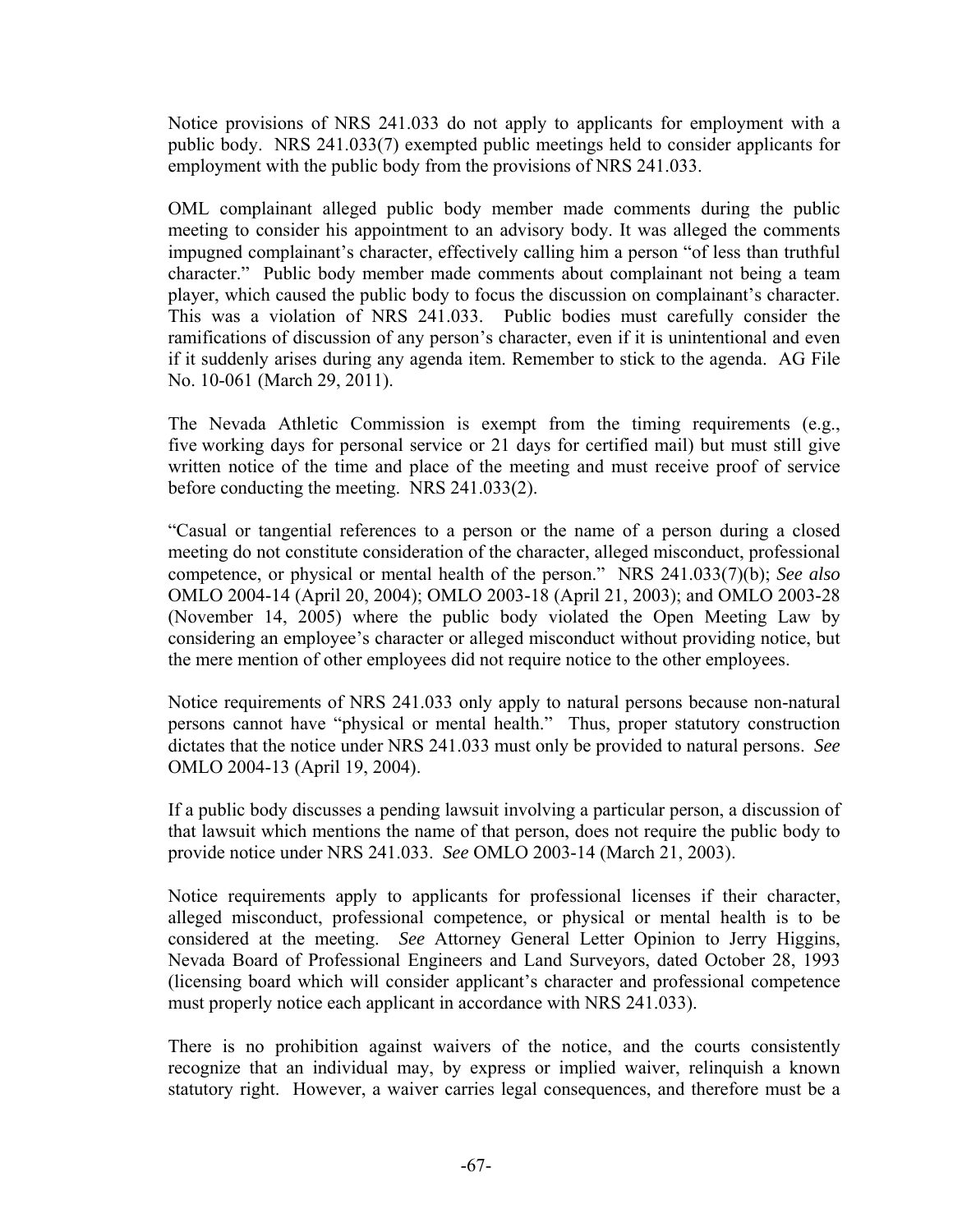valid waiver. A waiver of a statutory right is deemed valid if it is clear and unambiguous, given voluntarily, and intended to relinquish a known statutory right. *CBS, Inc. v. Merrick,* 716 F.2d 1292 (9th Cir. 1983); *State Board of Psychological Examiners v. Norman,* 100 Nev. 241, 679 P.2d 1263 (1984).

It is recommended the waiver be obtained in writing expressing: (1) the voluntary nature of the waiver; (2) the applicant's knowledge about the statutory right; and (3) the applicant's intention to relinquish that right. *See* Attorney General Letter Opinion to Jerry Higgins, Nevada Board of Professional Engineers and Land Surveyors, dated October 28, 1993.

**Sample Form 3 satisfies NRS 241.033 notice requirement when a person's character or professional competence or alleged misconduct or physical or mental health is to be discussed by the public body.** 

# **§ 6.10 Administrative action against a "person", or from whom the public body may acquire real property by the exercise of the power of eminent domain (NRS 241.034).**

Under NRS 241.034, a public body may not hold a meeting to take administrative actions against a person or to acquire real property by condemnation from a person unless the public body has given written notice to that person. The written notice must be either: (1) delivered personally to the person at least 5 working days before the meeting; or (2) sent by certified mail to the last known address of the person at least 21 working days before the meeting. Written notice to the person is required in addition to the notice of meeting required by NRS 241.020. *See* § 6.02.

A public body must receive proof of service of the written notice before the public body may consider the matter. Proof of receipt of the notice is not required.

The terms "take," "administrative action," and "person" are not defined by Chapter 241 or by NRS 241.034. With respect to the eminent domain provision, the terms "acquire," "owned," and "person" are not defined. The terms "administrative action" and "against a person," if interpreted and defined broadly, would encompass a myriad of actions performed by local governments and state agencies, which were not all intended to be covered.

In *Harris v. Washoe County Board of Equalization*, 1290 Nev. 1246, 131 P.3d 606 (2004), Case No. 42951 (Nev. Sup. Ct. 2004), which was an order of the Supreme Court of Nevada and not an opinion, the Supreme Court agreed with the above interpretation of the Office of the Nevada Attorney General. In that case, the petitioners challenged the assessor's valuation of their property. The County Board contacted the petitioners one working day before the meeting to consider their petition, but the County Board properly posted a public notice three working days before the meeting. The County Board did not provide a personal notice to the petitioners pursuant to NRS 241.034. The petitioners filed for a preliminary injunction against the County Board for failing to provide notice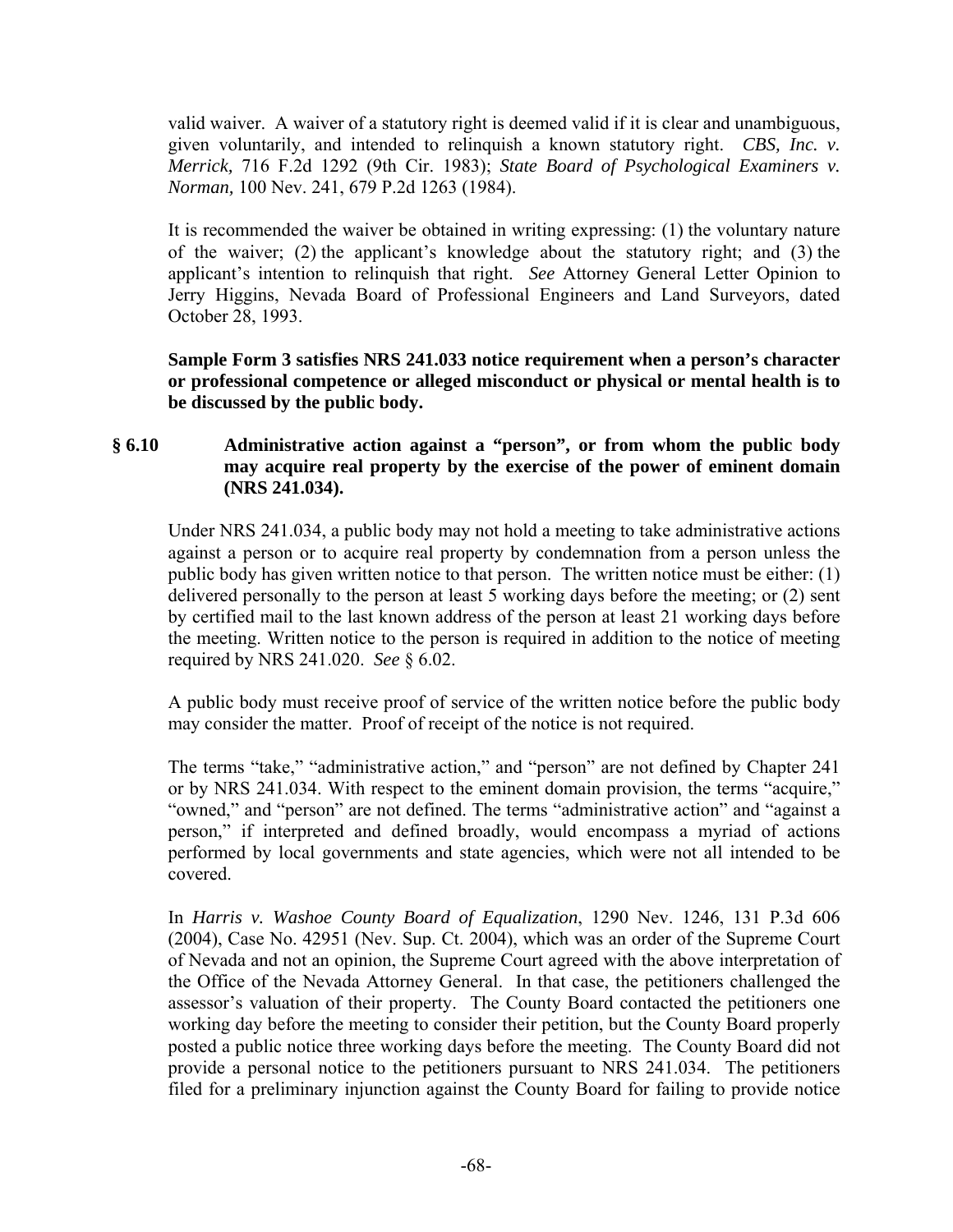pursuant to NRS 241.034. The District Court denied the injunction and the petitioners appealed to the Nevada Supreme Court.

The Court stated, "In this case, the language 'administrative action against a person,' which triggers the five-day personal notice requirement, is subject to more than one interpretation." The property owners argued that the language should be read broadly to "include all administrative actions directed at specific individuals," and thus, the County Board's land valuation hearings. The County Board asserted that the phrase should be more narrowly tailored "to include only those actions involving an individual's characteristics or qualifications, not those of real property."

The Court stated that the rules of statutory construction compel the Court to adopt the County Board's more narrow approach. The broad view advocated by the property owners would render the notice requirement for eminent domain "nugatory" because any action with regard to a person's realty would require notice. The Court determined that such an interpretation was not the appropriate construction of the statute. **The Court then defined the phrase "administrative action against a person" as "those actions involving an individual's characteristics or qualifications, not those of real property."** Therefore, the Court held that the County Board did not violate the Open Meeting Law.

For purposes of enforcement actions under NRS 241.037(1), this office will follow these guidelines:

1. Except as noted below, "person" includes natural persons and inanimate entities such as partnerships, corporations, trusts, and limited liability companies. "Person" includes essentially anything legally capable of holding an interest in property or legally capable of receiving a permit or license.

2. "Administrative action against a person" does not occur unless the matter being acted on is uniquely personal to the individual or entity. "Administrative action against a person" does not occur when the legal basis of the action is consideration of the inanimate characteristics of a facility or property and no consideration of the characteristics or qualifications of the individual or entity (the person) that has sought the governmental approval. *See* the discussion of *Harris* above.

For example, a decision against an applicant for a barber's license for the individual practitioner is subject to NRS 241.034, but a decision against an applicant for a barbershop license is not.

Certain business and occupational licenses issued by state and local governments may depend on an analysis of a blend of personal factors as well as real and personal property. Some statutes, regulations and ordinances grant, condition, or deny a particular license solely on the adequacy of the premises (sanitation, fire codes, square footage, and zoning) without reference to the personal aspects of the business person seeking the license. These types of business licenses are not subject to NRS 241.034. But if a business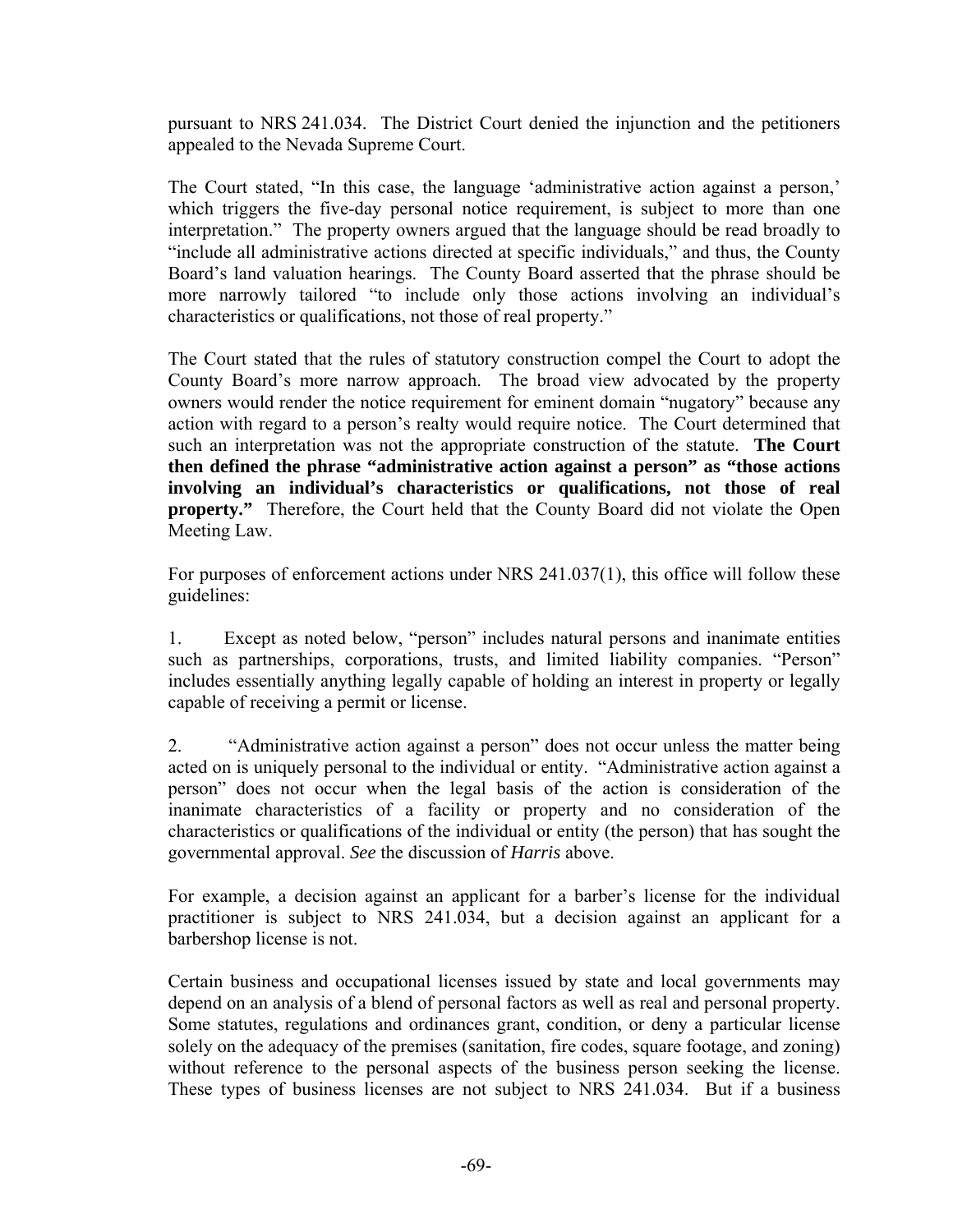license is granted or denied in part by reference to the personal aspects of the applicant, then NRS 241.034 applies.

 (a) "Action against a person" within the meaning of NRS 241.034 does not include adoption of ordinances or regulations; the granting or denying of petitions for declaratory orders or advisory opinions; action on zoning requests, building permits, most variances, and other land use decisions that do not depend on the identity, status, personal qualifications, or characteristics of the person. These decisions are "against" the entire population, whole neighborhoods, industries, and other interest groups. Notice to such large numbers of persons is not required by NRS 241.034.

 (b) An act is not subject to the additional notice requirements of NRS 241.034 if the action depends on the application of either objective or discretionary standards and criteria to land, water, air, or other inanimate matters unrelated to the personal qualities and characteristics of the owner of the property that is subject to the authority of the public body.

 (c) Note that other statutes and ordinances typically have extensive notice provisions for the special subject matter covered. Those laws must be complied with but failure to do so will not be a violation of chapter 241.

 (d) Imposing discipline on a person is an "action against a person." Most penalties (except for taxation) are uniquely personal because they are based on the misconduct of a person and, therefore, are "actions against a person."

3. Decisions to accept gifts and to purchase, sell, encumber, or lease any interest in real or personal property are examples of non-personal, inanimate-subject decisions that are not within the meaning of "administrative action against a person," even though each decision may be, in a very real sense, "against" someone, unless the purchase involves eminent domain in which case the owner of the property must be notified.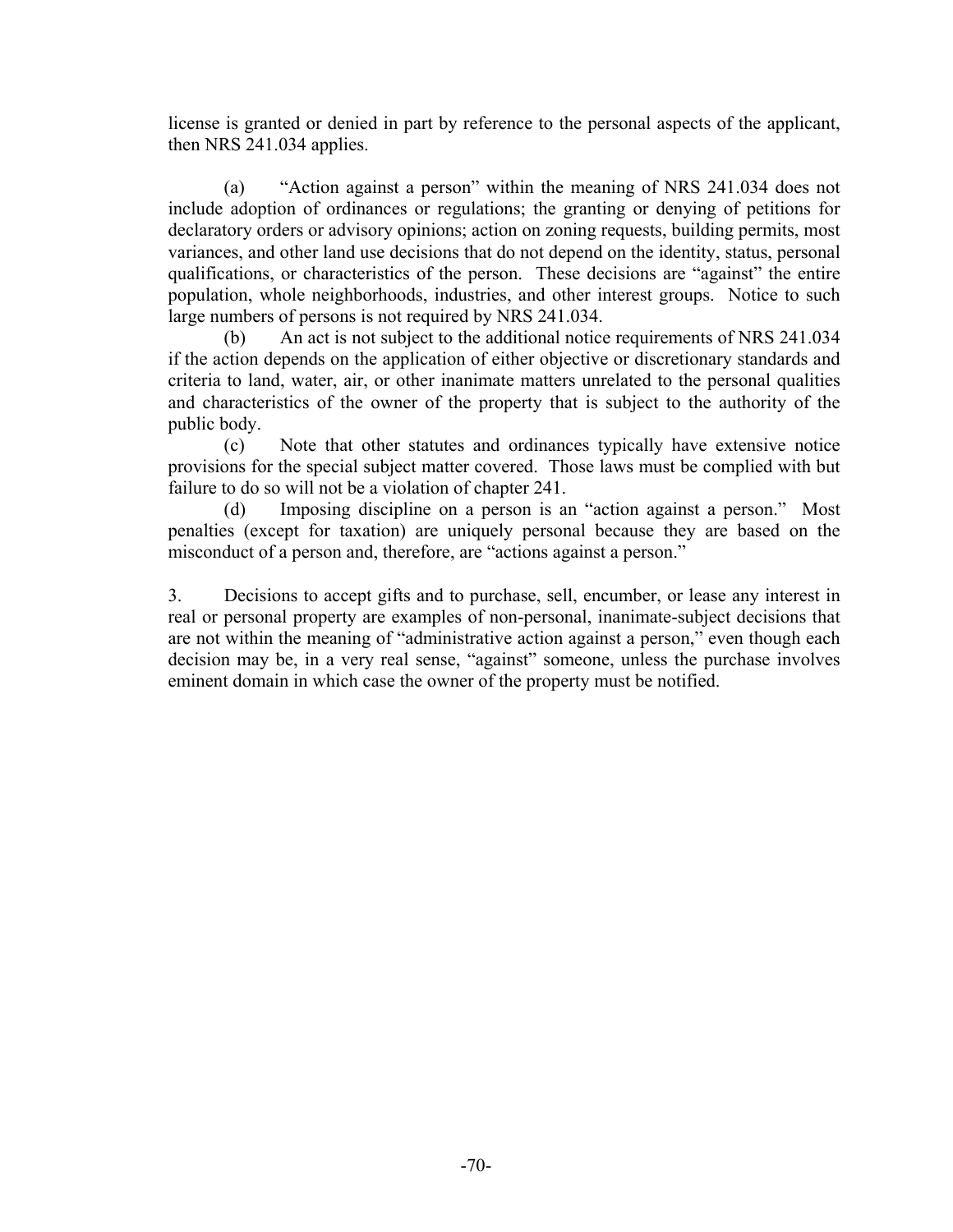### **Part 7 WHAT ARE THE REQUIREMENTS FOR PREPARING AND FOLLOWING THE AGENDA? (***See* **Sample Form 1)**

#### **§ 7.01 General**

 $\overline{a}$ 

A public body's failure to adhere to agenda requirements will result in an Open Meeting Law violation. *Sandoval v. Board of Regents*, 119 Nev. 148, 156, 67 P.3d 902, 906 (2003). If a matter is acted upon which was not clearly and completely described on the agenda, the action is void under NRS 241.036.

NRS 241.020(2)(c) requires public body agendas include the following at a minimum:

2. Except in an emergency, written notice of all meetings must be given at least three working days before the meeting. The notice must include:

(a) The time, place and location of the meeting.

(b) A list of the locations where the notice has been posted.

(c) An agenda consisting of:

 (1) A clear and complete statement of the topics scheduled to be considered during the meeting.

 (2) A list describing the items on which action may be taken and clearly denoting that action may be taken on those items by placing the term "for possible action" next to the appropriate item.

 (3) Periods devoted to comments by the general public, if any, and discussion of those comments. Comments by the general public must be taken:

 (I) At the beginning of the meeting before any items on which action may be taken are heard by the public body and again before the adjournment of the meeting; or

 (II) After each item on the agenda on which action may be taken is discussed by the public body, but before the public body takes action on the item. The provisions of this subparagraph do not prohibit a public body from taking comments by the general public in addition to what is required pursuant to sub-subparagraph (I) or (II). Regardless of whether a public body takes comments from the general public pursuant to subsubparagraph (I) or (II), the public body must allow the general public to comment on any matter that is not specifically included on the agenda as an action item at some time before adjournment of the meeting. No action may be taken upon a matter raised during a period devoted to comments by the general public until the matter itself has been specifically included on an agenda as an item upon which action may be taken pursuant to subparagraph (2).

 (4) If any portion of the meeting will be closed to consider the character, alleged misconduct or professional competence of a person, the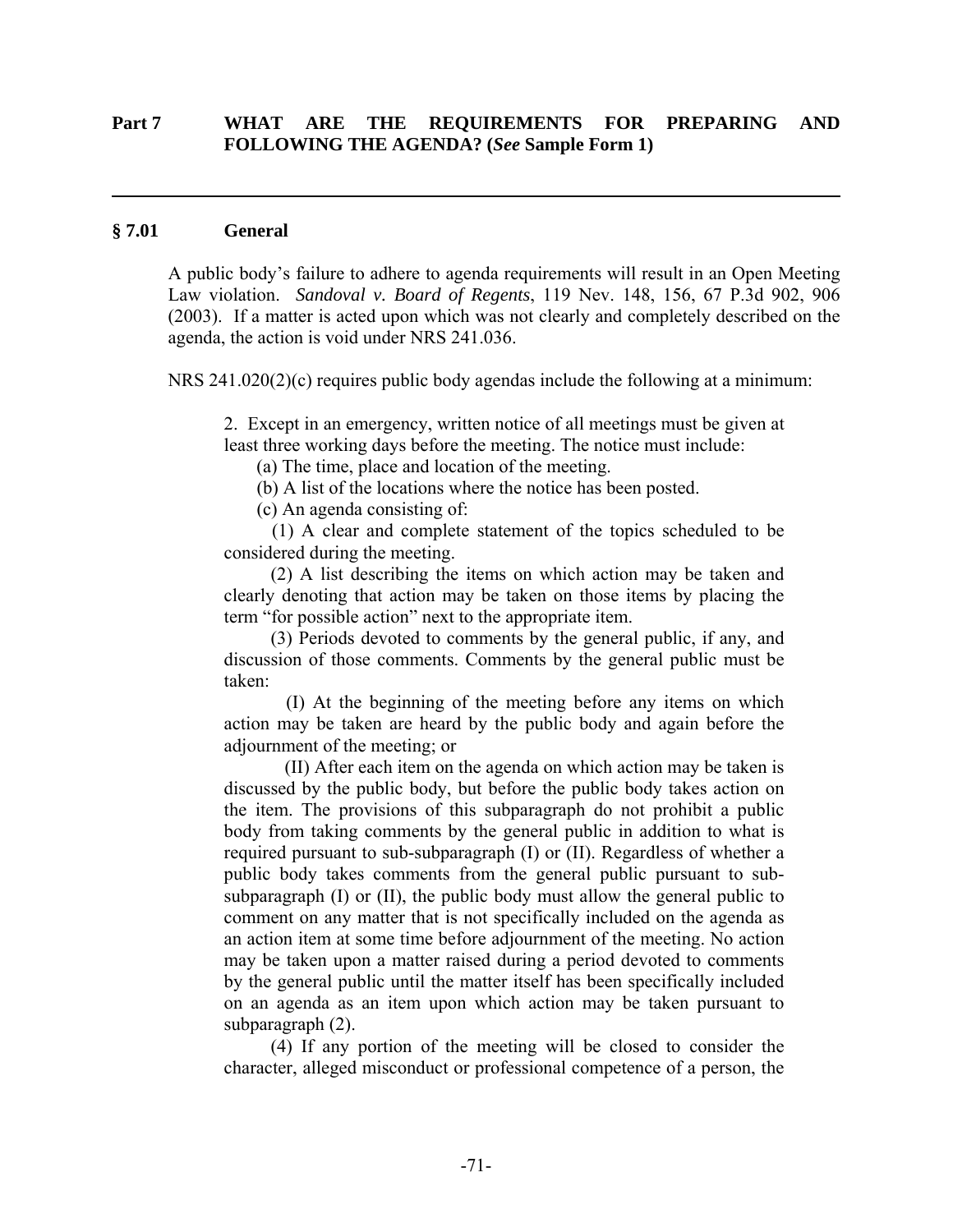name of the person whose character, alleged misconduct or professional competence will be considered.

 (5) If, during any portion of the meeting, the public body will consider whether to take administrative action against a person, the name of the person against whom administrative action may be taken.

(6) Notification that:

(I) Items on the agenda may be taken out of order;

 (II) The public body may combine two or more agenda items for consideration; and

 (III) The public body may remove an item from the agenda or delay discussion relating to an item on the agenda at any time.

 (7) Any restrictions on comments by the general public. Any such restrictions must be reasonable and may restrict the time, place and manner of the comments, but may not restrict comments based upon viewpoint.

### **§ 7.02 Agenda must be clear and complete (***See* **Sample Form 1)**

In *Sandoval v. Board of Regents*, 119 Nev. 148, 67 P.3d 902 (2003), the Nevada Supreme Court analyzed three related issues under Nevada's Open Meeting Law: (1) the "clear and complete" standard required for agenda statements by NRS  $241.020(2)(c)(1)$ , (2) discussion which exceeds the scope of a properly noticed agenda statement, and (3) whether the Open Meeting Law violates the First Amendment by improperly restricting members right to free speech. The analysis of the "clear and complete" standard will be discussed in this section of the manual, the analysis regarding exceeding the scope of the agenda statement will be discussed in  $\S$  7.03 of this manual, and the analysis regarding the First Amendment will be discussed in § 13.03 of this manual.

In *Sandoval*, the Court considered the actions of two different public bodies related to the University and Community College System of Southern Nevada, the Campus Environment Committee (Committee) and the Board of Regents (Board). Since the analysis regarding the Board discussed the "clear and complete" standard under NRS  $241.020(2)(c)(1)$ , this section of the manual will discuss only the facts, circumstances, and analysis surrounding the Board. For a discussion regarding the facts, circumstances, and analysis regarding the Committee exceeding the agenda statement, *see* § 7.03 below.

In September of 2000, the Board held a public meeting and noticed an item that stated:

Committee Reports:

Campus Environment Committee

Chairman Tom Kilpatrick will present a report on the Campus Environment committee meeting held September 7, 2000 and requests Board action on the following recommendations of the committee:

Round Table Discussion of Actions and Schedule of Topics to be Discussed with Campus Representatives--The committee reviewed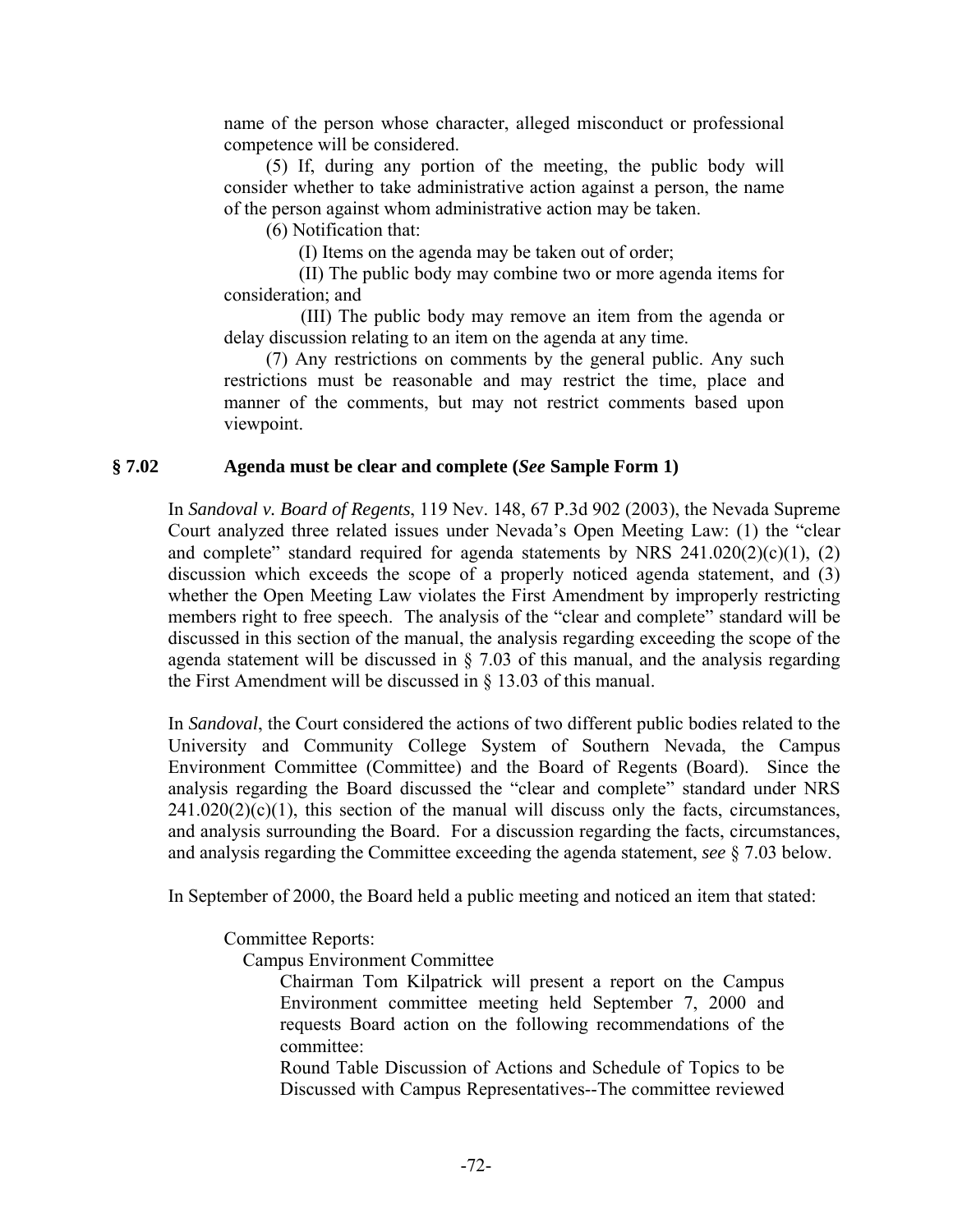previous actions and unfinished business of the committee and compiled a schedule of topics for the remainder of the year.

*Id,* 119 Nev. at 152, 67 P.3d at 904. Regent Kilpatrick properly reported the topics to be discussed for the remainder of the year, and he discussed the law governing the release of documents. He then informed the Board that a request was made for the University of Nevada, Las Vegas (UNLV) report regarding a dormitory raid, and a document regarding disarming the UNLV police department. After Regent Kilpatrick's presentation, Regent Aldean suggested that the Board make available a redacted version of the NDI report regarding the raid, and the Board agreed with this suggestion. As a result, the Office of the Attorney General filed suit alleging a violation of the "clear and complete" standard in NRS 241.020(2)(c)(1). The district court granted summary judgment for the Board holding that the "germane standard" should apply to Nevada's Open Meeting Law, and since the discussion by the Board of the NDI report was germane to the agenda statement, there was no violation of the Open Meeting Law. The Office of the Attorney General appealed this decision.

The Supreme Court's analysis immediately rejected the "germane standard" as too lenient a standard in Nevada. The Court stated, "[T]he legislative history of NRS  $241.020(2)(c)(1)$  illustrates that the Legislature enacted the statute because 'incomplete and poorly written agendas deprive citizens of their right to take part in government.'" *Id.* 119 Nev. at 154, 67 P.3d at 905. The Court also stated, "Nevada's Open Meeting Law seeks to give the public clear notice of the topics to be discussed at public meetings so that the public can attend a meeting when an issue of interest will be discussed." *Id.* 119 Nev. at 155, 67 P.3d at 906. As a result, the Court held that the Board violated the Open Meeting Law because the agenda statement was too broad to place the public on notice that the Board would take informal action to obtain a redacted NDI report and discuss an examination of disarming the UNLV police, both issues of public interest.

In 2007, following the *Sandoval* decision, the Nevada Supreme Court issued another decision impacting the "clear and complete" rule. In *Schmidt v. Washoe County and Washoe County Board of County Commissioners,* 123 Nev. 128, 159 P.3d 1099 (2007), the Court decided an issue regarding whether an agenda item on the BOCC's agenda was clear and complete. The agenda item stated: "Legislative Update—this item may be discussed at Monday's Caucus Meeting and/or Tuesday's Board Meeting and may involve discussion by [WCBC] and direction to staff on various bill draft requests (BDRs)." The agenda also instructed the public that a list of specific bills which staff would seek direction from the WCBC would be posted online on the County's website after 6:00 p.m. on Friday before the Monday caucus meeting. Hard copies would be placed in the County Manager's office by 9 a.m. on Monday. The *Sandoval* Court stated that this factual issue was a close question. However it determined the WCBC's agenda item met the "clear and complete" standard, because the item noticed the public that WCBC and staff planned to discuss certain BDRs at its Caucus meeting or the following day's regular meeting and the Court found the WCBC had provided a list of specific BDR's on the County's website three days before the Caucus.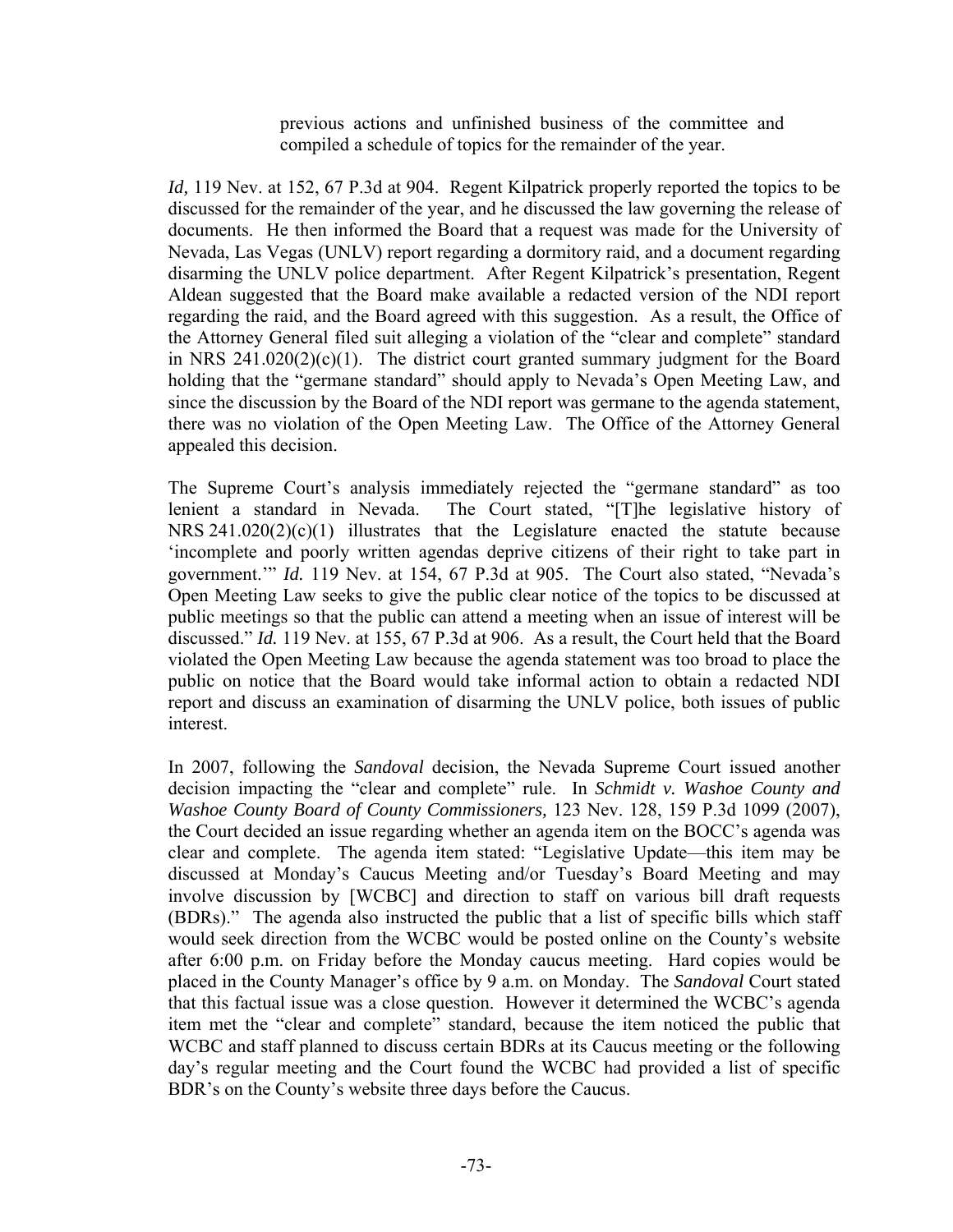In an Attorney General opinion, this office reviewed agenda item to determine whether it was clear and complete: The disputed agenda item stated: "5(C) Discussion regarding election of CEO to receive contractual bonus based upon FY 08 positive evaluation." The issue was whether it was legally sufficient to impart notice to the CEO that his character and professional competence would be considered by the Board. This office opined that the Board exceeded the scope of the agenda item. Among the matters impermissibly discussed and beyond the scope of the item, were the person's "ongoing communication skills," discussion of an earlier professional evaluation, discussion of his character trait for honesty and integrity. The person's general reputation was denigrated before the Board in a significant and substantive fashion so as to constitute a violation of both the OML's notice requirement and its "clear and complete" rule. See AG File No. 10-014 (February 25, 2010).

In another Attorney General Opinion we reviewed a public body agenda "action" item which stated in part: "Consideration to Approve Advertisement of Irrigation Water Shares and to Set Time for Said Auction." After investigation it was determined to be incomplete. This item was not clear and complete so as to indicate to the public that the advertisement was for the lease of irrigation water shares. Similarly, another agenda item from another meeting of the same public body did not disclose to the public body that a provision for the lease-back of water was a condition of sale. Because the issue of fair market value of water rights was of significant interest to the public body and the public, the absence of disclosure of a lease-back provision from the agenda item was a violation of the OML's requirement that agenda topics be expressed clearly and completely. NRS 241.020(2)(c)(1). AG File No. 09-014 (June 30, 2009); See also AG File No. 09-032 (December 3, 2009).

In AG File No. 09-044 (December 17, 2009), Complainant's allegation was that the text of agenda item 31 was not clear and complete because it did not inform the public that (in complainant's view) it committed taxpayers to contingent liabilities beyond current taxing authority. The OML does not provide oversight to the decision making process of public bodies. It does not allow this office to second guess decisions or actions by public bodies even if the decision might have been improvident. AG File No. 09-044 (December 17, 2009).

The Office of the Attorney General has written several opinions on agendas. *See* Op. Nev. Att'y Gen. No. 79-8 (March 26, 1979), and Op. Nev. Att'y Gen. No. 91-6 (May 23, 1991); OMLO 99-01 (January 5, 1999); OMLO 99-02 (January 15, 1999); OMLO 99-03 (January 11, 1999); OMLO 2003-09 (March 4, 2003); OMLO 2003-13 (March 21, 2003); and OMLO 2003-23 (June 24, 2003). AG File No. 08-007 (June 12, 2008)

The following guidelines are gleaned from these opinions regarding agenda items and the clear and complete rule:

> a. Merely indicating "Licensing Board" on an agenda without listing the names of the licensees who will be considered is not proper.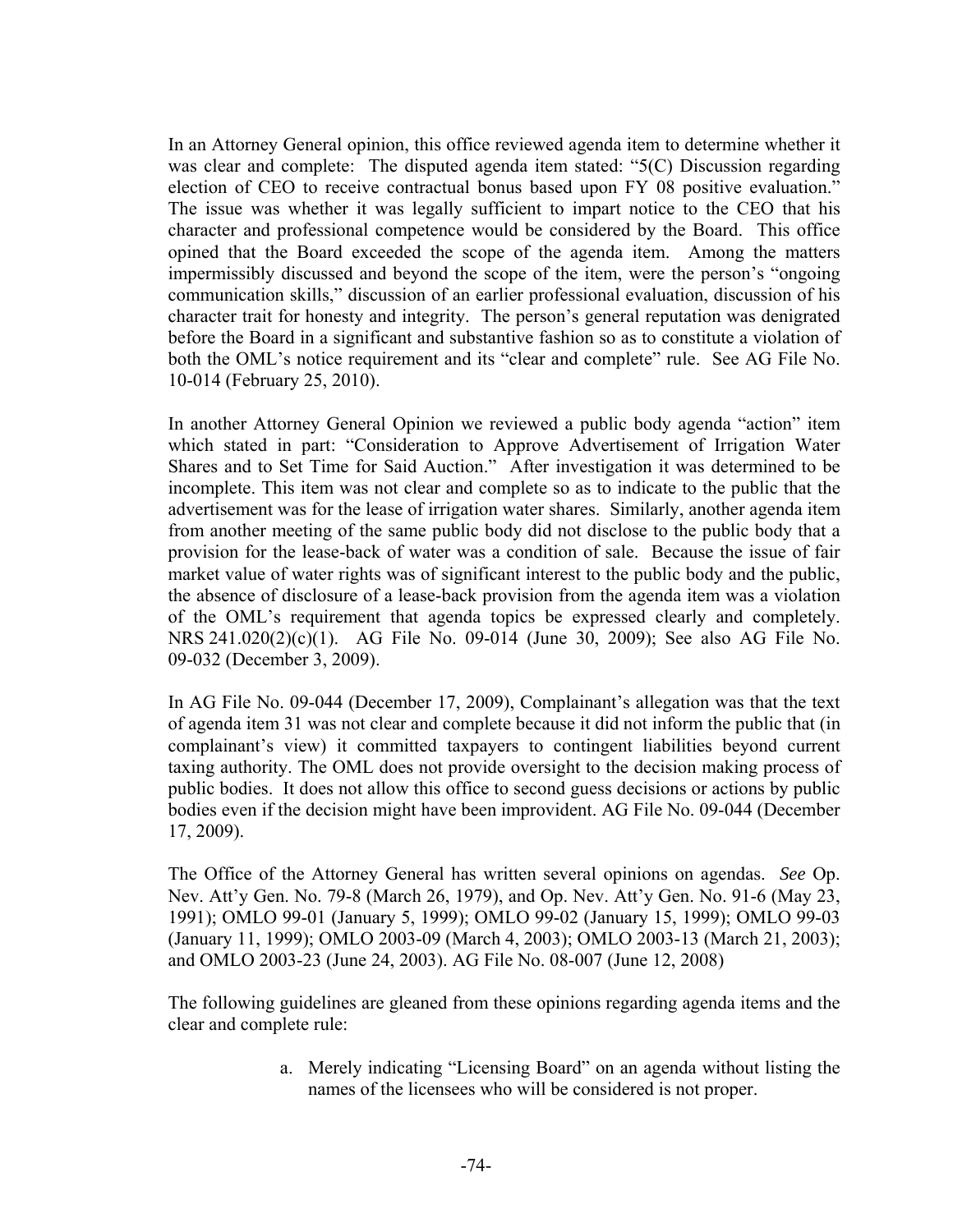- b. An agenda item for consideration of business permits should include the name and, where appropriate, the address of the proposed business and/or applicants.
- c. Agenda items must be described with clear and complete detail so that the public will receive notice in fact of what is to be discussed by the public body.
- d. Use a standard of reasonableness in preparing the agenda and keep in mind the spirit and purpose of the Open Meeting Law.
- e. Always keep in mind the purpose of the agenda is to give the public notice of what its government is doing, has done, or may do.
- f. The use of general or vague language as a mere subterfuge is to be avoided.
- g. Use of broad or unspecified categories in an agenda should be restricted only to those items in which it cannot be anticipated what specific matters will be considered.
- h. An agenda must never be drafted with the intent of creating confusion or uncertainty as to the items to be considered or for the purpose of concealing any matter from receiving public notice.
- i. Agendas should be written in a manner that actually gives notice to the public of the items anticipated to be brought up at the meeting.
- j. Generic agenda items such as "President's Report," "Committee Reports," "New Business," and "Old Business" do not provide a clear and complete statement of the topics scheduled to be considered. Such items must not be listed as for possible action items as they do not adequately describe matters upon which action is to be taken. *See* OMLO 99-03 (January 11, 1999).
- k. Agendas for retreats should identify the event as a retreat, give the objectives to be accomplished, and include the specific topics for discussion. *See* OMLO 99-02 (January 15, 1999). *See* § 6.02 for items that must be included in the notice and agenda if not covered in the notice for the meeting.

Additionally, based on some of the complaints received by the Office of the Attorney General, the following suggestions are offered: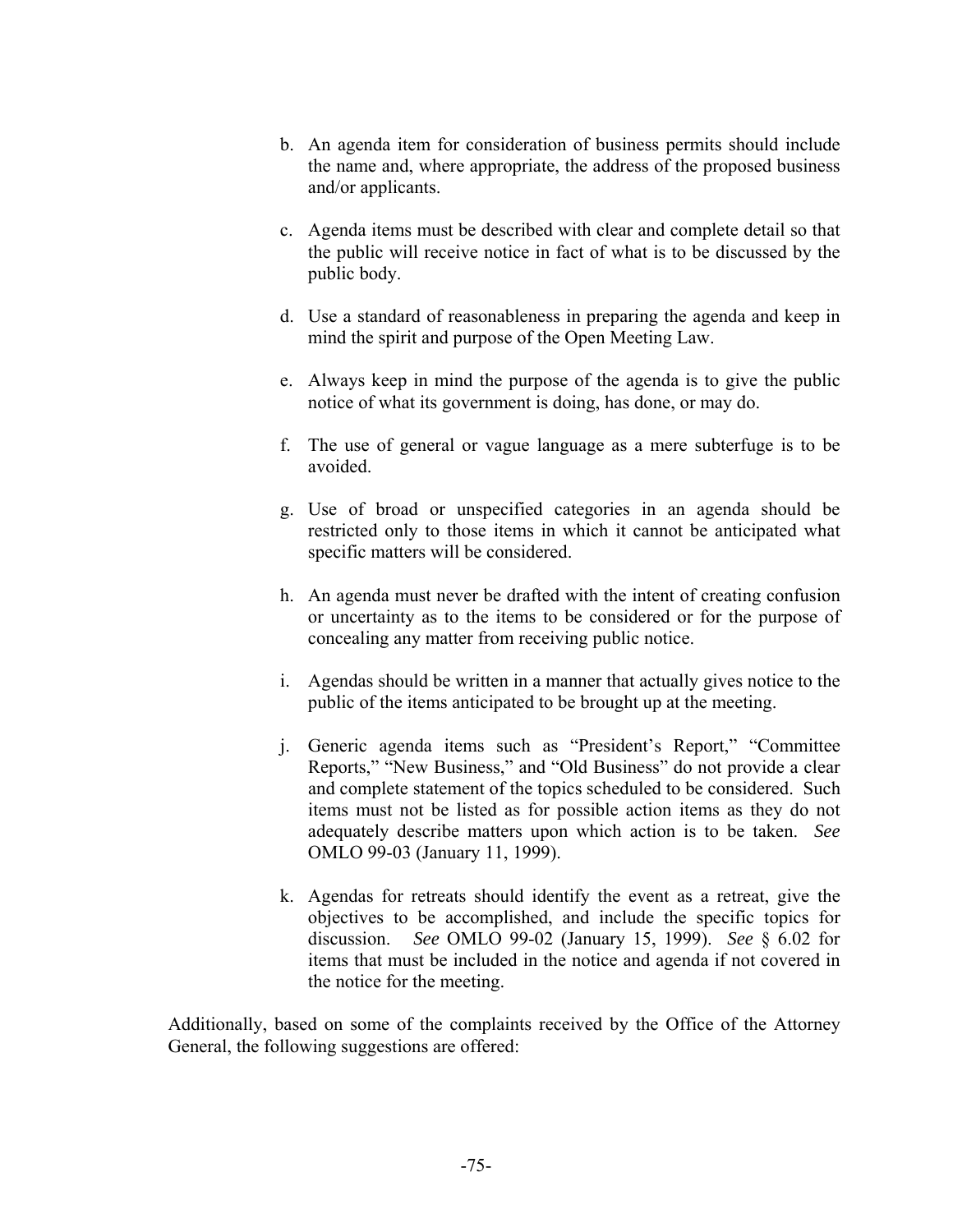- a. Public bodies should not "approve" or take action on administrative reports by staff unless the agenda clearly denotes the report is an item for possible action and specifically sets out the matter to be acted on from the report.
- b. Generic items such as "reports" or "general comments by board members" invite trouble because discussions spawned under them may be of great public interest and may lead to deliberations or actions without the benefit of public scrutiny or input. Generic items should be used sparingly and carefully, and actual discussions should be tightly controlled. Matters of public interest should be rescheduled for further discussion at later meetings.
- c. Agenda descriptions for resolutions, ordinances, regulations, statutes, rules, or other such items to be considered by public bodies, should describe what the statute, ordinance, regulation, resolution, or rule relates to, so that the public may determine if it is a subject in which they have an interest which might lead to their attendance at the public meeting. *See* OMLO 99-01 (January 5, 1999); OMLO 99-03 (January 11, 1999).

Below are synopses of three recent Attorney General Opinions which applied the "clear and complete" rule.

Public body's use of phrase "and all matters related thereto" was a violation of the OML because use of the phrase allows the public body to stray into discussion on matters not specifically listed in the item. Use of the phrase "and all matters related thereto" does not comply with the statute's requirement that every agenda item contain a clear and complete statement of topics to be considered. AG File No. 10-049 (December 17, 2010); AG File No. 10-052 (December 21, 2010).

Public body must recognize that a "higher degree of specificity [for agenda items] is needed when the subject to be debated is of special or significant interest to the public," *Sandoval,* 119 Nev. at 154-155, 67 P.3d at 906 citing *Gardner v. Herring,* 21 S.W.3d 767, 773 (Tex.App.2000). Mandatory trash service and billing was and is an item of significance in the City of Fernley requiring greater agenda item specificity. A Council agenda item merely stated that "special provisions for inclusion of [sic] a new franchise agreement(s)" would be discussed at the meeting, but this generic description was too broad. The public was not alerted that mandatory billing and trash pickup was the special provision. AG File No. 09-003 (March 27, 2009).

Public Body rejected staff recommendation for naming a new Las Vegas area Career and Technical Academy. Agenda item 7.01: **"**NAMING OF DISTRICT FACILITIES, VETERANS MEMORIAL CENTRAL CAREER AND TECHNICAL ACADEMY. Discussion and possible action on approval to name a school the Veterans Memorial Central Career and Technical Academy, is recommended." Item 7.01 was not in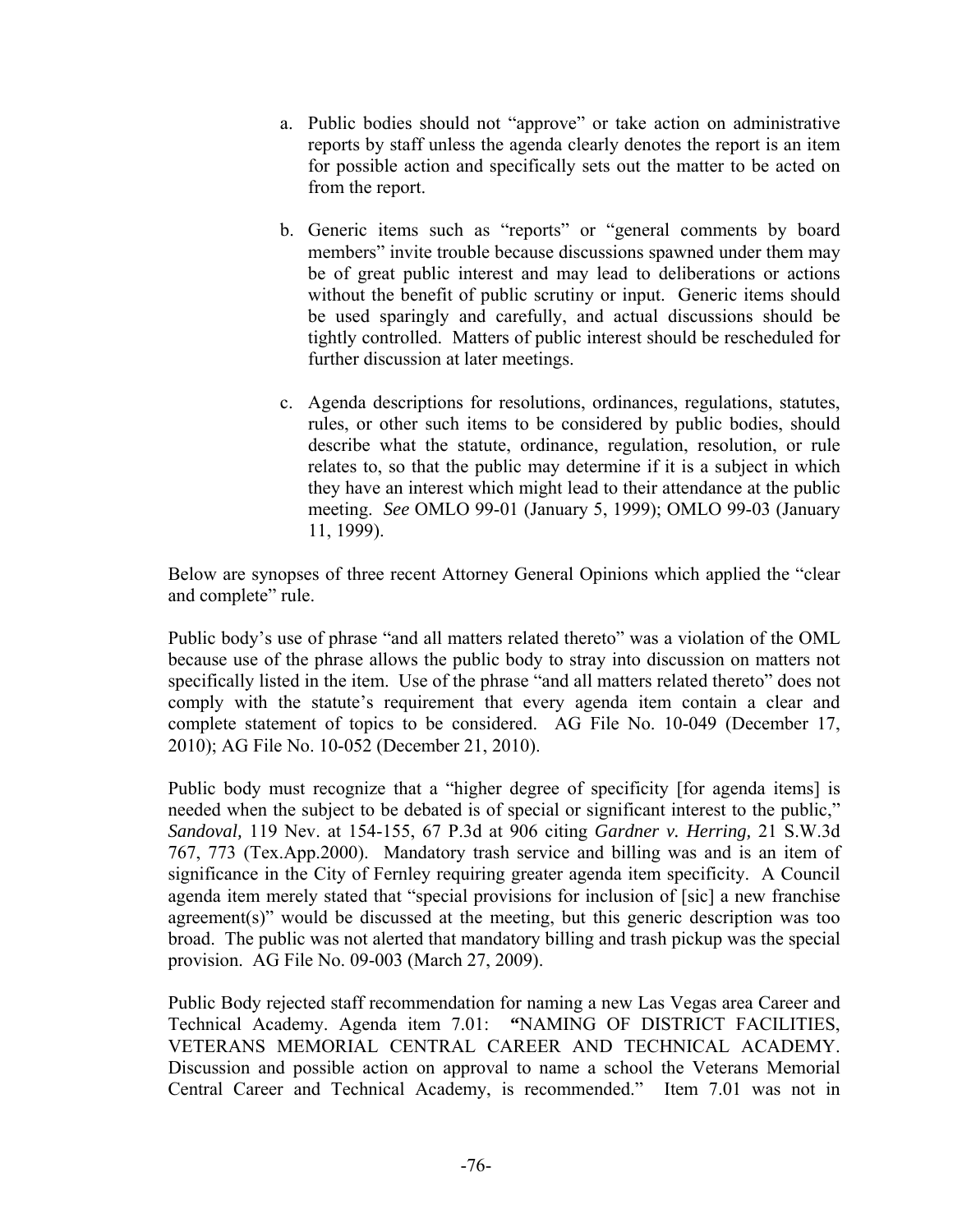violation of "clear and complete" rule. Nothing in the OML prohibits a public body from rejecting or amending staff's recommendation regarding school name, or that requires the public body to vote up or down on exact wording of any proposal brought before it. This is too narrow an interpretation of NRS  $241.020(2)(c)(1)$ —the "clear and complete" rule. AG File No. 09-006 (February 2, 2009).

# **§ 7.03 Stick to the agenda**

As discussed in § 7.02, *supra*, *Sandoval v. Board of Regents*, 119 Nev. 148, 67 P.3d 902 (2003) provided analysis of a public body's failure to only discuss matters within the scope of its agenda. In that case, the Campus Environment Committee (Committee) held a meeting on September 7, 2000. The agenda item stated: "Review of UCCSN Policies on Reporting" It further described the item's scope as:

"Review UCCSN, state and federal statutes, regulations, case law, and policies that govern the release of materials, documents, and reports to the public."

*Id.* 119 Nev. at 151, 67 P.3d at 903–904. At this meeting, the Committee discussed a controversial NDI report regarding a dormitory raid by UNLV police. Regent Hill discussed the details of the raid, criticized the UNLV police department, and recommended the police department be disarmed. This discussion occurred against the advice of legal counsel. The office of the Attorney General sued the Regents for exceeding the scope of the agenda item. The district court granted summary judgment for the Committee after applying a "germane standard" to the discussion, concluding the discussion was germane to the agenda item. The Office of the Attorney General appealed.

The Supreme Court stated that the agenda statement was "clear and complete" under NRS 241.020(2)(c)(1), and, in the abstract, the Committee could have discussed the NDI report. However, the Court held, "[t]he plain language of NRS  $241.020(2)(c)(1)$  requires that discussion at a public meeting cannot exceed the scope of a clearly and completely stated agenda topic." *Id*, 119 Nev*.* at 154, 67 P.3d at 905. Here, the Committee violated the Open Meeting Law by exceeding the scope of the agenda statement "when it discussed the details of the report, criticized the UNLV police department, and commented on the impact of drug use on the campus." The Court said the Committee's agenda statement did not inform the public that these matters would be a topic of discussion. *Id.* 119 Nev. at 155, 67 P.3d at 906.

Many other complaints received by the Office of the Attorney General have to do with public bodies wandering off their agendas. Discussions may start on an agenda item but then drift off into other matters. (*See* AG File No. 10-014 (February 25, 2010) for an example of a deliberate discussion of a person's character without notice and beyond the scope of the agenda item.)The chair for a public meeting or its counsel should be vigilant to stop the discussion from drifting in order to prevent Open Meeting Law violations. *See* OMLO 98-03 (July 7, 1998) for an example of how a public body can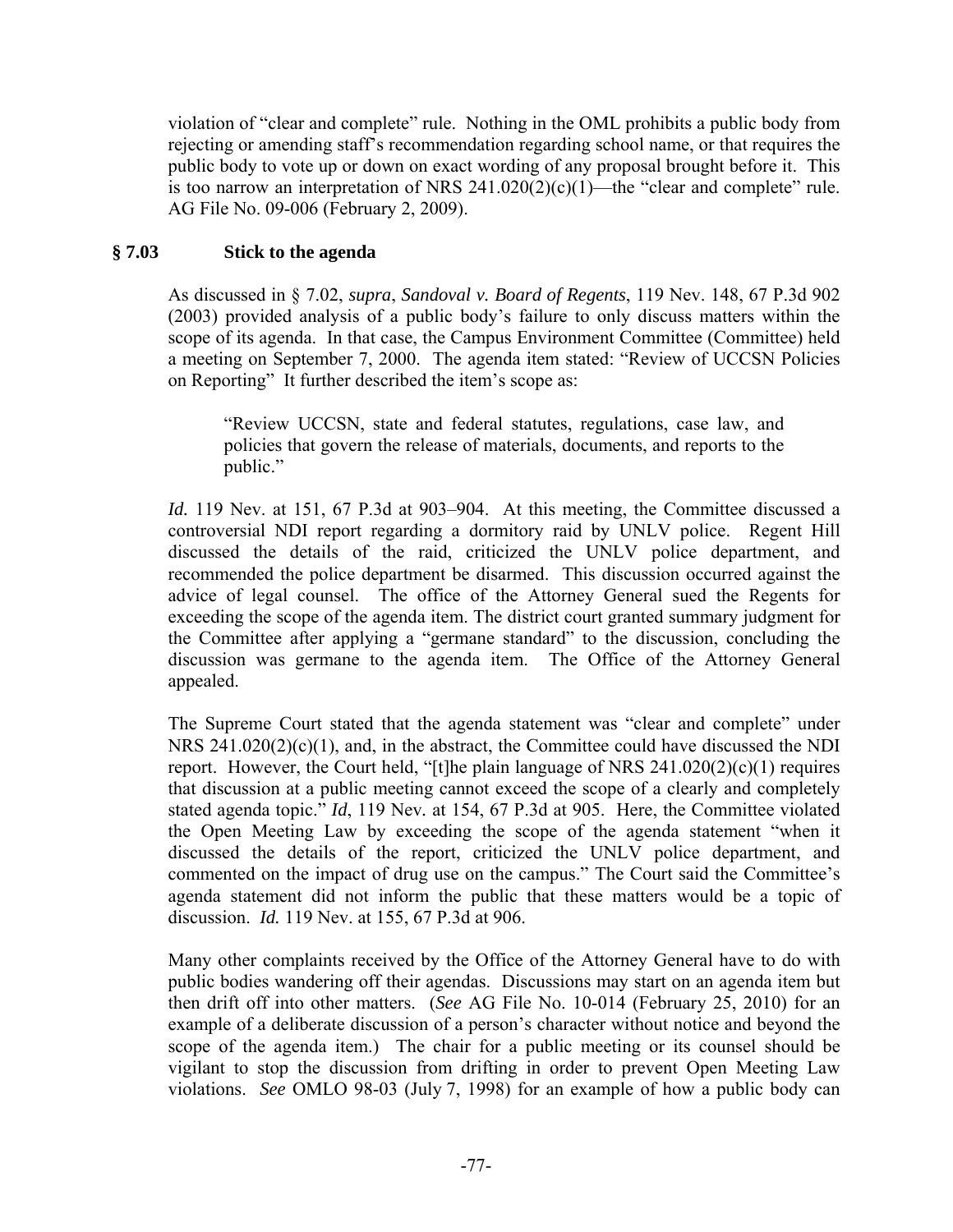violate the Open Meeting Law by wandering off its meeting agenda. *See also* OMLO 99-09 (July 28, 1999) for an example of how a budget workshop designated for discussion and review of a proposed budget resulted in several violations of the Open Meeting Law when members of the public body made decisions on various items within the proposed budget.

Deviating from the agenda by commencing a meeting prior to its noticed meeting time violates the spirit and intent of the Open Meeting Law and nullifies the purpose of the notice requirements set forth in NRS 241.020(2). *See* OMLO 99-13 (December 13, 1999).

In this Open Meeting law opinion, the public body's Chairman brought up new subjects unrelated to agenda item. A Commissioner interjected a call for a parliamentary point-oforder. Even though the Chair's remarks strayed beyond the agenda item, which was "review and discussion of written items sent or received by the Commission since the last regular meeting and to send correspondence copies for the exhibit file," the Chair ignored the point of order. His refusal to acknowledge the point-of-order and return to the subject matter of the agenda was a violation of the OML. A public body may not raise an unagendized issue at any time as long as no action is taken. The OML clearly states that each agenda item must be "clearly and completely" set forth. It is not conditional on whether it is an informational item or an action item. AG File No. 09-031 (October 22, 2009)

# **§ 7.04 Matters brought up during public comment; meeting continued to another date**

The Open Meeting law now requires multiple periods of public comment on each public body agenda. No action may be taken upon a matter raised in public comment or anywhere else on the agenda, until the matter itself has been specifically included on a future agenda as an item upon which action may be taken.

Restrictions on public comment must be reasonable and must be noticed on the agenda, i.e. time limitations. NRS 241.020(2)(c)(3) *see* § 8.04 infra. Restrictions must be viewpoint neutral. At least one of the multiple periods of public comment must allow the public to speak about any matter within the public body's jurisdiction, control, or advisory power. *See* § 8.04 for the requirements for conducting the public comment period. The Open Meeting Law does not limit a public body's discretion to refuse to place on the agenda an item requested by a member of the public. Any limits are a matter of general administrative law. *See* AG File No. 00-047 (April 27, 2001).

Where a meeting is continued to a future date, the reconvened meeting must have the same agenda or portion thereof at the later date. The new date is a second, separate meeting for purposes of notice and public comment, and a member of the public is entitled to make public comment on the same subject at both meetings. [For explanation of the public comment requirement, *See* AG File No. 01-012 (May 21, 2001).]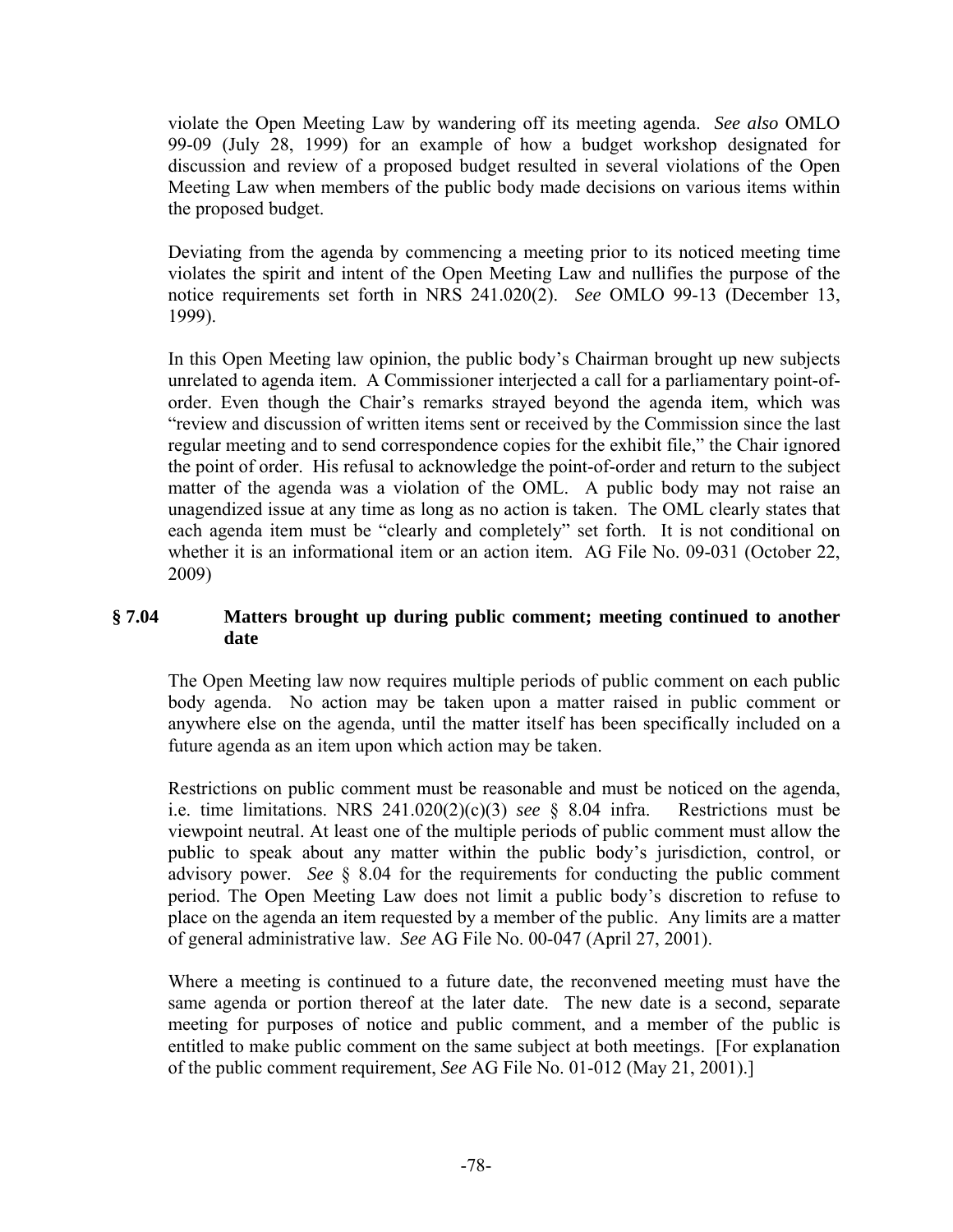## **§ 7.05 Meeting that must be continued to a future date.**

 A meeting which is continued to a future date where the continuation date does not appear on the original agenda must be re-noticed as a new meeting. The agenda must be posted according to NRS 241.020(2)(three working days before the noticed meeting) whether the new agenda carries over items from the prior agenda or whether it adds new items. The new date is a second, separate meeting for purposes of notice and public comment, and a member of the public is entitled to make public comment on the same subject at both meetings.

Meetings may be recessed and reconvened on the same date it was noticed without violation of the notice provisions of the OML.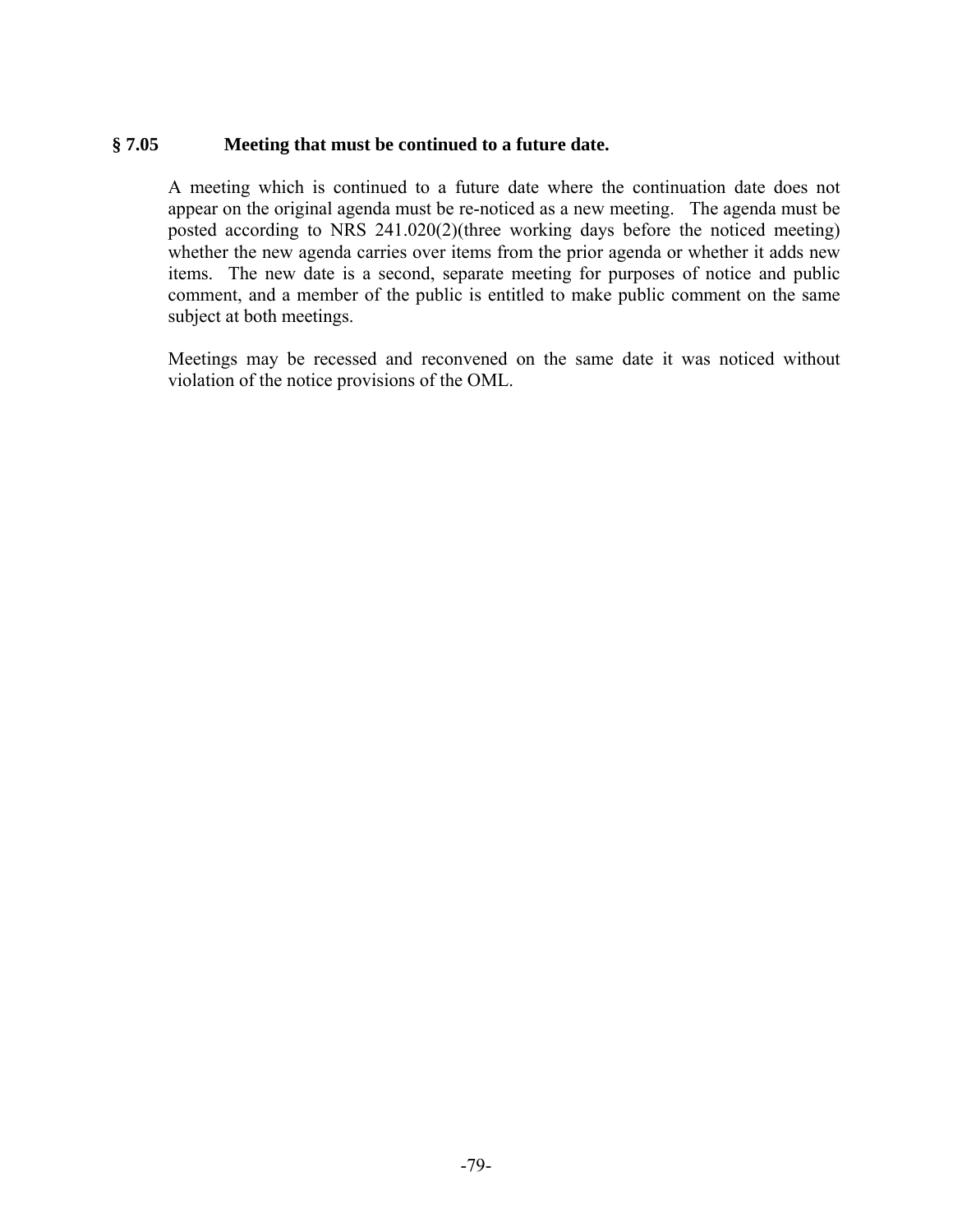### **Part 8 WHAT ARE THE REQUIREMENTS FOR CONDUCTING AN OPEN MEETING?**

### **§ 8.01 General**

 $\overline{a}$ 

In conducting meetings, one should always remember the message in NRS 241.010: "In enacting this chapter, the Legislature finds and declares that all public bodies exist to aid in the conduct of the people's business. It is the intent of the law that their actions be taken openly and that their deliberations be conducted openly." In interpreting a similar provision in California's open meeting law, the court of appeals delivered a humbling message when it said:

> The people of this state do not yield their sovereignty to the agencies which serve them. The people, in delegating authority, do not give their public servants the right to decide what is good for the people to know and what is not good for them to know. The people insist on remaining informed so that they may retain control over instruments they have created.

*Stockton Newspapers, Inc. v. Redevelopment Agency,* 214 Cal. Rptr. 561 (Cal. Ct. App. 1985).

Accordingly, NRS 241.020 requires that, except as otherwise provided by statute, all meetings of public bodies must be open and public, and all persons must be permitted to attend any meeting of these bodies; NRS 241.040 makes wrongful exclusion of any person from a meeting a misdemeanor.

### **§ 8.02 Facilities**

Public meetings should be held in facilities that are reasonably large enough to accommodate anticipated attendance by members of the public.

Sometimes controversial public issues generate a larger than expected crowd and a change of location or other methods (e.g., video transmission in adjoining rooms or areas) may have to be employed in order to accommodate those persons seeking to attend a particular meeting. But even if reasonable efforts like these prove inadequate to accommodate everyone, the meeting still would qualify as a public meeting for purposes of the Open Meeting Law. *Gutierrez v. City of Albuquerque*, 631 P.2d 304 (N.M. 1981).

Public bodies should avoid holding public meetings in places to which the general public does not feel free to enter, such as a restaurant, private home, or club. While perhaps not in violation of the letter of the Open Meeting Law, a meeting in such a location may be in violation of the law's spirit and intent. *Cf. Crist v. True*, 314 N.E.2d 186 (Ohio Ct. App.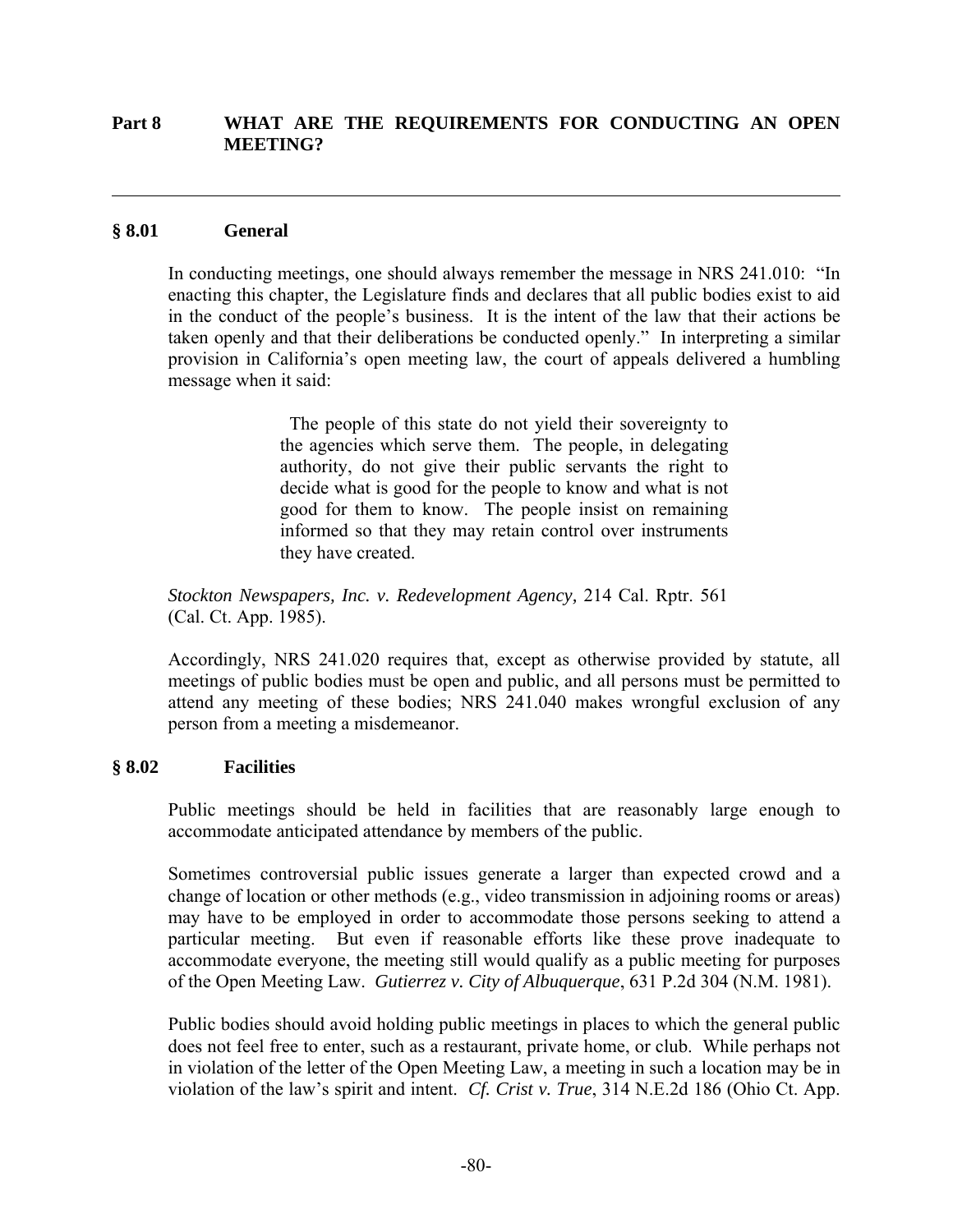1973). It is unlawful to start a meeting before the public is allowed into the room. The public body must wait until the public has been admitted to the meeting facility before commencing the meeting.*See* AG File No. 01-002 (April 5, 2001).

### **§ 8.03 Accommodations for physically handicapped persons**

NRS 241.020(1) provides that public officers and employees must make "reasonable efforts to assist and accommodate physically handicapped persons desiring to attend" meetings of a public body. In order to comply with this statute, it is required that public meetings be held, whenever possible, only in buildings that are reasonably accessible to the physically handicapped, i.e., those having a wheelchair ramp, elevators, etc., as may be appropriate. *See Fenton v. Randolph*, 400 N.Y.S.2d 987 (N.Y. Sup. Ct. 1977).

## **§ 8.04 Public comment: multiple periods of public comment**

AB 257: (**Act of June 16, 2011, Ch. 459, §1, 2011 Nev. Stat. 2838.) 2011**

## **The OML now requires multiple periods of public comment.**

NRS 241.020(2)(c)(3) requires that public bodies adopt one of two alternative public comment agenda procedures.

First, a public body may comply with the new requirement by agendizing one public comment period before any action items are heard by the public body and later it must hear another period of public comment before adjournment.

 The **second** alternative also involves multiple periods of public comment which must be heard after discussion of each agenda action item, but before the public body takes action on the item.

 **Finally**, regardless of which alternative is selected, the public body must allow the public, some time before adjournment, to comment on any matter within the public body's jurisdiction, control or advisory power. This would include items not specifically included on the agenda as an action item.

 Discussion of public comment is specifically allowed under NRS 241.020(2)(c)(3). This statute was amended in 1991. Now, it allows discussion of public comment with the public body.

NRS 241.020(2)(c)(3) provides that the public body must allow periods devoted to comments by the general public, if any, and **discussion of those comments**, if the public body chooses to engage the public in discussion. The statute does not mandate discussion with the public, but it does allow discussion.

Public body may not inform the public that it is legally prohibited from discussing public comments, either among themselves, or with speakers from the public. NRS  $241.020(2)(c)(3)$  clearly allows discussion with members of the public. Of course, no matter raised in public comment may be the subject of either deliberation or action. AG File No. 10-037 (October 19, 2010); *See* § 5.01 for definition of "deliberation."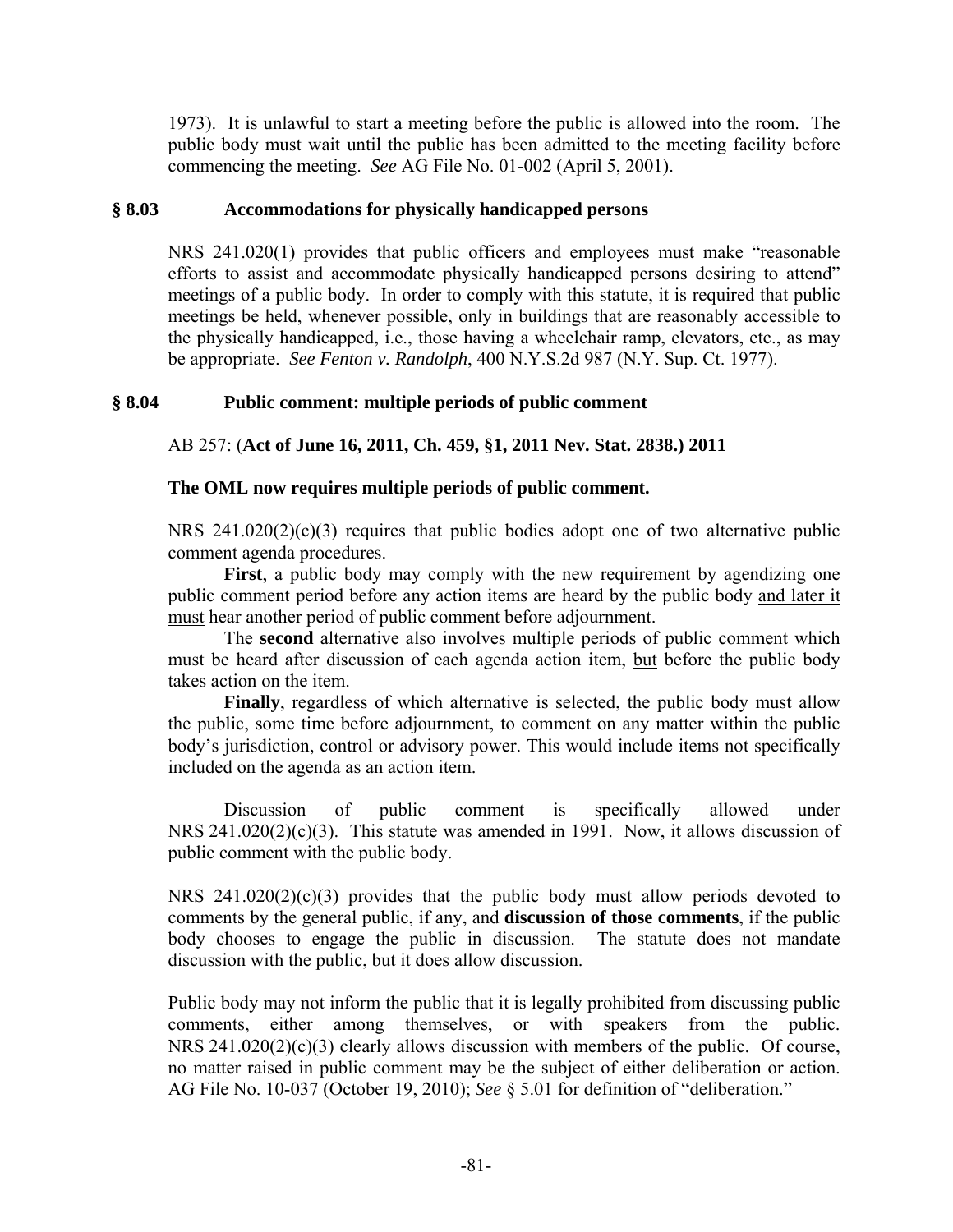### **§ 8.05 Reasonable time, place, and manner restrictions apply to public meetings**

Except during the public comment period required by NRS  $241.020(2)(c)(3)$ , the Open Meeting Law does not mandate that members of the public be allowed to speak during meetings; however, once the right to speak has been granted by the Legislature (NRS 241.020(2)(3)), the full panoply of First Amendment rights attaches to the public's right to speak. The public's freedom of speech during public meetings is vigorously protected by both the U.S. Constitution and the Nevada Constitution. Freedom of expression upon public questions is secured by the First Amendment. *New York Times Co. v. Sullivan,* 376 U.S. 254, 269 (1964). This constitutional safeguard was fashioned to assure unfettered interchange of ideas for bringing about political and social changes desired by the people.

The *New York times* Court said that: "[a] rule compelling the critic of official conduct to guarantee the truth of all his factual assertions and to do so on pain of libel judgment . . . leads to . . . self censorship and would deter protected speech." *See* AG File No. 11-024 (November 21. 2011) (chairman of public body may not forbid public comment based on his disagreement with the speaker about the truthfulness of his comment).

Both California and Nevada Constitutional provisions (Nevada Constitution Article 1, section 9) regarding freedom of speech are identical. The California Supreme Court expressed the strength of these constitutional provisions when in 1896 it observed that "Every person may freely speak, write and publish his or her sentiments on all subjects, being responsible for the abuse of this right…." In *Dailey v. Superior Court of City and County of San Francisco,* 112 Cal. 94, 44 P. 458 (1896), the court continued and said that "the wording of this section is terse and vigorous, and its meaning so plain that construction is not needed. It is patent that these rights to speak, write, and publish, cannot be abused until it is exercised, and before it is exercised there can be no responsibility." (*Id.* at p. 97, 44 P. 458).

It is also settled law that reasonable rules and regulations during public meetings ensure orderly conduct of a public meeting and ensure orderly behavior on the part of those persons attending the meeting. Public bodies may adopt reasonable restrictions, including time limits on individual comment, but AB 59 now requires all restrictions on public comment to be clearly expressed on each agenda. **Act of June 15, 2011, Ch. 383, § 1.5, 2011 Nev. Stat. -----.) 2011: AB 59.** 

See AG File No. 10-021 (July 6, 2010): The OML allows considerable discretion to the public body as to length of time allowed to speakers. There is no statutory or constitutional requirement that each speaker's time be correlated mathematically. However, any public comment limitation, including when public comment will be allowed and whether public comment will be allowed on current items on the agenda, must be clearly articulated on the public body's agenda. *See* § 8.03 above, for more detailed discussion of 2011 Legislative changes and requirements*.* OMLO 99-08 (July 8, 1999); *See also* AG. File No. 07-019 (July 17, 2007)( Board put an "as time allows"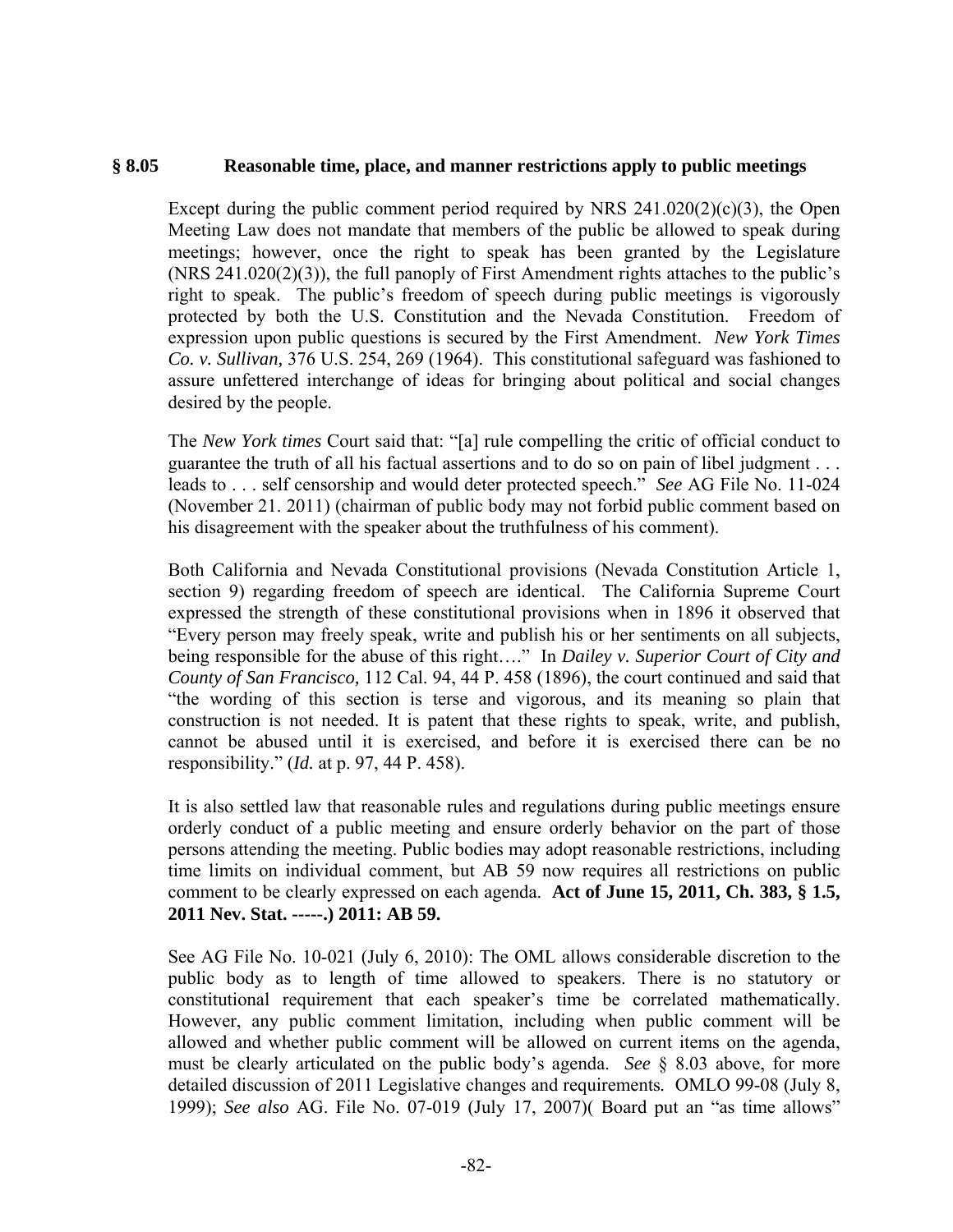restriction on the public's right to speak, this restriction was unreasonable ; *see* also AG File No. 07-020 (October 25, 2007)(public body was advised that the absence of any statement of policy regarding public comment was a violation).

*See* OMLO 99-08 (July 8, 1999). Requiring prior approval of the use of electronic devices during public comment is reasonable and not in violation of the Open Meeting Law. *See* AG File No. 00-046 (December 11, 2000).

*See* OMLO 99-11 (August 26, 1999) The Office of the Attorney General believes that any practice or policy that discourages or prevents public comment, even if technically in compliance with the law, may violate the spirit of the Open Meeting Law such as where a public body required members of the public to sign up three and one-half hours in advance to speak at a public meeting. This practice can have the effect of unnecessarily restricting public comment and therefore does not comport with the spirit and intent of the Open Meeting Law.

A public body's restrictions must be neutral as to the viewpoint expressed, but the public body may prohibit comment if the content of the comments is a topic that is not relevant to, or within the authority of, the public body, or if the content of the comments is willfully disruptive of the meeting by being irrelevant, repetitious, slanderous, offensive, inflammatory, irrational or amounting to personal attacks or interfering with the rights of other speakers. *See* AG File No. 00-047 (April 27, 2001).

See AG File No 11-035, (December 23, 2011) In fact, the Ninth Circuit has long recognized that First Amendment rights of expression are more limited during a meeting than in a public forum, such as, for example, a street corner. *See Norse v. City of Santa Cruz,* 586 F.3d 697, 699 (9th Cir.2009), rev'd on other grounds 629 F.3d 966 (9th Cir. 2010), cert. denied *City of Santa Cruz, Cal. V. Norse*, 132 S.Ct. 112 (2011) Moreover, government officials performing discretionary functions are entitled to qualified immunity where they reasonably believe their actions to be lawful. *Id.* (citing *Saucier v. Katz,* 533 U.S. 194, 202 (2001)). The interpretation and the enforcement of rules during public meetings are highly discretionary functions. *Id.* (citing *White v. City of Norwalk,* 900 F.2d 1421, 1426 (9th Cir.1990) ("[T]he point at which speech becomes unduly repetitious or largely irrelevant is not mathematically determinable. The role of a moderator involves a great deal of discretion.")).

There is no First Amendment right to remain in a public meeting. "Citizens are not entitled to exercise their First Amendment rights whenever and wherever they wish." *Kindt v. Santa Monica Rent Control BD.,* 67 F.3d 266, 269 (9th Cir. 1995) (upholding a rent control board's action in ejecting a speaker several times because his conduct disrupted the orderly processes of meetings). The Court of Appeals for the Ninth Circuit has held that "limitations on speech at [city council and city board] meetings must be reasonable and viewpoint neutral, but that is all they need to be." *Id.* at 271. A public body may not, in effect, close an open meeting by declaring that the public has no First Amendment right whatsoever once the public comment period has closed. *Norse v. City of Santa Cruz,* 629 F.3d 966,975 (9th Cir. 2010). As the Court had previously explained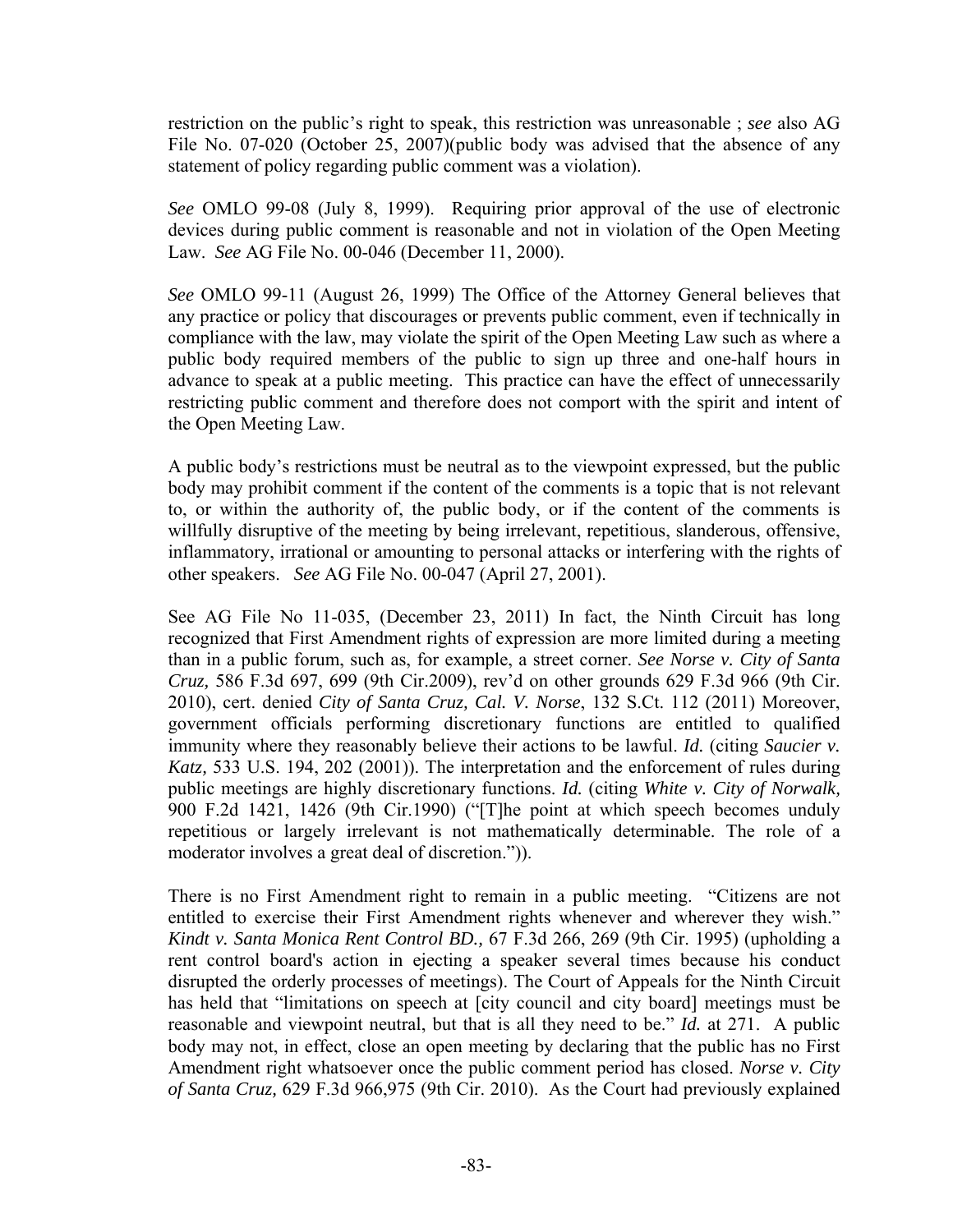in *White v. City of Norwalk,* 900 F.2d 1421, 1426 (9th Cir. 1990) the entire meeting held in public is a limited public forum, from beginning to the end, not just portions of it. The fact that a city may impose reasonable time, place and manner limitations on speech does not mean that by doing so it can transform the nature of the forum; much less extinguish all First Amendment rights. In *Santa Cruz* a provocative gesture that was made after the public comment period closed was still subject to a determination of whether it enjoyed First Amendment viewpoint protection.

Right to public comment was denied when Chair made the individual choose between public comment at the meeting or possibly lose her promised chance to have a future agenda topic devoted to her issue. This choice meant the individual could speak only once about a matter within the body's jurisdiction and control. Public comment during a public meeting has been bestowed by statute but once bestowed may only be restricted or limited in a constitutional manner. An individual's right to comment is subject to reasonable time, place, and manner restrictions, but the Chair's offer of a choice to this speaker was not based on constitutionally valid time, place, or manner restrictions. *See*  AG File No. 10-012 (May 18, 2010).

A member of the public may not be excluded from a tour taken by a public body during a meeting, for example, where a jail advisory committee scheduled a tour of the county jail. While the sheriff may have authority to exclude persons, if persons are excluded, the public body violates the Open Meeting Law if the tour is taken without the excluded member of the public. *See* AG File No. 00-013 (March 30, 2001).

When public comment is allowed during the consideration of a specific topic, the chairperson may require public comment to be relevant to the topic, provided the restriction is viewpoint neutral. When public comment is not allowed during the consideration of a specific topic on the agenda, the public body must allow at least one general period of public comment during that meeting where the public may speak on any subject within the jurisdiction, control or advisory authority of the public body. *See* AG File No. 01-022 (May 31, 2001) and AG File No. 00-047 (April 27, 2001).

# **§ 8.06 Excluding people who are disruptive**

If a person willfully disrupts a meeting, to the extent that its orderly conduct is made impractical, the person may be removed from the meeting. NRS 241.030(5)(b). *See* AG File No. 10-006 (April 13, 2010) Complainant's removal from the room by security was justified based on an intentional disturbance generated by the volume of comments which were audible to the Board and which prevented orderly conduct of the meeting. The chair of the public body may, without vote of the body, declare a recess to remove a person who is disrupting the meeting. *See* AG File No. 00-046 (December 11, 2000). *See* § 8.04 above, for further detailed discussion of reasonable restrictions during a public meeting.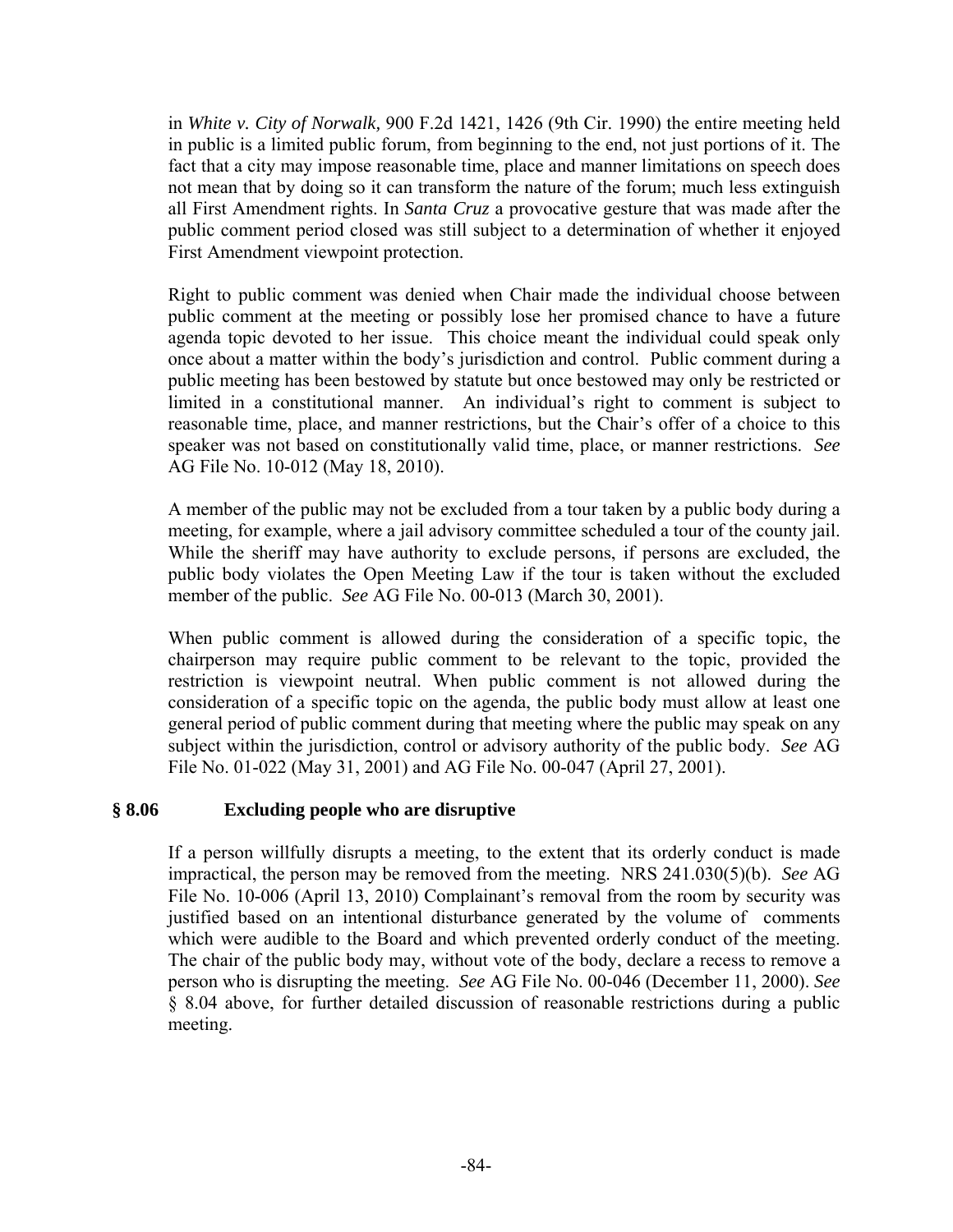### **§ 8.07 Excluding witnesses from testimony of other witnesses**

Under NRS  $241.030(5)(c)$ , a witness may be removed from a public or private meeting during the testimony of other witnesses. This applies even if the witness is an employee of the state agency that is prosecuting the case. Unless otherwise stipulated, the witness may continue to be excluded after he testifies. *See* Op. Nev. Att'y Gen. No. 93 (November 21, 1963). The witness should be allowed entrance after all other witnesses have testified. Aside from these witness exclusion rules remember that, NRS 241.033(4) prohibits the public body from excluding the person being considered under NRS 241.030 at any time during the closed meeting, as well as his/her representative or attorney.

### **§ 8.08 Votes by secret ballot forbidden; voting requirements for elected public bodies; voting requirements for appointed public bodies** (**NRS 241.0355)**

Since a secret ballot defeats the accountability of public servants, vote by secret ballot is not permitted under the Open Meeting Law. *Cf. News & Observer Publ'g Co. v. Interim Bd. of Educ.,* 223 S.E.2d 580 (N.C. Ct. App. 1976); *Olathe Hosp. Found., Inc. v. Extendicare, Inc.,* 539 P.2d 1 (Kan. 1975); *State ex rel. Wineholt v. Laporte Super. Ct No 2,* 230 N.E.2d 92 (Ind. 1967).

But that does not mean all votes must be by roll call. The Open Meeting Law is satisfied if a vote is by roll call, show of hands, or any other method so that the vote of a public official is made known to the public at the time the vote is cast. *Esperance v. Chesterfield Twp. of Macomb County*, 280 N.W.2d 559 (Mich. Ct. App. 1979).

A public body that is required to be composed only of elected officials may not take action by vote unless at least a majority of all members of the public body vote in favor of the action. A public body may not count an abstention as a vote in favor of an action. NRS 241.0355(1).

In a letter opinion construing public body voting requirements set out in NRS 241.0355, this office determined that the Regional Transportation Commission of Southern Nevada was composed of elected officials from statutorily designated public bodies in Clark County; therefore it is an elected public body subject to the voting requirements of NRS 241.0355. Before action can be taken by RTC, NRS 241.0355 requires a majority of the RTC members to vote affirmatively. There can be no reduction in quorum due to absence of one or more commissioners where the public body is required to be composed of elected officials, even if they are appointed to the RTC by the membership of another elected public body. Letter opinion to Chairman Larry Brown, Regional Transportation Commission of Southern Nevada, July 8, 2011.

### **"Action"** means:

 (a) If a public body has a member who is not an elected official, an affirmative vote taken by a majority of the members present during a meeting of the public body, but;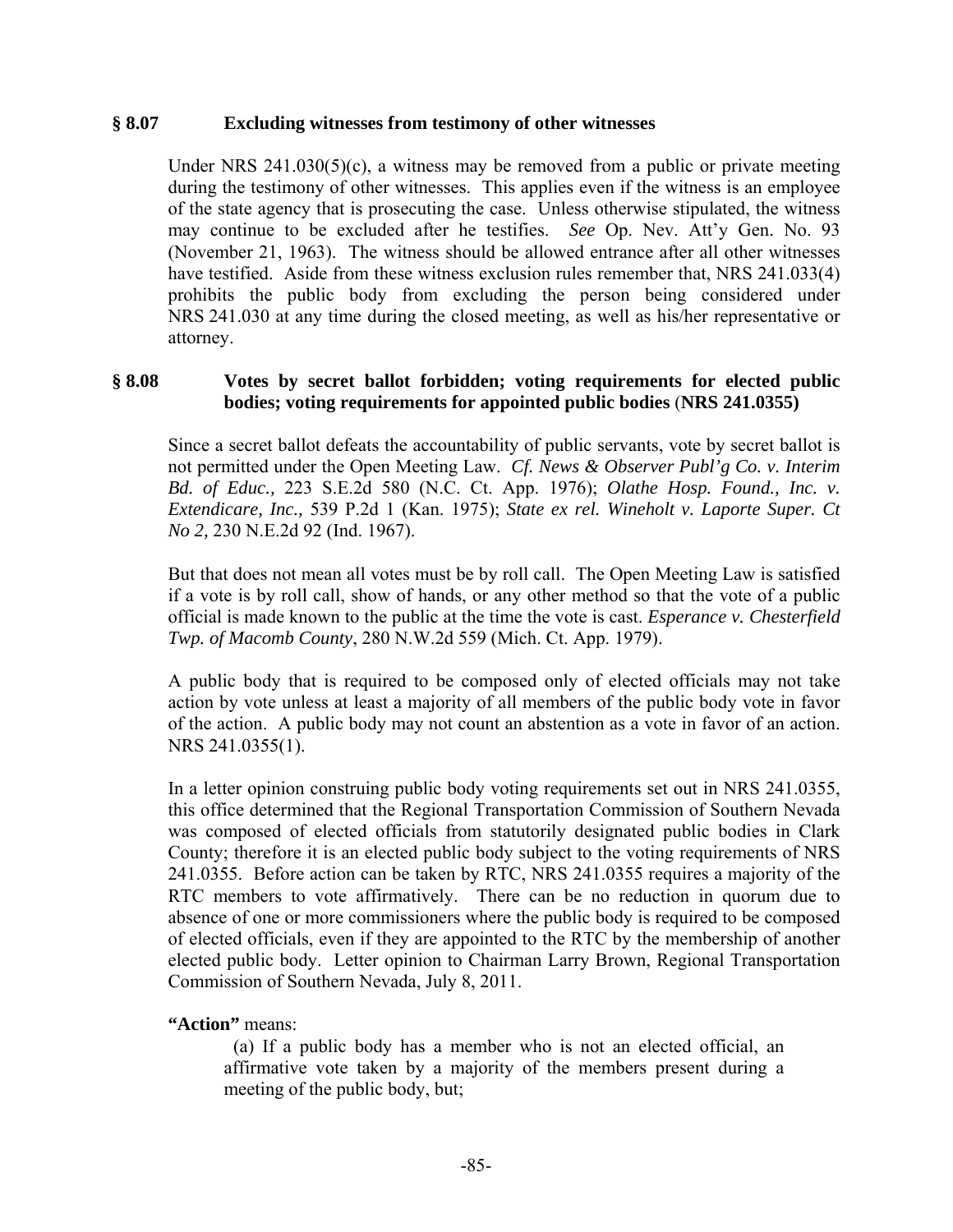(b) If all the members of a public body must be elected officials, an affirmative vote taken by a majority of all the members of the public body. *See* NRS 241.015.

For example, if only three members of a five person county commission (elected body) are present at a meeting, the three cannot take action by a 2 to 1 vote; the vote must be 3 to 0, since a majority (3) must be in favor of the action.

The Open Meeting Law can never force a public body to take action on any agenda topic. *See* AG File No. 00-018 (June 8, 2000). NRS 241.020(2)(c)(6)(III)(public body may remove an item from the agenda at any time or delay its discussion at any time.)

The Legislature encourages appointed or elected members of public bodies to vote – not abstain. NRS 281A.420(4)(b) states: "Because abstention by a public officer disrupts the normal course of representative government and **deprives the public and the public officer's constituents of a voice in governmental affairs** the provisions of NRS 281A.420 are intended to require abstention only in clear cases where the independence of judgment of a reasonable person in the public officer's situation would be materially affected by the public officer's acceptance of a gift or loan, the public officer's pecuniary interest, or the public officer's commitment in a private capacity to the interests of others."

## **§ 8.09 Audio and/or video recordings of public meetings by members of the public**

Under NRS 241.035(3), members of the public may be allowed to record on audio tape or any other means of sound or video reproduction if it is a public meeting and the recording in no way interferes with the conduct of the meeting.

# **§ 8.10 Telephone conferences**

*See* § 5.05 for a discussion of the proper way to conduct telephone conferences.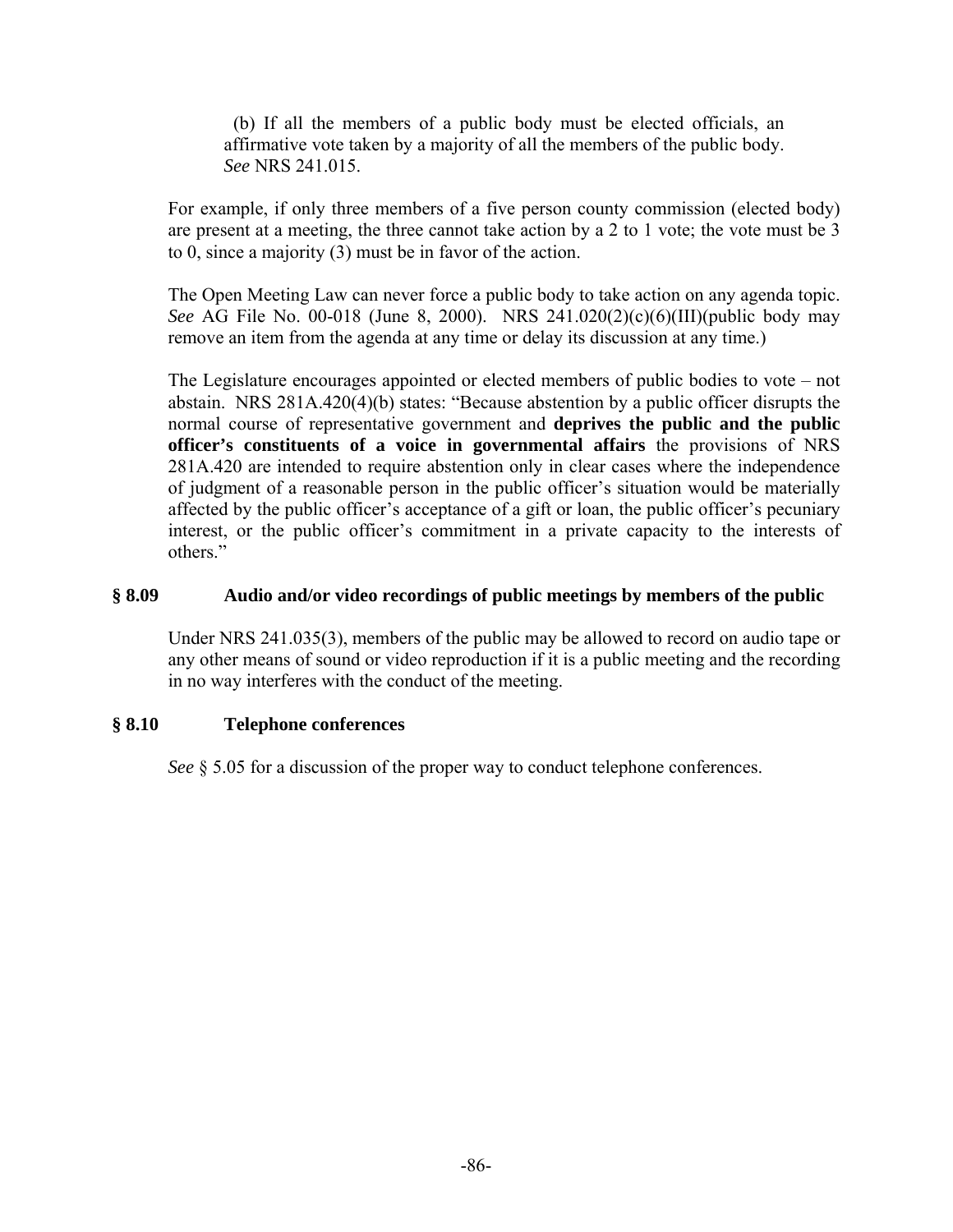## **Part 9 WHEN ARE CLOSED MEETINGS AUTHORIZED AND HOW ARE THEY TO BE HANDLED?**

### **§ 9.01 General**

 $\overline{a}$ 

This part discusses when closed meetings (sometimes referred to as "executive sessions" or "personnel sessions") may be held and how they should be conducted.

The opening clause in NRS 241.020(1) provides that all meetings must be open and public "except as otherwise provided by specific statute." The words "specific statute" are important ones. The Nevada Supreme Court is reluctant to imply exceptions to the rule of open meetings and looks for a specific statute mandating the exception or exemption. *See McKay v. Board of County Commissioners*, 103 Nev. 490, 746 P.2d 124 (1987). *See also* Op. Nev. Att'y Gen. No. 150 (November 8, 1973). In 2009, the Legislature strengthened these OML precepts. NRS 241.020(1) was amended with additional clarifying language. The 2009 amendment not only emphasized the importance of statutory authority before a meeting may be closed, but it also requires strict adherence to the statutory limits imposed on scope of the meeting. The Open Meeting Law is entitled to a broad interpretation to promote openness in government and any exceptions thereto should be strictly construed. *McKay v. Board of Supervisors,* 102 Nev. 644, 730 P.2d 438 (1986). Thus, closed sessions should be allowed only when specifically authorized and their scope must be tightly controlled.

### **§ 9.02 When closed sessions may be held**

Closed sessions may be held:

- By any public body to consider character, alleged misconduct, professional competence, or the physical or mental health of a person, with some exceptions, or to prepare, revise, administer or grade examinations administered on behalf of the public body, or to consider an appeal by a person of the results of an examination administered on behalf of the public body. *See* NRS 241.030 and § 9.04.
- By the Certified Court Reporters' Board to deliberate on a decision to be reached upon any contested hearing and to prepare, administer, or grade examinations. *See* NRS 656.090.
- By the Public Employees Retirement Board: (1) to meet with investment counsel, provided the closed session is limited to planning future investments or the establishment of investment objectives and policies, and (2) to meet with legal counsel provided the closed session is limited to advice on claims or suits by or against the system. NRS 286.150(2).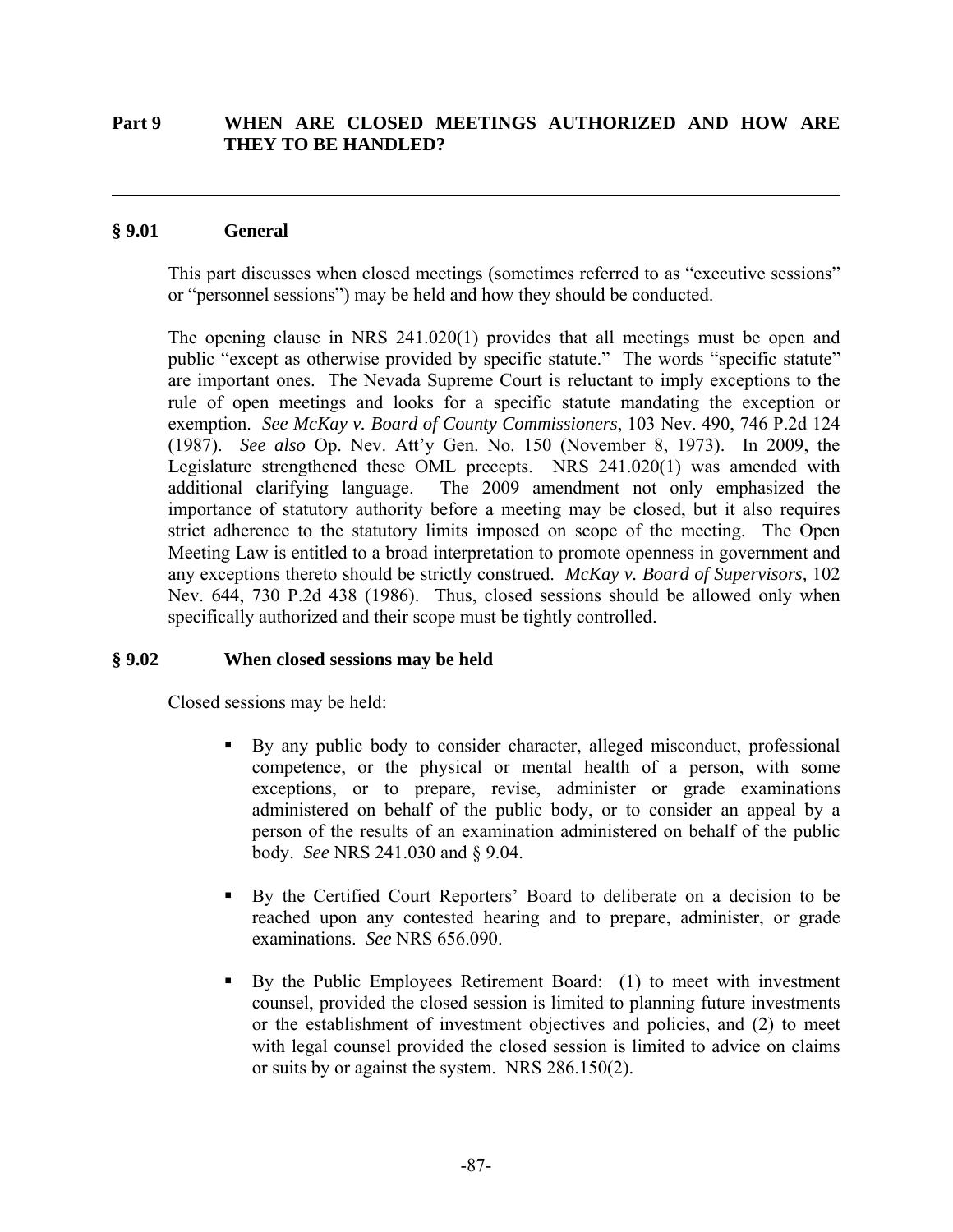- By the State Board of Pharmacy to deliberate on the decision in an administrative action (subsequent to a public evidentiary hearing) or to prepare, grade, or administer examinations. *See* NRS 639.050(3) and Op. Nev. Att'y Gen. No. 81-C (June 25, 1981).
- By any public body to take up matters or conduct activities that are exempt under the Open Meeting Law. *See* Part 4 of this manual. If the public body has other matters that must be considered in an open meeting, the Office of the Attorney General believes that a public body may take up an exempt matter during the open meeting if it desires. However, by virtue of the exemption, none of the open meeting requirements will apply to the exempt activity although it is recommended that a motion or announcement be made identifying the activity as an exempt activity to avoid confusion between an exempt activity and a closed session to which certain open meeting requirements may otherwise apply.
- By public housing authorities when negotiating the sale and purchase of property, but the formal acceptance of the negotiated settlement should be made in an open meeting. *See* Op. Nev. Att'y Gen. No. 372 (December 29, 1966).
- As authorized by a specific statute. NRS  $241.020(1)$ .

## **§ 9.03 When closed sessions may not be held**

Closed sessions may not be held:

- To discuss the appointment of any person to public office or as a member of a public body. NRS 241.030(5)(e). *See* discussion in § 9.04.
- To consider the character, alleged misconduct, professional competence, or physical or mental health of an elected member of a public body, or a person who is an appointed public officer or who serves at the pleasure of a public body as a chief executive or administrative officer or in a comparable position, including, without limitation, a president of a university or community college within the University and Community College System of Nevada, a superintendent of a county school district, a county manager and a city manager. *See* NRS  $241.031(1)(a)$  and  $(1)(b)$  and *cf.* Op. Nev. Att'y Gen. 81-A (February 23, 1981), written before NRS 241.031 was enacted.

[Note: The above prohibition does not apply if the consideration of the character, alleged misconduct or professional competence of the person does not pertain to his role as an elected member of a public body or an appointed public officer or other officer described above. *See* Act of June 17, 2005, Ch. 466, § 4, 2005 Nev. Stat. 2245.]

 When a request to open the meeting is made by the person whose character, alleged misconduct or professional competence or physical or mental health is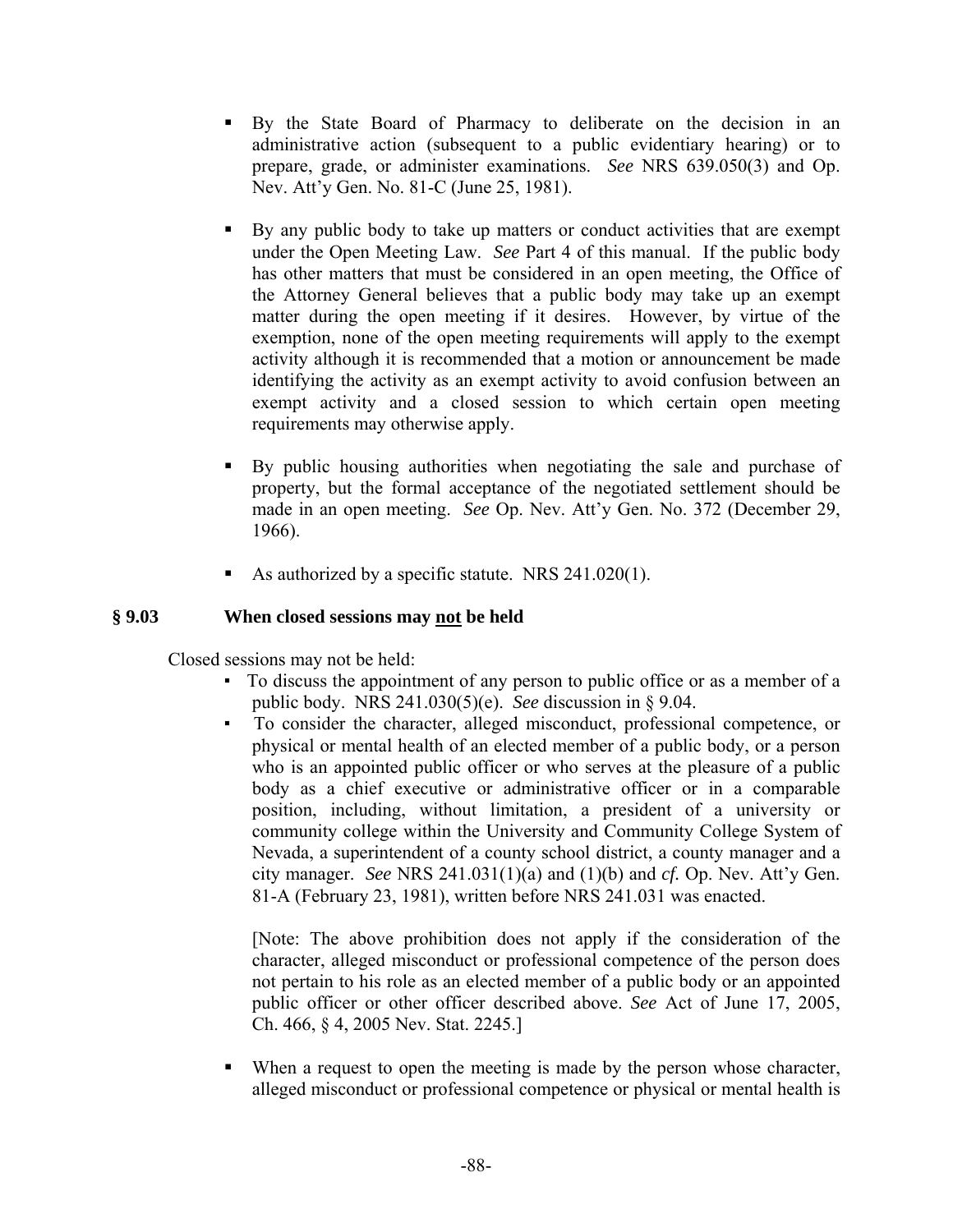being considered, the public body must open the meeting at that time unless the consideration of the character, alleged misconduct professional competence, or physical or mental health of the requester involves the appearance before the public body of another person who does not desire that the meeting or relevant portion thereof be open to the public. The request to open the meeting may be made at any time during the hearing. *See* Act of June 17, 2005, Ch. 466, § 3, 2005 Nev. Stat. 2245. If a necessary witness requests the meeting remain close, the public body must close that portion of the meeting, and open subsequent portions at the request of the person being considered. NRS 241.030.

- To conduct attorney-client communications, unless the communications fall under the exemption in NRS 241.015(2)(b)(2). *See* discussion in § 4.05 of this manual.
- To select possible recipients for awards. To the extent that a public body is considering the character, alleged misconduct, professional competence, or physical or mental health of a person under consideration for receipt of a public award, a public body may meet in closed session to discuss such matters. However, any vote taken with respect to granting the award must be in a public meeting. NRS 241.030.
- To consider indebtedness of individuals to a hospital. The Office of the Attorney General has determined that county hospital board meetings that relate to indebtedness of individuals to the hospital are required to be open and public. *See* Op. Nev. Att'y Gen. No. 148 (October 2, 1973).
- By a local ethics board to discuss past conduct of a public official. *See* Op. Nev. Att'y Gen. No. 94-21 (July 29, 1994).
- Where not authorized by law.

## **§ 9.04 Closed Meeting; Definition of "character" and "competence"; employment interviews and performance evaluations; Notice requirements.**

NRS 241.030(1) states: "Except as otherwise provided in this section and NRS 241.031 and 241.033, a public body may hold a closed meeting to consider the character, alleged misconduct, professional competence, or physical or mental health of a person."

The Open Meeting Law does not *require* a public body to close a meeting to the public pursuant to Chapter 241. *See* NRS 241.030(4)(d).

It is important to remember that NRS 241.033 requires personal notice be provided to the person being considered before closing a meeting pursuant to NRS 241.031, and as a practical matter, a notice pursuant to NRS 241.033 should contain the informational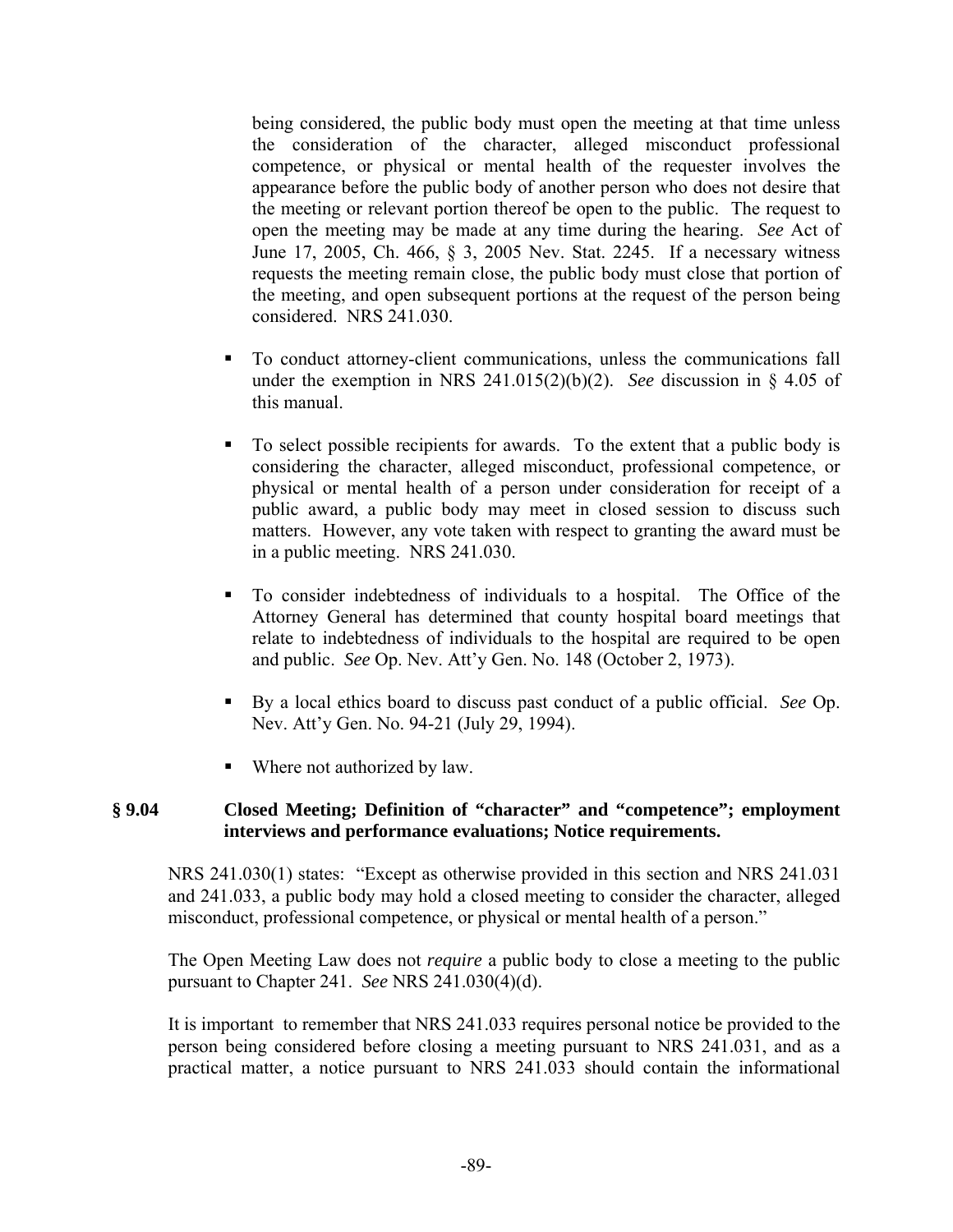statement regarding administrative action under NRS 241.034. *See* § 6.09, and § 6.10 *supra*.

A public body must start its public meeting in the open and then it may close the meeting after passing a motion specifying the nature of the business to be considered in closed session *and* the statutory authority pursuant to which the public body is authorized to close the meeting. In 2009 the Legislature added an important emphasis to the scope of a closed meeting putting parameters on the business that can be considered in closed session. NRS 241.020(1) was amended emphasizing that a meeting must not exceed the scope of the statutory authorization for closure. A public body may not stray from the statutory authorization to close a meeting. A public body may not set the parameters of the meeting; it must follow and obey statutory parameters.

The exceptions to closed meetings under NRS 241.030 are discussed *supra* in § 9.03.

The word **"character"** was defined in *Miglionico v. Birmingham News. Co.*, 378 So. 2d 677 (Ala. 1979) to include one's general reputation. It might also include such personal traits as honesty, loyalty, integrity, reliability, and such other characteristics, good or bad, which make up one's individual personality.

In Op. Nev. Att'y Gen. No. 81-A (February 23, 1981), the Office of the Attorney General opined that *character* encompassed that moral predisposition or habit or aggregate of ethical qualities, which is believed to attach to a person on the strength of the common opinion and report concerning him . . . a person's fixed disposition or tendency, as evidenced to others by his habits of life, through the manifestation of which his general reputation for the possession of a character, good or otherwise is obtained. Op. Nev. Att'y Gen No. 81-A also defined the word *competence* to include: ". . . being duly qualified . . . answering all requirements . . . having sufficient ability or authority . . . possessing the natural or legal qualifications . . . able . . . adequate . . . suitable . . . sufficient . . . capable . . . legally fit. *Also see* OMLO 2004-28 (September 9, 2005)."

Closed sessions may be held only to *consider* the character, alleged misconduct, professional competence, or physical or mental health of a person. The Open Meeting Law does not permit taking *action* in closed session on such matters. This distinction was drawn in *McKay v. Bd. of Supervisors,* 102 Nev. 644, 730 P.2d 438 (1986), where it was held the board did not violate the Open Meeting Law when it went into closed session to discuss the character, alleged misconduct and professional competence of the city manager, but terminating the city manager in closed session violated the law. *See also* Op. Nev. Att'y Gen. No. 81-A (February 23, 1981), and Op. Nev. Att'y Gen. No. 81-C (June 25, 1981).

The *McKay* decision has important implications for employment interviews and performance evaluations. (*See* § 4.05 infra). While the delineated attributes of individual employment candidates may be discussed in closed session, the public body may not use the closed session to narrow down candidates or begin the selection process. *See Brown v. East Baton Rouge Parish School Bd.*, 405 So. 2d 1148 (La. Ct. App. 1981). Similarly,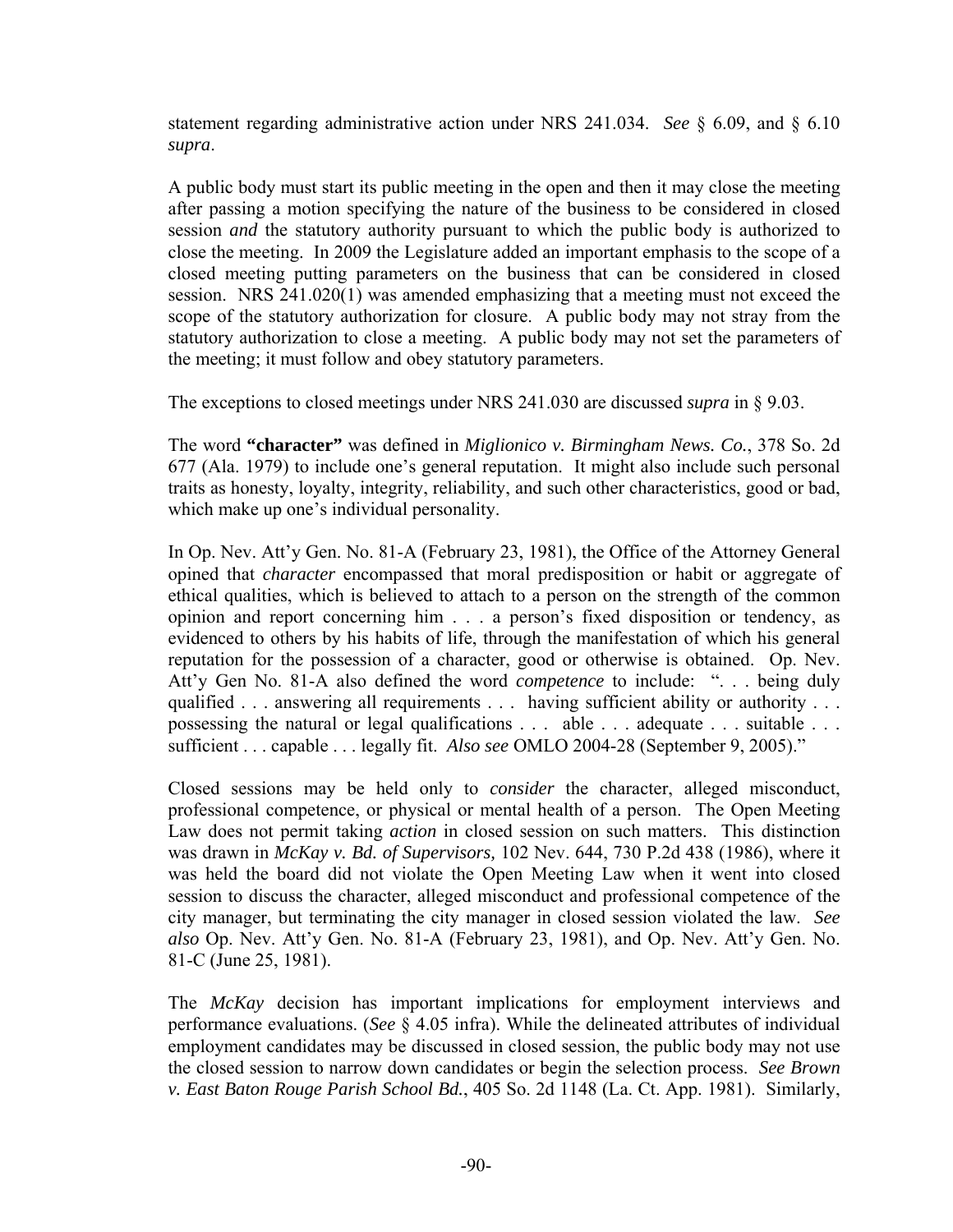while the delineated attributes of existing employees may be discussed in closed session, evaluation forms may not be filled out during the closed session, nor may the public body form recommendations or decisions about a rating or an action to take. Those tasks must be done in an open meeting or delegated to a member to handle. The closed session must be limited to specific discussions about the specific person. General discussions about general policies or practices may not be held during a closed session. *See Hudson v. Sch. Dist. of Kansas City*, 578 S.W.2d 301 (Mo. Ct. App. 1979).

While it can be difficult to properly describe an action item relating to a closed personnel session because one cannot anticipate the outcome of the closed session, one can describe, on the agenda, the parameters of allowable action by stating "possible action including, but not limited to, termination, suspension, demotion, reduction in pay, reprimand, promotion, endorsement, engagement, retention, or 'no action'." *See* AG File No. 00-007 (June 1, 2000).

The statutes do not authorize closure for general "personnel sessions." Closed sessions are only authorized for discussion of the matters specifically listed in NRS 241.030 or in another specific statute elsewhere in the NRS. *See* § 4.02, Statutory exemptions infra; *See* AG File No. 00-043 (January 24, 2001). It is not adequate to vaguely state that the closed session is regarding an individual (such as a manager). The agenda description must specifically state the nature of the business to be considered and the statutory authority authorizing the closed session. If a person's character, professional competence, alleged misconduct or physical or mental health is the topic of the discussion, the person's name must appear on the agenda. NRS 241.020(2)(c)(4); *See* AG File No. 00-050 (March 28, 2001).

*See* AG File No. 08-037 (February 26, 2009). Board members and the public engaged in a discussion of a county employee's character, and professional competence without providing the employee notice as required under NRS 241.033.

*See* OMLO 2004-01 (January 13, 2004) where the Office of the Nevada Attorney General opined that *deliberations* as defined in §5.01, *supra*, are not allowed in a closed meeting pursuant to NRS 241.030.

# **§ 9.05 The appointment to "public office" closed meeting prohibition**

Under NRS 241.030(5)(e), closed sessions may not be held "for the discussion of the appointment of any person to public office or as a member of a public body." This prohibition was discussed in *City Council of City of Reno v. Reno Newspapers, Inc.,* 105 Nev. 886, 784 P.2d 974 (1989). In that case, the city council conducted employment interviews for the city clerk position in the open and then held a brief closed meeting to discuss the character and professional competence of candidates. The council went back into open session to make the selection, but it was held the closed session was still a violation of the Open Meeting Law. The Nevada Supreme Court construed the prohibited "discussion of the appointment" to include "all consideration, discussion,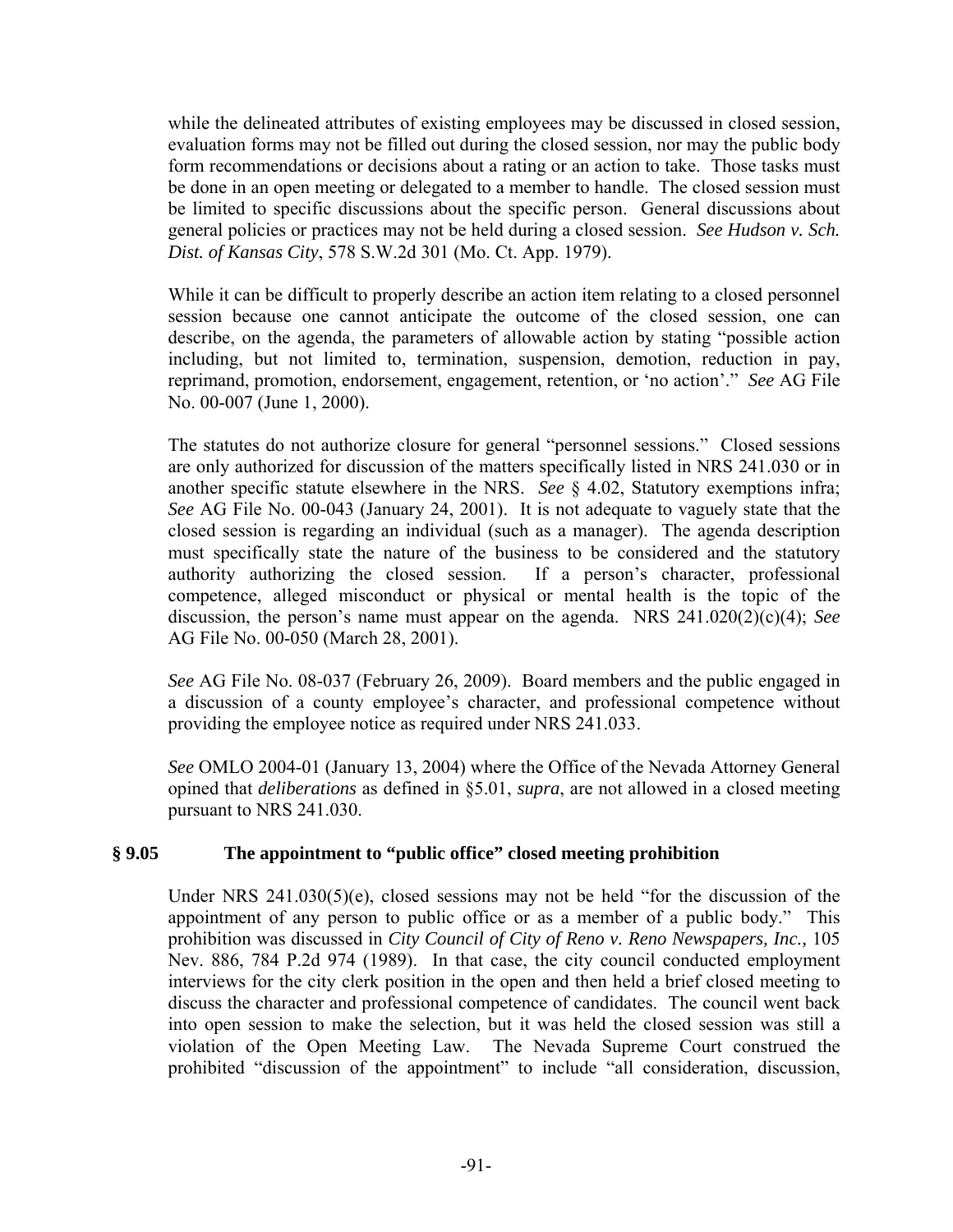deliberation and selection done by a public body in the appointment of a public officer." The ruling seems to cover all aspects of the appointment process.

The Open Meeting Law does not define "public officer," but the Nevada Supreme Court (see below) has approved the use of the definition of public officer found in NRS 281.005. NRS 281.160 also provides a definition of public officer and it also construes the meaning of "the exercise of a public power, trust or duty." In Op. Nev. Att'y Gen. No. 193 (September 3, 1975), the Office of the Attorney General opined that NRS 241.030(3)(e) encompasses: (1) all elected public officers, and (2) all persons appointed to positions created by law whose duties are specifically set forth in law and who are made responsible by law for the direction, supervision, and control of their agencies. Also *see* OMLO 2004-01 (January 14, 2004). In *City Council of Reno*, 105 Nev. 886, 784 P.2d 974 (1989), NRS 281.005 was used by stipulation of the parties to define public officer.

## **§ 9.06 How to handle closed sessions to consider character, allegations of misconduct, professional competence, or physical and mental health of a person**

For closed sessions under NRS 241.030(1), the following procedures are required or recommended:

Start with a duly noticed open meeting. Closed meetings are still "meetings" within the definition and ambit of the Open Meeting Law.

To assure compliance with the spirit of NRS  $241.020(2)(c)(1)$ , it is recommended the matter be indicated on the agenda as a closed session under NRS 241.030(1) and the person's name being considered must be included on the agenda pursuant to NRS 241.020(c)(4). An agenda item of "Executive Session" does not adequately describe a closed session. *See* AG File No. 00-021 (September 7, 2000).

The closed session should not be listed as an "action" item on the agenda because action cannot be taken during the closed session. *See* discussion in § 9.04.

If action might be taken on the matter, be sure to include a separate item on the agenda for action to be taken during open session. *See* discussion in § 9.04.

Give notice to the subject person as required by NRS 241.033(1). *See* § 6.09 of this manual.

At the meeting, a motion must be made to go into closed session and the motion must specify the business to be considered during the closed session and the statutory authority pursuant to which the public body is authorized to close the meeting. NRS 241.030(3). *See* AG File No. 01-021 (May 14, 2001), which was drafted prior to the 2005 Legislative Session.Only the business identified in the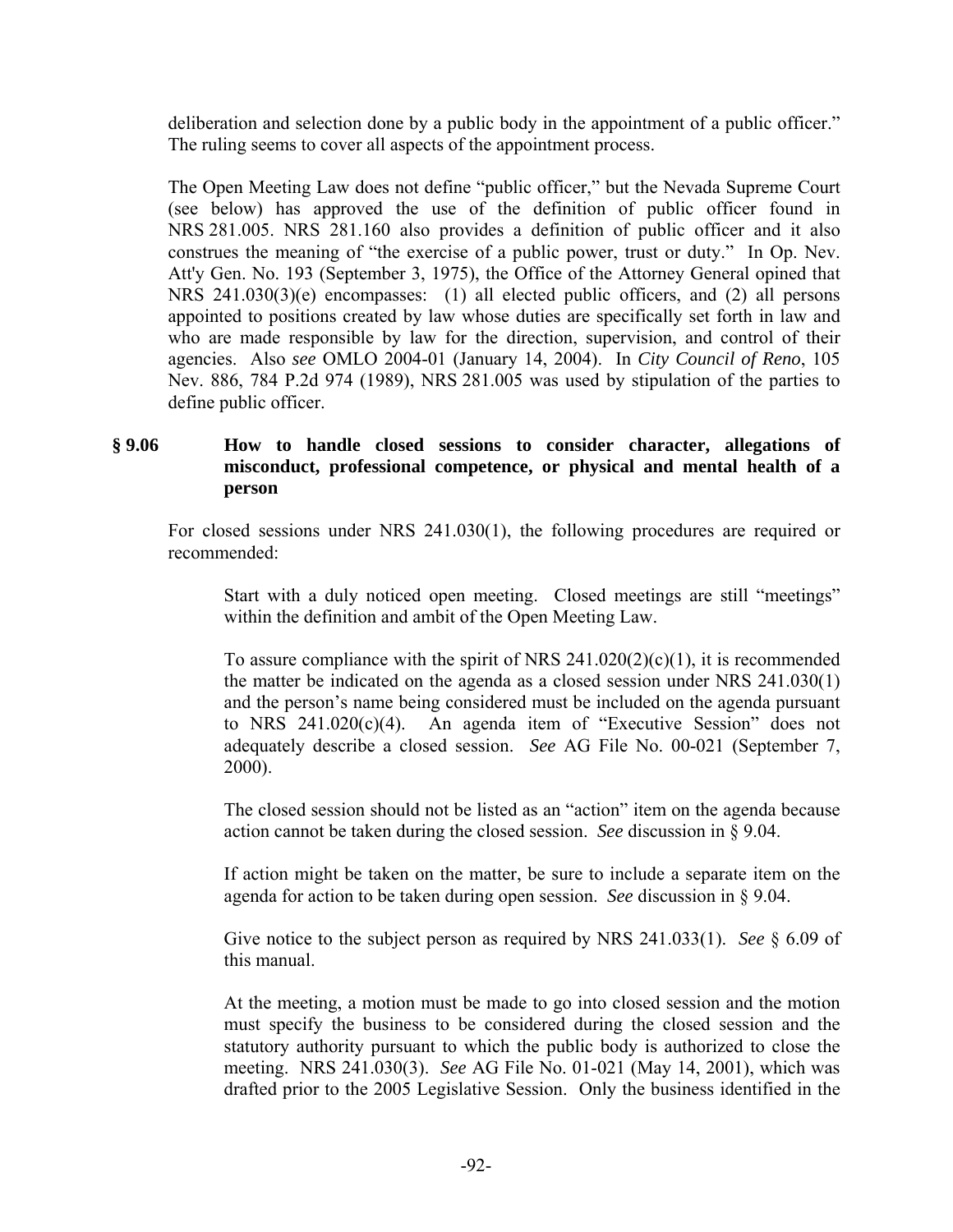motion may be discussed. As stated in Op. Nev. Att'y Gen. No. 81-A (February 23, 1981), the purpose of the motion is two-fold: (1) so members of the public body understand the parameters of what can be discussed in closed session so as not to deviate from the strict requirements of the law, and (2) to assure that notice is given to the person being discussed so he or she can obtain a copy of the minutes.

The public body must permit the person being considered and his/her representative to attend the closed meeting. It is up to the chairperson to decide who else shall be included in the closed session, or the chairperson can determine who may attend through a majority vote of the public body, which occurs in an open meeting. NRS 241.033(3).

Before proceeding with the discussion, make sure that proof of service of the notice to the person has been received. If not, the closed session may not proceed, absent waiver. *See* NRS 241.033(1) and § 6.09.

The closed session must be tape-recorded. NRS 241.035(4). As the recordings of closed sessions are treated differently than those of open sessions, NRS 241.035(2), it is recommended the closed session be recorded on a separate tape.

The person being considered must be permitted to present written evidence, testimony and present witnesses relating to his character, alleged misconduct, professional competence or physical or mental health to the public body. NRS 241.033(4).

If the subject desires to record the closed session, the Office of the Attorney General recommends that he or she be permitted to do so. NRS 241.035(3).

Minutes must be kept of the closed session, and they must be prepared with the same detail as minutes of the open session. NRS 241.035(2).

Op. Nev. Att'y Gen. No. 81-A (February 23, 1981) contains a lengthy discussion about the improper use and conduct of an executive session, and the possible remedy.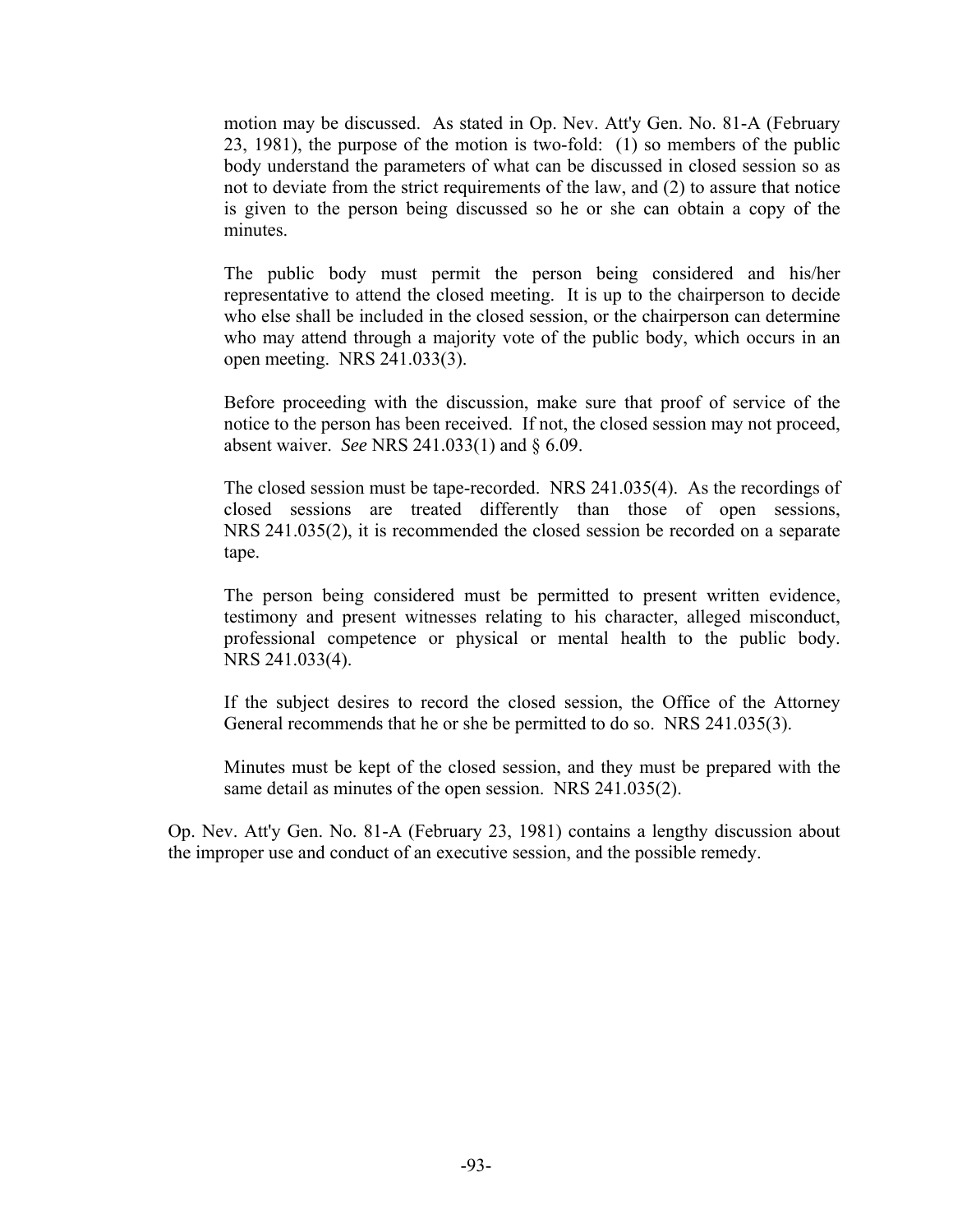## **Part 10 WHAT RECORDS MUST BE KEPT AND MADE AVAILABLE TO THE PUBLIC? (***See* **Sample Form 2)**

## **§ 10.01 General**

 $\overline{a}$ 

This part discusses the requirements for preparing, preserving, and disclosing minutes of meetings.

#### **§ 10.02 Requirement for and content of written minutes (***See* **Sample Form 2)**

NRS 241.035 requires that written minutes be kept by all public bodies of each meeting they hold regardless of whether the meeting was open or closed to the public. The minutes must include:

- a. The date, time, and place of the meeting;
- b. The names of the members of the public body who were present and the names of those who were absent;
- c. The substance of all matters proposed, discussed, or decided and, at the request of any member, a record of each member's vote on any matter decided by vote;
- d. The substance of remarks made by any member of the general public who addresses the body if he or she requests that the minutes reflect his or her remarks, or if he or she has prepared written remarks, a copy of his or her written remarks if he or she submits a copy for inclusion; and
- e. Any other information that any member of the body requests be included or reflected in the minutes.

*See* OMLO 98-03 (July 7, 1998) for an example of how a public body may violate the Open Meeting Law by failing to reflect in its meeting minutes the substance of the discussion by the members of the public body of certain relevant matters.

Verbatim minutes are not required by OML. There is no requirement in NRS 241.035(1) that verbatim remarks be included in the minutes at the request of any person. NRS 241.035(1) use of the phrase "any other information" does not include the right to have the public body insert verbatim remarks in the text of the minutes. Appending prepared written remarks to the minutes is an accommodation which serves the public interest just as efficiently as the insertion of verbatim remarks into the text of the public body's minutes and it also furthers the goal of openness in government. OMLO 2008-03; *See* AG File No. 08-011 (June 9, 2008)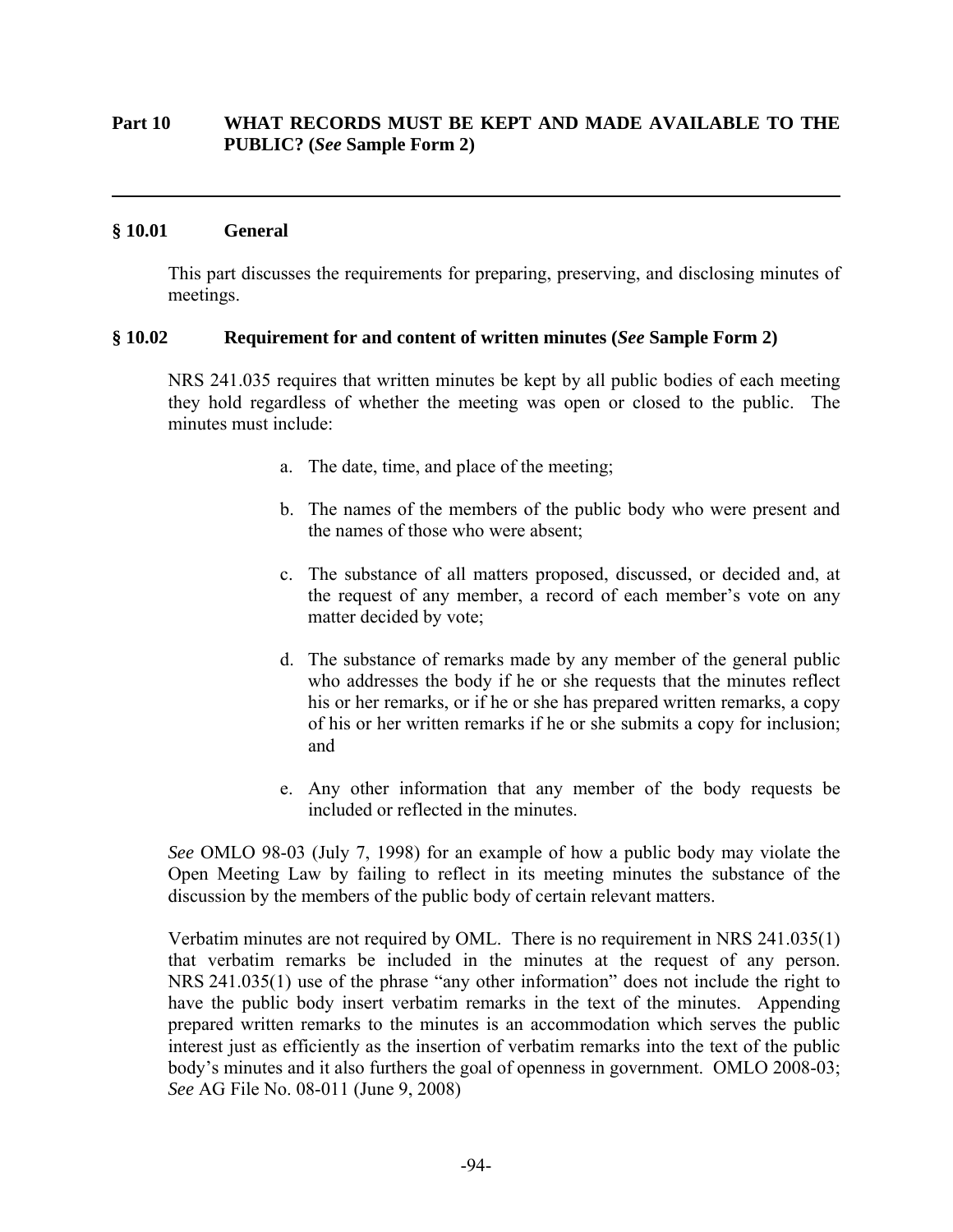# **§ 10.03 Retention and disclosure of minutes**

Minutes or audio recordings of public meetings are declared by the Open Meeting Law to be public records and must be available for inspection by the public within 30 working days after the meeting is adjourned. *See* NRS 241.035(2) and OMLO 99-06 (March 19, 1999).

In the case of a public body that meets infrequently, formal approval of the minutes of a previous meeting may be delayed several months**.** The unapproved minutes must be made available within the time specified in NRS 241.035(2) to any person who requests them, together with a written statement that such minutes have not yet been approved and are subject to revision at the next meeting.

The minutes are deemed to have permanent value and must be retained by the public body for at least five years, (NRS 241.035(2)) after which they may be transferred for archival preservation in accordance with NRS 239.080-239.125.

Minutes of meetings closed pursuant to NRS 241.030 become public records whenever the public body determines that the matters discussed no longer require confidentiality *and* the person whose character, conduct, competence, or health was discussed has consented to their disclosure. NRS 241.035(2)(a)-(c).

Under NRS 241.033(6) the subject person is always entitled to a copy of the minutes of the closed session upon request, whether or not they ever become public records. In *Davis v. Churchill County Sch. Bd. of Trustees,* 616 F. Supp. 1310, 1314 (D. Nev. 1985), the court suggested that a student who was the subject of closed hearings may release "any information he or she chooses," which presumably includes minutes or tapes of closed sessions.

# **§ 10.04 Making and retaining audiotapes or video recordings of meetings**

It is a requirement of the Open Meeting Law that each public meeting is audio or video taped or transcribed by a reporter who is certified pursuant to Chapter 656 of NRS. NRS 241.035(4). A public body must make a good faith effort to comply with this provision, and if the public body makes a good faith effort to comply, but, for some reason beyond the control of the public body fails to comply, the public body's failure to comply with the provision does not result in a violation of the Open Meeting Law. NRS 241.035(6).

*See* OMLO 99-09 (July 28, 1999) for an example of the pitfalls associated with using a tape recorder as the sole source for the record of the meeting.

Recordings of closed sessions made by public bodies must also be retained for at least one year but are given the same protection from public disclosure as minutes of closed sessions set out in NRS 241.035(2). The tapes must be made available to the subject of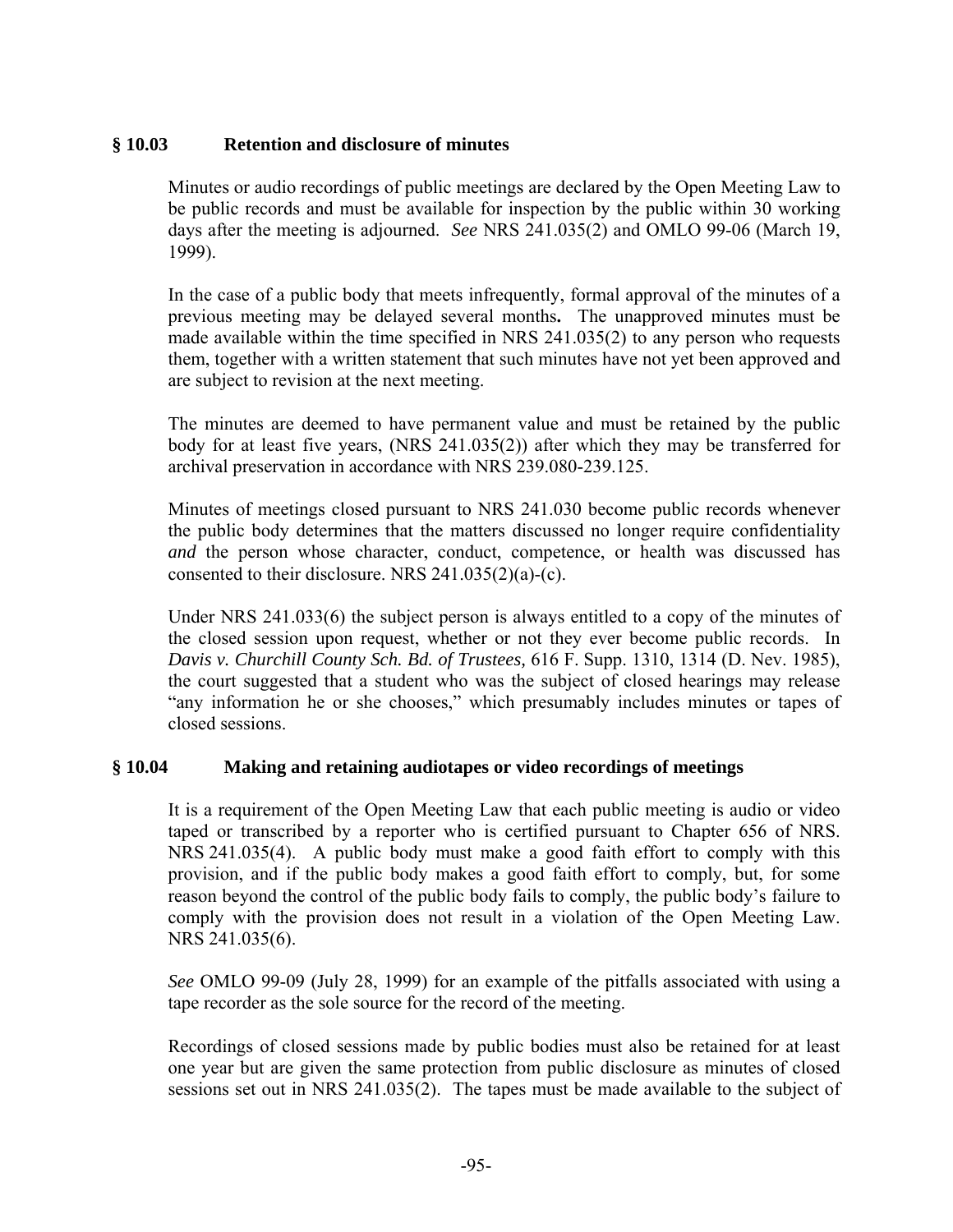the closed session, and under NRS 241.035(5), must also be made available to the Office of the Attorney General upon request.

# **§ 10.05 Fees for inspecting or copying minutes and tapes**

The Open Meeting Law requires that minutes and tapes be made available "for inspection" once prepared following a public meeting and does not authorize charging a fee for inspection, since fees for inspection are not authorized by statute.

However, if a person wants a copy of the minutes or audio recordings public records law determines the fee that may be charged. Public bodies should consult the public records law or other statutes dealing with fees to determine what, if any, fees may be charged. *See* NRS Chapter 239.

Minutes and tapes of closed sessions become public record only in accordance with NRS  $241.035(2)(a)$ –(c). If such recordings of closed meetings become a public record in accordance with the statute, a fee may be charged for making copies as provided by NRS Chapter 239.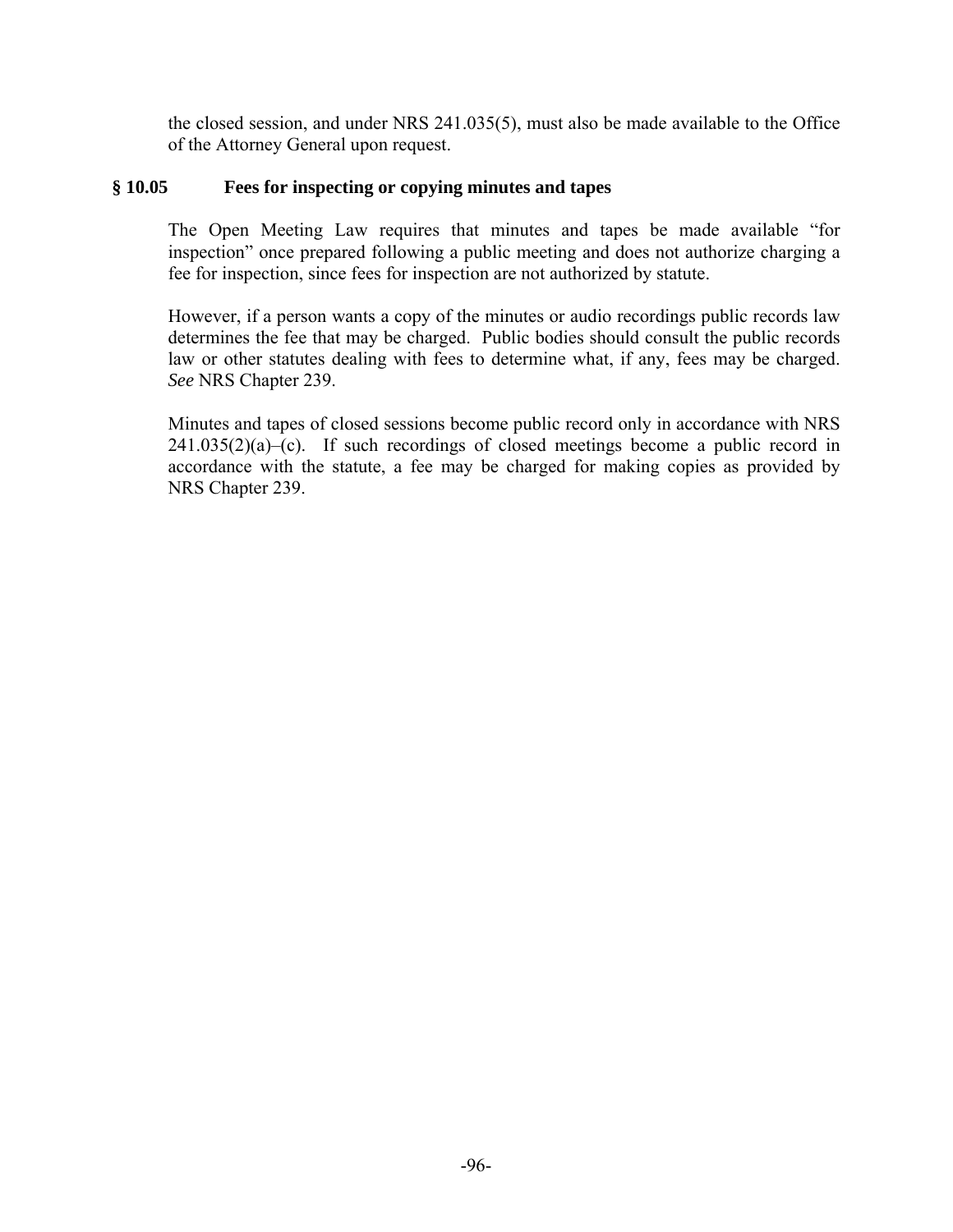## **Part 11 WHAT HAPPENS IF A VIOLATION OCCURS? PUBLICATION OF ATTORNEY GENERAL OPINION ON AGENDA**

## **§ 11.01 General**

 $\overline{a}$ 

When a violation of the Open Meeting Law occurs, the Office of the Attorney General recommends that the public body immediately cure the violation. Although it may not obliterate the violation, corrective action should be taken so that the business of government is accomplished in the open.

The following sections discuss the possible remedies available to the public body for inadvertent violations of the Open Meeting Law and a new amendment to the OML that requires publication of an Attorney General opinion finding an OML violation by the public body. Publication of the opinion must be on the public body's next agenda. NRS 241.0395.

### **§ 11.02 Containing and correcting violations**

Some examples of ways to stop, contain, and correct violations follow. Of course, as circumstances vary, so may the remedies.

a. Improper notice given for meeting.

If proper notice has not been given for a meeting, the meeting must be stopped. *See* OMLO 99-06 (March 19, 1999). To remedy the violation, the Office of the Attorney General believes that the meeting may be convened or continued solely for the purpose of rescheduling a meeting and adjourning. To otherwise continue a meeting after it is discovered the meeting was not properly noticed could be viewed as evidence of a willful violation of the Open Meeting Law. Discussions of any public significance which were held before the discovery of the improper notice should be repeated at a later meeting. All actions taken before adjournment are void but may be taken again at a subsequent meeting as discussed below.

b. Discussion of items not clearly on agenda.

If a public body begins discussion on an item that is not clearly stated on the agenda, it is recommended the public body stop the discussion and schedule it for a future meeting under a more comprehensive agenda. At the subsequent meeting, it would be advisable to summarize or repeat the conversations that occurred at the previous meeting.

c. Taking action on items listed as discussion items only.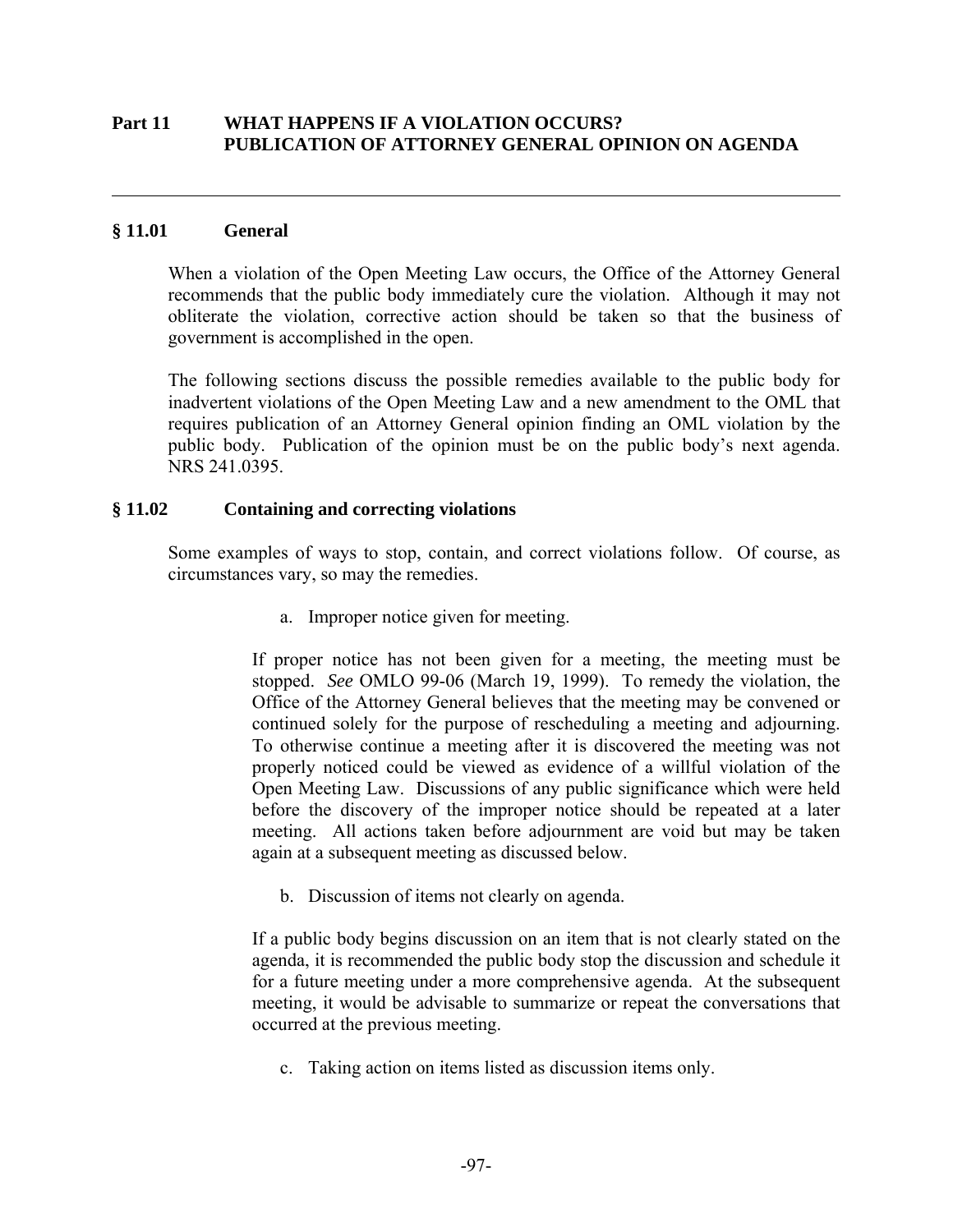Remembering the expanded definition of "action" in NRS 241.015(1), if a public body takes action on an item which has not been identified on the agenda as an action item, the action is void but may be taken up again at a future duly noticed meeting where the former action may be rescinded to indicate that the public body understands prior action was void. At the subsequent meeting, the rationale for the action should be discussed again or at least the record of the previous meeting made available.

d. No proof of service on the subject of a meeting to consider character, alleged misconduct, competence, or health.

If there is no proof of service of notice on a person whose misconduct, character, professional competence, or mental or physical health is being considered, and the person is not present, the item must be postponed to another meeting, and the subject must be notified again about the new meeting. If the person is present, he or she may be asked if he or she would be willing to waive the notice requirements. The right to notice must be thoroughly explained to the person, and the person should be given the opportunity, free of threat or pressure, to postpone consideration of the matter or to waive the right to notice. As explained in  $\S$  6.09 of this manual, any waiver of the right to notice must be knowing and voluntary. A complete record should be made to resolve allegations that may later arise.

e. Public Body voted to rescind earlier votes on items that had not been agendized. Multiple matters were rescinded in a public vote.

Failure to agendize item(s) upon which action was taken are void and must be rescinded by public vote during the same meeting, or in another future public meeting. Otherwise the public may be confused about the legal status of the offending prior action. Corrective action or cure is not possible absent rescission of the offending action or litigation from this office may be required so that the action is declared void by a court of competent jurisdiction. *See* § 11.03 below. Following rescission matters or items that were the subject of illegal action may then be placed on a future agenda for lawful consideration and possible action. AG File No. 08-002 (May 12, 2008).

 f. Effective Cure can be taken at a meeting even when a serious but inadvertent violation occurs.

Our opinion in OMLO 2008-02: AG File No. 07-051 (February 7, 2008) is an example of how a public body may cure even a serious violation. The Douglas County Board of County Commissioners quickly cured a violation of the OML during its public meeting. A quorum of the Board had gathered in an unscheduled non-noticed meeting during the Board's recess while Counsel was absent researching a legal issue. A member of the public brought the violation to the attention of the Board at the end of the recess. There had been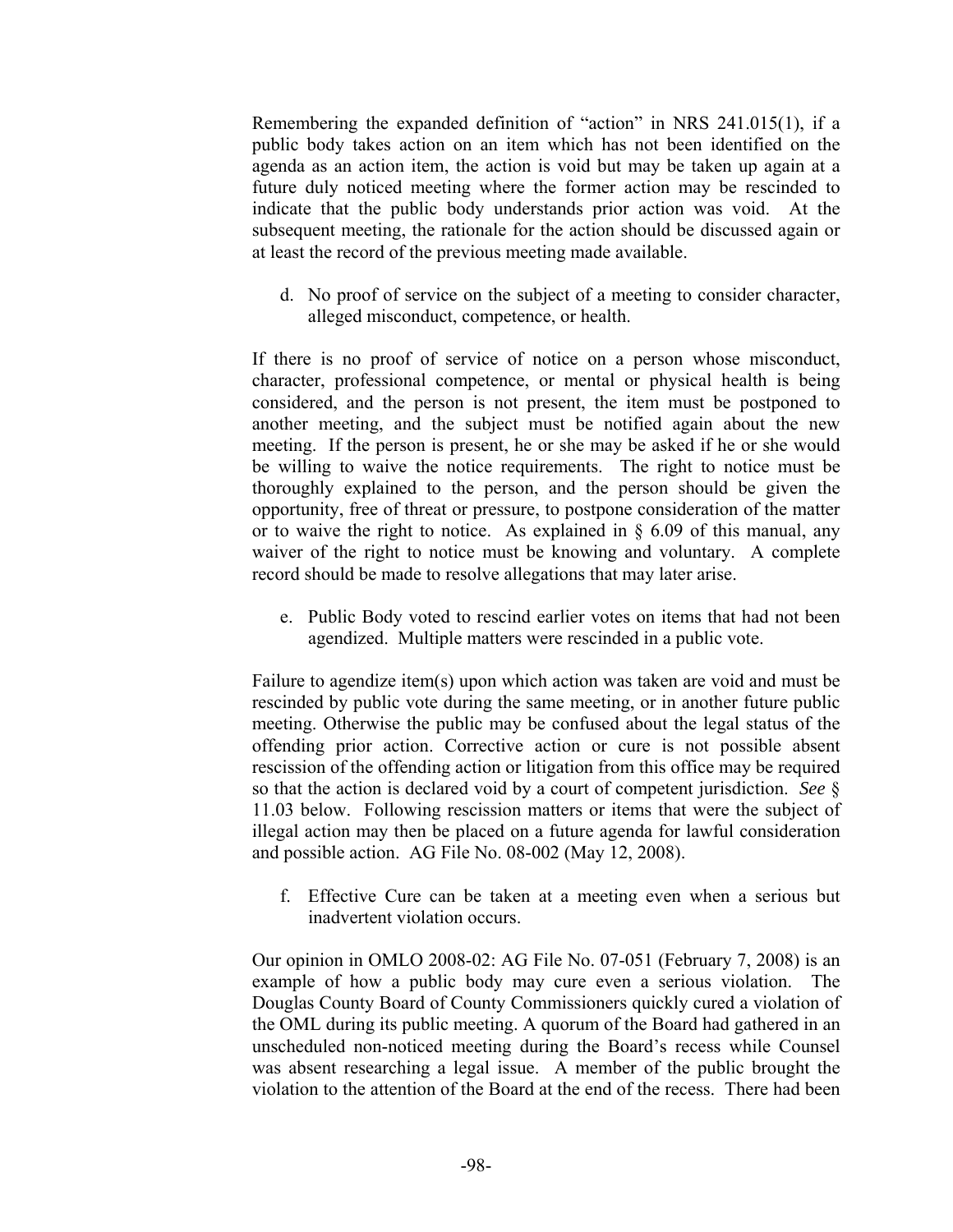no recording or minutes taken of this gathering. Board Counsel immediately asked members to explain what had occurred during the recess. In response to questions from counsel, it became clear that the gathering of a quorum to discuss a matter on the agenda was inadvertent. No promises or decisions had been given or made during the recess. To the extent there was deliberation among the quorum, it was cured by immediate disclosure of what had been discussed during the inadvertent meeting. When the Board reconvened and disclosure had been made, the Chairman reopened public comment to allow anyone to comment about the violation or anything else. Public comment was not restricted. This prompt action satisfied the legislative mandate found in NRS 241.010. The Douglas County Planning Commission took effective remedial action to cure an acknowledged violation.

However, even though a violation may have been stopped and contained and corrective action taken, the violation may still be the subject of the sanctions below.

# **§ 11.03 Actions taken in violation are void**

The action of any public body taken in violation of any provision of the Open Meeting Law is void, i.e., the action has no legal force or binding effect. NRS 241.036.

However, lawsuits to obtain a judicial declaration that an action is void must be commenced within 60 days after the offending action occurred. NRS 241.037(3).

It appears that only those actions defined in NRS 241.015(1)(decisions, commitments, or affirmative votes by a majority of the members) are voided by NRS 241.036.

# **§ 11.04 Rescheduling an action that is void**

A public body that takes action in violation of the Open Meeting Law, which action is null and void, is not forever precluded from taking the same action at another legally called meeting. *Valencia v. Cota*, 617 P.2d 63 (Ariz. Ct. App. 1980); *Cooper v. Arizona W. Coll. Dist. Governing Bd.,* 610 P.2d 465 (Ariz. Ct. App. 1980); *Spokane Education Ass'n v. Barnes*, 517 P.2d 1362 (Wash. 1974). However, mere perfunctory approval at an open meeting of a decision made in an illegally closed meeting does not cure any defect of the earlier meeting or relieve any person from criminal prosecution for the same violation. *Scott v. Town of Bloomfield*, 229 A.2d 667 (N.J. Super. Ct. Law Div. 1967). The matter should be put on an agenda for an open meeting and reheard.

The following examples illustrate a few methods used by public bodies to correct OML violations.

A public body cured a violation almost two months following the violation. Trustee subcommittee had met in private without notice or agenda to summarize the Superintendent's evaluation and backup materials for formal presentation to the Trustees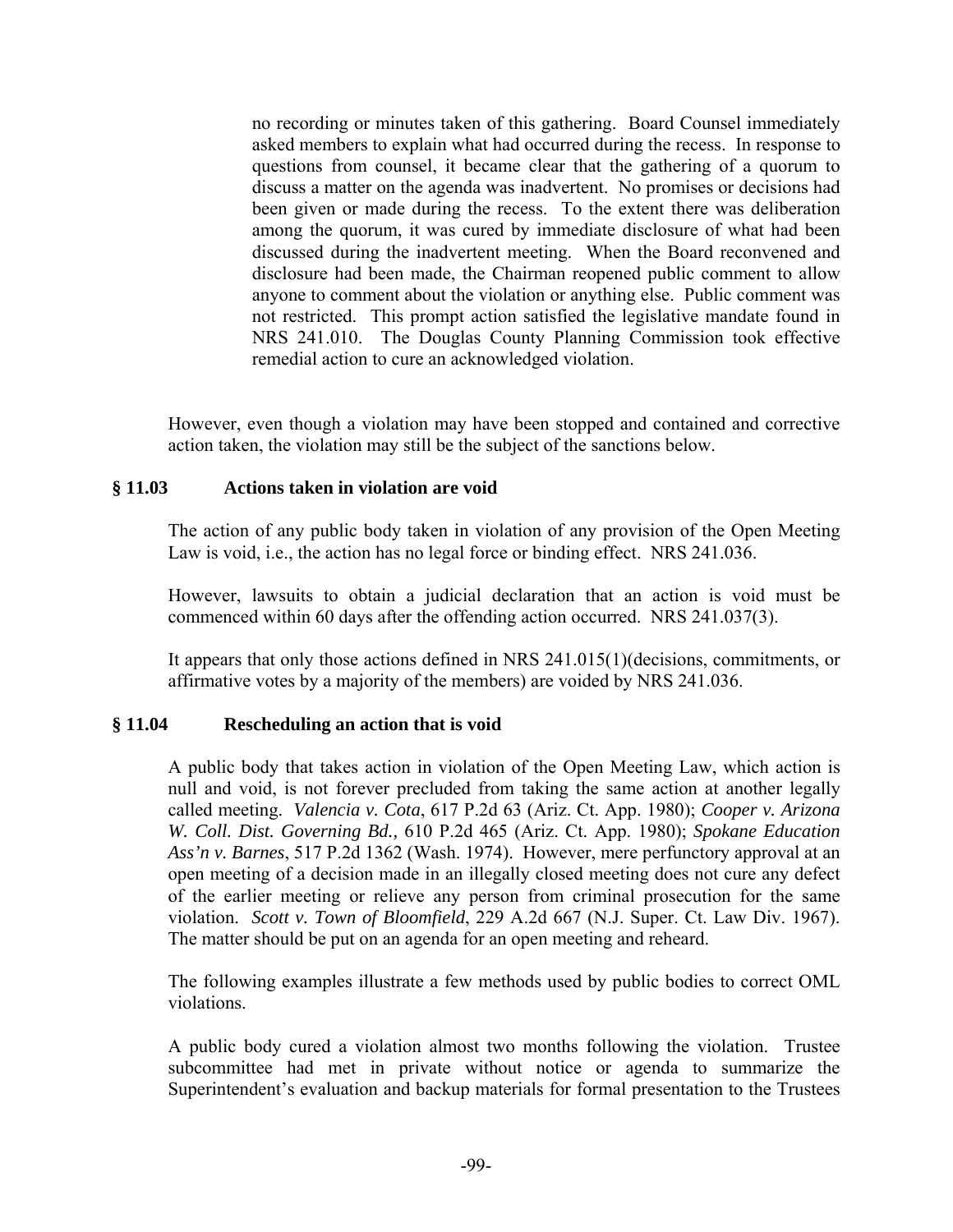at a later meeting. At the later meeting Trustees voted to approve Superintendent's evaluation. Complainant said the earlier private non-noticed meeting had constituted a subcommittee under the OML and should have been subject to public oversight. Corrective action (despite denial by the Chair that a violation had occurred) was taken 55 days later when the sub-committee met for a special meeting prior to the Trustee's regular meeting during which the sub-committee formally approved the evaluation materials and compilation process in a publicly noticed meeting and it again voted on the Superintendent's evaluation so at to remove any conflict with the OML. AG File No. 09-024 (October 13, 2009).

Private attorney filed a petition on behalf of public body. The petition had not been approved or voted on by the public body in open session before it was filed. Public body then agendized the petition for public meeting and voted to ratify the earlier filing of the petition. Even if the complainant's charge that the filing of the Petition was an illegal act on behalf of the public body, the OML does not forbid corrective action to either ratify the action complained of, or to reject the action. AG File No. 10-038 (August 24, 2010).

Public body took immediate corrective action prior to an OML complaint, when it redrafted and revised possibly defective agenda items and re-agendized them to future meeting agenda. AG File No. 10-045 (November 2, 2010).

Allegation was that City Council's process to fill a vacancy within its own membership kept the public in the dark as to its deliberations and assessments of the various candidates and that it violated the letter and spirit of the Open Meeting Law. The Henderson City Council took corrective action after this office contacted the City attorney. It released to the public recertified ballots cast by the Council members, each with the signature of the corresponding voting member. The Council's selection process had been defective because it failed to make known the identity of each member's ballot at the time it was cast or at some time during the meeting. But, failure to verbally deliberate and/or assess the candidates before each ballot was cast was not a violation of the OML. AG File No. 09-029 (November 4, 2009).

## **§ 11.05 Any person denied a right under the Open Meeting Law may bring a civil suit**

Under NRS 241.037(2), any person denied a right conferred by the Open Meeting Law may bring civil suit:

- a. To have an action taken by the public body declared void;
- b. To require compliance with or prevent violations of the Open Meeting Law, or
- c. To determine the applicability of the law to discussions or decisions of the public body.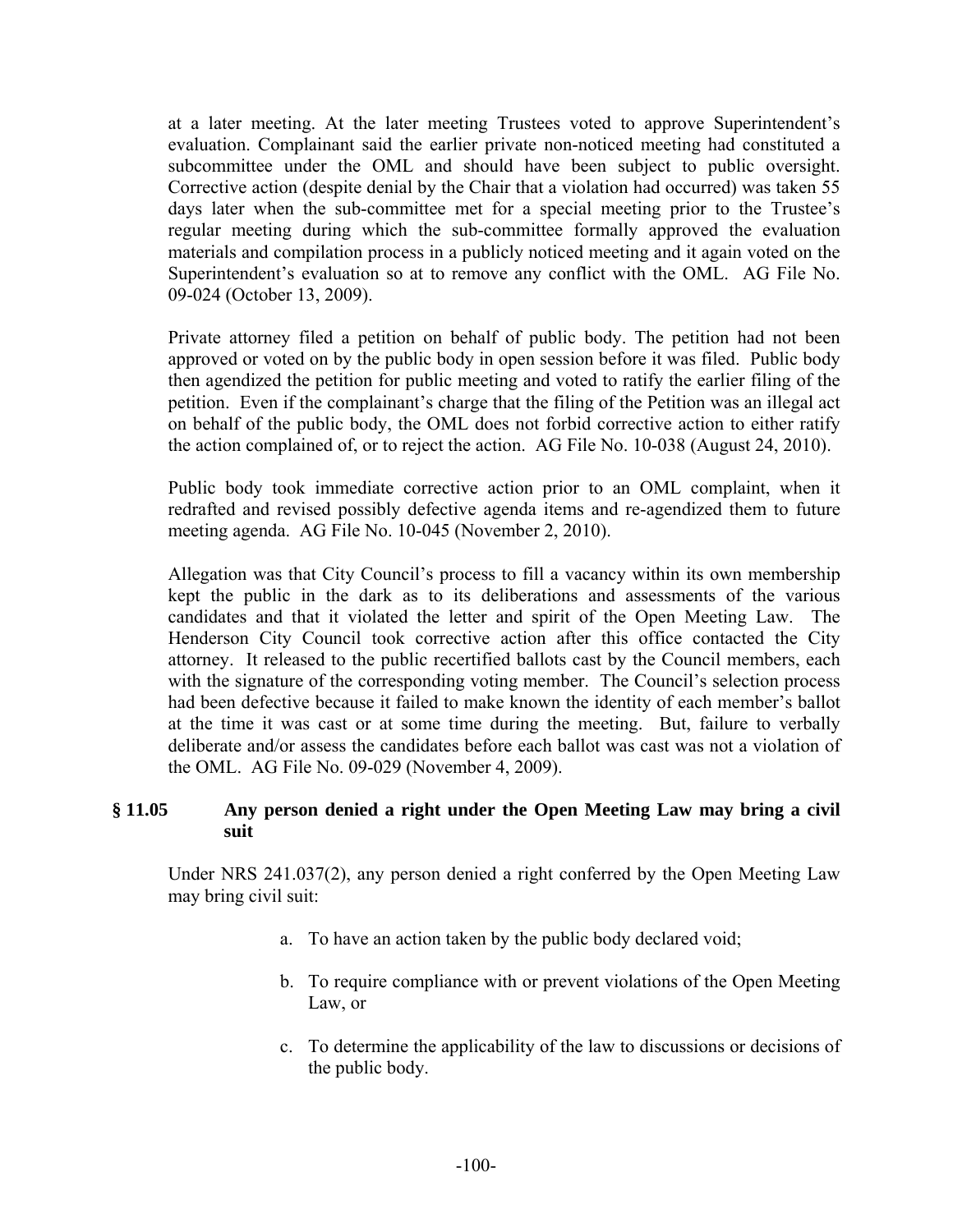Additionally, it may be possible for an aggrieved person to seek injunctive relief as explained in *City Council of City of Reno v. Reno Newspapers, Inc.,* 105 Nev. 886, 784 P.2d 974, 976 (1989).

If the plaintiff prevails, the court may award him reasonable attorney's fees and court costs. NRS 241.037(2).

# **§ 11.06 The Office of the Attorney General may bring a civil suit**

The Office of the Attorney General may also bring suit:

- a. To have an action taken by a public body declared void, or
- b. To seek injunctive relief against a public body or person to require compliance with or prevent violations of the Open Meeting Law. The injunction may issue without proof of actual damage or other irreparable harm sustained by any person.
- c. To seek a monetary civil fine not to exceed \$500.00 in a court of competent jurisdiction for a violation of the OML where the person(s) participated (took affirmative action) in a knowing violation of the OML. NRS 241.040.

If an injunction is obtained, it does not relieve any person from criminal prosecution for the same violation. NRS 241.037(1). *See* §11.07 for further discussion of the A.G.'s policy of enforcement of the OML.

# **§ 11.07 Time limits for filing lawsuit; Policy for enforcement of OML complaints**

Any suit which seeks to void an action, and/or to require compliance with the provisions of the Open Meeting Law, and/or to seek injunctive relief must be brought within the statutory 60/120 day limitations periods after the action objected to was taken. NRS 241.037(3). There are two limitations periods – 60 days and 120 days. They run concurrently from the date of an alleged OML violation. If the A.G. has not brought a suit to void a public body's action within 60 days of the alleged violation, thereafter the A.G. is barred from seeking to void the action. But the Attorney General still has jurisdiction under the 120 day limitations period which continues to run for 60 more days. Should a suit be brought during this period of time, the A.G. may seek injunctive relief to force compliance with the OML.

Any suit brought to have an action declared void must be commenced within 60 days after the action objected to was taken by the public body. NRS 241.037(3). In *Kennedy v. Powell,* 401 So. 2d 453 (La. Ct. App. 1981), the court observed that the Legislature limited suits to challenge actions of public bodies for violation of the Open Meeting Law to a short period of 60 days to ensure a degree of certainty in the actions of public bodies. The 60-day limitation is absolute and is in no way dependent upon knowledge of a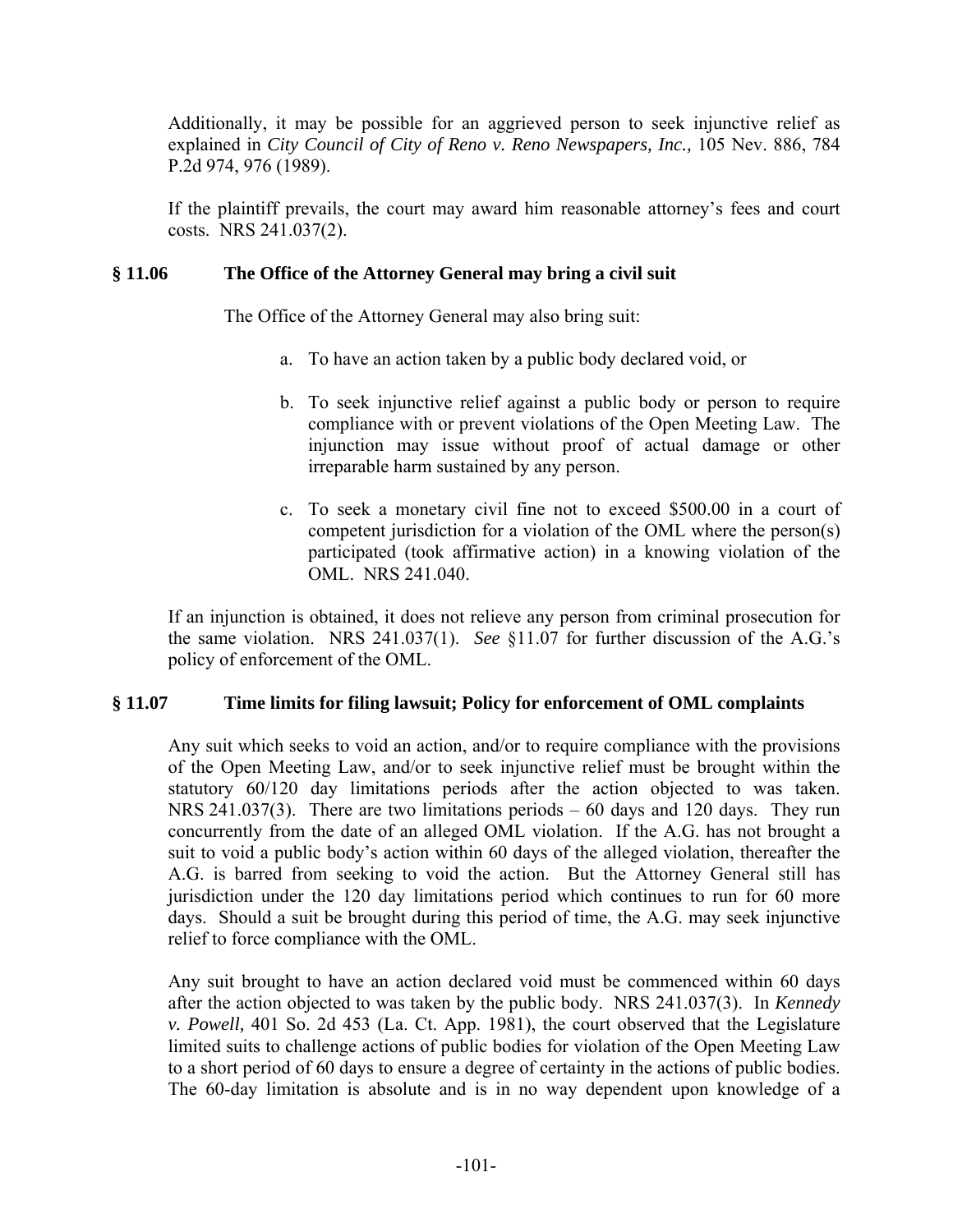violation. According to the court, running of the 60-day time period destroys the cause of action completely. A complaint brought in a court of competent jurisdiction beyond the running of the OML's concurrent 60/120 day limitations periods, as expressed in NRS 241.037 is subject to dismissal. NRS 11.010.

A suit by the Attorney General seeking monetary civil penalties (NRS 241.040(4)) is subject to a one year limitations period following the date of the action taken in violation of this chapter.

The Attorney General's policy for enforcement of Open Meeting Law complaints is:

- The Attorney General may proceed with an appropriate legal action, issue an Open Meeting Law Opinion pursuant to its prosecutorial discretion, or choose not to prosecute an Open Meeting issue prior to the running of the 120-day statute of limitations.
- The Attorney General will not investigate or act upon a complaint alleging an Open Meeting Law violation received after the 120-day statute of limitations unless it is relevant to an existing action or the attorney is commencing a criminal prosecution pursuant to NRS 241.040.
- The Attorney General will not issue an Open Meeting Law Opinion pursuant to his or her prosecutorial discretion after the 120-day statute of limitations.

# **§ 11.08 Jurisdiction and venue for suits**

A suit may be brought by an aggrieved citizen in the district court in the district in which the public body ordinarily holds its meetings or in which the plaintiff resides. NRS 241.037(1).

A suit brought by the Office of the Attorney General may be brought "in any court of competent jurisdiction." NRS 241.037(1).

However, even though a court has jurisdiction, a defendant may raise objections as to proper venue. *Bd. of County Comm'rs of Nye County v. Del Papa,* 108 Nev. 170, 825 P.2d 1231 (1992).

# **§ 11.09 Standards for injunctions and enforcing injunctions**

For a discussion of the standards for imposing injunctions and enforcing them, *see City Council of City of Reno v. Reno Newspapers, Inc.*, 105 Nev. 886, 784 P.2d 974 (1989).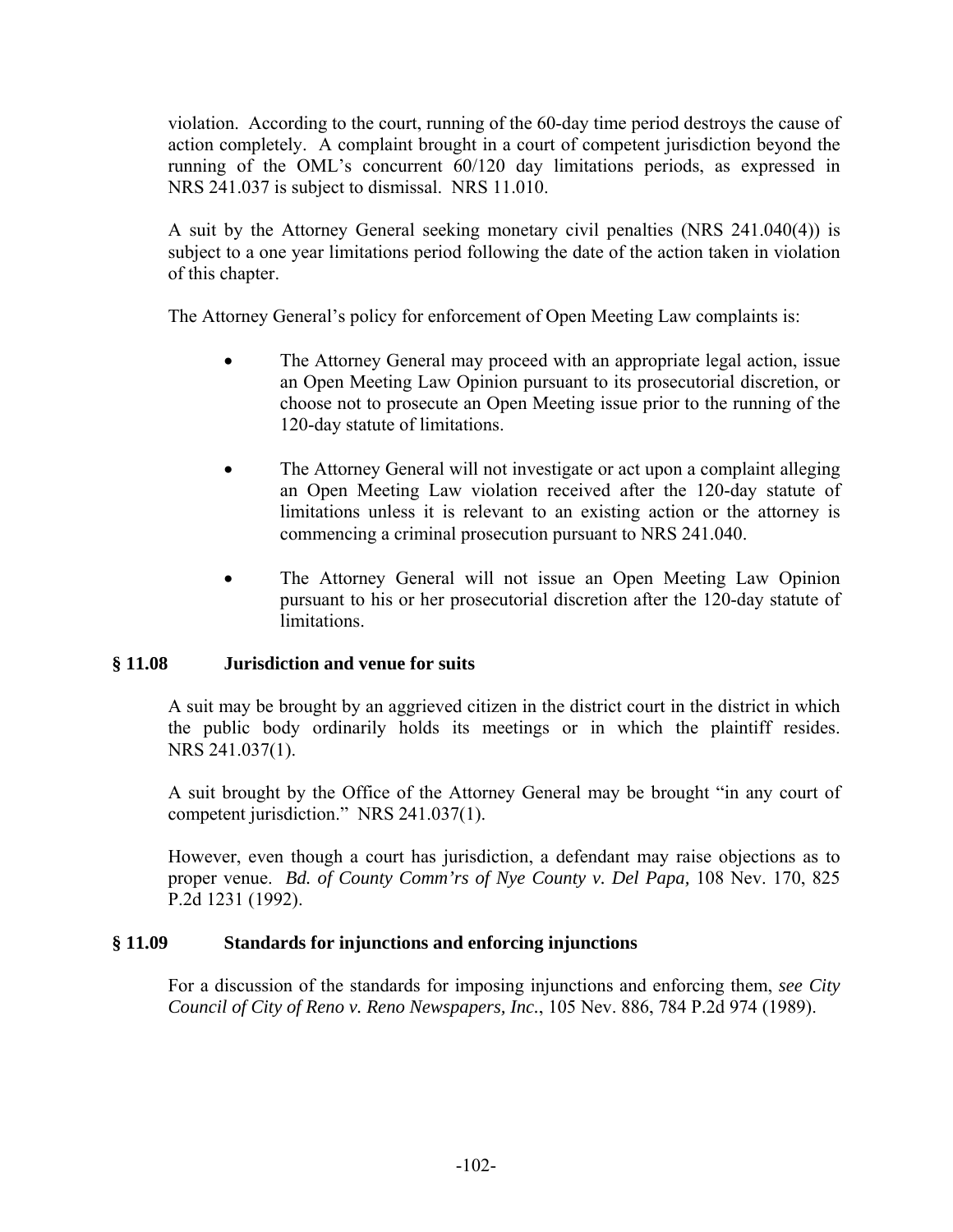## **§ 11.10 Criminal sanctions**

Each member of a public body who attends a meeting of that body where action is taken in violation of any provision of the Open Meeting Law, with knowledge of the fact that the meeting is in violation thereof, is guilty of a misdemeanor. NRS 241.040(1).

Further, wrongful exclusion of any person or persons from a meeting is a misdemeanor. NRS 241.040(2).

However, a member of a public body who attends a meeting of that public body at which action is taken in violation of the Open Meeting Law is not the accomplice of any other member so attending. NRS 241.040(3).

Upon conviction, punishment may include a jail term of up to six months, a fine not to exceed \$1,000, or both.

In Op. Nev. Att'y Gen. No. 81-A (February 23, 1981), the Office of the Attorney General opined there are two requirements before a criminal prosecution may be commenced under the Open Meeting Law. Those requirements are:

1. Attendance of a member of a public body at a meeting of that public body *where action is taken* in violation of any provision of the Open Meeting Law. The opinion recognized the distinction in the Open Meeting Law between actions and deliberations and concluded that criminal sanctions may be appropriate when actions are taken in violation of the Open Meeting Law, but where procedural violations occur involving a meeting where no action is taken, civil remedies are made available to compel compliance or prevent such violations in the future.

2. *Knowledge by a member of a public body* that the meeting is in violation of the Open Meeting Law. The opinion held that, when members of a public body rely on advice of counsel, they should not be held to know that a violation occurred.

While the Open Meeting Law does not require the attorney for the public body to be present at a meeting (AG File No. 00-013 (April 21, 2000)), the presence of the attorney may allow the member to receive advice upon which a member can rely as to whether the member knows that the meeting is in violation of the Open Meeting Law.

### **§ 11.11 Public officers may be removed from office**

Under NRS  $283.040(1)(d)$ , a person's office becomes vacant upon a conviction of a violation of NRS 241.040, which is discussed in § 11.10 above.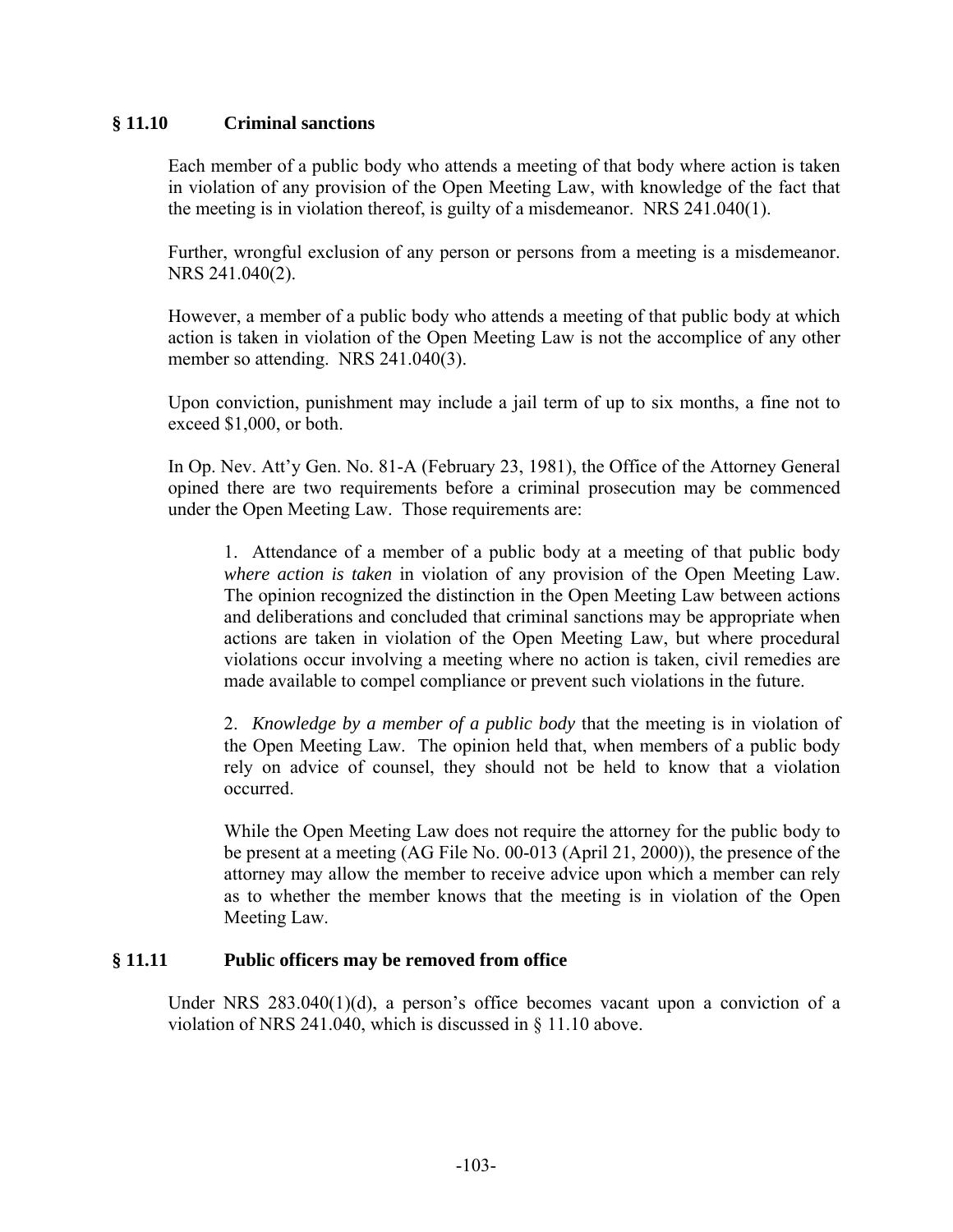## **§ 11.12 Filing an OML Complaint; Procedure; Attorney General Subpoena power; Public Records**

**FILING A COMPLAINT:** A person alleging that the OML has been violated by a public body or that his/her public comment right has been denied may seek redress in the courts as explained above. That person may also complain to the Office of the Attorney General, but filing a complaint with the Office of the Attorney General does not toll the time periods for the person to take his own action

Under NRS 241.040(4), the Office of the Attorney General must investigate and prosecute alleged violations of the Open Meeting Law. The Office of the Attorney General believes that any person may file a complaint with the Office of the Attorney General even if that person is not directly aggrieved by the offense. S*ee* §11.07, above, for an explanation of the Attorney General's policy regarding enforcement of the OML.

All such complaints must be in writing, signed by the complaining person, and contain a full description of the facts known to the complainant. The Office of the Attorney General considers all such complaints to be public records and may release them accordingly. Complaints must be sent to:

> Open Meeting Law Coordinator Office of the Attorney General 100 North Carson Street Carson City, Nevada 89701-4717

They may be sent by facsimile to (775) 684-1108.

**INVESTIGATION PROCESS**: Complaints which allege a cognizable violation of the OML will be investigated. The complaint is sent to the public body along with any supporting documents attached to the complaint. The public body is given time to respond to the allegation(s) by written statements, copies of the agenda, minutes, (even if in draft form), video or audio recordings of the meeting and the Attorney General may subpoena additional relevant documents, records or materials for purposes of the investigation. After review of the complaint and the public body's response, the Attorney General may issue a written opinion that resolves the matter, or she may initiate a civil or criminal suit seeking compliance with the OML.

Considering the time limits for bringing lawsuits, it is important that complaints be promptly filed with the Office of the Attorney General to allow sufficient time for investigation and evaluation. Investigation of an OML complaint must occur within the 60/120 day limitations periods described in §11.07.

**SUBPOENA POWER:** The Legislature (2011, AB 59  $\S$  3) authorized the Attorney General to issue subpoenas when conducting an investigation pursuant to NRS Chapter 241.039. It states: "The Attorney General shall investigate and prosecute any violation of this chapter. In any investigation conducted pursuant to subsection 1, the Attorney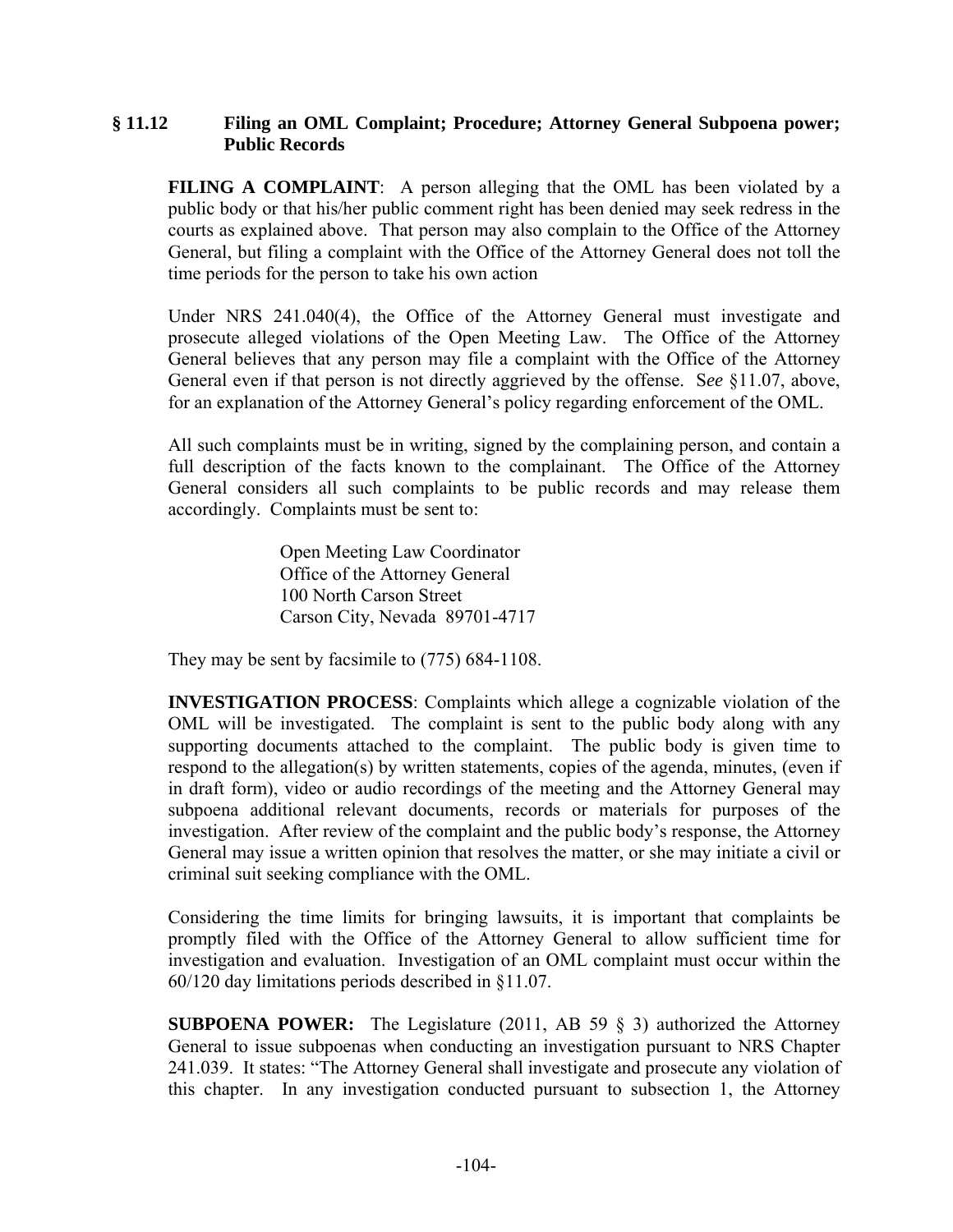General may issue subpoenas for the production of any relevant documents, records, or materials. A person who willfully fails or refuses to comply with a subpoena issued pursuant to this section is guilty of a misdemeanor."

Records, relevant documents, or other materials now subject to discovery may include emails among members of a public body; records of their phone calls; and other electronic communications made by a member of a public body while engaged in the public body's public business. NRS 241.039.

It is important to remind a public body of the Open Meeting Law's prohibition against "walking quorums," or "constructive quorums," that can be created through conversations with other members or through electronic communication shared among a quorum of a public body. NRS  $241.015(2)(a)(2)$ . Subpoena of relevant records may reveal emails or phone calls among members which could have to be explained or justified to avoid a violation of the Open Meeting Law.

**PUBLIC RECORDS**: While the complaints themselves are considered public records, investigative files will be held confidential until the investigation is complete and then the file will become a public record, Records of closed sessions which are obtained as a part of the investigation will remain confidential until made a public record through the process in NRS 241.035(2)(a)–(c).

# **§ 11.13 Publication of Attorney General Opinion finding violation by public body**

AB 59, 2011 Legislature, amended the Open Meeting Law with a new requirement for public bodies designed to provide information and transparency to all members of the public.

NRS 241.0395 requires publication of an Attorney General opinion if the Attorney General makes findings of fact and conclusions of law that a public body has taken action in violation of any provision of this chapter. The public body must include an item on its next which acknowledges the Attorney General's findings of fact and conclusions of law. The opinion of the Attorney General must be treated as supporting material for the item on the agenda for the purposes of NRS 241.020.

The inclusion of an item on the agenda for a meeting of a public body pursuant to subsection 1 is not an admission of wrongdoing for the purposes of a civil action, criminal prosecution or injunctive relief.

 NRS 241.0395 serves the OML's central tenet—transparency. Publication of the opinion is simply an acknowledgment of a finding by the Attorney General that the public body has taken an action in violation of the OML. The opinion of the Attorney General must be included in supporting materials for that agenda item. The item may be an informational item as there is no statutory requirement that any action be taken. The underlying reason for this change is to provide notice to the public of the Attorney General's opinion and to provide a forum for discussion, if any, between the public and the public body.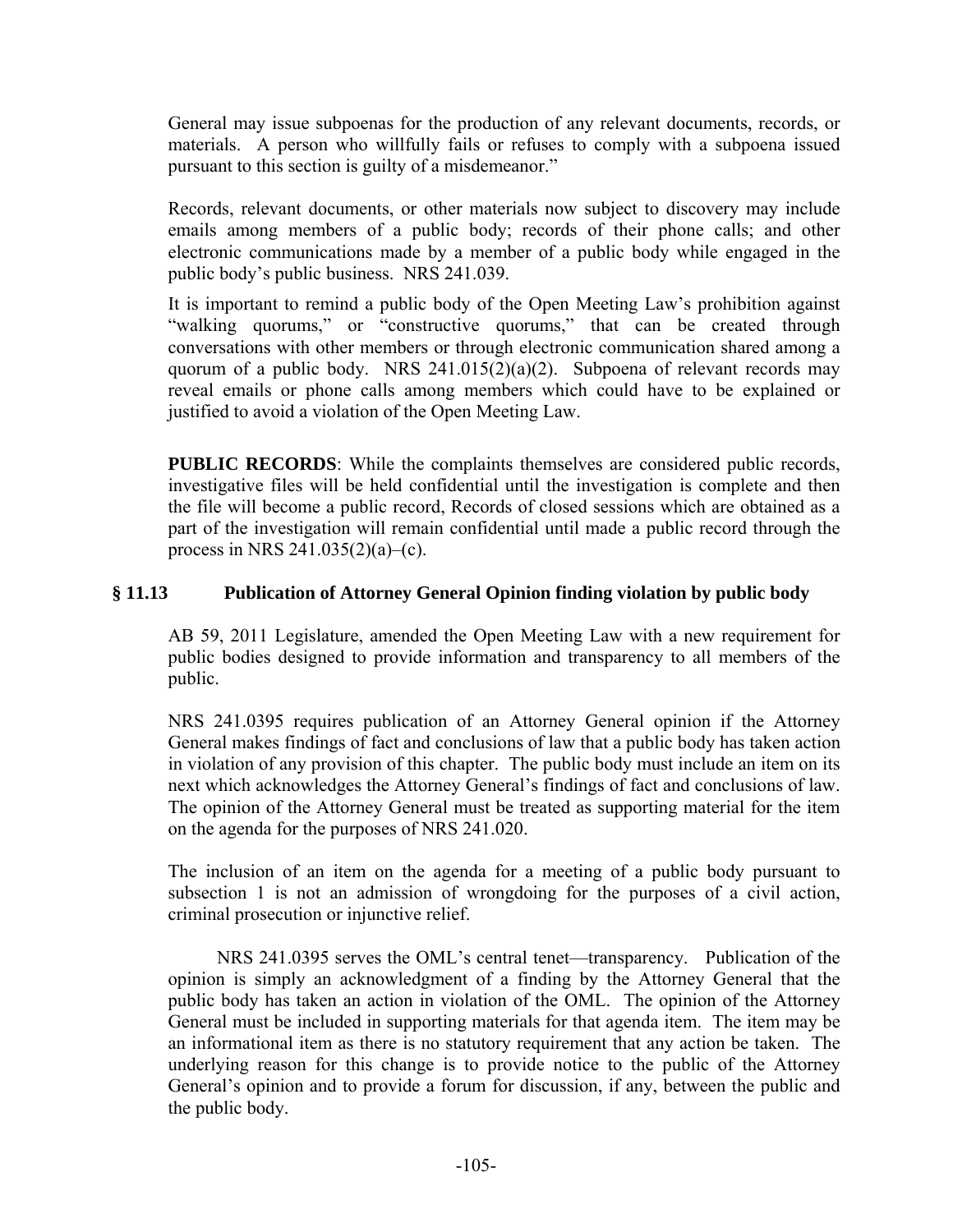#### **§ 11.14 Monetary penalty for willful violation: One year limitations period**

NRS 241.040(4) provides that each member of a public body is subject to a civil penalty not to exceed \$500.00 for participation in a willful violation of the OML. It states:

> In addition to any criminal penalty imposed pursuant to this section, each member of a public body who attends a meeting of that public body where action is taken in violation of any provision of this chapter, and who participates in such action with knowledge of the violation, is subject to a civil penalty in an amount not to exceed \$500. The Attorney General may recover the penalty in a civil action brought in the name of the State of Nevada in any court of competent jurisdiction. . . .

 Such an action must be commenced within one year after the date of the action taken in violation of this chapter. A civil penalty is applicable only when a member of a public body, who attends a meeting of that public body where action is taken in violation of any provision of the OML, participates in such action with knowledge of the violation.

The key to understanding how this penalty will be enforced depends on an understanding of the act of "**participation**" a requirement of the statute. Enforcement against a member of a public body based on "participation" may only occur when the member makes a commitment, promise, or casts an affirmative vote to take action on a matter under the public body's jurisdiction or control when the member knew his/her commitment, promise, or vote was taken in violation of the OML.

 The civil penalty amendment requires that a public body take action in order for the civil penalty to be potentially applicable. "Action" is defined in NRS 241.015(1) as an affirmative act; mere silence or inaction by members is not sufficient to rise to the level requiring enforcement.

 This office would not seek to punish individual members who attempt to comply with the OML, only those that actually violate it. Even then, enforcement under NRS 241 requires discretion based on investigation and review of the facts. Evidence in the record that an individual attempted to comply and/or sought to avoid violating the OML would put them outside the scope of liability for the civil penalty, even if the other members of their public body proceeded to knowingly violate the OML.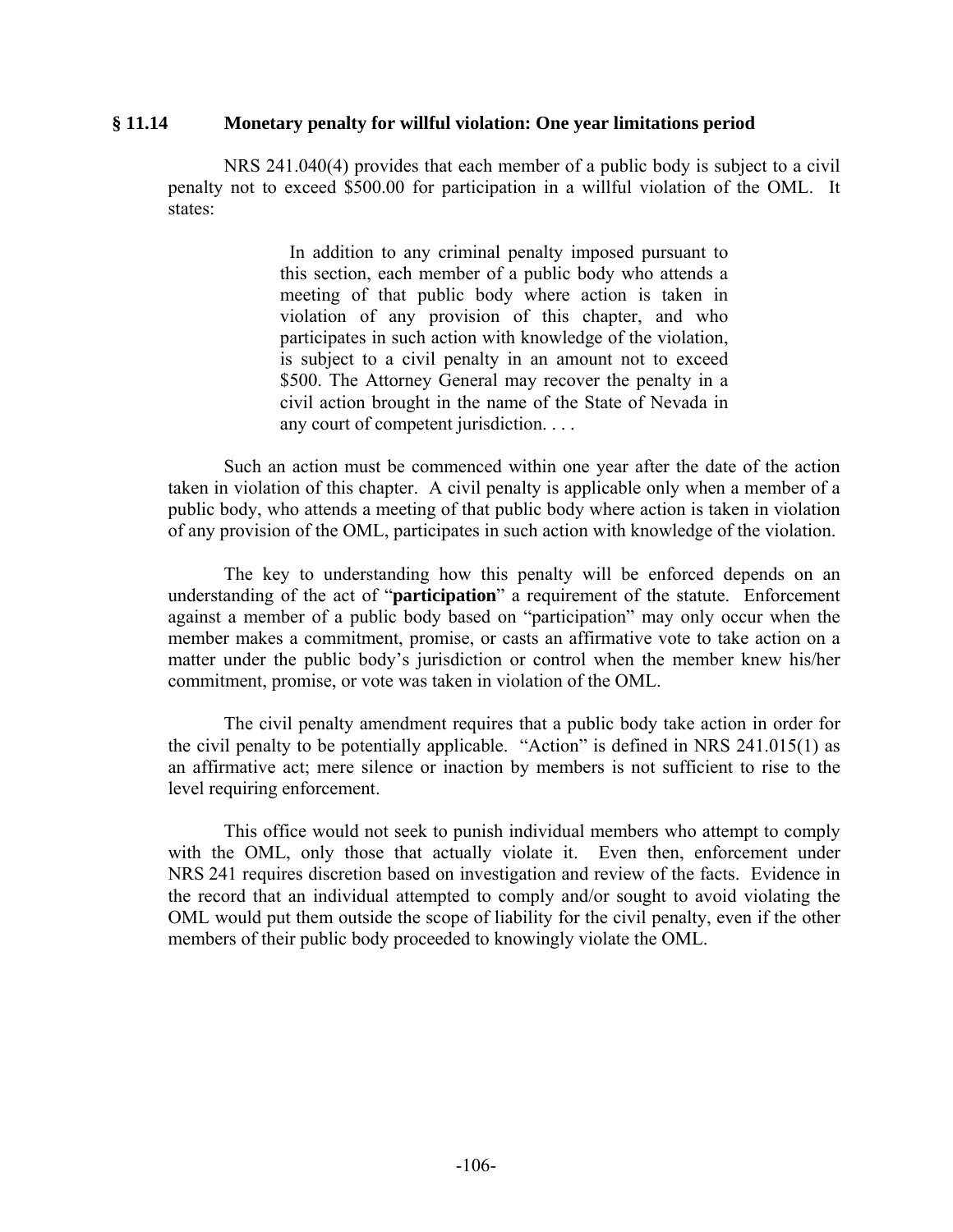## **§ 12.01 General**

 $\overline{a}$ 

As with any statute, courts use many principles of statutory construction to construe the Open Meeting Law and apply it to circumstances before them. Discussion of those principles is beyond the scope of this manual, but the Office of the Attorney General has some observations that may be useful in determining how to comply with the Open Meeting Law.

# **§ 12.02 Legislative declaration and intent**

The Legislature declared in NRS 241.010, "In enacting this chapter, the legislature finds and declares that all public bodies exist to aid in the conduct of the people's business. It is the intent of the law that their actions be taken openly and that their deliberations be conducted openly." This spirit was a guiding consideration in several cases. *See McKay v. Bd. of Supervisors,* 102 Nev. 644, 647, 730 P.2d 438, 441 (1986). *McKay v. Bd. of County Comm'rs*, 103 Nev. 490, 493, 746 P.2d 124, 125 (1987). *Del Papa v. Board of Regents of the UCCSN,* 114 Nev. 388, 393, 956 P.2d 770, 774 (1998); *Sandoval v. Board of Regents*, 119 Nev. 148, 67 P.3d 902 (2003). *Dewey v. Redevelopment Agency of the City of Reno,* 119 Nev. 87, 94, 64 P.3d 1070, 1075 (2003);

# **§ 12.03 Standards of interpretation**

A statute enacted for the public benefit such as a sunshine or public meeting law should be construed liberally in favor of the public, even though it contains a penal provision. *Wolfson v. State*, 344 So. 2d 611 (Fla. Dist. Ct. App. 1977); *City of Miami Beach v. Berns*, 245 So.2d 38 (Fla. 1971); *Laman v. McCord*, 432 S.W.2d 753 (Ark. 1968). The Open Meeting Law is entitled to a broad interpretation to promote openness in government, while any exceptions thereto should be strictly construed. *McKay v. Bd. of Supervisors,* 102 Nev. 644, 730 P.2d 438 (1986)*; Wexford County Prosecuting Attorney v. Pranger*, 268 N.W.2d 344 (Mich. Ct. App. 1978). A construction which frustrates all evasive devices is preferred for an open meeting law. *Florida Parole & Prob. Comm'n v. Thomas*, 364 So.2d 480 (Fla. Dist. Ct. App. 1978). *See also* Op. Nev. Att'y Gen. No. 85-19 (December 17, 1985).

### **§ 12.04 Use of standard of reasonableness**

In circumstances where the Open Meeting Law provides no clear standards or guidelines, public bodies must consider themselves as being governed by a standard of reasonableness. *See* Op. Nev. Att'y Gen. No. 79-8 (March 26, 1979).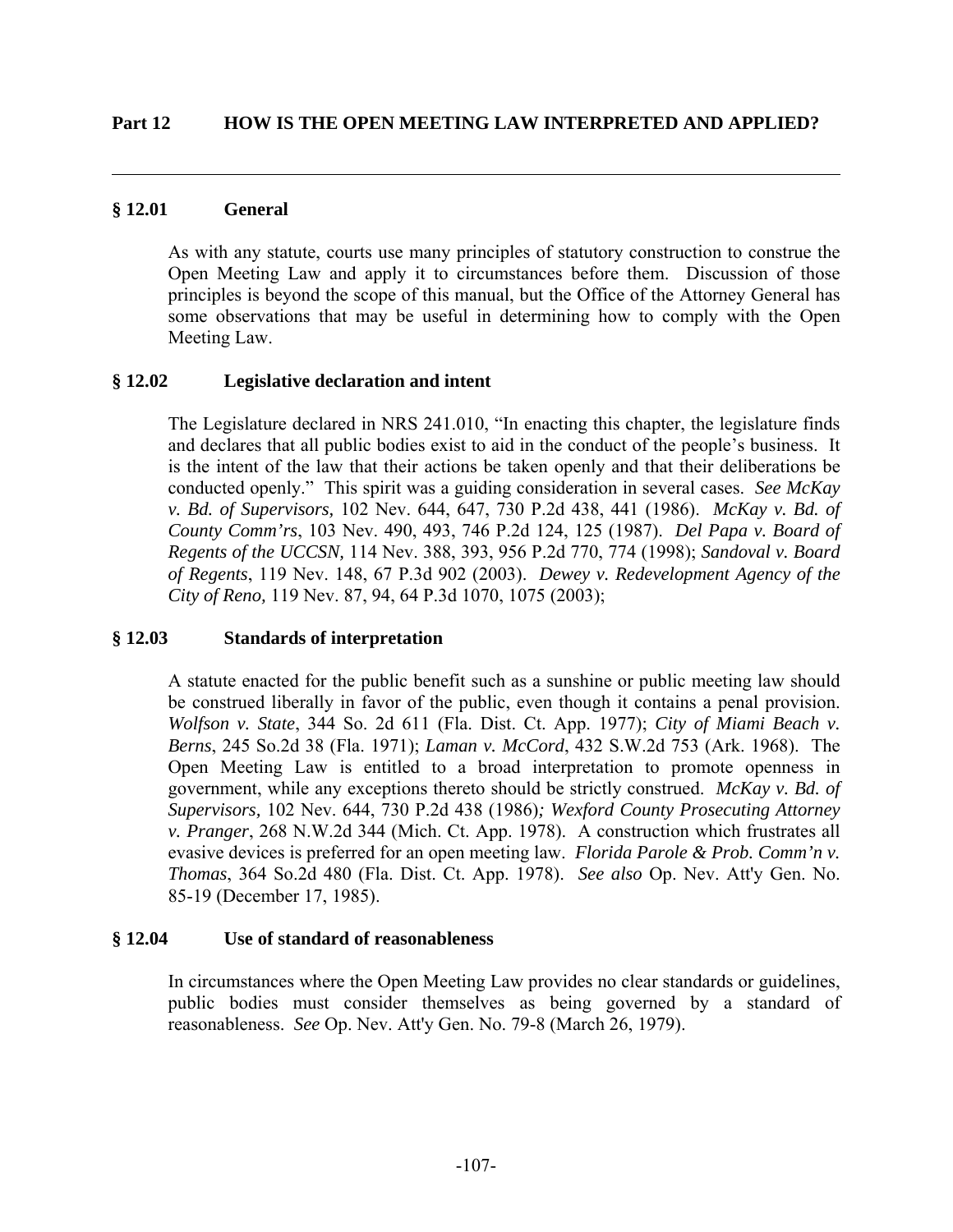## **§ 12.05 Attorney General Opinions**

While Attorney General opinions are intended to be helpful in fashioning compliance with the Open Meeting Law, they are not binding on the courts even though the Office of the Attorney General is given the duty of investigating and prosecuting Open Meeting Law complaints. *See Tahoe Reg'l Planning Agency v. McKay*, 590 F. Supp. 1071, 1074 (D. Nev. 1984), *aff'd* in *Tahoe Reg'l Planning Agency v. McKay*, 769 F.2d 534, 539 (9th Cir. 1985). However, the Nevada Supreme Court in *Del Papa v. Board of Regents of UCCSN*, 114 Nev. 388, 956 P.2d 770 (1998), stated that the opinions of the Office of the Attorney General will receive the same deference as an administrative body interpreting a law that it is responsible for enforcing. Thus, where the Legislature has had reasonable time to amend the law to reverse the opinion of the Attorney General, but does not do so, it is presumed the Legislature has acquiesced to the opinion of the Attorney General. *Hughes Properties, Inc. v. State*, 100 Nev. 295, 298, 680 P.2d 970, 972 (1984).

In addition, the Office of the Attorney General has a long-standing policy of reserving opinions regarding Open Meeting Law complaints that are in litigation even though NRS 241.040(4) gives the Office of the Attorney General investigative and prosecutorial powers. *See* OMLO 98-05 (September 21, 1998).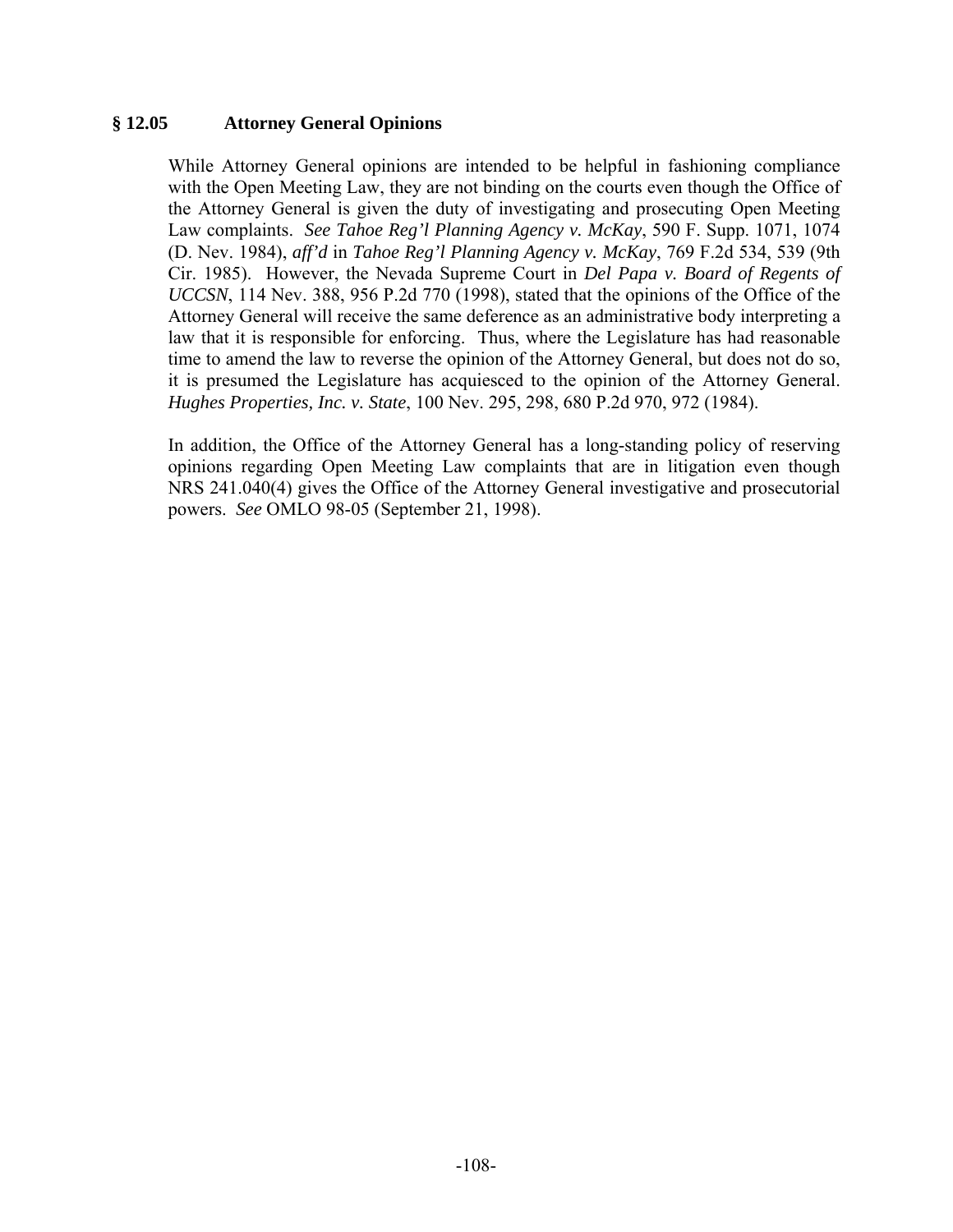## **Part 13 WHAT ELSE DO I NEED TO KNOW ABOUT THE OPEN MEETING LAW?**

## **§ 13.01 General**

 $\overline{a}$ 

This part covers special questions or topics not discussed elsewhere in this manual.

## **§ 13.02 Relationship of Open Meeting Law to Administrative Procedures Act, NRS Chapter 233B**

The 2009 Legislature made changes to the method of adopting regulations by agencies that are subject to Nevada's Administrative Procedures Act. (APA). SB 267 amended NRS 233B.061 to apply the OML to agency workshops and hearings. SB 267 also amended NRS 233B regarding the holding of workshops and hearings only after LCB has returned proposed regulations to the agency. Act of June 3, 2009, Ch. 419, § 2, 2009 Nev. Stat. 2283.

All workshops and public hearings must be conducted in accordance with the OML. NRS 233B.061 now applies the OML to **all** executive branch agencies subject to the APA, whether the agencies adopt regulations by board, commission or other public body, or by an individual. Agencies headed by a single person such as the Insurance Commissioner are included.

The notice requirements for both NRS 233B and NRS 241.020 may be met in the same notice document so that duplication of notices at different times may be avoided. The OML's minimum notice requirement is before 9:00am three working days before the meeting

The Nevada Administrative Procedure Act (APA), chapter 233B of NRS, requires some agencies to give notice and conduct public hearings before adopting rules and regulations. The 2011 Legislature amended the rules of conduct of some bodies which meet or operate under NRS 233B. NRS 241.030(4) subjects all meetings of public bodies when meeting as a quasi-judicial body to the OML. *See* § 3.01 above.

If the agency is a "public body" (*see* Part 3 of this manual), both the Open Meeting Law and the APA will apply, and it will be necessary to coordinate the proceedings. The Office of the Attorney General recommends the APA notice be prepared and distributed as required by the APA, that a meeting of the public body be noticed and put on the agenda under the Open Meeting Law, and the hearings be included as an action item on the agenda.

The APA also governs the hearings of "contested cases" before administrative agencies and, again, if the agency is a "public body," the Open Meeting Law will also apply to the hearings. Public comment must be conducted to satisfy both the OML and the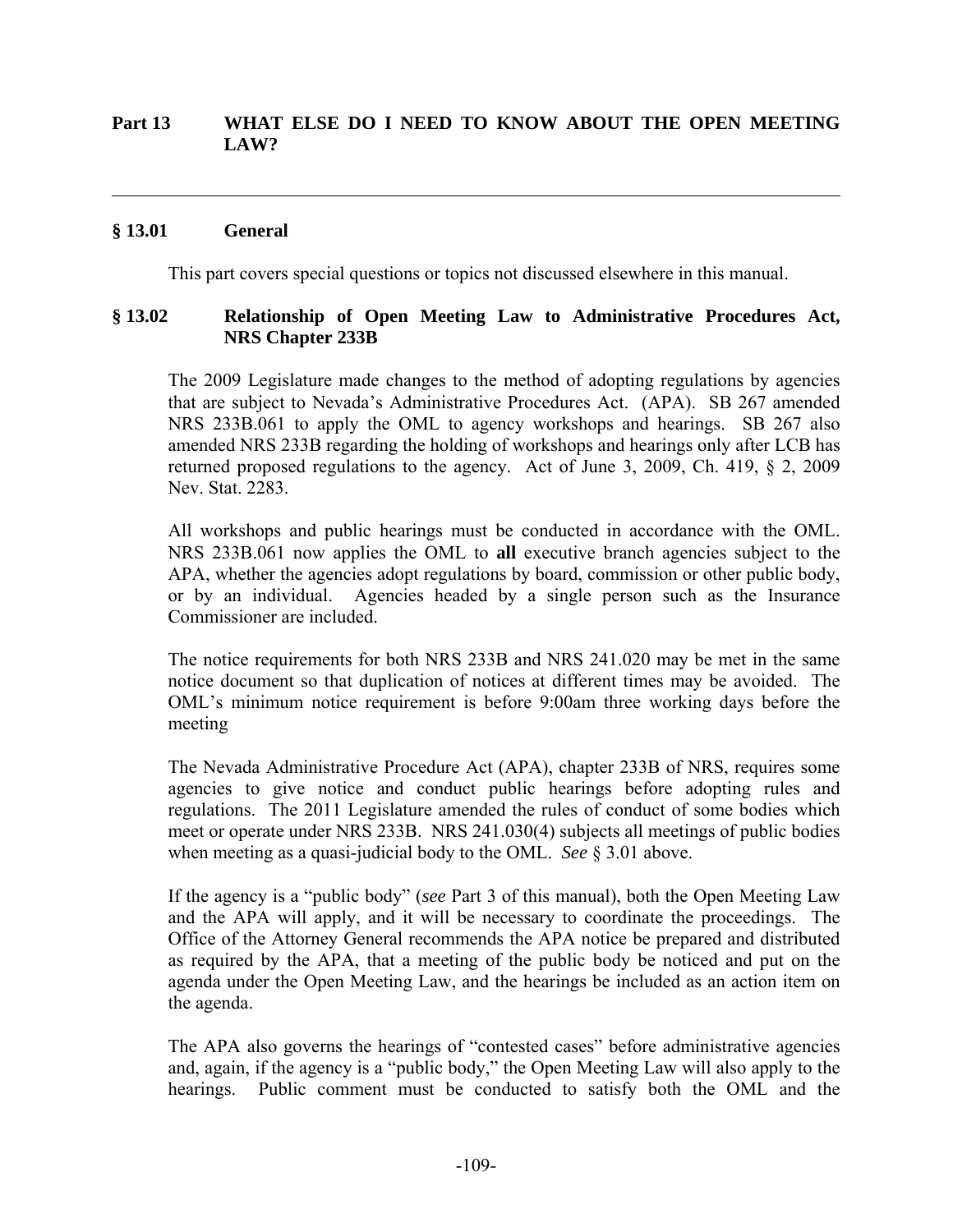requirement in NRS 233B. Prior to the commencement and conclusion of a contested case or a quasi-judicial proceeding that may affect the due process rights of an individual the public body may refuse to consider public comment. See NRS 233B126. Once the Board or Commission has rendered a decision on the contested case, it may entertain public comment on the proceeding at that time. The specific statute governing the activities of the agency may have to be considered as well.

If the Open Meeting Law applies to a contested case hearing, a question arises whether a closed session may be held. Absent a specific statute to the contrary, the contested case must be heard in an open meeting context, and the public body may go into closed session under NRS 241.030 only to consider the character, alleged misconduct, professional competence, or mental or physical health of a person, as discussed in Part 9 of this manual. *See* Op. Nev. Att'y Gen. No. 81-C (June 25, 1981). If the public body is going to conduct a closed session under NRS 241.030(1), the notice requirements of NRS 241.033(1) must be met. If the notice of hearing prepared under NRS Chapter 233B or other relevant statute provides for timing and notice requirements equivalent to NRS 241.033(1), the notices may be coordinated.

## **§ 13.03 Relationship of Open Meeting Law to the First Amendment to the Constitution of the United States.**

Once the right to speak has been granted by the Legislature (NRS 241.020(2)(3)), the full panoply of First Amendment rights attaches to the public's right to speak. The public's freedom of speech during public meetings is vigorously protected by both the U.S. Constitution and the Nevada Constitution. Freedom of expression upon public questions is secured by the First Amendment. *New York Times Co. v. Sullivan,* 376 U.S. 254, 269 (1964). This constitutional safeguard was fashioned to assure unfettered interchange of ideas for bringing about political and social changes desired by the people. *See* §§ 8.04 and 8.05 above, for detailed discussion of the scope of public comment.

In *Sandoval*, 119 Nev. at 156, 67 P. 3d at 906-907 (2003), the Board of Regents alleged that limiting the discussion of the Regents to the topics on the agenda unlawfully limited the Regents' right to free speech. The Supreme Court denied this argument and stated that the Open Meeting Law was not overly burdensome on the Regents' right to free speech because the Regents could discuss what they wanted, whenever they wanted, just not at a meeting governed by the Open Meeting Law at which the issue for discussion was not agendized.

## **§ 13.04 Relationship of Open Meeting Law and Defamation**

In 2005 the Legislature amended the OML to provide immunity from an action alleging defamation to members of a public body for statements made during the meeting and the Legislature also provided immunity to witnesses testifying before a public body:

1. Any statement which is made by a member of a public body during the course of a public meeting is absolutely privileged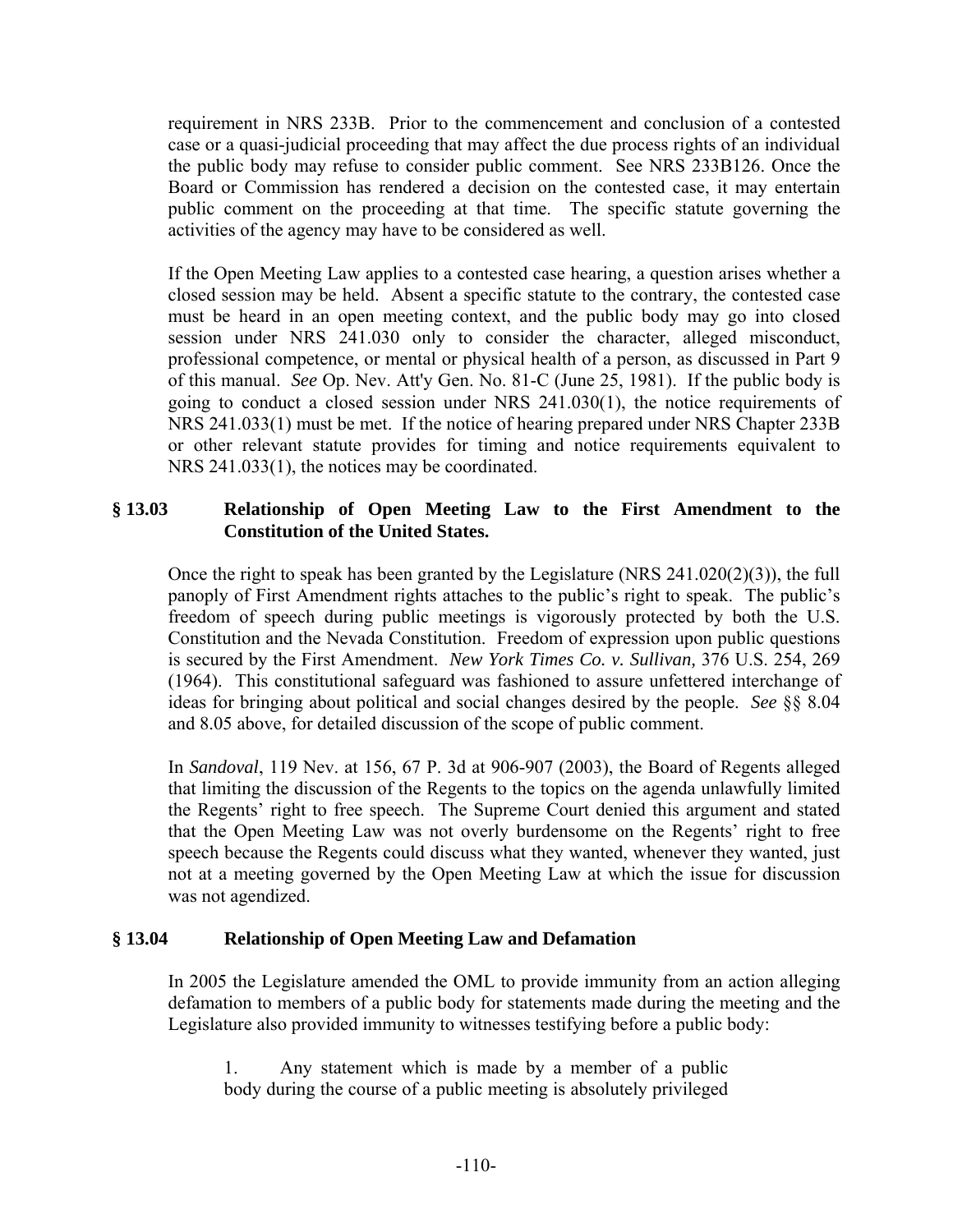and does not impose liability for defamation or constitute a ground for recovery in any civil action.

2. A witness who is testifying before a public body is absolutely privileged to publish defamatory matter as part of a public meeting, except that it is unlawful to misrepresent any fact knowingly when testifying before a public body.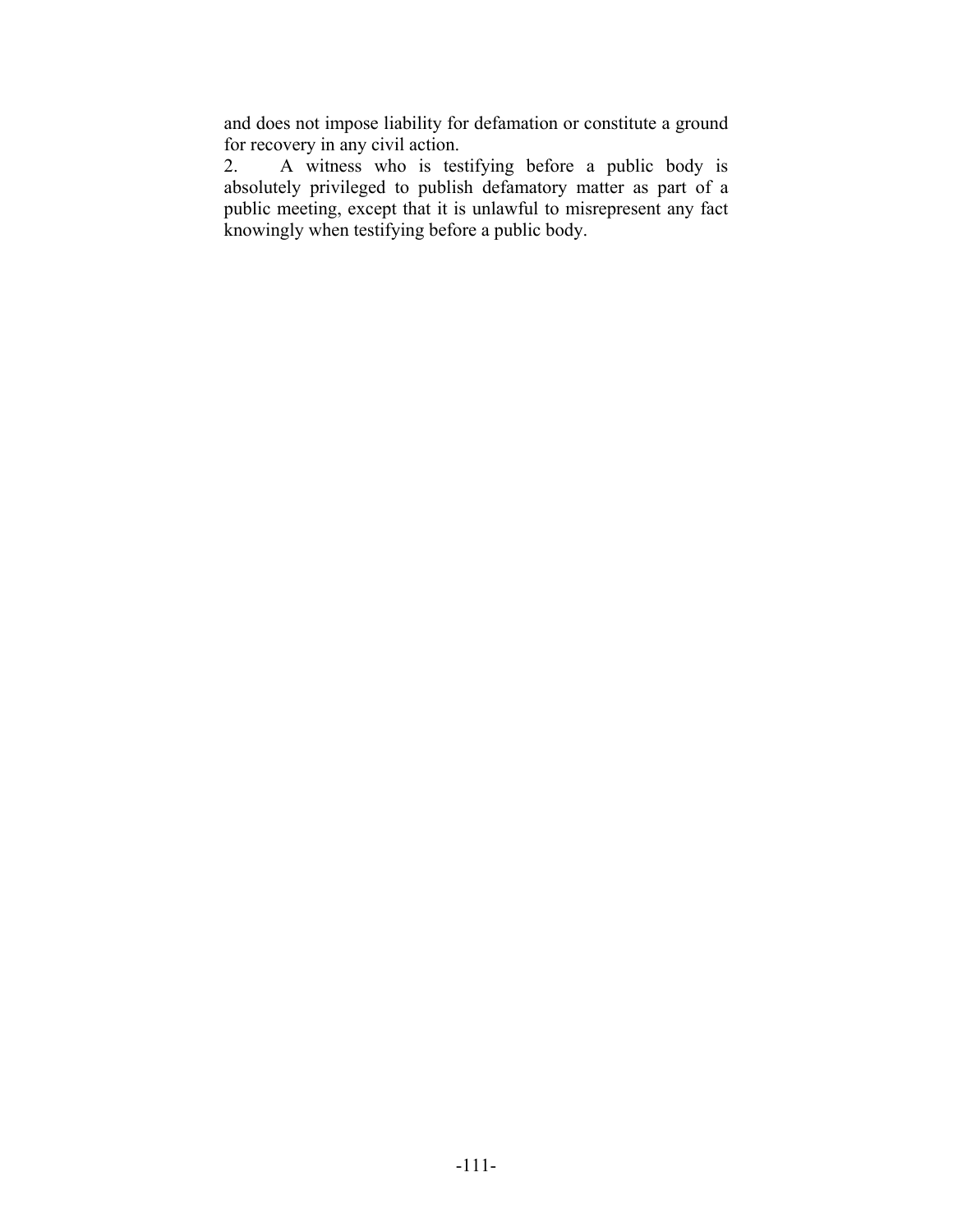$\overline{a}$ 

*See* **Parts 6 and 7** of the NEVADA OPEN MEETING LAW MANUAL, Eleventh Edition, 2012, for details.

Name of public body

#### **Comments Sample Form**

(This is only a sample. Other formats may be used.)

## **NOTICE OF PUBLIC MEETING of the COMMISSION FOR OPEN GOVERNMENT**

Must state the time, place, and location of meeting.

This shows how a meeting to be held at multiple locations may be noticed. Sites should be connected by speaker phone or other device where all persons at all locations may hear all persons at all other locations.

Notification pursuant to NRS  $241.020(2)(c)(6)$  and (7)

 The Commission for Open Government will conduct a public meeting on November 14, 1997, beginning at 9 a.m. at the following locations:

at its principal office at 1801 North Carson Street, Suite 104, Carson City, Nevada, and

at its Las Vegas office in the Grant Sawyer Building, 2501 Washington Street, Suite 401, Las Vegas, Nevada.

The sites will be connected by speaker telephones. The public is invited to attend at either location.

### **NOTICE**

1. Items may be taken out of order;

2. Two or more items may be combined;

3. Items may be removed from agenda or delayed at any time;

4. Any restrictions on public comment must be set out and this notice must state that comment can't be restricted based on viewpoint.

 Reasonable efforts will be made to assist and accommodate physically handicapped persons desiring to attend the meeting. Please call number listed in advance so that arrangements for attendance may be made.

 Public comment is limited to (set out the allowed time) minutes per person.

*See* NRS 241.020(1). Giving the name and telephone number of a contact person is not required, but may avoid time delays or embarrassment.

Reasonable restrictions on public comment must be set out in notice form on the agenda.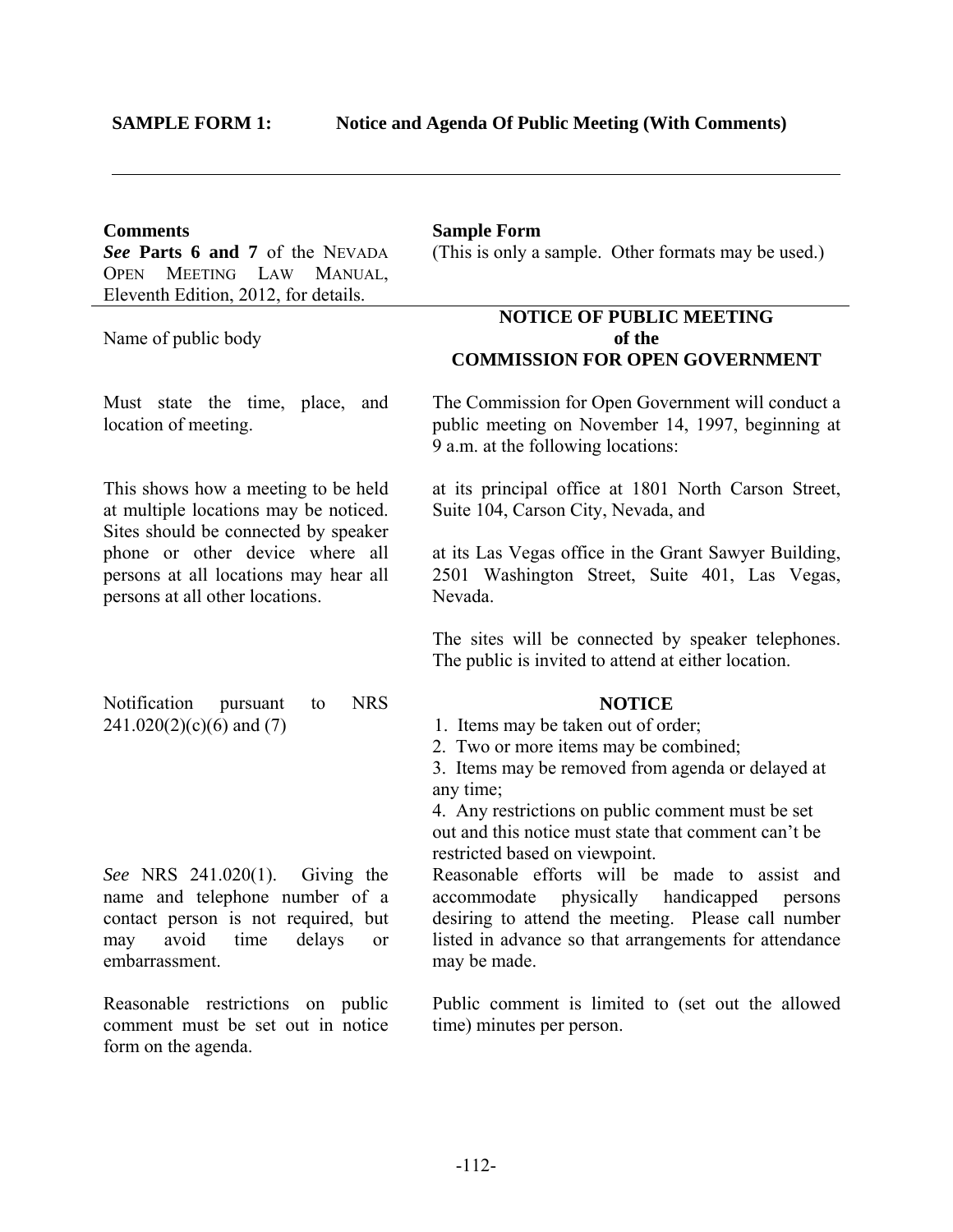## **AGENDA**

Agenda must consist of a clear and complete statement of the topics scheduled to be considered during the meeting.

Agenda must include a list describing the items on which action may be taken and clearly denote "for possible action" on those items.

See Part 9 of the Nevada Open Meeting Law Manual for discussion of when closed sessions are authorized and how they are to be handled.

No action may be taken in a closed session. These are examples of how to notice an item where the public body may go into closed session. Okay to list only the attributes before taking action in open session (i.e., character, professional competence, health, etc.) that will be considered.

Action may be taken only on those items denoted "For possible action."

- 1. Call to Order and Roll Call. (For possible action)
- 2. Approval of minutes of previous meeting. (For possible action)
- 3. Report by Committee on Abuse of Open Meeting Laws. (Discussion)
- 4. Closed session to consider the character, alleged misconduct, professional competence of John Doe, a staff employee of the Commission. (Discussion). Before closing a meeting, the public body must approve a member's motion to close the meeting which specifies the nature of the business to be considered and the statutory authority on which the meeting will be closed. If closure is pursuant to NRS 241.030(3) the name of the person to be considered must appear on the agenda.
- 5. Performance Evaluation of Sue Smith including, but not limited to, termination, suspension, demotion, reduction in pay, reprimand, promotion, endorsement, engagement, retention, or "no action.**"** (Action) (Closed session may be held to consider character, alleged misconduct, professional competence, and physical or mental health pursuant to NRS 241.030.) *But see* § 6.09: Notice provisions of NRS 241.033 do not apply to applicants for employment with a public body. NRS 241.033(7)(a) exempts public meetings held to consider applicants for employment from the provisions of NRS 241.033.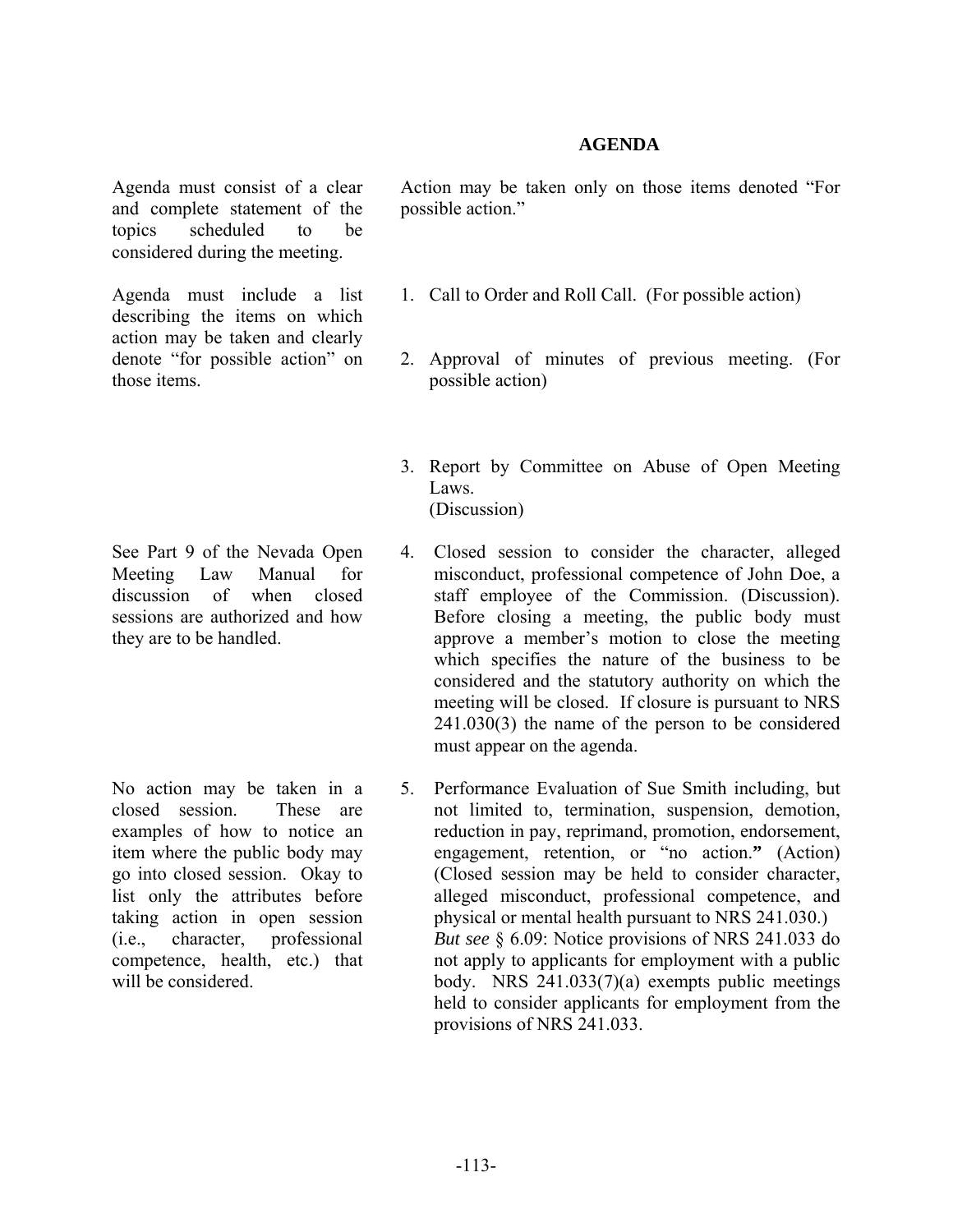If action is to be taken, it must be in an open session, and the names of the subject persons should be listed.

- 6. Disciplinary Hearings for possible action) Public Body may take administrative action against the following persons which might include employment termination, suspension, demotion, reduction in pay, reprimand, promotion, retention, or no action.
	- a. Sam Smith
	- b. Harry Brown

If there are topics of known public interest upon which the public body may deliberate, it should be identified. If action might be taken (including approval of a report), this should be listed as "for possible action" and must contain a description of the items on which action will be taken.

Multiple periods of public comment are mandatory. There are now two alternatives for public comment available to a public body. The alternatives may be combined for even more transparency. NRS 241.020(2)(c)(3).

Notice and agenda must be posted not later than 9 a.m. on the third working day before the meeting. Do not count the day of the meeting as one of the three working days.

Notice and Agenda must be posted at the principal office of the public body, or if it has no principal office, then at the building where the meeting will

- 7. Report by Executive Officer (Discussion) including: (formal approval of Report: for possible action; all other matters in this item are informational only)
	- a. Salary of executive director
	- b. Legislative audit of Division

- 8. Public comment and discussion. (Discussion) No action may be taken on a matter raised under this item of the agenda until the matter itself has been specifically included on an agenda as an item upon which action will be taken.
- 9. Adjournment. (Action)

 This notice and agenda has been posted on or before 9 a.m. on the third working day before the meeting at the following locations:

 (1) The Commission's principal office at 1801 North Carson Street, Suite 104, Carson City, Nevada

 (2) Grant Sawyer Building, 2501 Washington Street, Las Vegas, Nevada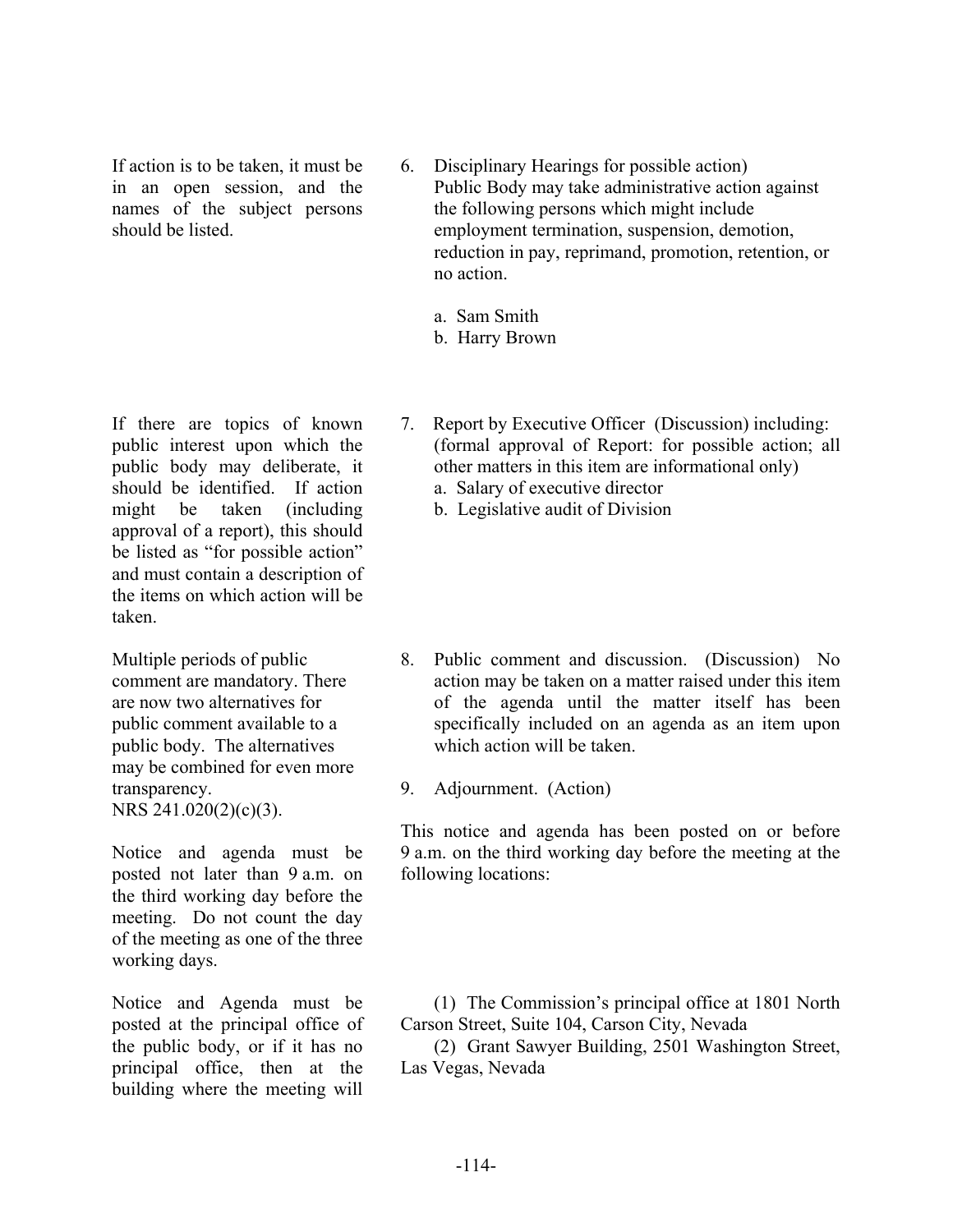be held, and at least three other<br>separate, prominent places separate, prominent within the jurisdiction of the public body.

 (3) Las Vegas City Hall, 1401 Main Street, Las Vegas, Nevada

 (4) Reno City Hall, 490 South Center Street, Reno, Nevada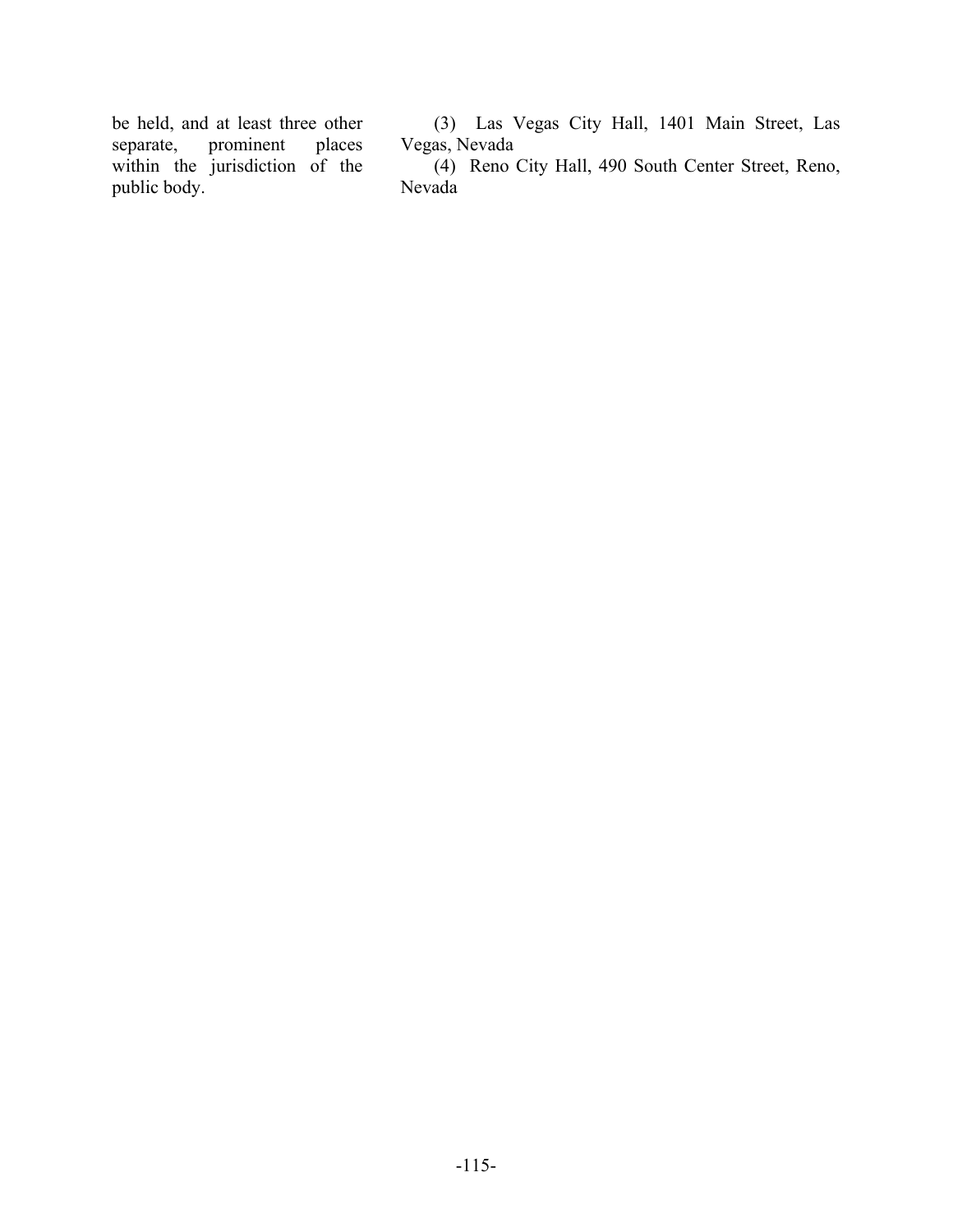$\overline{a}$ 

Other formats or styles may be used. This is not intended to be a complete set of minutes, only to show how certain matters listed on Sample Form 1 might be handled in the minutes in order to comply with the Open Meeting Law. The public body must take into account other statutory, procedural, or record keeping requirements.

### **MINUTES**

## of the meeting of the

## COMMISSION FOR OPEN GOVERNMENT

## (Date of the Meeting)

 The Commission for Open Government held a public meeting on (date), beginning at (time) a.m. at the following locations:

> at its principal office at 1801 North Carson Street, Suite 104, Carson City, Nevada and at its Las Vegas office in the Grant Sawyer Building, 2501 Washington Street, Suite 401, Las Vegas, Nevada.

The sites were connected by speaker telephones.<sup>1</sup>

1. Call to order, roll call

 The meeting was called to order by Chairman Shirley Brown. Present were commissioners Harry Smith, Peter Knowitall, Roger Dodger, Mike Brown, and Sue Doe. Absent was Commissioner Henry.

 Also present were Executive Director Sue Smith and various staff members of the commission. Members of the public were asked to sign in, and the sign in sheet is attached to the original minutes as Exhibit A.

2. Public comment  $(1<sup>st</sup> period);$ 

However, if the public body chooses the second alternative set forth in NRS 241.020 and if it allows public comment for each "for possible action" agenda item, it still must allow a period of general public comment before adjournment for any and all matters within the jurisdiction or control of the public body, i.e. non-agenda items.

 $\frac{1}{1}$ <sup>1</sup> The date, time, and place of meeting as well as the members of the public body who were present and absent, is required. NRS 241.035(1). Listing others present is not required by the Open Meeting Law but may be helpful in resolving Open Meeting Law and other complaints regarding the proceeding.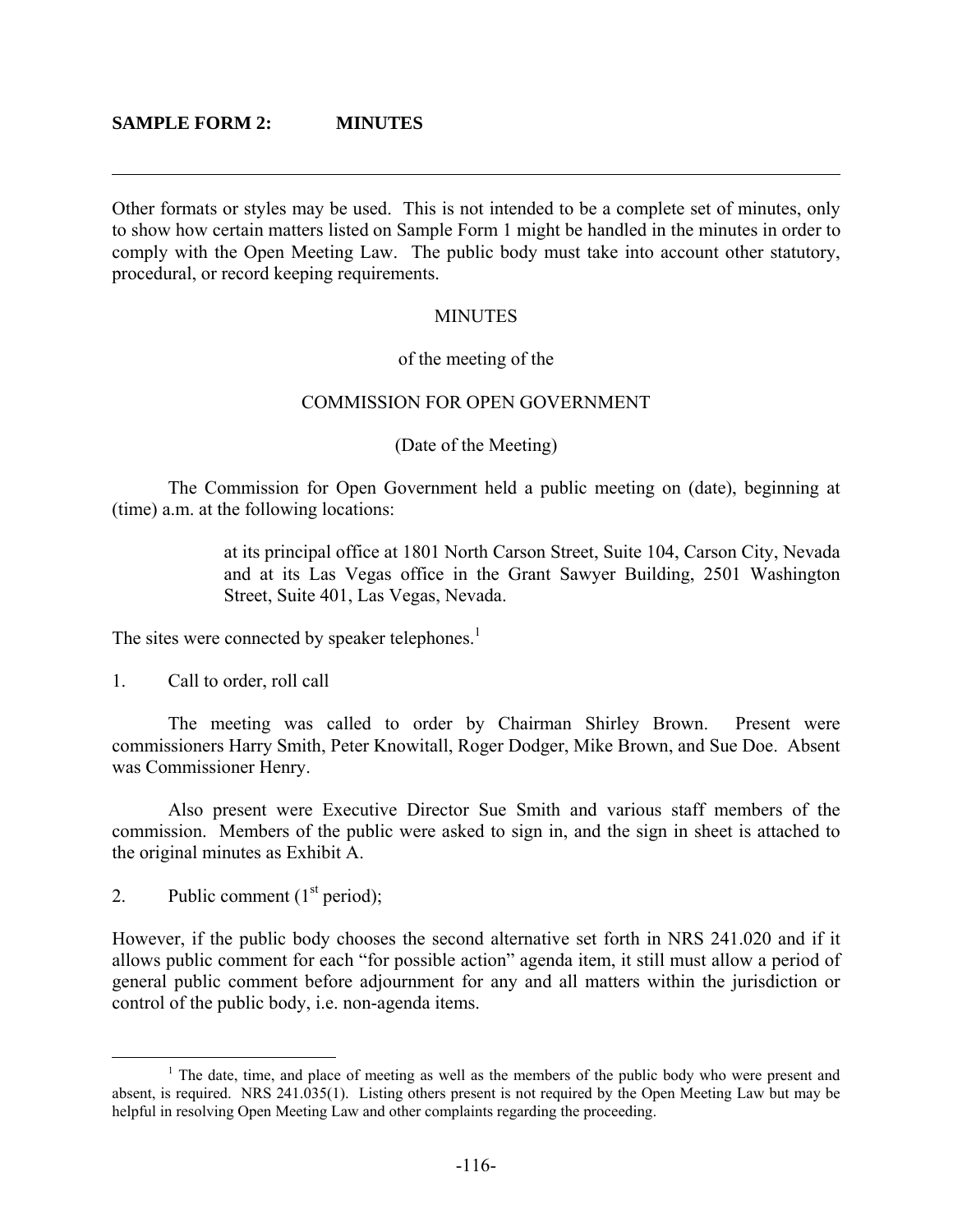## **2. Approval of minutes of previous meeting**

The minutes of the October 10 meeting were approved with changes.<sup>2</sup>

## **3. Report by the Committee on Abuse of Open Meeting Laws**

Mr. Rodgers reported that the Committee had completed its report on abuse of Open Meeting Laws. A copy of the report is attached to the original minutes as Exhibit B.

 Commissioner Dodger asked about the incident involving Mayor Smith in Little Town on August 17 and wanted the Commission to file litigation. He was reminded that the report was listed on the agenda as a discussion item, and action may not be taken. Further, Mayor Smith would have to be notified if the Commission was going to discuss his misconduct.

Commissioner Knowitall thanked the Committee for its fine work.<sup>3</sup>

## **4. Closed session to discuss the character, alleged misconduct, and professional competence of a staff employee of the Commission**

 On motion by Commissioner Dodger, seconded by Commissioner Brown, and approved with a unanimous vote, a closed session was conducted to discuss the character, alleged misconduct, and professional competence of a staff employee of the Commission. The Commission received proof that the employee was notified as required by law. Separate minutes of the session have been prepared.<sup>4</sup> No action was taken.

## **5. Performance Evaluation of Sue Smith**

The Commission received proof that Mrs. Smith was notified as required by law.<sup>5</sup>

 Mrs. Smith objected to comments regarding her professional competence indicating that she was new on the job and shouldn't be held to the standards of an experienced employee.

 A member of the public addressed the Commission and asked that her remarks be included in the record. A copy of her remarks is attached to the original of these minutes as Exhibit  $C<sup>6</sup>$ 

 $\frac{1}{2}$ <sup>2</sup> If requested by a member, the minutes must record each member's vote. NRS 241.035(1)(c). Otherwise, for Open Meeting Law purposes, a matter like this may be handled this way. For other purposes, it may be advisable to give details about who made and seconded motions and how votes were cast. Consult with counsel. 3

<sup>&</sup>lt;sup>3</sup> The substance of the discussion must be reported. NRS 241.035(1)(c).

<sup>&</sup>lt;sup>4</sup> The minutes should reflect that all the procedural requirements and limitations of a closed session have been followed. *See* § 9 for a discussion.

 $<sup>5</sup>$  The agenda suggested that the Commission may go into closed session, but in this instance, it handled the</sup> whole matter in an open session. Even if it does so in an open meeting, the Commission must still receive proof of service required by NRS 241.033(1).

 $\frac{6}{5}$  See NRS 241.035(1)(d). If the commentator does not have written remarks, then his or her oral remarks must be reflected.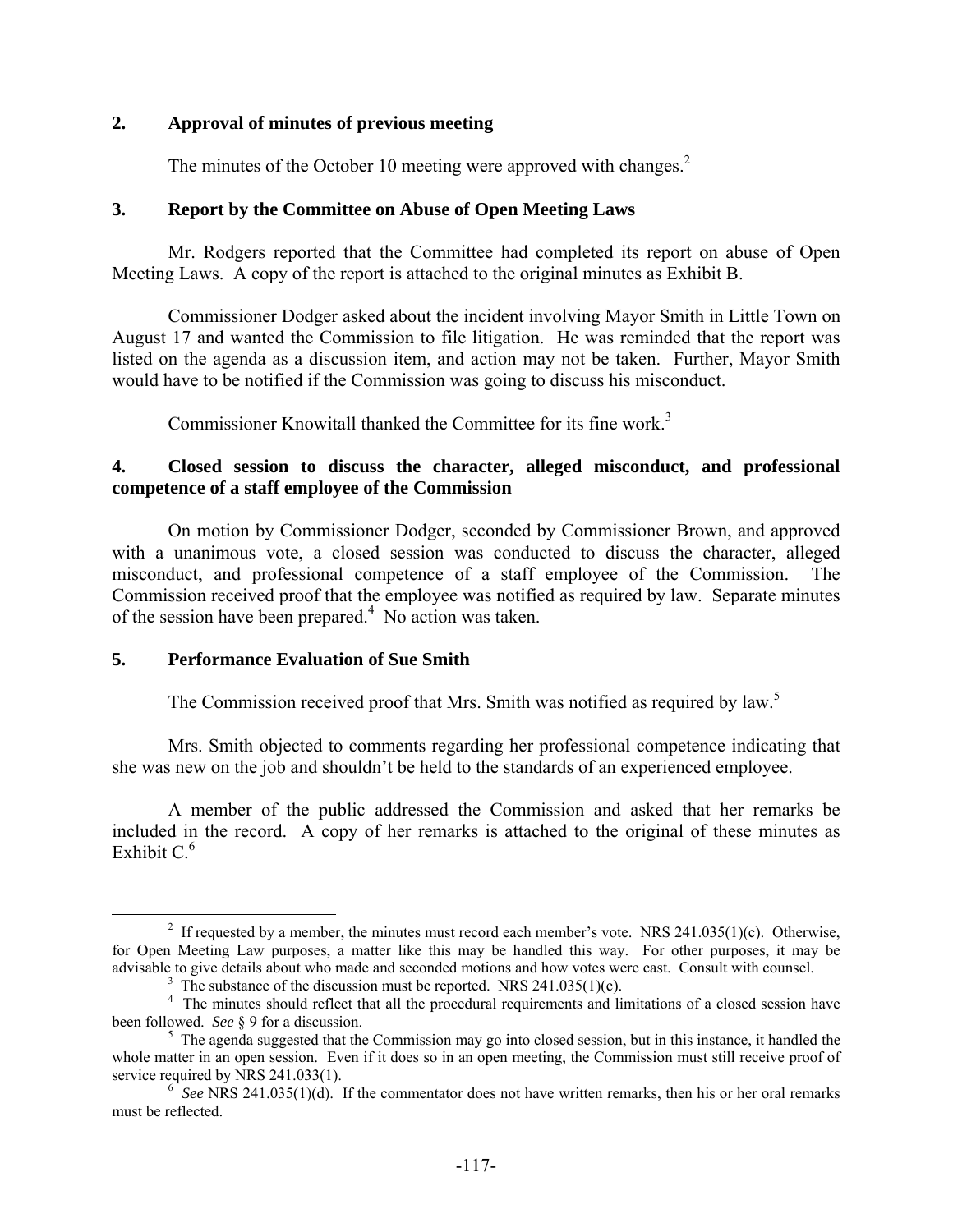On motion by Commissioner Dodger, seconded by Commissioner Brown, and approved with a unanimous vote, the evaluation attached to the original of these minutes as Exhibit D was approved.

## **6. Disciplinary Hearing re Harry Brown**

 A disciplinary hearing was held regarding alleged misconduct of Harry Brown. Opening remarks were made by Deputy Attorney General Joe Smith and by counsel for Mr. Brown, Gerry Spence.

 Six witnesses testified and were cross-examined. Fifteen exhibits were received into evidence. A record of the proceeding was made by a court reporter and a transcript is available.<sup>7</sup>

 On motion by Commissioner Dodger, seconded by Commissioner Brown, and approved with a unanimous vote, a closed session was conducted to discuss the character, alleged misconduct, and professional competence of Mr. Brown. The Commission received proof that the employee was notified as required by law. Separate minutes of the session have been prepared.

 Following the closed session, the Commission went back into open session to take action. On motion by Commissioner Dodger, seconded by Commissioner Doe, and upon a vote of 4-2, the Commission found that Mr. Brown had violated various provisions of the Open Meeting Law as alleged in the complaint. Mr. Brown was ordered to pay a \$1,000 fine. Counsel for the Commission was instructed to prepare Findings of Fact, Conclusions of Law, and Order to be approved and signed by Chairman Brown, and it will be filed with the original of these minutes.

## **7. 2nd period of Public Comment and Discussion**

 Mrs. Henrietta Cobb addressed the Commission, indicating there is a serious flaw in the Open Meeting Law regarding serial communications, and asked the Commission to propose legislation to plug up the gap. She gave an example of Brown County, where the County Manager approved a contract with Henry's Construction Company after discussing it with each Commissioner one at a time. At the meeting, the County Commission voted to ratify the contract without any discussion or input from the community. Commissioner Brown said he would consider having the matter put on an agenda for a future meeting, and Mrs. Cobb would be invited to participate.

///

///

///

 $\overline{\phantom{a}}$  $\frac{7}{1}$  More detail may be required by the law that governs hearings by the body. For Open Meeting Law purposes, this shows what happened in the open and closed sessions and that a separate record has been made.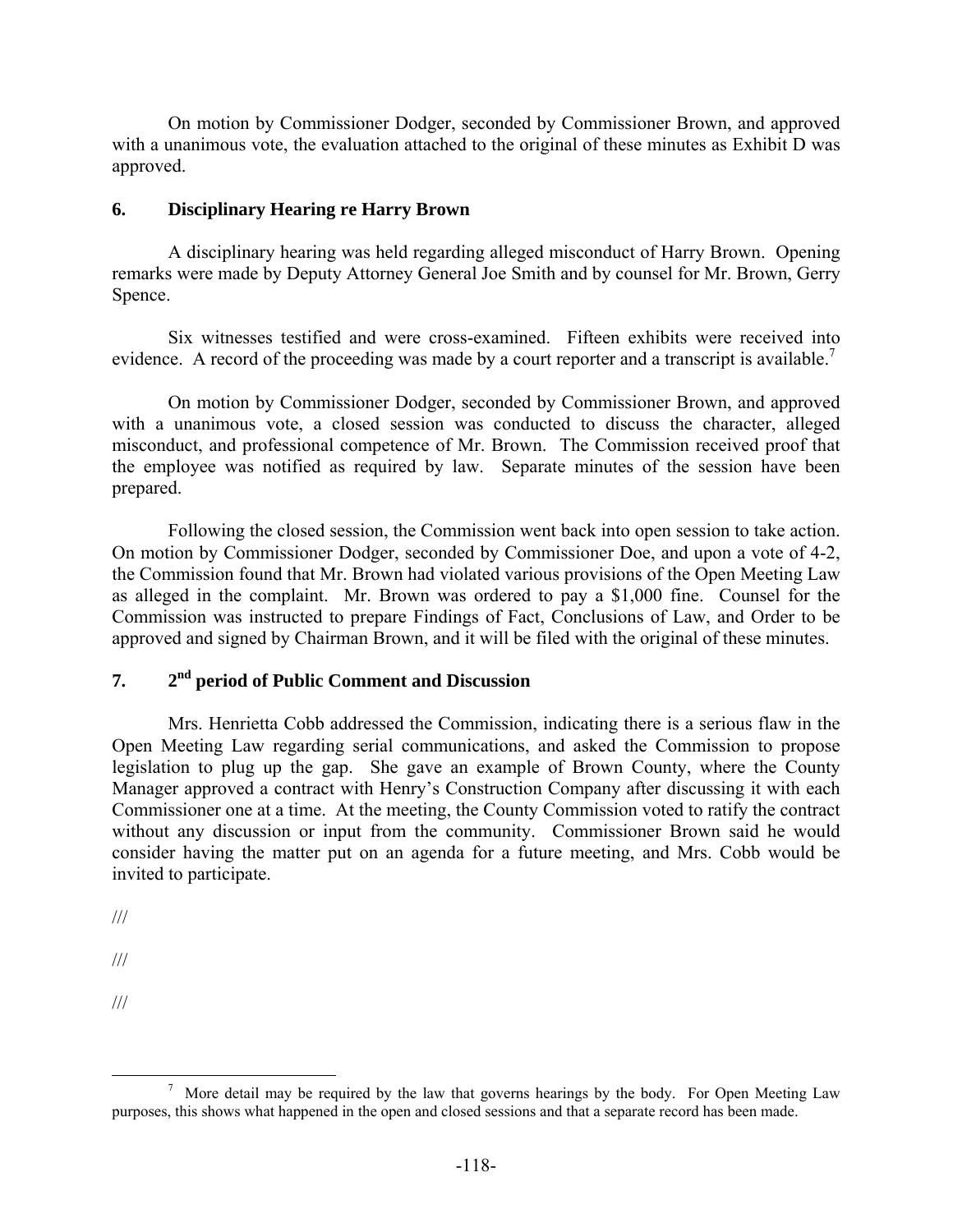Commissioner Dodge presented to the Commission a report by the Greenpeace organization regarding the massacre of thousands of people in Uganda. He commented that something should be done about it and asked that the report and his remarks be included in the record of this meeting. The report is attached to these minutes but was not read by other Commissioners, and there was no discussion about his remarks.<sup>8</sup>

8. Adjournment was unanimously approved at nine p.m.

 $\frac{1}{8}$ <sup>8</sup> Any other information that is requested to be included or reflected in the minutes by any member of the body must be included, even if not relevant or discussed. NRS 241.035(1)(e).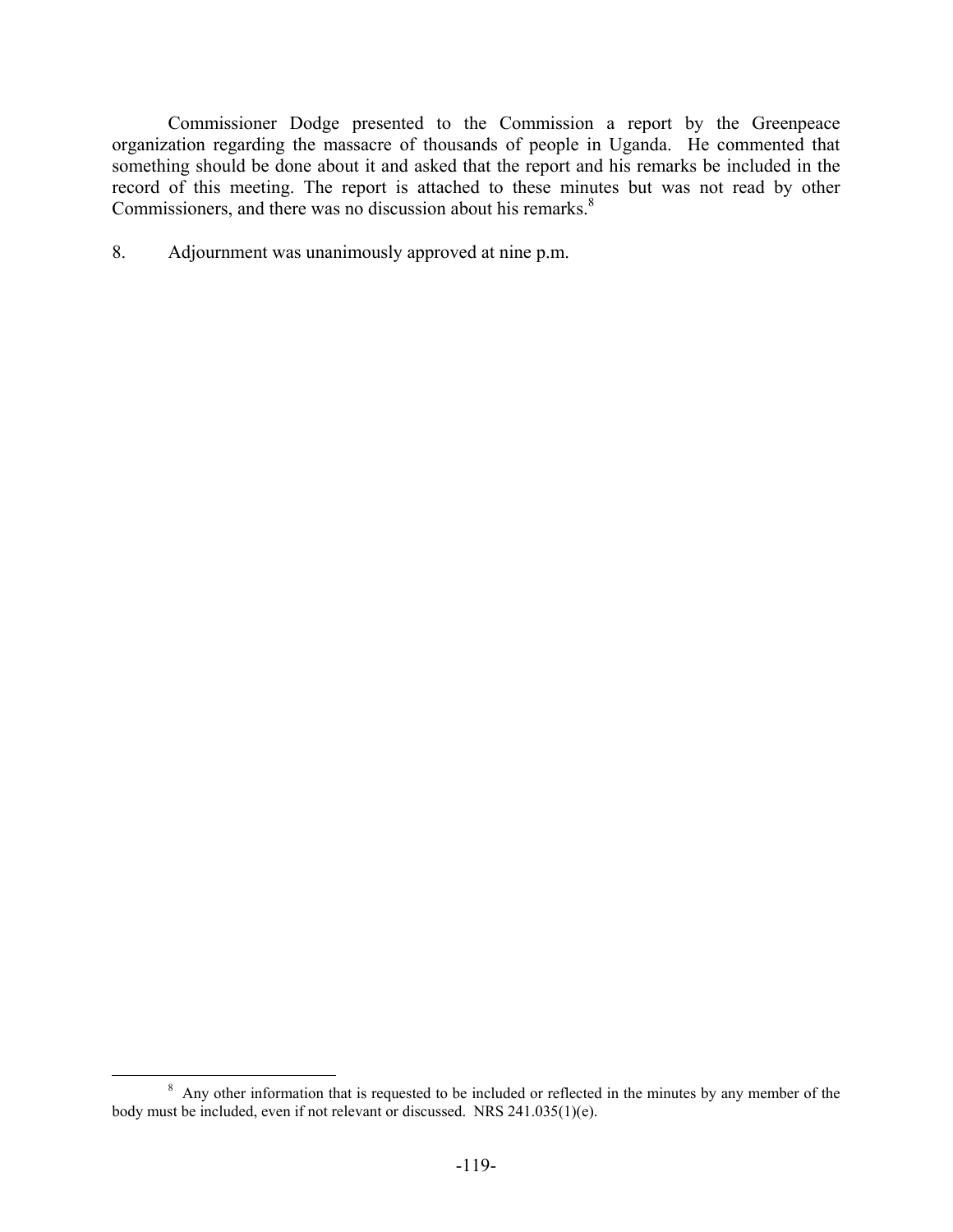$\overline{a}$ 

### **SAMPLE FORM 3: NOTICE OF INTENT TO CONSIDER CHARACTER, MISCONDUCT, COMPETENCE OF HEALTH OF A PERSON. NRS 241.033**

## COMMISSION FOR OPEN GOVERNMENT 1801 North Carson Street, Suite 104 Carson City, Nevada 89701

December 10, 2005

Ms. Sue Smith 1102 Center Street Reno, Nevada 89504

> Re: Notice of meeting of the Commission to consider your character, alleged misconduct, competence, or health.

Dear Ms. Smith:

 In connection with your performance evaluation, the Commission may consider your character, alleged misconduct, competence or health at its meeting on January  $14$ ,  $2005$ .<sup>1</sup> The meeting will begin at 9 a.m. at 1801 North Carson Street, Suite 104, in Carson City, Nevada. The meeting is a public meeting, and you are welcome to attend. The Commission may go into closed session to consider the following general topics: your performance as administrative assistant to the executive director, your job description, your job duties, and matters properly related thereto.<sup>2</sup> You are welcome to attend the closed session, have an attorney or other representative of your choosing present during the closed meeting, and present written evidence, provide testimony, and present witnesses relating to your character, alleged misconduct, professional competence, or physical or mental health.<sup>3</sup>

 If the Commission determines it necessary after considering your character, alleged misconduct, professional competence, or physical or mental health whether in a closed meeting

 $\frac{1}{1}$ <sup>1</sup> If requested by a member, the minutes must record each member's vote. NRS 241.035(1)(c). Otherwise, for Open Meeting Law purposes, a matter like this may be handled this way. For other purposes, it may be advisable to give details about who made and seconded motions and how votes were cast. Consult with counsel. 2

<sup>&</sup>lt;sup>2</sup> The list of general topics should be as inclusive as possible. Act of June 17, 2005, ch. 467, § 1, 2005 Nev. Stat. 2248.

The substance of the discussion must be reported. NRS 241.035(1)(c). The minutes should reflect that all the procedural requirements and limitations of a closed session have been followed. *See* §§ 6.09 and 9 for a discussion. This sentence meets the requirements of the Act of June 17, 2005, ch. 467, § 1, 2005 Nev. Stat. 2248.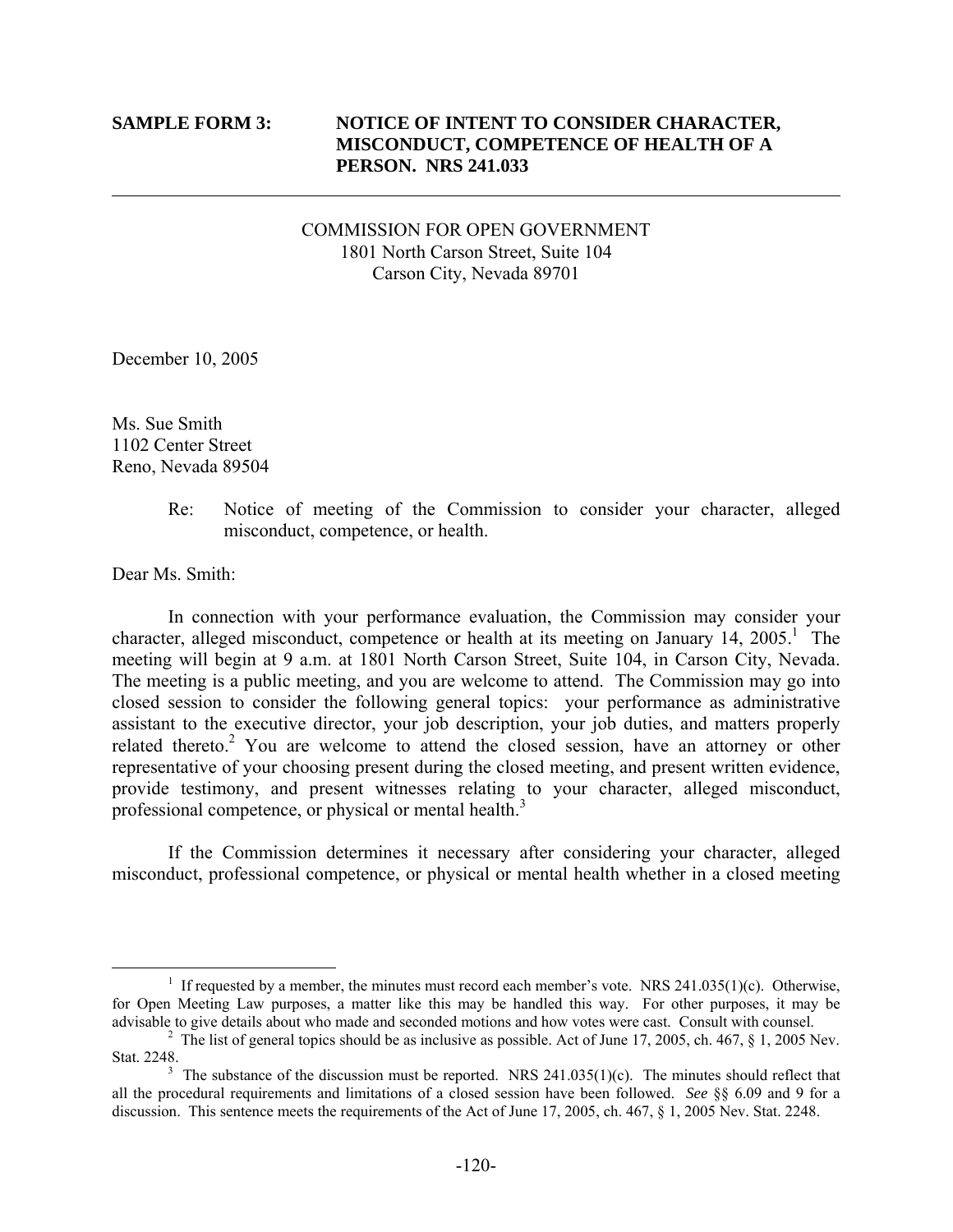or open meeting, it may also take administrative action against you at this meeting.<sup>4</sup> This informational statement is in lieu of any notice that may be required pursuant to NRS 241.034.<sup>5</sup>

This notice is provided to you under NRS  $241.033<sup>6</sup>$ .

Very truly yours,

Commission Secretary

 $\frac{1}{4}$  NRS 241.020 requires agenda statement both for the closed meeting consideration and the administrative action item, which must occur in an open meeting. *See* NRS 241.010.

<sup>&</sup>lt;sup>5</sup> See Act of June 17, 2005, ch. 466, § 6, 2005 Nev. Stat. 2247.<br><sup>6</sup> See NRS 241.035(1)(d). If the commentator does not have written remarks, then his or her oral remarks must be reflected.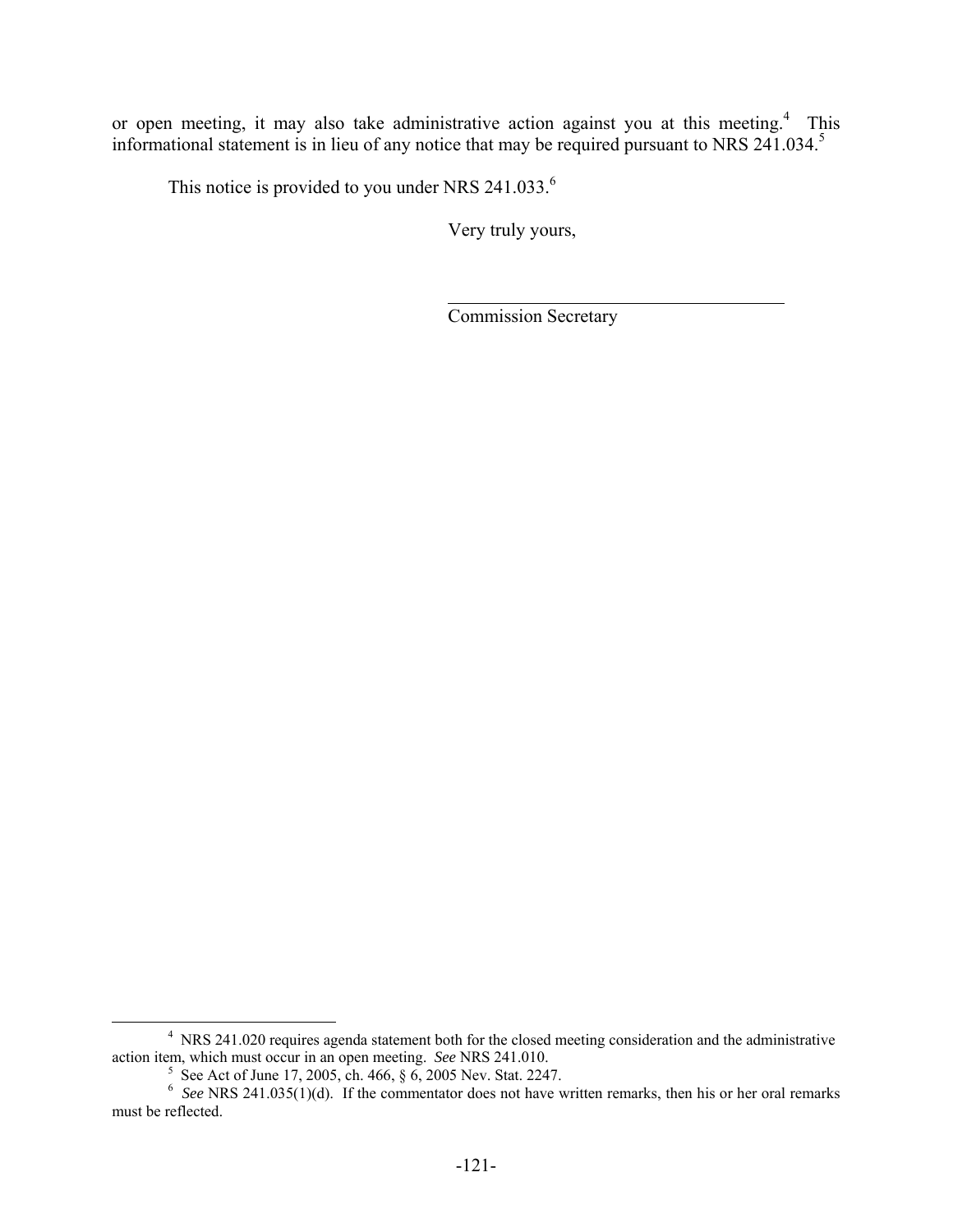## **PROOF OF SERVICE**

| Commission to consider character, alleged misconduct, competence, or health          |                                    |
|--------------------------------------------------------------------------------------|------------------------------------|
| By personally serving it on Sue Smith at                                             |                                    |
| By depositing it in the United States Mail, postage prepaid, certified mail #        |                                    |
|                                                                                      | Signature of person making service |
| State of Nevada<br>SS:<br>$\equiv$ County                                            |                                    |
| Signed and sworn to (or affirmed) before me by ______<br>on $\overline{\phantom{a}}$ | (name)                             |
| (date)                                                                               | Notary Public                      |
|                                                                                      |                                    |

This is only a sample format. Other formats, styles, or preprinted forms may be used as long as they contain all the information required by NRS 241.033. This document must be entered into the record before a public body may proceed with the meeting pursuant to NRS 241.033(1)(b).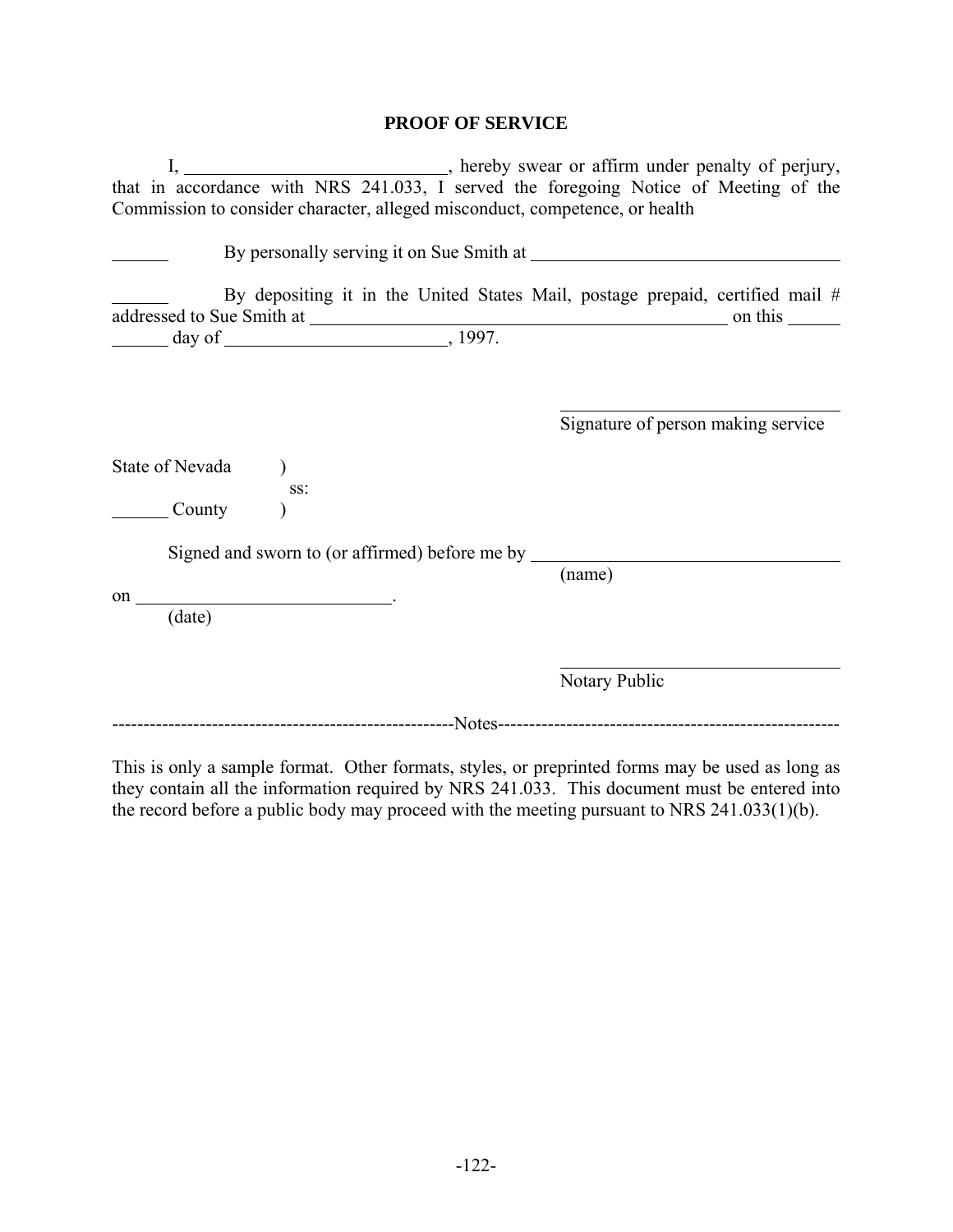## **INDEX**

| Action                  |  |
|-------------------------|--|
|                         |  |
|                         |  |
|                         |  |
|                         |  |
|                         |  |
|                         |  |
|                         |  |
|                         |  |
|                         |  |
|                         |  |
|                         |  |
|                         |  |
|                         |  |
|                         |  |
|                         |  |
|                         |  |
|                         |  |
|                         |  |
|                         |  |
|                         |  |
|                         |  |
|                         |  |
|                         |  |
|                         |  |
|                         |  |
| <b>Attorney General</b> |  |
|                         |  |
|                         |  |
|                         |  |
|                         |  |
|                         |  |
|                         |  |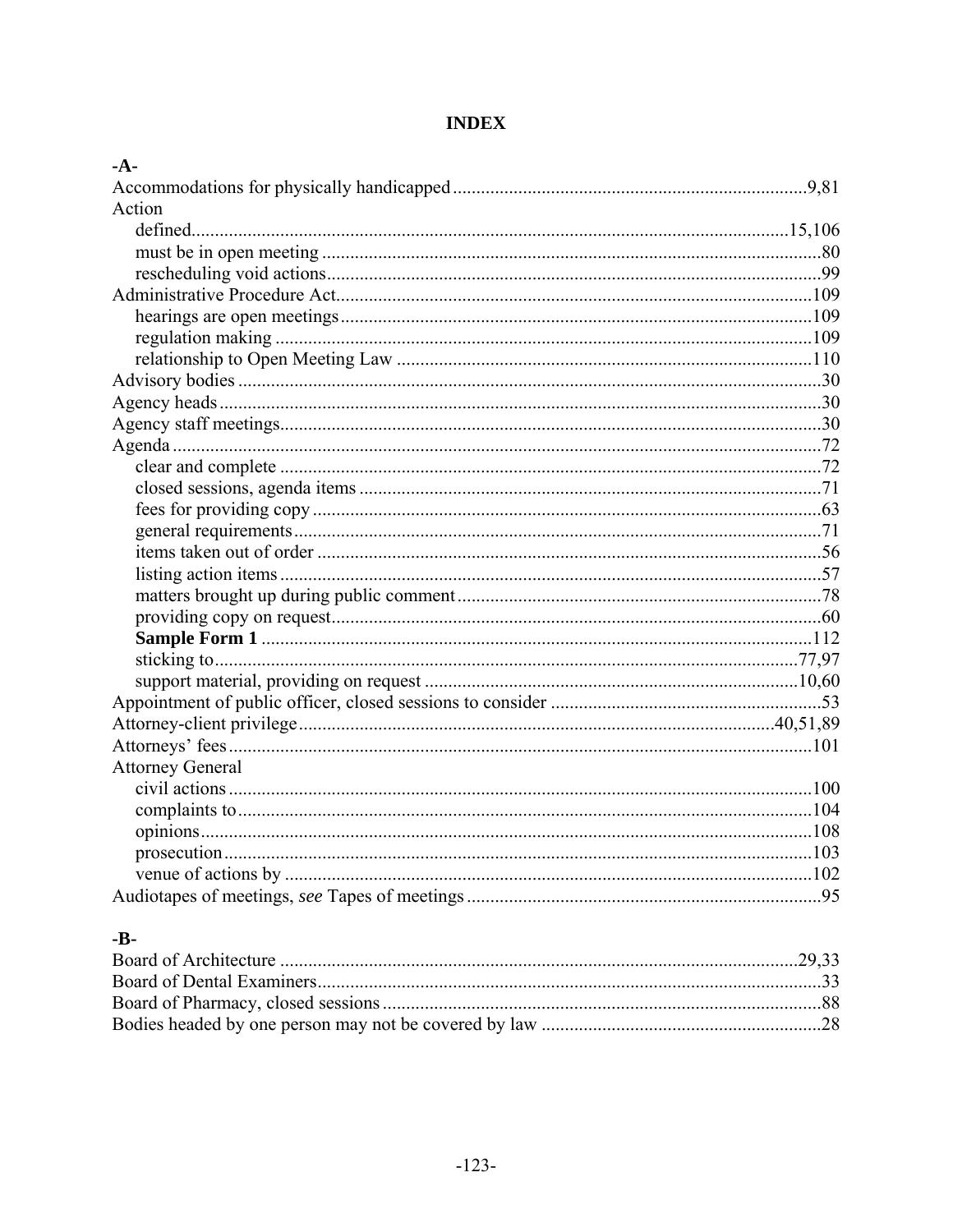# $-C-$

| to consider character, alleged misconduct, professional competence, or |  |
|------------------------------------------------------------------------|--|
|                                                                        |  |
|                                                                        |  |
|                                                                        |  |
|                                                                        |  |
|                                                                        |  |
|                                                                        |  |
|                                                                        |  |
|                                                                        |  |
| Confidential                                                           |  |
|                                                                        |  |
|                                                                        |  |
|                                                                        |  |
|                                                                        |  |
|                                                                        |  |
|                                                                        |  |
|                                                                        |  |
|                                                                        |  |
|                                                                        |  |
|                                                                        |  |
|                                                                        |  |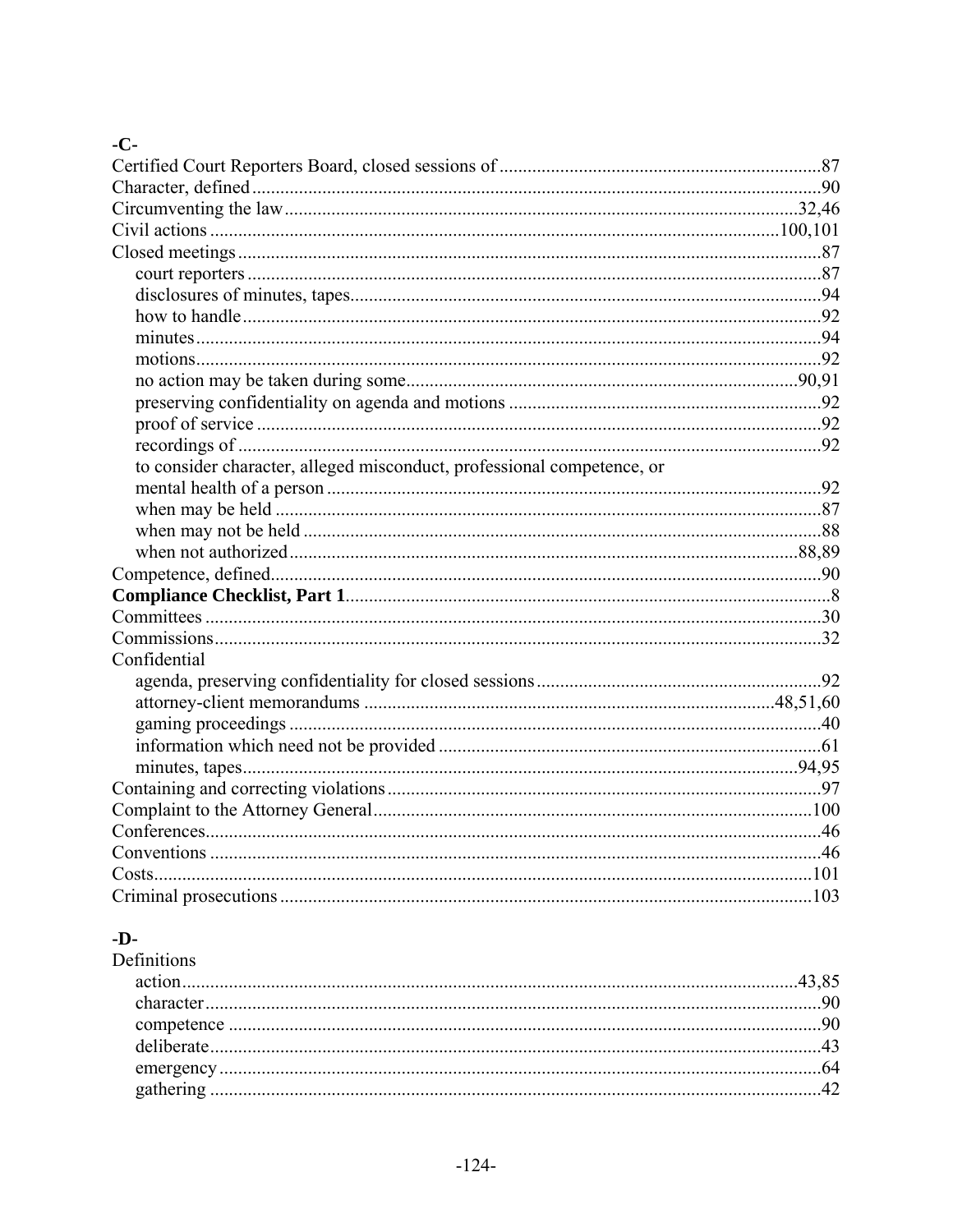# $-E-$

| Exclusion of persons from meetings |  |
|------------------------------------|--|
|                                    |  |
|                                    |  |
|                                    |  |
|                                    |  |
| Exemptions                         |  |
|                                    |  |
|                                    |  |
|                                    |  |
|                                    |  |
|                                    |  |
|                                    |  |
|                                    |  |
|                                    |  |
|                                    |  |
|                                    |  |
|                                    |  |
|                                    |  |
|                                    |  |
|                                    |  |

# $-F-$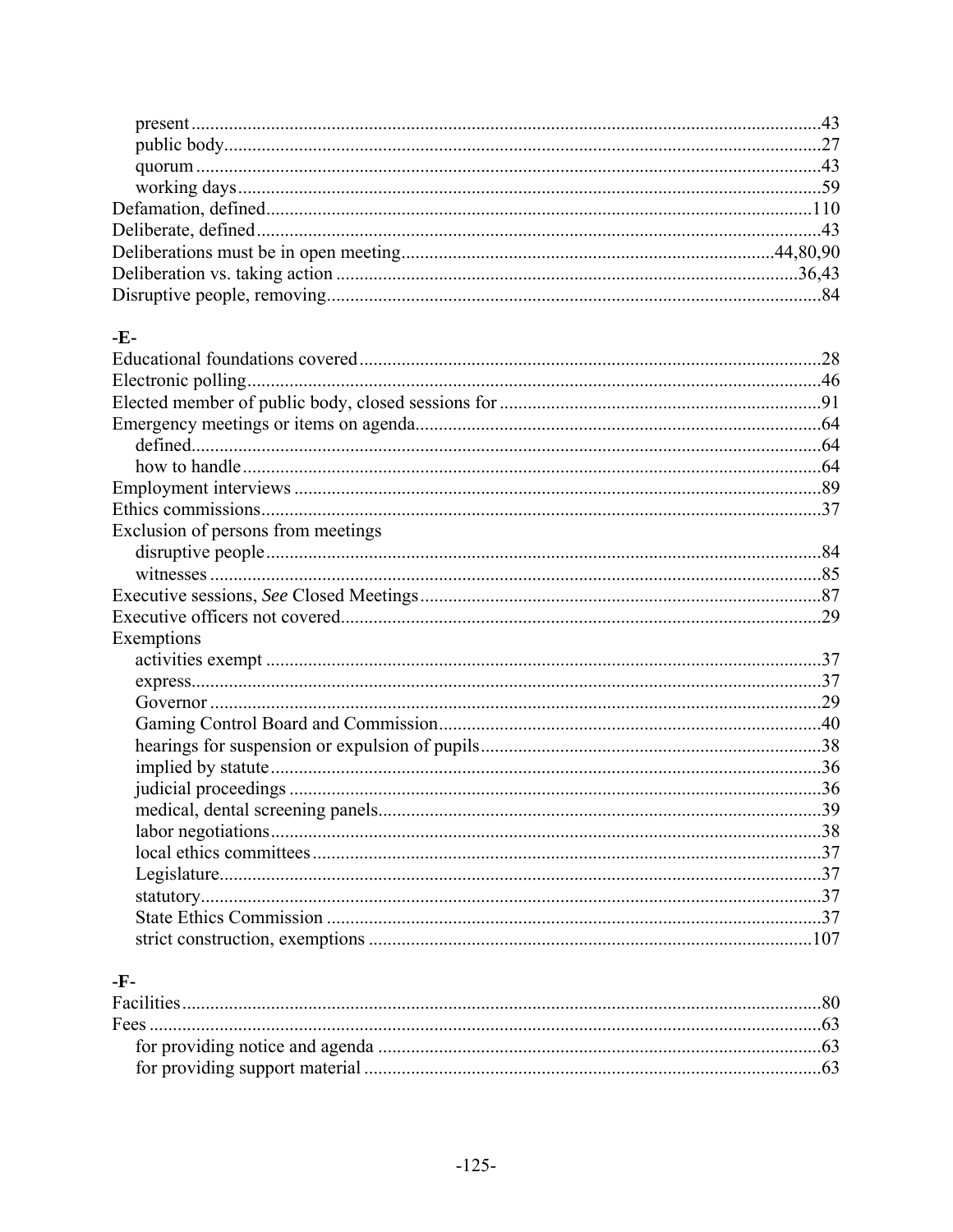| Forms, sample                                                                         |  |
|---------------------------------------------------------------------------------------|--|
|                                                                                       |  |
|                                                                                       |  |
| notice of intent to consider character, misconduct, competence, or                    |  |
|                                                                                       |  |
| $-G-$                                                                                 |  |
|                                                                                       |  |
|                                                                                       |  |
|                                                                                       |  |
| -H-                                                                                   |  |
|                                                                                       |  |
|                                                                                       |  |
| -I-                                                                                   |  |
|                                                                                       |  |
|                                                                                       |  |
| Injunctions                                                                           |  |
|                                                                                       |  |
|                                                                                       |  |
|                                                                                       |  |
|                                                                                       |  |
|                                                                                       |  |
|                                                                                       |  |
|                                                                                       |  |
|                                                                                       |  |
|                                                                                       |  |
| $-I$ -                                                                                |  |
|                                                                                       |  |
| $-L$ -                                                                                |  |
|                                                                                       |  |
|                                                                                       |  |
|                                                                                       |  |
| License applicants, licensees, consideration of character, allegations of misconduct, |  |
|                                                                                       |  |
|                                                                                       |  |
|                                                                                       |  |
| $-Mz$                                                                                 |  |

| -M-    |  |
|--------|--|
| Maih   |  |
| hallot |  |
| tees   |  |
|        |  |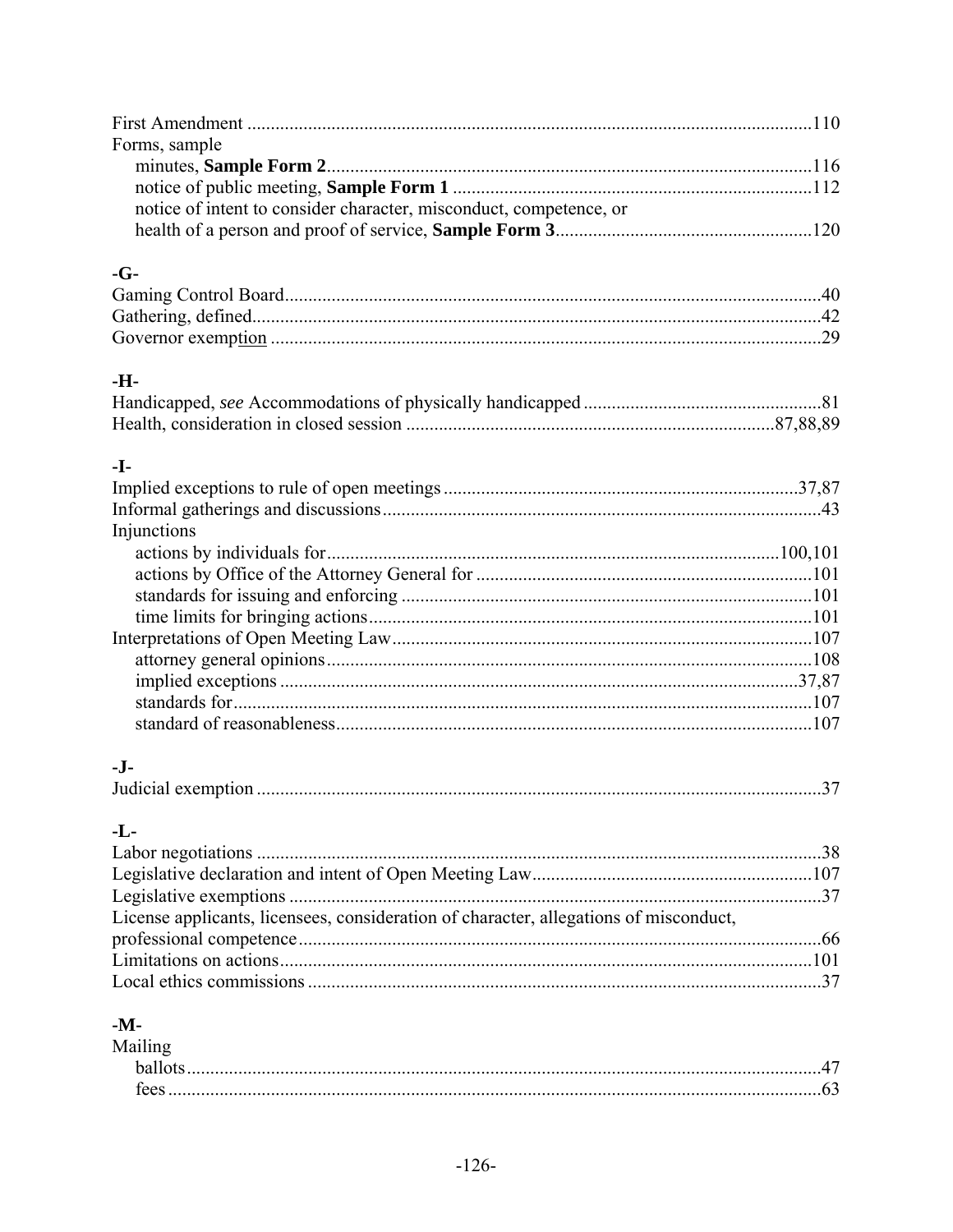| Meetings                                |  |
|-----------------------------------------|--|
|                                         |  |
|                                         |  |
|                                         |  |
|                                         |  |
|                                         |  |
|                                         |  |
|                                         |  |
|                                         |  |
|                                         |  |
| Minimum notice, see Notice Requirements |  |
| Minutes                                 |  |
|                                         |  |
|                                         |  |
|                                         |  |
|                                         |  |
|                                         |  |
|                                         |  |
|                                         |  |
|                                         |  |
|                                         |  |
|                                         |  |
|                                         |  |
|                                         |  |
| -N-                                     |  |
|                                         |  |
|                                         |  |
|                                         |  |
| Notice Requirements                     |  |
|                                         |  |
|                                         |  |
|                                         |  |
|                                         |  |
|                                         |  |

| to persons whose character, alleged misconduct, professional competence, |  |
|--------------------------------------------------------------------------|--|
|                                                                          |  |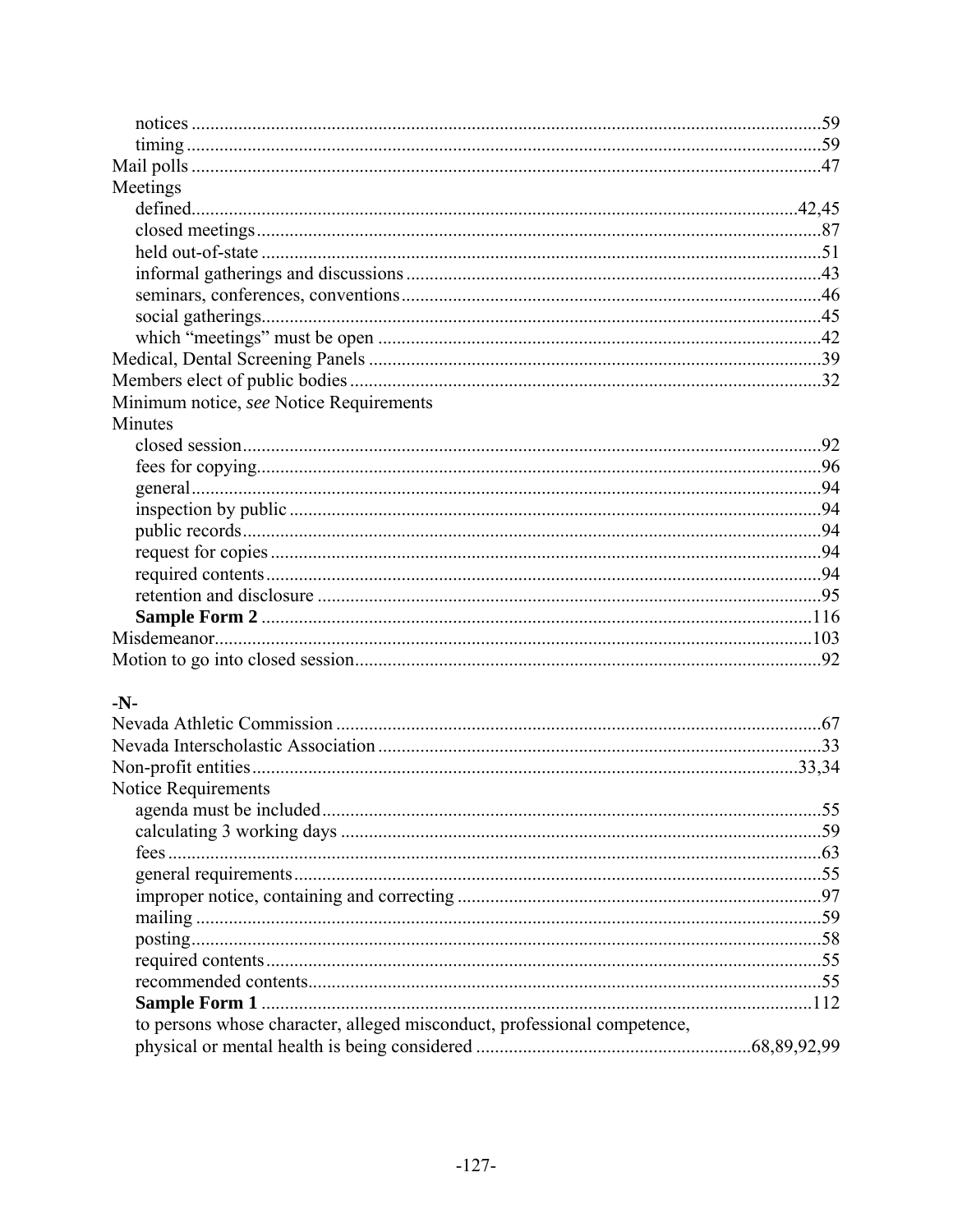| to persons against whom the public body may take certain administrative   |  |
|---------------------------------------------------------------------------|--|
| actions or from whom the public body may acquire property through eminent |  |
| 166                                                                       |  |

# $-**O**$

| Open Meeting |  |
|--------------|--|
|              |  |
|              |  |
|              |  |
|              |  |

## .p.

| Persons whose character, alleged misconduct, professional competence,    |  |
|--------------------------------------------------------------------------|--|
|                                                                          |  |
|                                                                          |  |
|                                                                          |  |
| Posting                                                                  |  |
|                                                                          |  |
|                                                                          |  |
|                                                                          |  |
|                                                                          |  |
|                                                                          |  |
|                                                                          |  |
|                                                                          |  |
|                                                                          |  |
| Public                                                                   |  |
|                                                                          |  |
|                                                                          |  |
|                                                                          |  |
| remarks, see Public comment                                              |  |
| Public body                                                              |  |
|                                                                          |  |
|                                                                          |  |
|                                                                          |  |
| must be administrative, advisory, executive or legislative body of state |  |
|                                                                          |  |
|                                                                          |  |
| Public comment                                                           |  |
|                                                                          |  |
|                                                                          |  |
|                                                                          |  |
|                                                                          |  |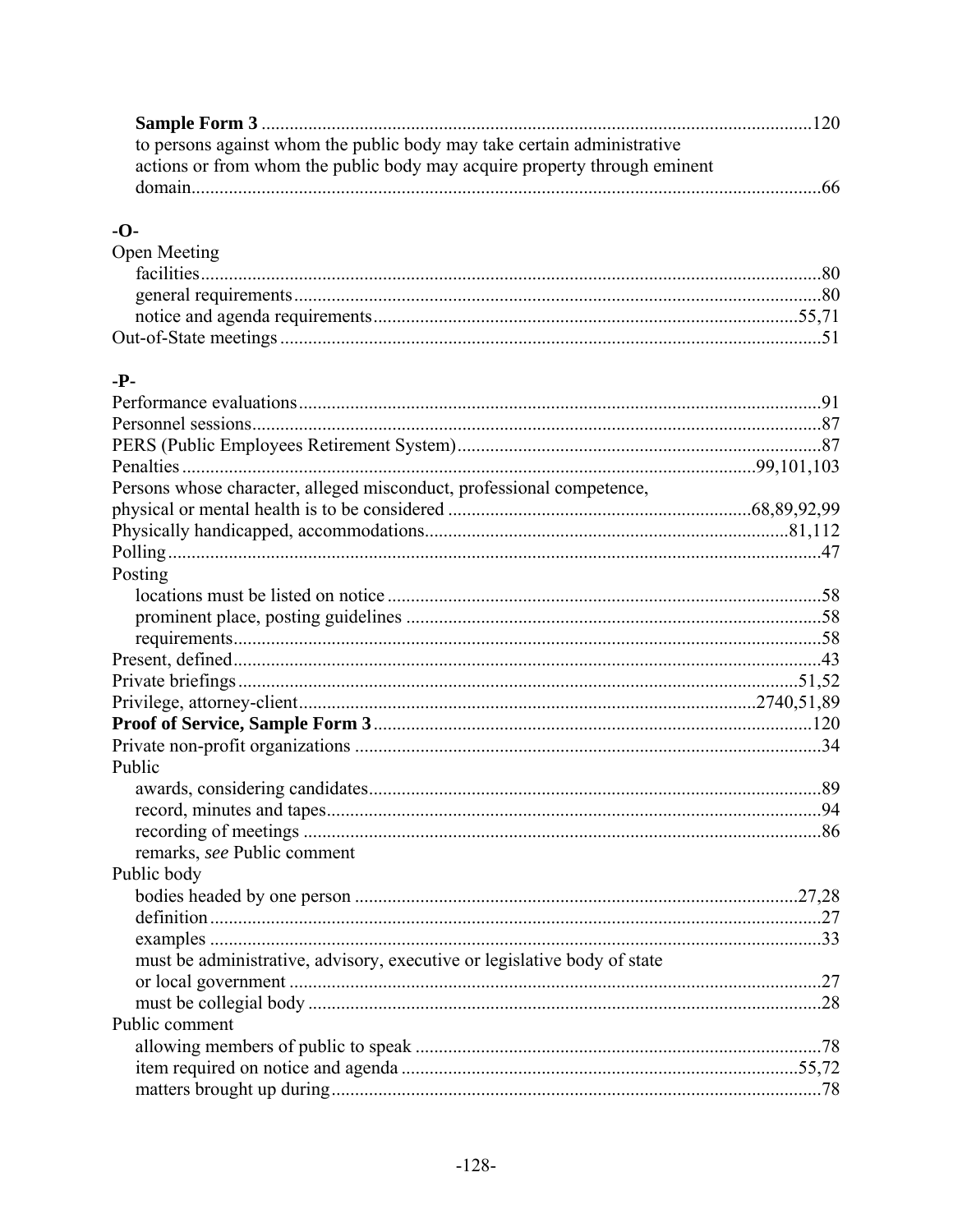| Public officers |  |
|-----------------|--|
|                 |  |
|                 |  |
|                 |  |

# -Q-

# $-R-$

| Recordings of meetings |  |
|------------------------|--|
|                        |  |
|                        |  |
|                        |  |
|                        |  |
|                        |  |
|                        |  |
|                        |  |
|                        |  |

## $-S-$

| 112 |
|-----|
|     |
|     |
|     |
|     |
|     |
|     |
|     |
|     |
|     |
|     |
|     |
|     |
|     |
|     |
|     |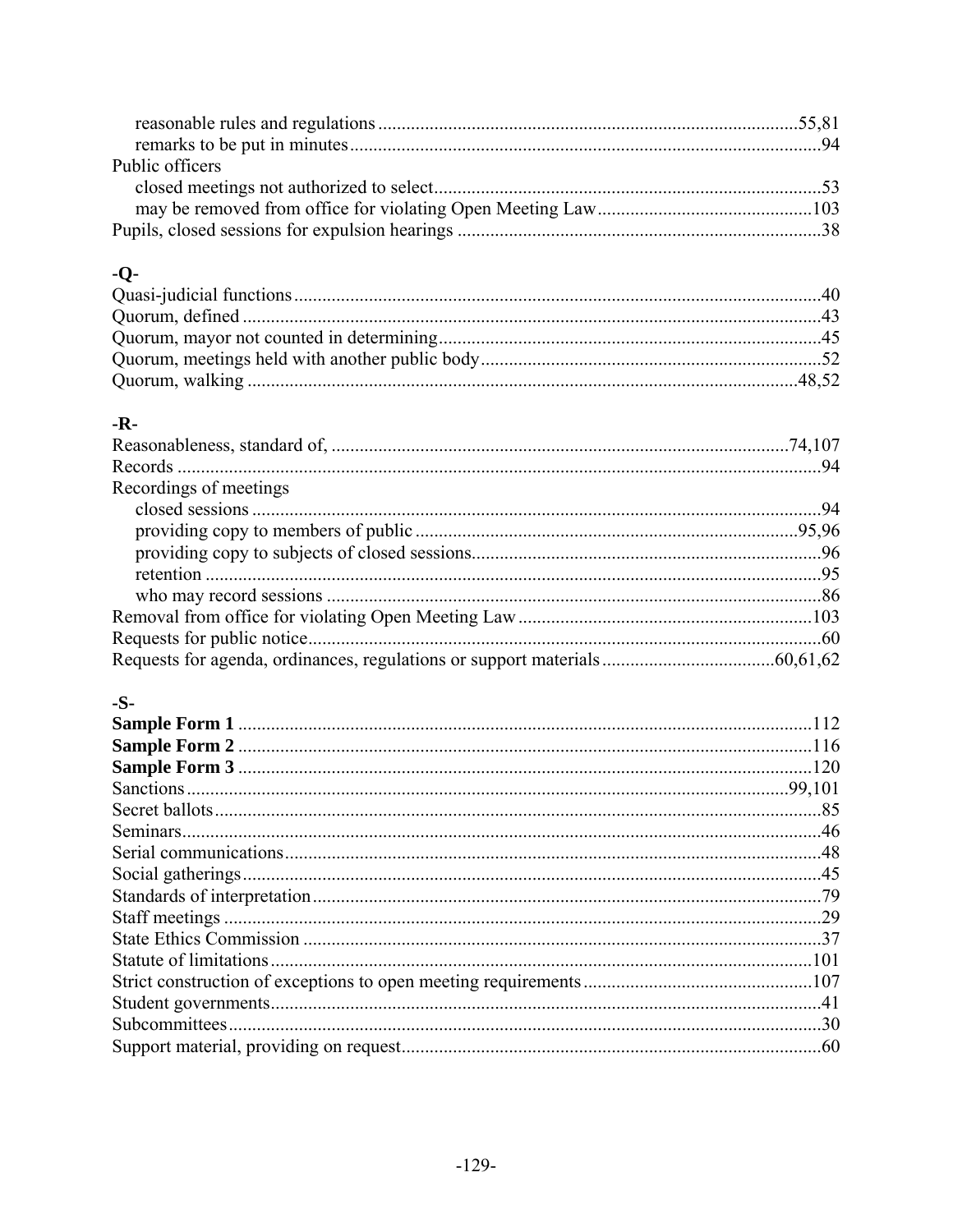# $\mathbf{T}$

| Time periods                                 |  |
|----------------------------------------------|--|
|                                              |  |
|                                              |  |
|                                              |  |
|                                              |  |
| $-U-$                                        |  |
|                                              |  |
|                                              |  |
|                                              |  |
| $-V -$                                       |  |
|                                              |  |
| Video tapes, see Tape recordings of meetings |  |
|                                              |  |
|                                              |  |
|                                              |  |
|                                              |  |
|                                              |  |
|                                              |  |
|                                              |  |
|                                              |  |
|                                              |  |
|                                              |  |
|                                              |  |
| Voting                                       |  |
|                                              |  |
|                                              |  |
|                                              |  |
|                                              |  |
|                                              |  |
|                                              |  |
|                                              |  |
|                                              |  |
|                                              |  |
|                                              |  |